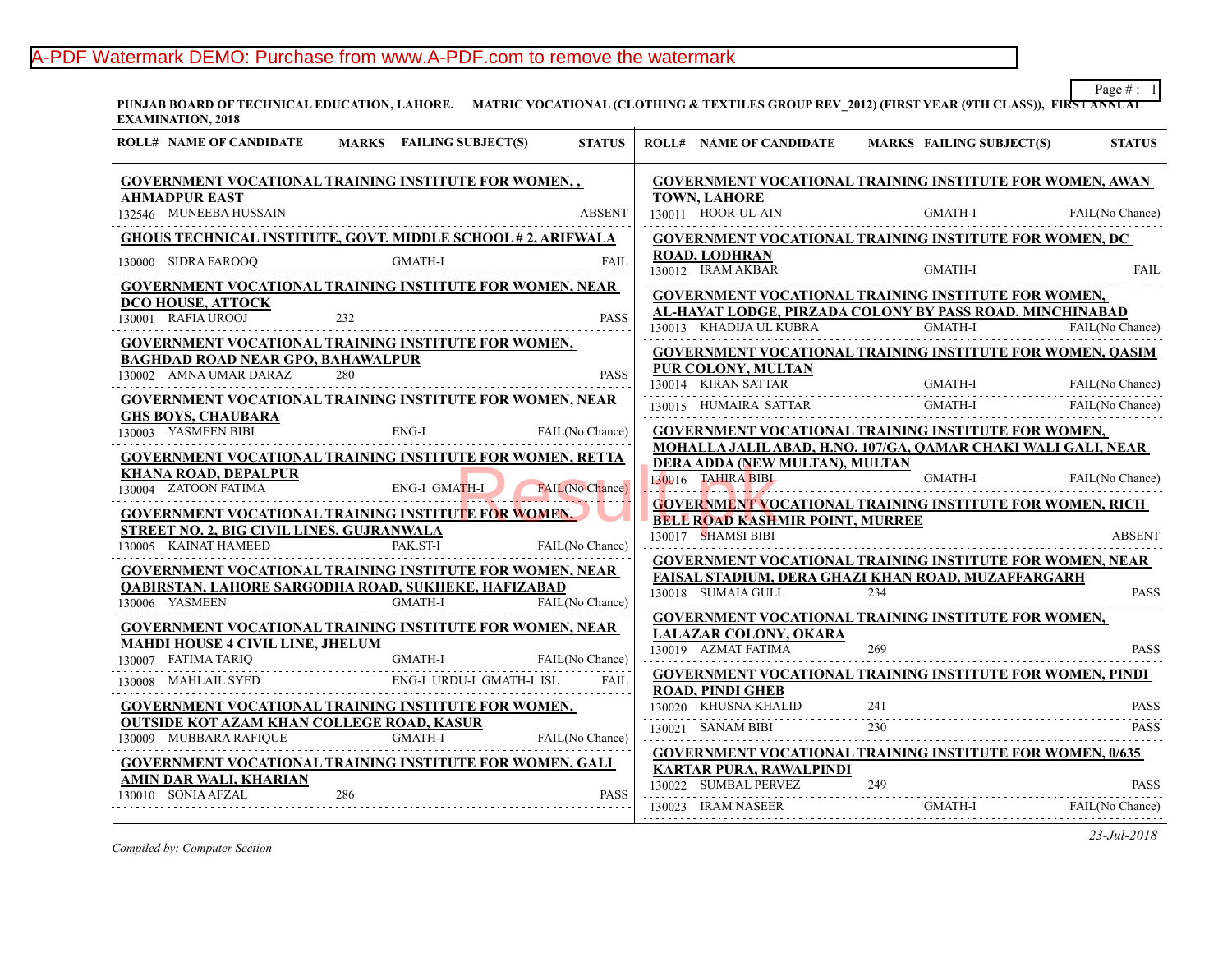| <b>ROLL# NAME OF CANDIDATE</b>                       | MARKS FAILING SUBJECT(S)             | <b>STATUS</b>   | ROLL# NAME OF CANDIDATE | <b>MARKS FAIL</b> |
|------------------------------------------------------|--------------------------------------|-----------------|-------------------------|-------------------|
| 130024 SAMMAN MALIK                                  | $\mbox{GMATH-I}$                     | FAIL(No Chance) |                         |                   |
| GOVERNMENT VOCATIONAL TRAINING INSTITUTE FOR WOMEN,  |                                      |                 |                         |                   |
| RAWALPINDI CANTT, RAWALPINDI<br>130025 SALMA FAROOQI | ENG-I GMATH-I PAK.ST-FAIL(No Chance) |                 |                         |                   |
|                                                      |                                      |                 |                         |                   |
|                                                      |                                      |                 |                         |                   |
|                                                      |                                      |                 |                         |                   |
|                                                      |                                      |                 |                         |                   |
|                                                      |                                      |                 |                         |                   |
|                                                      |                                      |                 |                         |                   |
|                                                      |                                      |                 |                         |                   |
|                                                      |                                      |                 |                         |                   |
|                                                      |                                      | Result.pk       |                         |                   |
|                                                      |                                      |                 |                         |                   |
|                                                      |                                      |                 |                         |                   |
|                                                      |                                      |                 |                         |                   |
|                                                      |                                      |                 |                         |                   |
|                                                      |                                      |                 |                         |                   |
|                                                      |                                      |                 |                         |                   |
|                                                      |                                      |                 |                         |                   |
|                                                      |                                      |                 |                         |                   |
|                                                      |                                      |                 |                         |                   |
|                                                      |                                      |                 |                         |                   |
|                                                      |                                      |                 |                         |                   |
|                                                      |                                      |                 |                         |                   |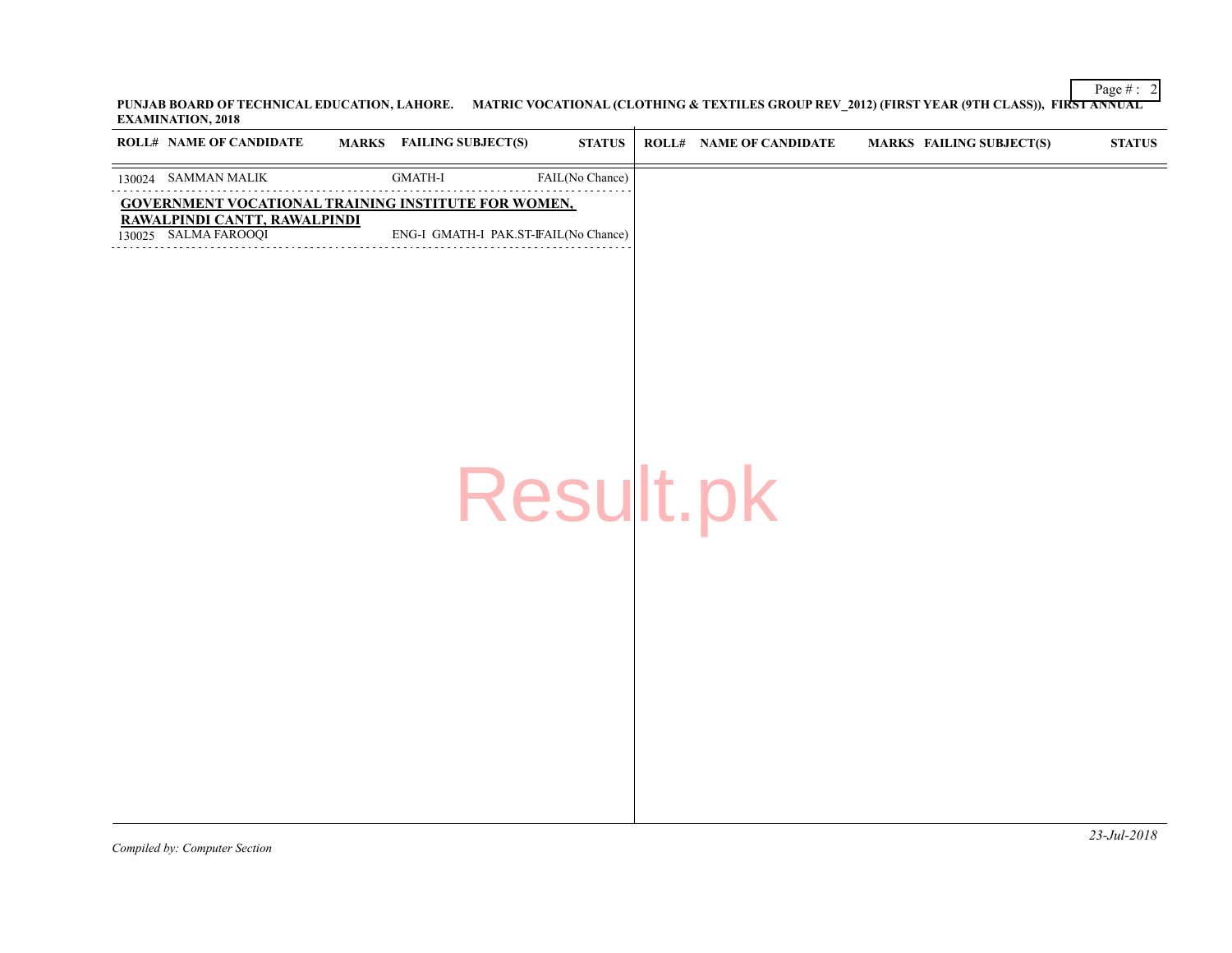| <b>EXAMINATION, 2018</b> | PUNJAB BOARD OF TECHNICAL EDUCATION, LAHORE. | MATRIC VOCATIONAL (CLOTHING & TEXTILES GROUP) (2016) (FIRST YEAR (97 |
|--------------------------|----------------------------------------------|----------------------------------------------------------------------|
|                          |                                              |                                                                      |

|               | <b>ROLL# NAME OF CANDIDATE</b>                                  |     | MARKS FAILING SUBJECT(S) | <b>STATUS</b>    | <b>ROLL# NAME OF CANDIDATE</b>            | <b>MARKS FAIL</b> |                    |
|---------------|-----------------------------------------------------------------|-----|--------------------------|------------------|-------------------------------------------|-------------------|--------------------|
|               | <b>GOVERNMENT VOCATIONAL TRAINING INSTITUTE FOR WOMEN,,</b>     |     |                          |                  | 130051 HUSSNA KANWAL                      |                   | ISL I              |
|               | <b>AHMADPUR EAST</b>                                            |     |                          |                  | 130052 NAYYAB GUL                         |                   | <b>GMA</b><br>ENG- |
|               | 130026 SANAM MAJEED                                             |     | <b>GMATH-I</b>           | FAIL             | 130053 NIMRA JAVED                        | 287               |                    |
|               | 130027 ANEELA LATIF                                             | 288 |                          | <b>PASS</b>      |                                           | 349               |                    |
|               | 130028 SADIA SATTAR                                             | 308 |                          | <b>PASS</b>      | 130054 MISBAH SHEHZAD                     |                   |                    |
|               | 130029 AQSA BIBI                                                |     | EPD&DES(PR)              | FAIL             | 130055 SANA SADDIQUE                      |                   | GMA                |
|               | 130030 SOBIA NAZIR                                              |     | <b>ENG-I GMATH-I</b>     | <b>FAIL</b>      | 130056 SARMA AKRAM                        | 321               |                    |
| 130031        | ANUM YOUNIS QURAISHI 323                                        |     |                          | <b>PASS</b>      | 130057 HAMEEDA KAUSAR                     |                   | ENG-               |
|               | 130032 JAVERIA FAHEEM                                           |     | GMATH-I                  | <b>FAIL</b>      | 130058 SADIA JAVED                        |                   | ENG-               |
|               | 130033 LAIBA MARYAM                                             |     | <b>GMATH-I</b>           | <b>FAIL</b>      | 130059 NOOR FATIMA                        |                   | ENG-               |
|               | 130034 MALIKA MARYAM                                            |     | <b>GMATH-I</b>           | FAIL             | 130060 HAJIRA ISHFAQ                      |                   | ENG-               |
|               | 130035 NISHA NAZEER                                             |     | ISL ENG-I GMATH-I        | <b>FAIL</b>      | 130061 MEHWISH AWAN                       | 308               |                    |
|               | 130036 BUSHRA RAJUB                                             |     | ENG-I GMATH-I            | <b>FAIL</b>      | 130062 ZIAMEENA BIBI                      | 342               |                    |
|               | 130037 FATIMA AFZAL                                             |     | ISL ENG-I GMATH-I        | FAIL             | 130063 HALEEMA                            |                   | ISL 1              |
|               | 130038 SAIMA BIBI                                               |     | GMATH-I                  | FAIL             | 130064 MAHNOOR                            | 299               |                    |
|               | 130039 AYESHA GHAZAL                                            |     | $D&SEW-I(PR)$            | <b>FAIL</b>      | 130065 MALKA KHATOON                      | 328               |                    |
| 130040 KAINAT |                                                                 |     | <b>GMATH-I</b>           | .<br><b>FAIL</b> | 130066 AMNA NEELABI                       |                   | <b>GMA</b>         |
|               | 130041 SAIMA ASLAM                                              |     |                          | <b>ABSENT</b>    | 130067 SABA BIBI                          |                   | ENG-               |
|               | 130042 NAFEESA AFZAL                                            | 240 |                          | <b>PASS</b>      | <b>GOVERNMENT VOCATIONAL TRAINING INS</b> |                   |                    |
|               | 130043 BISMA RUBAB                                              |     | <b>GMATH-I</b>           | FAIL             | CHISHTIA ROAD NEAR NOOR MAHAL CINE        |                   |                    |
|               | GOVERNMENT VOCATIONAL TRAINING INSTITUTE FOR WOMEN, FATEH       |     |                          |                  | 130068 KAINAT BASHEER                     |                   | <b>GMA</b>         |
|               | <b>PUR ROAD, ALIPUR</b>                                         |     |                          |                  | 130069 HAFEEZAN RAFIQUE                   |                   | <b>GMA</b>         |
|               | 130044 FOZIA BATOOL                                             | 379 |                          | <b>PASS</b>      | 130070 FAKHRA ASLAM                       | 310               |                    |
|               | 130045 ANIQA GHAZAL<br><u>.</u>                                 | 359 |                          | <b>PASS</b>      | 130071 ISHRAT JAVED                       | 350               |                    |
|               | 130046 NASEEM BIBI                                              | 337 |                          | <b>PASS</b>      | 130072 ALIYA NOOR                         |                   | <b>GMA</b>         |
|               | 130047 SAMYA SANIA                                              | 352 |                          | <b>PASS</b>      | 130073 SAMAR BIBI                         |                   | ENG-               |
|               | 130048 TASLEEM AKHTAR                                           |     | ENG-I GMATH-I            | FAIL             | 130074 AYESHA ABBAS                       | 305               |                    |
|               | 130049 SHAMEEM AKHTAR                                           | 272 |                          | .<br><b>PASS</b> | 130075 KIRAN MUSHTAQ                      |                   | <b>GMA</b>         |
|               | 130050 AMNA HASSAN                                              |     |                          | <b>ABSENT</b>    | 130076 RABIA PERVEEN                      |                   | ENG-               |
|               | <b>GOVERNMENT VOCATIONAL TRAINING INSTITUTE FOR WOMEN, NEAR</b> |     |                          |                  | 130077 SAIMA AZHAR                        | 302               |                    |
|               | <u>DCO HOUSE, ATTOCK</u>                                        |     |                          |                  | 130078 SADAF AFZAL                        |                   | ENG-               |
|               |                                                                 |     |                          |                  |                                           |                   |                    |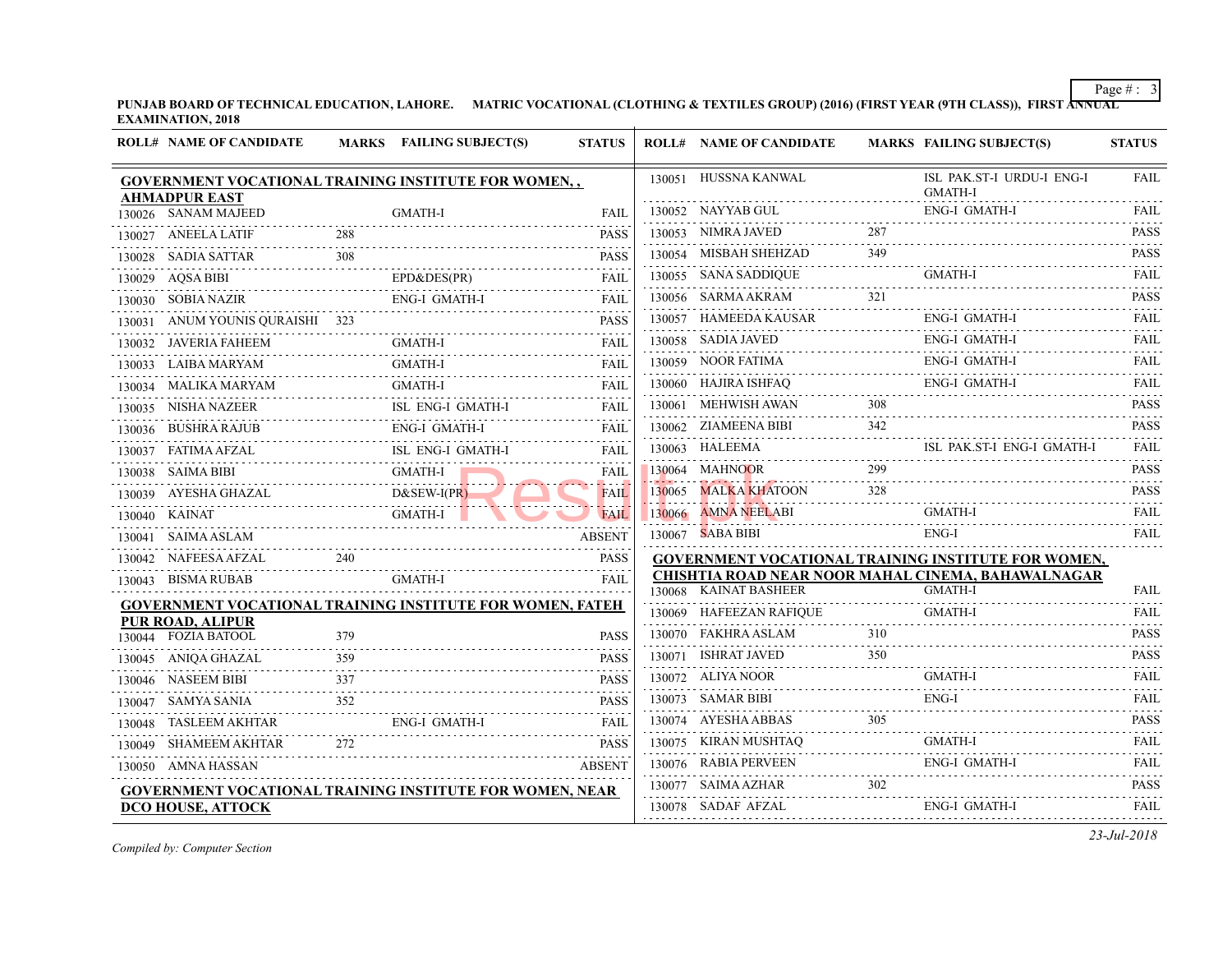| <b>ROLL# NAME OF CANDIDATE</b>                                |                                                                                                                                                                                                                                                                                                                                         | MARKS FAILING SUBJECT(S) | <b>STATUS</b>                                                                                                                                                       |             | <b>ROLL# NAME OF CANDIDATE</b>                    | <b>MARKS FAIL</b> |                           |
|---------------------------------------------------------------|-----------------------------------------------------------------------------------------------------------------------------------------------------------------------------------------------------------------------------------------------------------------------------------------------------------------------------------------|--------------------------|---------------------------------------------------------------------------------------------------------------------------------------------------------------------|-------------|---------------------------------------------------|-------------------|---------------------------|
| 130079 RIMSHA QADIR                                           | 315                                                                                                                                                                                                                                                                                                                                     |                          | PASS                                                                                                                                                                |             | 130107 SHAHEEN AKHTAR                             | 286               |                           |
| 130080 AYESHA UMAR                                            |                                                                                                                                                                                                                                                                                                                                         | <b>GMATH-I</b>           | FAIL                                                                                                                                                                |             | 130108 MARYAM ISKHAB                              |                   | ISL                       |
| 130081 MEMOONA HABIB                                          | 282                                                                                                                                                                                                                                                                                                                                     |                          | <b>PASS</b>                                                                                                                                                         |             |                                                   |                   | <b>GMA</b><br>SE) I       |
| 130082 OJUNNISA                                               | 343<br>$\frac{1}{2} \left( \begin{array}{ccc} 1 & 0 & 0 & 0 & 0 & 0 \\ 0 & 0 & 0 & 0 & 0 & 0 \\ 0 & 0 & 0 & 0 & 0 & 0 \\ 0 & 0 & 0 & 0 & 0 & 0 \\ 0 & 0 & 0 & 0 & 0 & 0 \\ 0 & 0 & 0 & 0 & 0 & 0 \\ 0 & 0 & 0 & 0 & 0 & 0 \\ 0 & 0 & 0 & 0 & 0 & 0 \\ 0 & 0 & 0 & 0 & 0 & 0 \\ 0 & 0 & 0 & 0 & 0 & 0 \\ 0 & 0 & 0 & 0 & 0 & 0 \\ 0 & 0$ |                          | <b>PASS</b>                                                                                                                                                         |             |                                                   |                   | <b>HEM</b>                |
| 130083 ATIKA BADAR                                            | 373                                                                                                                                                                                                                                                                                                                                     |                          | <b>PASS</b>                                                                                                                                                         |             | 130109 MAHVISH RASHEED                            | 270               |                           |
| 130084 AREESHA SHAFIQUE                                       | 331                                                                                                                                                                                                                                                                                                                                     |                          | <b>PASS</b>                                                                                                                                                         |             | <b>GOVERNMENT VOCATIONAL TRAINING INS</b>         |                   |                           |
| 130085 RIZWANA BIBI                                           | 345                                                                                                                                                                                                                                                                                                                                     |                          | <b>PASS</b>                                                                                                                                                         |             | <b>GULSHAN COLONY, TAKBEER TOWN, STRE</b>         |                   |                           |
| 130086 SAIQA FATIMA                                           | 296                                                                                                                                                                                                                                                                                                                                     |                          | <b>PASS</b>                                                                                                                                                         |             | <b>RIAZ CLINIC, BHALWAL</b><br>130110 ANUM NOREEN |                   | <b>GMA</b>                |
| 130087 JAVARIA SHAFIQUE                                       | 344                                                                                                                                                                                                                                                                                                                                     |                          | <b>PASS</b>                                                                                                                                                         |             | 130111 INSHARAH AFZAL                             | 302               |                           |
| 130088 MEHRUN NISA                                            | 292                                                                                                                                                                                                                                                                                                                                     |                          | <b>PASS</b>                                                                                                                                                         |             | 130112 MAUZMA AFZAAL                              | 253               |                           |
| 130089 ZAHRA GUL                                              | 327<br>.                                                                                                                                                                                                                                                                                                                                |                          | <b>PASS</b>                                                                                                                                                         |             | 130113 MARAIM ALYAAS                              |                   | ENG-                      |
| 130090 SAMREEN ASLAM                                          | 321                                                                                                                                                                                                                                                                                                                                     |                          | <b>PASS</b>                                                                                                                                                         |             | 130114 MAHNOOR ZAINAB                             |                   | <b>GMA</b>                |
| 130091 MUSSARAT PERVEEN                                       |                                                                                                                                                                                                                                                                                                                                         | ISL ENG-I                | <b>FAIL</b>                                                                                                                                                         |             | 130115 NABEELA BIBI                               | 317               |                           |
| 130092 SANA ASLAM                                             |                                                                                                                                                                                                                                                                                                                                         |                          | <b>PASS</b>                                                                                                                                                         |             | $130116$ AROOJ                                    | 339               |                           |
| <b>GOVERNMENT VOCATIONAL TRAINING INSTITUTE FOR WOMEN,</b>    |                                                                                                                                                                                                                                                                                                                                         |                          |                                                                                                                                                                     |             | 130117 KOMAL MAZHAR                               | 342               |                           |
| <b>BAGHDAD ROAD NEAR GPO, BAHAWALPUR</b><br>130093 SADIA IMAM | 365                                                                                                                                                                                                                                                                                                                                     |                          | <b>PASS</b>                                                                                                                                                         |             | 130118 RIDA IMRAN                                 | 266               |                           |
|                                                               | 345                                                                                                                                                                                                                                                                                                                                     |                          |                                                                                                                                                                     | 130119 ISHA |                                                   | .<br>301          |                           |
| 130094 NIMMRA NAZIR<br>130095 TAYYABA NAEEM                   | 343                                                                                                                                                                                                                                                                                                                                     |                          | <b>PASS</b><br><b>PASS</b>                                                                                                                                          |             | 130120 NADIA AJMAL                                |                   | ENG-                      |
| 130096 AFEERA SAJID                                           | 345                                                                                                                                                                                                                                                                                                                                     |                          |                                                                                                                                                                     |             |                                                   |                   | $EPD\delta$               |
| 130097 NASIMA NOOR ALVI                                       | .<br>363                                                                                                                                                                                                                                                                                                                                |                          | <b>PASS</b><br><b>PASS</b>                                                                                                                                          |             | 130121 KINZA                                      |                   | <b>GMA</b><br>$EPD\delta$ |
| 130098 FAREEHA AZIZ                                           | 363                                                                                                                                                                                                                                                                                                                                     |                          | <b>PASS</b>                                                                                                                                                         |             | 130122 SAIRA AFAQ                                 | 287               |                           |
| 130099 NABILA ALI                                             | 321                                                                                                                                                                                                                                                                                                                                     |                          | <b>PASS</b>                                                                                                                                                         |             | 130123 MARYAM AKRAM                               | 323               |                           |
| .                                                             | 317                                                                                                                                                                                                                                                                                                                                     |                          | <b>PASS</b>                                                                                                                                                         |             | 130124 ISMA MAZHAR                                | 294               |                           |
| 130100 MARIA MUSHTAQ<br>130101 RAFIA AQEEL                    | 336                                                                                                                                                                                                                                                                                                                                     |                          | <b>PASS</b>                                                                                                                                                         |             | 130125 ANAM QAMAR                                 | 280               |                           |
| .                                                             | 301                                                                                                                                                                                                                                                                                                                                     |                          | <b>PASS</b>                                                                                                                                                         |             | 130126 AQSA RASHID                                | 311               |                           |
| 130102 SHEEZA KANWAL<br>130103 AREEBA FATIMA                  | 338                                                                                                                                                                                                                                                                                                                                     |                          |                                                                                                                                                                     | 130127 IFRA |                                                   | 282               |                           |
|                                                               | د د د د د د د د<br>353                                                                                                                                                                                                                                                                                                                  |                          | <b>PASS</b><br>$\omega_{\alpha}=\omega_{\alpha}=\omega_{\alpha}=\omega_{\alpha}$                                                                                    |             | 130128 MISBAH SHAHZAD                             |                   | ENG-                      |
| 130104 AYESHA ANWAR                                           |                                                                                                                                                                                                                                                                                                                                         |                          | <b>PASS</b><br>$\frac{1}{2} \left( \frac{1}{2} \right) \left( \frac{1}{2} \right) \left( \frac{1}{2} \right) \left( \frac{1}{2} \right) \left( \frac{1}{2} \right)$ |             | 130129 SANA ZAFAR                                 | 281               |                           |
| 130105 LAIBA FAROOQ<br>130106 PARVEEN AKHTAR                  | 363<br>338                                                                                                                                                                                                                                                                                                                              |                          | <b>PASS</b><br><b>PASS</b>                                                                                                                                          |             | <b>GOVERNMENT VOCATIONAL TRAINING INS</b>         |                   |                           |
|                                                               |                                                                                                                                                                                                                                                                                                                                         |                          |                                                                                                                                                                     |             | <b>AZEEM ABAD, BUREWALA</b>                       |                   |                           |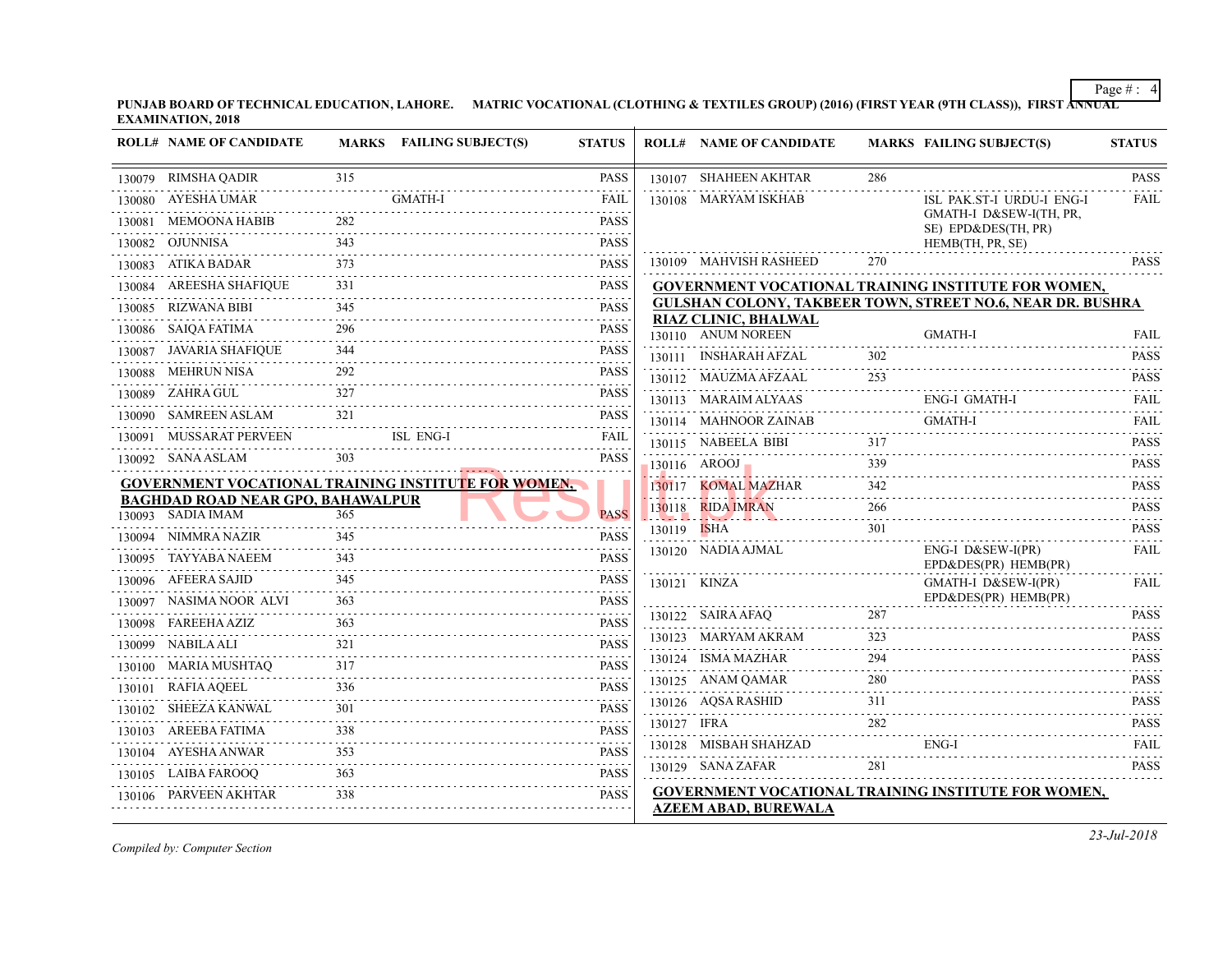**PUNJAB BOARD OF TECHNICAL EDUCATION, LAHORE.** MATRIC VOCATIONAL (CLOTHING & TEXTILES GROUP) (2016) (FIRST YEAR (9TH CLASS) **EXAMINATION, 2018**

|             | <b>ROLL# NAME OF CANDIDATE</b>                                  |                      | MARKS FAILING SUBJECT(S) | <b>STATUS</b>                                                                                                                                                                                                                                                                                                                                       |             | <b>ROLL# NAME OF CANDIDATE</b>                                                      | <b>MARKS FAIL</b> |            |
|-------------|-----------------------------------------------------------------|----------------------|--------------------------|-----------------------------------------------------------------------------------------------------------------------------------------------------------------------------------------------------------------------------------------------------------------------------------------------------------------------------------------------------|-------------|-------------------------------------------------------------------------------------|-------------------|------------|
|             | 130130 MALAIKA                                                  | 295<br>.             |                          | <b>PASS</b>                                                                                                                                                                                                                                                                                                                                         |             | 130158 NAZIA ABBAS                                                                  |                   | PAK.       |
|             | 130131 ZUFSHAN                                                  | 255                  |                          | <b>PASS</b>                                                                                                                                                                                                                                                                                                                                         |             | 130159 KAINAT ISHFAQ                                                                |                   | ENG-       |
|             | 130132 SADIA MUHAMMAD ALI                                       | 337                  |                          | <b>PASS</b>                                                                                                                                                                                                                                                                                                                                         |             | 130160 MARIA ISHFAQ                                                                 | 277               |            |
|             | 130133 ROMA SEHRISH AKRAM                                       |                      | ENG-I                    | FAIL                                                                                                                                                                                                                                                                                                                                                |             | 130161 MARIA PARVEEN                                                                |                   | GMA        |
|             | 130134 ASMA IRSHAD                                              |                      |                          | <b>PASS</b>                                                                                                                                                                                                                                                                                                                                         |             | 130162 SABA SARWAT                                                                  |                   | ENG-       |
|             | 130135 FOZIA ALLAH DITTA<br>.                                   | 273                  |                          | <b>PASS</b>                                                                                                                                                                                                                                                                                                                                         |             | 130163 KANWAL USMAN                                                                 |                   | PAK.       |
|             | 130136 NIMRA ZAHEER                                             | 308                  |                          | <b>PASS</b>                                                                                                                                                                                                                                                                                                                                         |             | 130164 IRFA RUKHSAR                                                                 |                   | GMA        |
| .           | 130137 SUMAIRA MANSHA                                           | 265                  |                          | <b>PASS</b>                                                                                                                                                                                                                                                                                                                                         |             | 130165 AMNA AMEER                                                                   |                   | <b>GMA</b> |
|             | 130138 AREEJ NISAR<br>270<br>                                   | 290                  |                          | <b>PASS</b>                                                                                                                                                                                                                                                                                                                                         |             | 130166 AROOJ KIRAN                                                                  | 246               |            |
|             | 130139 SWAIRA                                                   | 313                  |                          | <b>PASS</b>                                                                                                                                                                                                                                                                                                                                         |             | 130167 SAMRA SHAHEEN                                                                |                   |            |
| 130140 SANA |                                                                 | 330                  |                          | <b>PASS</b>                                                                                                                                                                                                                                                                                                                                         |             | 130168 NAGEENA YASMEEN                                                              |                   | ENG-       |
|             | 130141 IFFAT BATOOL                                             |                      |                          | <b>PASS</b>                                                                                                                                                                                                                                                                                                                                         |             | 130169 SABIHA IRUM                                                                  |                   | ENG-       |
|             | 130142 MEHMONA KALSOM                                           | 314                  |                          | <b>PASS</b>                                                                                                                                                                                                                                                                                                                                         |             | 130170 NIGHAT SHAHEEN                                                               |                   |            |
|             | 130143 AMINA BIBI                                               | 288<br>1.1.1.1.1.1.1 |                          | <b>PASS</b>                                                                                                                                                                                                                                                                                                                                         |             | <b>GOVERNMENT VOCATIONAL TRAINING INS</b>                                           |                   |            |
|             | 130144 AMNA BIBI                                                | 337                  |                          | <b>PASS</b><br>.                                                                                                                                                                                                                                                                                                                                    |             | <b>GHS BOYS, CHAUBARA</b>                                                           |                   |            |
|             | 130145 IQRA FATIMA                                              | 278                  |                          | <b>PASS</b>                                                                                                                                                                                                                                                                                                                                         |             | 130171 UM-E-KALSOOM                                                                 |                   | <b>GMA</b> |
|             | 130146 SANA JABBAR<br>.                                         | 275                  |                          | <b>PASS</b><br>$\frac{1}{2} \left( \begin{array}{ccc} 1 & 0 & 0 & 0 \\ 0 & 0 & 0 & 0 \\ 0 & 0 & 0 & 0 \\ 0 & 0 & 0 & 0 \\ 0 & 0 & 0 & 0 \\ 0 & 0 & 0 & 0 \\ 0 & 0 & 0 & 0 \\ 0 & 0 & 0 & 0 \\ 0 & 0 & 0 & 0 \\ 0 & 0 & 0 & 0 \\ 0 & 0 & 0 & 0 & 0 \\ 0 & 0 & 0 & 0 & 0 \\ 0 & 0 & 0 & 0 & 0 \\ 0 & 0 & 0 & 0 & 0 \\ 0 & 0 & 0 & 0 & 0 \\ 0 & 0 & 0$ |             | <b>GOVERNMENT VOCATIONAL TRAINING INS</b><br><b>WALA NEAR BANDH MASJID, CHINIOT</b> |                   |            |
|             | 130147 MUQASSA MUSHTAQ                                          | 265                  |                          | <b>PASS</b>                                                                                                                                                                                                                                                                                                                                         |             | 130172 TAHREEN FATIMA                                                               | 274               |            |
| .           | 130148 NAZIA PERVEEN                                            | 242                  |                          | <b>PASS</b><br>.                                                                                                                                                                                                                                                                                                                                    |             | 130173 RUKSANA PERVEEN                                                              |                   | ENG-       |
|             | 130149 MARIA HABEEN                                             | 312                  |                          | <b>PASS</b>                                                                                                                                                                                                                                                                                                                                         |             | 130174 AQSA MANSHA                                                                  | 281               |            |
|             | 130150 SONIA ASHIQ                                              | 261<br>.             |                          | <b>PASS</b><br>.                                                                                                                                                                                                                                                                                                                                    |             | 130175 MADIHA                                                                       | 281               |            |
| .           | 130151 NIMRA MUSHTAQ                                            | 270                  |                          | <b>PASS</b>                                                                                                                                                                                                                                                                                                                                         |             | 130176 KASHAF                                                                       |                   | ISL        |
|             | 130152 SONIA ALYAS                                              | 265                  |                          | <b>PASS</b>                                                                                                                                                                                                                                                                                                                                         |             | 130177 HUMA FATIMA                                                                  |                   | ENG-       |
|             | 130153 ATIQA MUNEER                                             | 249                  |                          | <b>PASS</b>                                                                                                                                                                                                                                                                                                                                         | 130178 URWA |                                                                                     | 298               |            |
|             | 130154 IQRA ANWAR                                               | 325                  |                          | <b>PASS</b>                                                                                                                                                                                                                                                                                                                                         |             | 130179 KIRAN BASHIR                                                                 | 285               |            |
|             | 130155 SHAISTA KANWAL                                           | 316                  |                          | <b>PASS</b>                                                                                                                                                                                                                                                                                                                                         |             | 130180 HASEEBA KHAN                                                                 | 312               |            |
|             | 130156 SHEHLA TABSSAM                                           | 256<br>2.2.2.2.2     |                          | <b>PASS</b>                                                                                                                                                                                                                                                                                                                                         |             | 130181 SAMINA BASHIR                                                                | 316               |            |
|             | 130157 GULZAR FATIMA                                            | 257                  |                          | <b>PASS</b>                                                                                                                                                                                                                                                                                                                                         |             | 130182 LAIBA                                                                        | 247               |            |
|             | <b>GOVERNMENT VOCATIONAL TRAINING INSTITUTE FOR WOMEN, NEAR</b> |                      |                          |                                                                                                                                                                                                                                                                                                                                                     |             | 130183 NAMRA                                                                        |                   | ENG-       |
|             | UP CHURCH, TEHSIL CHOWK, CHAKWAL                                |                      |                          |                                                                                                                                                                                                                                                                                                                                                     |             | 130184 ANEESA BIBI0                                                                 | 277               |            |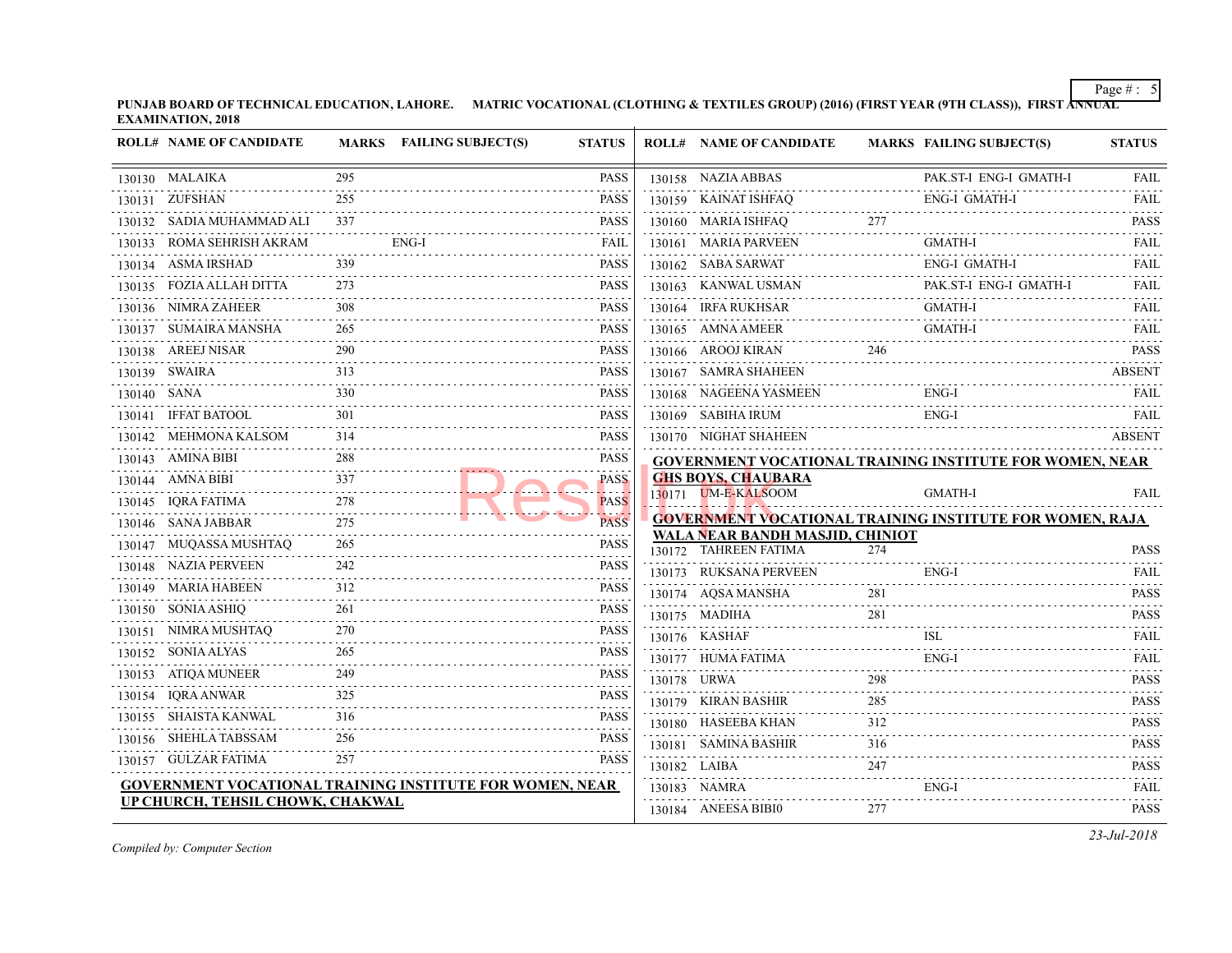| 336<br>130212 ROBINA KOUSAR<br>130185 MARIAM SHEHZADI<br>256<br><b>PASS</b><br>130186 KHADIJA QAISAR<br>299<br><b>GOVERNMENT VOCATIONAL TRAINING INS</b><br><b>PASS</b><br>NATIONAL BANK, ADDA ABDULLAH CHISHT<br>TCF SECONDARY SCHOOL, VOHRA CAMPUS RAI CHAND, CHINIOT<br>130213 RIMSHA ASHRAF<br><b>GMA</b><br><b>GMATH-I</b><br>130187 BUSHRA NAZ<br><b>FAIL</b><br>130214 NASEEM BIBI<br>335<br><b>GMATH-I</b><br>130188 RUBAB RIAZ<br>FAIL<br>130215 SHAZIA RIZWAN<br>130189 RUBINA YASIN<br>291<br><b>PASS</b><br>330<br>130216 BEENISH LATIF<br><b>GOVERNMENT VOCATIONAL TRAINING INSTITUTE FOR WOMEN, HOUSE</b><br>130217 ABIDA ALLAH YAR<br><b>GMA</b><br><b>NO.5, STREET NO. 5, GULBERG TOWN, CHISHTIAN</b><br>130218 BISMA SALEEM<br><b>GMA</b><br>130190 FATIMA EJAZ<br>291<br><b>PASS</b><br>.<br>130219 AQSA AMIN<br>GMA<br>323<br>130191 UM-E-KALSOOM<br><b>PASS</b><br>130220 FATIMA ABBAS<br><b>GMA</b><br>.<br>338<br>130192 ZARA AKBAR<br><b>PASS</b><br>289<br>130221 IFRA BASHIR<br>329<br>130193 IQRA ASLAM<br>ASLAM 329<br><b>PASS</b><br>296<br>130222 SOBIA ARSHAD<br>291<br><b>PASS</b><br>130194 KINZA<br>.<br>130223 NATASHA ASHRAF<br>130195 MUBASHRA ASLAM<br>316<br><b>PASS</b><br>289<br>130224 GHAZALA BIBI<br>280<br>130196 SIDRA RAMZAN<br><b>PASS</b><br>$\frac{280}{250}$<br><br><del></del><br>130225 AYESHA ASHRAF<br>ENG-<br><b>PASS</b><br>130197 ISRAR FAROOQ<br>$Q \qquad \qquad 304$<br>المحامل<br>130226 SHAZIA RAIZ ABID<br>PAK.<br>322<br>130198 FATIMA BIBI<br><b>PASS</b><br><b>GOVERNMENT VOCATIONAL TRAINING INS</b><br>334<br>130199 MADIHA SHOUKAT<br><b>PASS</b><br>ROAD NEAR GHOSUT MARKET, CHUNIAN<br>130200 AMNA KANWAL<br><b>PASS</b><br>130227 FATEEM SHOUKAT<br><b>URD</b><br>309<br>130201 ZUNAIRA SHAHEEN<br><b>PASS</b><br>259<br>130228 SHEHZADI JAVERIYA<br><b>ABBASI</b><br>GMATH-I<br>130202 NIMRA MUNEER<br>FAIL<br>130229 JAWAIRIA GULZAR<br>ENG-<br>336<br>130203 RABIA JAMEEL<br><b>PASS</b><br>130230 GHULAM ZAHRA<br>PAK.<br>332<br>130204 SHUMAILA JAMEEL<br><b>PASS</b><br>130231 SOFIA<br>ENG-<br>130205 TANZEELA SHAHEEN<br>373<br><b>PASS</b><br><b>GOVERNMENT VOCATIONAL TRAINING INS</b><br>328<br>130206 AQSA NASIR<br><b>PASS</b><br>$328$ PADD<br><b>KHANA ROAD, DEPALPUR</b><br>326<br>130207 ANUM SHEHZADI<br><b>PASS</b><br>130232 ZAINAB NAZ<br><b>GMA</b><br><b>ENG-I GMATH-I</b><br>130208 TAHIRA NASEEM<br>130208 TAHIRA NASEEM ENG-I GMATH-I FAIL FAIL<br>ENG-<br>130233 IRSHAD BIBI<br>GMATH-I<br>FAIL<br>130209 ANAM<br>130234 SADIA TABBASUM<br><b>GMA</b><br>.<br>322<br>130210 SHAMSHAD KOUSAR<br><b>PASS</b><br>229<br>130235 IRAM ZIA<br>369<br>PASS<br>130211 SAIMA | <b>ROLL# NAME OF CANDIDATE</b> | MARKS FAILING SUBJECT(S) | <b>STATUS</b> | <b>ROLL# NAME OF CANDIDATE</b> | <b>MARKS FAIL</b> |  |
|------------------------------------------------------------------------------------------------------------------------------------------------------------------------------------------------------------------------------------------------------------------------------------------------------------------------------------------------------------------------------------------------------------------------------------------------------------------------------------------------------------------------------------------------------------------------------------------------------------------------------------------------------------------------------------------------------------------------------------------------------------------------------------------------------------------------------------------------------------------------------------------------------------------------------------------------------------------------------------------------------------------------------------------------------------------------------------------------------------------------------------------------------------------------------------------------------------------------------------------------------------------------------------------------------------------------------------------------------------------------------------------------------------------------------------------------------------------------------------------------------------------------------------------------------------------------------------------------------------------------------------------------------------------------------------------------------------------------------------------------------------------------------------------------------------------------------------------------------------------------------------------------------------------------------------------------------------------------------------------------------------------------------------------------------------------------------------------------------------------------------------------------------------------------------------------------------------------------------------------------------------------------------------------------------------------------------------------------------------------------------------------------------------------------------------------------------------------------------------------------------------------------------------------------------------------------------------------------------------------------------------------------------------------------|--------------------------------|--------------------------|---------------|--------------------------------|-------------------|--|
|                                                                                                                                                                                                                                                                                                                                                                                                                                                                                                                                                                                                                                                                                                                                                                                                                                                                                                                                                                                                                                                                                                                                                                                                                                                                                                                                                                                                                                                                                                                                                                                                                                                                                                                                                                                                                                                                                                                                                                                                                                                                                                                                                                                                                                                                                                                                                                                                                                                                                                                                                                                                                                                                        |                                |                          |               |                                |                   |  |
|                                                                                                                                                                                                                                                                                                                                                                                                                                                                                                                                                                                                                                                                                                                                                                                                                                                                                                                                                                                                                                                                                                                                                                                                                                                                                                                                                                                                                                                                                                                                                                                                                                                                                                                                                                                                                                                                                                                                                                                                                                                                                                                                                                                                                                                                                                                                                                                                                                                                                                                                                                                                                                                                        |                                |                          |               |                                |                   |  |
|                                                                                                                                                                                                                                                                                                                                                                                                                                                                                                                                                                                                                                                                                                                                                                                                                                                                                                                                                                                                                                                                                                                                                                                                                                                                                                                                                                                                                                                                                                                                                                                                                                                                                                                                                                                                                                                                                                                                                                                                                                                                                                                                                                                                                                                                                                                                                                                                                                                                                                                                                                                                                                                                        |                                |                          |               |                                |                   |  |
|                                                                                                                                                                                                                                                                                                                                                                                                                                                                                                                                                                                                                                                                                                                                                                                                                                                                                                                                                                                                                                                                                                                                                                                                                                                                                                                                                                                                                                                                                                                                                                                                                                                                                                                                                                                                                                                                                                                                                                                                                                                                                                                                                                                                                                                                                                                                                                                                                                                                                                                                                                                                                                                                        |                                |                          |               |                                |                   |  |
|                                                                                                                                                                                                                                                                                                                                                                                                                                                                                                                                                                                                                                                                                                                                                                                                                                                                                                                                                                                                                                                                                                                                                                                                                                                                                                                                                                                                                                                                                                                                                                                                                                                                                                                                                                                                                                                                                                                                                                                                                                                                                                                                                                                                                                                                                                                                                                                                                                                                                                                                                                                                                                                                        |                                |                          |               |                                |                   |  |
|                                                                                                                                                                                                                                                                                                                                                                                                                                                                                                                                                                                                                                                                                                                                                                                                                                                                                                                                                                                                                                                                                                                                                                                                                                                                                                                                                                                                                                                                                                                                                                                                                                                                                                                                                                                                                                                                                                                                                                                                                                                                                                                                                                                                                                                                                                                                                                                                                                                                                                                                                                                                                                                                        |                                |                          |               |                                |                   |  |
|                                                                                                                                                                                                                                                                                                                                                                                                                                                                                                                                                                                                                                                                                                                                                                                                                                                                                                                                                                                                                                                                                                                                                                                                                                                                                                                                                                                                                                                                                                                                                                                                                                                                                                                                                                                                                                                                                                                                                                                                                                                                                                                                                                                                                                                                                                                                                                                                                                                                                                                                                                                                                                                                        |                                |                          |               |                                |                   |  |
|                                                                                                                                                                                                                                                                                                                                                                                                                                                                                                                                                                                                                                                                                                                                                                                                                                                                                                                                                                                                                                                                                                                                                                                                                                                                                                                                                                                                                                                                                                                                                                                                                                                                                                                                                                                                                                                                                                                                                                                                                                                                                                                                                                                                                                                                                                                                                                                                                                                                                                                                                                                                                                                                        |                                |                          |               |                                |                   |  |
|                                                                                                                                                                                                                                                                                                                                                                                                                                                                                                                                                                                                                                                                                                                                                                                                                                                                                                                                                                                                                                                                                                                                                                                                                                                                                                                                                                                                                                                                                                                                                                                                                                                                                                                                                                                                                                                                                                                                                                                                                                                                                                                                                                                                                                                                                                                                                                                                                                                                                                                                                                                                                                                                        |                                |                          |               |                                |                   |  |
|                                                                                                                                                                                                                                                                                                                                                                                                                                                                                                                                                                                                                                                                                                                                                                                                                                                                                                                                                                                                                                                                                                                                                                                                                                                                                                                                                                                                                                                                                                                                                                                                                                                                                                                                                                                                                                                                                                                                                                                                                                                                                                                                                                                                                                                                                                                                                                                                                                                                                                                                                                                                                                                                        |                                |                          |               |                                |                   |  |
|                                                                                                                                                                                                                                                                                                                                                                                                                                                                                                                                                                                                                                                                                                                                                                                                                                                                                                                                                                                                                                                                                                                                                                                                                                                                                                                                                                                                                                                                                                                                                                                                                                                                                                                                                                                                                                                                                                                                                                                                                                                                                                                                                                                                                                                                                                                                                                                                                                                                                                                                                                                                                                                                        |                                |                          |               |                                |                   |  |
|                                                                                                                                                                                                                                                                                                                                                                                                                                                                                                                                                                                                                                                                                                                                                                                                                                                                                                                                                                                                                                                                                                                                                                                                                                                                                                                                                                                                                                                                                                                                                                                                                                                                                                                                                                                                                                                                                                                                                                                                                                                                                                                                                                                                                                                                                                                                                                                                                                                                                                                                                                                                                                                                        |                                |                          |               |                                |                   |  |
|                                                                                                                                                                                                                                                                                                                                                                                                                                                                                                                                                                                                                                                                                                                                                                                                                                                                                                                                                                                                                                                                                                                                                                                                                                                                                                                                                                                                                                                                                                                                                                                                                                                                                                                                                                                                                                                                                                                                                                                                                                                                                                                                                                                                                                                                                                                                                                                                                                                                                                                                                                                                                                                                        |                                |                          |               |                                |                   |  |
|                                                                                                                                                                                                                                                                                                                                                                                                                                                                                                                                                                                                                                                                                                                                                                                                                                                                                                                                                                                                                                                                                                                                                                                                                                                                                                                                                                                                                                                                                                                                                                                                                                                                                                                                                                                                                                                                                                                                                                                                                                                                                                                                                                                                                                                                                                                                                                                                                                                                                                                                                                                                                                                                        |                                |                          |               |                                |                   |  |
|                                                                                                                                                                                                                                                                                                                                                                                                                                                                                                                                                                                                                                                                                                                                                                                                                                                                                                                                                                                                                                                                                                                                                                                                                                                                                                                                                                                                                                                                                                                                                                                                                                                                                                                                                                                                                                                                                                                                                                                                                                                                                                                                                                                                                                                                                                                                                                                                                                                                                                                                                                                                                                                                        |                                |                          |               |                                |                   |  |
|                                                                                                                                                                                                                                                                                                                                                                                                                                                                                                                                                                                                                                                                                                                                                                                                                                                                                                                                                                                                                                                                                                                                                                                                                                                                                                                                                                                                                                                                                                                                                                                                                                                                                                                                                                                                                                                                                                                                                                                                                                                                                                                                                                                                                                                                                                                                                                                                                                                                                                                                                                                                                                                                        |                                |                          |               |                                |                   |  |
|                                                                                                                                                                                                                                                                                                                                                                                                                                                                                                                                                                                                                                                                                                                                                                                                                                                                                                                                                                                                                                                                                                                                                                                                                                                                                                                                                                                                                                                                                                                                                                                                                                                                                                                                                                                                                                                                                                                                                                                                                                                                                                                                                                                                                                                                                                                                                                                                                                                                                                                                                                                                                                                                        |                                |                          |               |                                |                   |  |
|                                                                                                                                                                                                                                                                                                                                                                                                                                                                                                                                                                                                                                                                                                                                                                                                                                                                                                                                                                                                                                                                                                                                                                                                                                                                                                                                                                                                                                                                                                                                                                                                                                                                                                                                                                                                                                                                                                                                                                                                                                                                                                                                                                                                                                                                                                                                                                                                                                                                                                                                                                                                                                                                        |                                |                          |               |                                |                   |  |
|                                                                                                                                                                                                                                                                                                                                                                                                                                                                                                                                                                                                                                                                                                                                                                                                                                                                                                                                                                                                                                                                                                                                                                                                                                                                                                                                                                                                                                                                                                                                                                                                                                                                                                                                                                                                                                                                                                                                                                                                                                                                                                                                                                                                                                                                                                                                                                                                                                                                                                                                                                                                                                                                        |                                |                          |               |                                |                   |  |
|                                                                                                                                                                                                                                                                                                                                                                                                                                                                                                                                                                                                                                                                                                                                                                                                                                                                                                                                                                                                                                                                                                                                                                                                                                                                                                                                                                                                                                                                                                                                                                                                                                                                                                                                                                                                                                                                                                                                                                                                                                                                                                                                                                                                                                                                                                                                                                                                                                                                                                                                                                                                                                                                        |                                |                          |               |                                |                   |  |
|                                                                                                                                                                                                                                                                                                                                                                                                                                                                                                                                                                                                                                                                                                                                                                                                                                                                                                                                                                                                                                                                                                                                                                                                                                                                                                                                                                                                                                                                                                                                                                                                                                                                                                                                                                                                                                                                                                                                                                                                                                                                                                                                                                                                                                                                                                                                                                                                                                                                                                                                                                                                                                                                        |                                |                          |               |                                |                   |  |
|                                                                                                                                                                                                                                                                                                                                                                                                                                                                                                                                                                                                                                                                                                                                                                                                                                                                                                                                                                                                                                                                                                                                                                                                                                                                                                                                                                                                                                                                                                                                                                                                                                                                                                                                                                                                                                                                                                                                                                                                                                                                                                                                                                                                                                                                                                                                                                                                                                                                                                                                                                                                                                                                        |                                |                          |               |                                |                   |  |
|                                                                                                                                                                                                                                                                                                                                                                                                                                                                                                                                                                                                                                                                                                                                                                                                                                                                                                                                                                                                                                                                                                                                                                                                                                                                                                                                                                                                                                                                                                                                                                                                                                                                                                                                                                                                                                                                                                                                                                                                                                                                                                                                                                                                                                                                                                                                                                                                                                                                                                                                                                                                                                                                        |                                |                          |               |                                |                   |  |
|                                                                                                                                                                                                                                                                                                                                                                                                                                                                                                                                                                                                                                                                                                                                                                                                                                                                                                                                                                                                                                                                                                                                                                                                                                                                                                                                                                                                                                                                                                                                                                                                                                                                                                                                                                                                                                                                                                                                                                                                                                                                                                                                                                                                                                                                                                                                                                                                                                                                                                                                                                                                                                                                        |                                |                          |               |                                |                   |  |
|                                                                                                                                                                                                                                                                                                                                                                                                                                                                                                                                                                                                                                                                                                                                                                                                                                                                                                                                                                                                                                                                                                                                                                                                                                                                                                                                                                                                                                                                                                                                                                                                                                                                                                                                                                                                                                                                                                                                                                                                                                                                                                                                                                                                                                                                                                                                                                                                                                                                                                                                                                                                                                                                        |                                |                          |               |                                |                   |  |
|                                                                                                                                                                                                                                                                                                                                                                                                                                                                                                                                                                                                                                                                                                                                                                                                                                                                                                                                                                                                                                                                                                                                                                                                                                                                                                                                                                                                                                                                                                                                                                                                                                                                                                                                                                                                                                                                                                                                                                                                                                                                                                                                                                                                                                                                                                                                                                                                                                                                                                                                                                                                                                                                        |                                |                          |               |                                |                   |  |
|                                                                                                                                                                                                                                                                                                                                                                                                                                                                                                                                                                                                                                                                                                                                                                                                                                                                                                                                                                                                                                                                                                                                                                                                                                                                                                                                                                                                                                                                                                                                                                                                                                                                                                                                                                                                                                                                                                                                                                                                                                                                                                                                                                                                                                                                                                                                                                                                                                                                                                                                                                                                                                                                        |                                |                          |               |                                |                   |  |
|                                                                                                                                                                                                                                                                                                                                                                                                                                                                                                                                                                                                                                                                                                                                                                                                                                                                                                                                                                                                                                                                                                                                                                                                                                                                                                                                                                                                                                                                                                                                                                                                                                                                                                                                                                                                                                                                                                                                                                                                                                                                                                                                                                                                                                                                                                                                                                                                                                                                                                                                                                                                                                                                        |                                |                          |               |                                |                   |  |
|                                                                                                                                                                                                                                                                                                                                                                                                                                                                                                                                                                                                                                                                                                                                                                                                                                                                                                                                                                                                                                                                                                                                                                                                                                                                                                                                                                                                                                                                                                                                                                                                                                                                                                                                                                                                                                                                                                                                                                                                                                                                                                                                                                                                                                                                                                                                                                                                                                                                                                                                                                                                                                                                        |                                |                          |               |                                |                   |  |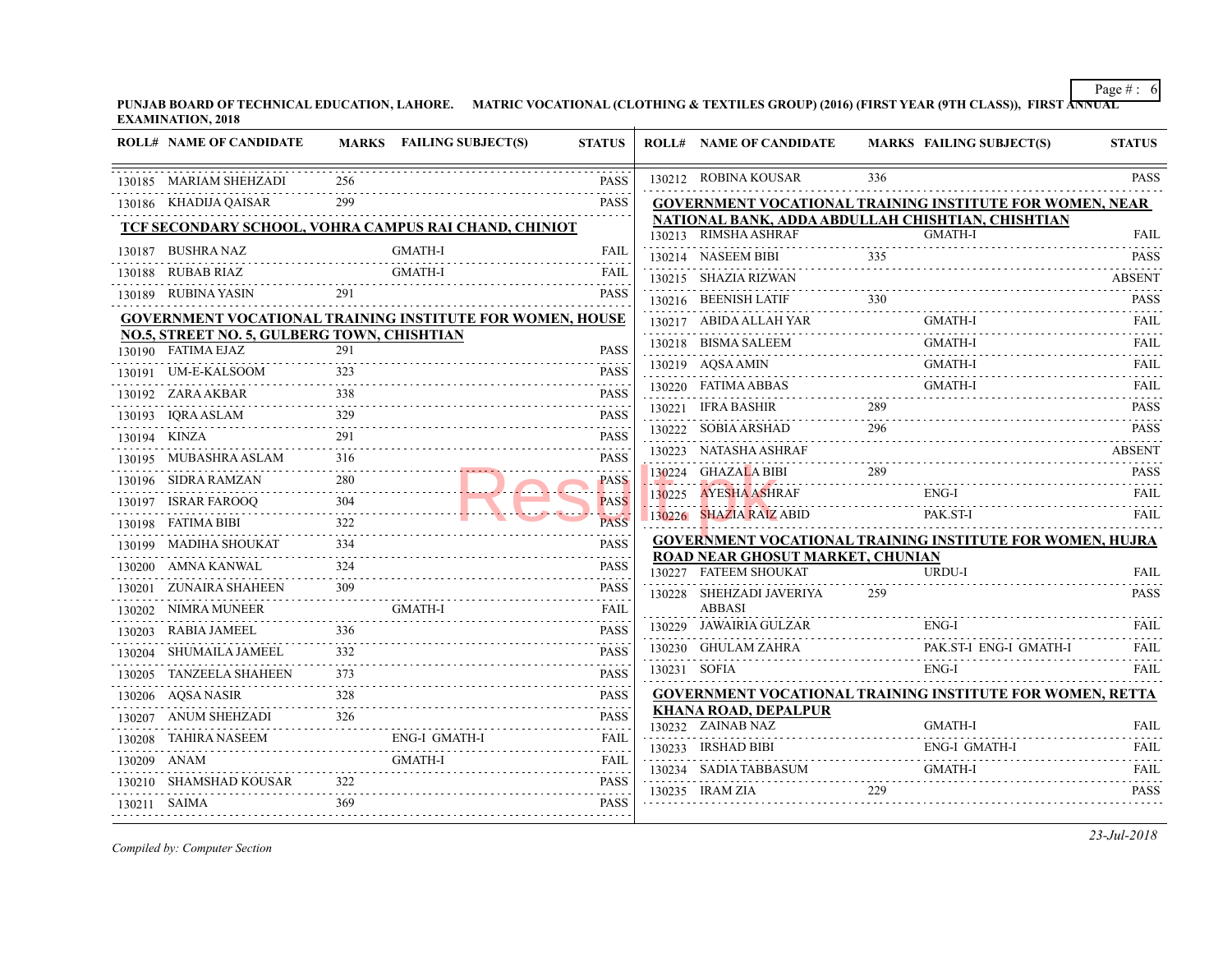| <b>ROLL# NAME OF CANDIDATE</b>          |          | MARKS FAILING SUBJECT(S)                                      | <b>STATUS</b>                    |             | <b>ROLL# NAME OF CANDIDATE</b>            | <b>MARKS FAIL</b> |                         |
|-----------------------------------------|----------|---------------------------------------------------------------|----------------------------------|-------------|-------------------------------------------|-------------------|-------------------------|
|                                         |          | GOVERNMENT VOCATIONAL TRAINING INSTITUTE FOR WOMEN,           |                                  |             | 130263 AQSA AFZAAL                        | 371               |                         |
|                                         |          | BLOCK NO. 9 NEAR D.H.Q HOSPITAL RAILWAY ROAD, DERA GHAZI KHAN |                                  |             | 130264 IQRA BANO                          | 358               |                         |
| 130236 SHAZIA HAIDER                    | 335      |                                                               | <b>PASS</b>                      |             | 130265 TANZEELA ARSHED                    | 339               |                         |
| 130237 NISHAT                           | 352      |                                                               | <b>PASS</b>                      |             | 130266 UMAIRA                             | 319               |                         |
| 130238 TOOBA MAROOJ                     | 348      |                                                               | <b>PASS</b>                      |             | 130267 QANDEEL                            | 399               |                         |
| 130239 MAROOFA IJAZ                     | 340<br>. |                                                               | <b>PASS</b>                      |             | 130268 SHARQA SHABIR                      | 364               |                         |
| 130240 AROOSHA ZAINAB<br>.ZAINAB 304    | 304      |                                                               | <b>PASS</b><br>.                 |             | 130269 SEHAR WAKEEL                       | 362               |                         |
| 130241 FATIMA                           | 352      |                                                               | <b>PASS</b>                      |             | 130270 ZOYA BIBI                          | 372               |                         |
| 130242 MEHWISH ZAHRA                    | 322      |                                                               | <b>PASS</b>                      |             | <b>GOVERNMENT VOCATIONAL TRAINING INS</b> |                   |                         |
| 130243 NAFEESA SATAR                    |          | PAK.ST-I                                                      | FAIL                             |             | KHIZRA MOSOUE D-BLOCK PEOPLES COLO        |                   |                         |
| 130244 MAHNOR SHAHZADI                  |          |                                                               | <b>PASS</b>                      |             | 130271 NIDA MUMTAZ                        | 312               |                         |
| 130245 SAIRA MANZOOR                    | 358      |                                                               | <b>PASS</b>                      |             | 130272 ANAM                               |                   | ISL                     |
| 130246 SYEDA REEHA ZAIDI                | 349      |                                                               | <b>PASS</b>                      |             | 130273 ESHMAL                             | 318               |                         |
| 130247 FOUZIA MUSHTAQ                   | 301      |                                                               | <b>PASS</b>                      |             | 130274 RUKHSANA BIBI                      |                   | ISL I                   |
| 130248 KAINAT AFTAB                     | 339      |                                                               | <b>PASS</b>                      |             |                                           |                   | <b>GMA</b>              |
| 130249 BATOOL GHAZANFAR                 | 324      |                                                               | <b>.</b><br><b>PASS</b>          | 130275 ASMA |                                           |                   | <b>EPD&amp;</b><br>D&S1 |
| 130250 LAILA RUBAB                      | 350      |                                                               | <b>Contractor</b><br><b>PASS</b> |             |                                           |                   | $EPD\delta$             |
| 130251 SANOBAR NAZ                      | 366      |                                                               | <b>PASS</b>                      |             |                                           |                   | SE)                     |
| 130252 AIMAN ZAHRA                      | 315      |                                                               | .<br><b>PASS</b>                 |             | 130276 ESHA QADUS                         | 298               |                         |
| 130253 RABIA SHAREEF                    | 351      |                                                               | $- - - - - -$<br><b>PASS</b>     |             | 130277 FATIMA IBRAR                       | 264               |                         |
| .<br>130254 NIMRA KALEEM                | 351      |                                                               | <b>PASS</b>                      |             | 130278 SUBHAN WAHEED                      |                   | ISL                     |
| 130255 MAHNOOR IMRAN                    | 361      |                                                               | $-2.5 - 2.5$<br><b>PASS</b>      |             | 130279 SUMBAL                             | 310               |                         |
| 130256 SABEIKA ZAHRA                    | 369      |                                                               | <b>PASS</b>                      |             | 130280 NOREEN AKHTER                      | 299               |                         |
| 130257 UJALA IQBAL                      | 337      |                                                               | <b>PASS</b>                      |             | 130281 MEHWISH SULTAN                     | 307               |                         |
| 130258 SHUMAILA MEHMOOD                 | 325      |                                                               | .<br><b>PASS</b>                 |             | 130282 MARRIUM AMEEN                      |                   | ISL 1                   |
| 130259 SUMAIRA MEHMOOD                  | 303.     |                                                               | <b>PASS</b>                      |             | 130283 MUBEEN ZAFAR                       |                   | ISL 1                   |
|                                         | 314      |                                                               |                                  |             |                                           |                   | GMA<br>$EPD\delta$      |
| 130260 SIDRA UMER                       |          |                                                               | <b>PASS</b>                      |             | 130284 AMNA RAMZAN                        |                   | D&SI                    |
| 130261 RAHEELA KANWAL                   | 311      |                                                               | <b>PASS</b>                      |             |                                           |                   | $EPD\delta$             |
|                                         |          | TCF HIGHER SECONDARY SCHOOL FOR GIRLS, MAIN MULTAN ROAD,      |                                  |             |                                           |                   | SE)                     |
| <b>DINA NATH</b><br>130262 AMNA SHABBIR | 366      |                                                               | <b>PASS</b>                      |             | 130285 MEWISH SALEEM                      |                   |                         |
|                                         |          |                                                               |                                  |             |                                           |                   |                         |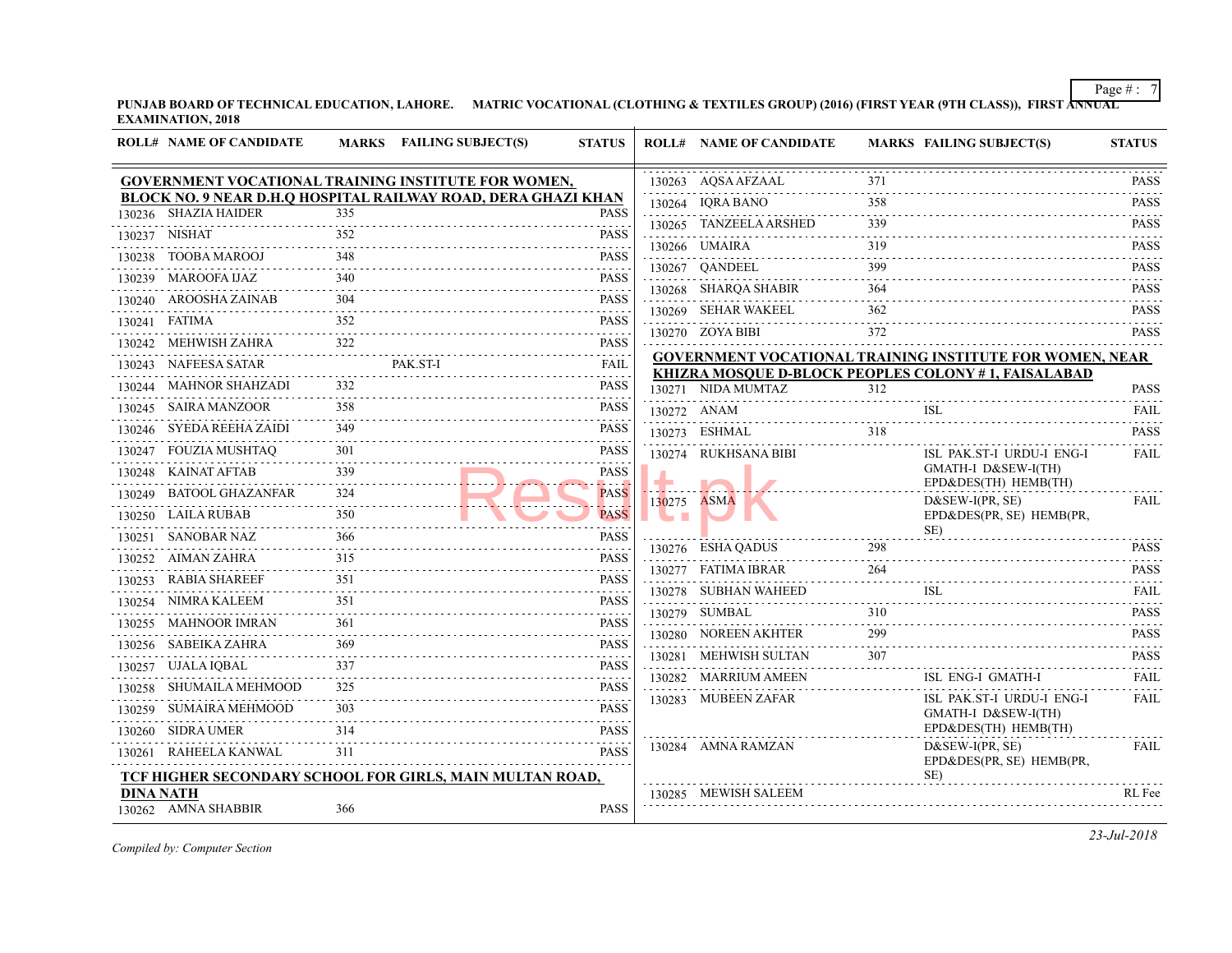|        | <b>ROLL# NAME OF CANDIDATE</b>                   |      | MARKS FAILING SUBJECT(S)                                          | <b>STATUS</b>    | <b>ROLL# NAME OF CANDIDATE</b>                 | <b>MARKS FAIL</b> |                           |
|--------|--------------------------------------------------|------|-------------------------------------------------------------------|------------------|------------------------------------------------|-------------------|---------------------------|
|        | 130286 MAHAM ISRAR                               |      | <b>ISL</b>                                                        | FAIL             | 130310 AYESHA SHOUKAT                          | 296               |                           |
|        | 130287 AQSA TARIQ                                | 315  |                                                                   | <b>PASS</b>      | 130311 FOZIA KHALIL                            | 351               |                           |
|        | 130288 RIMSHA TARIQ<br>.                         | 291  |                                                                   | <b>PASS</b>      | 130312 FARZANA KOUSAR                          | 332               |                           |
|        | 130289 AROOJ SHAFIQUE                            | 223  |                                                                   | <b>PASS</b>      | 130313 SIDRA KHALEEL                           | 325               |                           |
|        | 130290 SEHRAISH RUBAB                            | 253  |                                                                   | <b>PASS</b>      | 130314 SANIA SALEEM                            | 313               |                           |
|        |                                                  |      | <b>GOVERNMENT VOCATIONAL TRAINING INSTITUTE FOR WOMEN, NEAR</b>   |                  | 130315 SABA ARSHAD                             | 370               |                           |
|        | RAILWAY STATION ROAD, FATEH JANG                 |      |                                                                   |                  | 130316 MEHWISH ZULFIQAR                        | 343               |                           |
|        | 130291 SHIZA BEHRAM                              | 267  |                                                                   | PASS             | 130317 SHAKIBA KHAWAR KHAN                     |                   |                           |
|        | 130292 MARYAM NISA                               | 314  |                                                                   | <b>PASS</b>      | 130318 RAZIA MAQSOOD                           |                   |                           |
|        | 130293 HIRA QAMMER                               |      | ISL                                                               | FAIL             | 130319 HINA ARIF                               | 347               |                           |
|        | 130294 SAIRA BIBI                                | 2.79 |                                                                   | <b>PASS</b><br>. | 130320 TEHREEM NIDA                            | 326               |                           |
|        | 130295 SIDRA BIBI                                | 311  |                                                                   | <b>PASS</b>      | 130321 ANILA                                   | 357               |                           |
|        | 130296 ASIA ASAD                                 | 302  |                                                                   | <b>PASS</b>      | 130322 KANWAL SHAHZADI                         | 323               |                           |
|        | 130297 IORA BIBI                                 | 380  |                                                                   | <b>PASS</b>      | 130323 MARIA TARIQ                             |                   | <b>URD</b>                |
|        | 130298 NAHIA AROOJ                               |      | ISL                                                               | <b>FAIL</b>      |                                                |                   | $EPD\delta$               |
|        | 130299 ANEELA BIBI                               |      |                                                                   | <b>PASS</b>      | 130324 SANA PARVEEN                            | 336               |                           |
|        |                                                  |      | <b>GOVERNMENT VOCATIONAL TRAINING INSTITUTE FOR WOMEN, ABBAS</b>  |                  | 130325 AMNA MUNIR                              | 312               |                           |
|        | CHOWK, ALI AKBAR ROAD, AMAMIA COLONY, FEROZEWALA |      |                                                                   |                  | 130326 NAVEEDA AFZAL                           | 293               |                           |
|        | 130300 SALEENA ASHRAF                            | 256  |                                                                   | <b>PASS</b>      | <b>FARAN COLLEGE OF TECHNOLOGY FOR W</b>       |                   |                           |
|        | 130301 ZAINAB BIBI                               | 271  |                                                                   | <b>PASS</b>      | HIGH SCHOOL, KHYALI ADA, GUJRANWALA            |                   |                           |
|        | 130302 SEHAR SHAHZADI                            |      | ISL PAK.ST-I URDU-I ENG-I                                         | <b>FAIL</b>      | 130327 IQRA ZAHID FAROOQ                       | 359               |                           |
|        |                                                  |      | GMATH-I D&SEW-I(TH)<br>EPD&DES(TH) HEMB(TH)                       |                  | 130328 MAHAM NAWAZ                             | 318               |                           |
|        |                                                  |      | <b>GOVERNMENT VOCATIONAL TRAINING INSTITUTE FOR WOMEN, PLOT #</b> |                  | 130329 RUBAB NISAR                             |                   | ISL 1                     |
|        | 116/8 NEAR GHALA MANDI, FORT ABBAS               |      |                                                                   |                  |                                                |                   | <b>GMA</b><br>$EPD\delta$ |
|        | 130303 QUBRA BATOOL                              | 330  |                                                                   | <b>PASS</b>      | <b>GOVERNMENT VOCATIONAL TRAINING INS</b>      |                   |                           |
|        | 130304 AYESHA NADEEM                             | 347  |                                                                   | <b>PASS</b>      | <b>STREET NO. 2, BIG CIVIL LINES, GUJRANWA</b> |                   |                           |
| 130305 | KINZA HAFIZ                                      | 368  |                                                                   | <b>PASS</b>      | 130330 DUA ADREES                              | 301               |                           |
| 130306 | .<br>MARYAM FATIMA                               | 283  |                                                                   | <b>PASS</b>      | 130331 HIFZA ADREES                            | 315               |                           |
|        | 130307 MUQDDAS FAZAL                             | 314  |                                                                   | <b>PASS</b>      | 130332 TAHREEM                                 | 230               |                           |
|        | 130308 SIDRA MUDASSAR                            | 346  |                                                                   | <b>PASS</b>      | 130333 MUNEEBA MEHAK                           | 303               |                           |
|        | .<br>130309 TASLEEM AKHTER                       | 362  |                                                                   | <b>PASS</b>      | 130334 RIMSHA                                  | 333               |                           |
|        |                                                  |      |                                                                   |                  |                                                |                   |                           |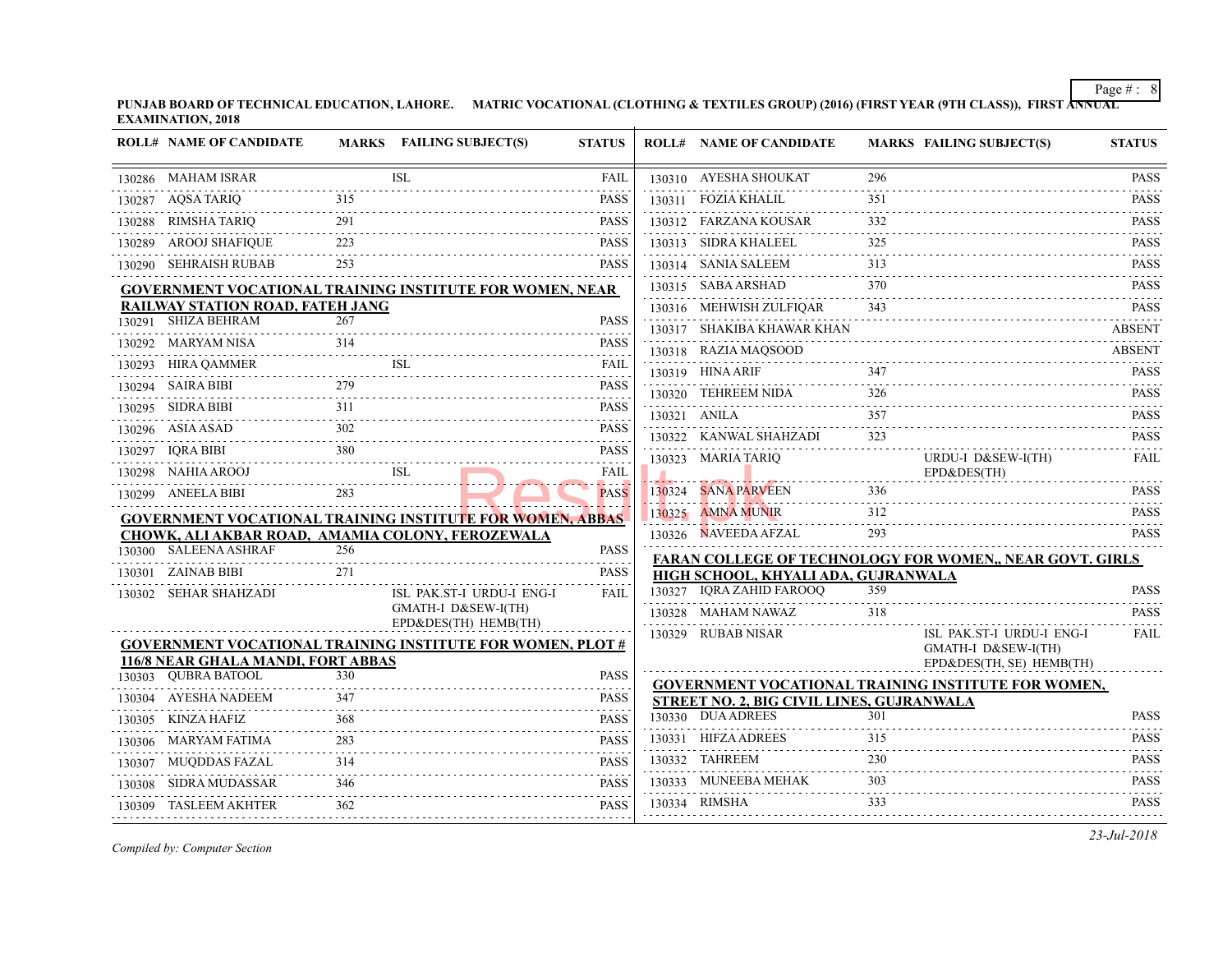**PUNJAB BOARD OF TECHNICAL EDUCATION, LAHORE. MATRIC VOCATIONAL (CLOTHING & TEXTILES GROUP) (2016) (FIRST YEAR (97 EXAMINATION, 2018** J.

|              | <b>ROLL# NAME OF CANDIDATE</b> |     | MARKS FAILING SUBJECT(S)                                   | <b>STATUS</b>                |              | <b>ROLL# NAME OF CANDIDATE</b>                                                    | <b>MARKS FAIL</b> |             |
|--------------|--------------------------------|-----|------------------------------------------------------------|------------------------------|--------------|-----------------------------------------------------------------------------------|-------------------|-------------|
|              | 130335 AYESHA SADDIQUA         | 337 |                                                            | <b>PASS</b>                  |              | 130361 AROOJ RAFAQAT                                                              |                   | <b>GMA</b>  |
| 130336 ATIQA |                                | 286 |                                                            | <b>PASS</b>                  |              | 130362 MARYAM                                                                     |                   | ISL         |
|              | 130337 SUMBAL ALI              | 261 |                                                            | <b>PASS</b><br>.             |              | 130363 ESHA BIBI                                                                  | 289               | $EPD\delta$ |
|              | 130338 VISHA ZAFAR             | 353 |                                                            | <b>PASS</b>                  |              |                                                                                   |                   |             |
|              | 130339 JAVAIRIA HAFEEZ         | 350 |                                                            | <b>PASS</b>                  |              | 130364 AYESHA NAZIR                                                               | 229               |             |
|              | 130340 PARSA SHAUKAT           | 326 |                                                            | $- - - - - -$<br><b>PASS</b> |              | 130365 ZAREE HINA<br>130366 KIRAN SHAHZADI                                        |                   | GMA<br>ENG- |
|              | 130341 AYESHA LIAQUAT ALI      | 331 |                                                            | .<br><b>PASS</b>             |              |                                                                                   |                   |             |
|              | 130342 ZAINAB                  | 289 |                                                            | .<br><b>PASS</b>             |              | 130367 SADIA ILYAS                                                                | 265               |             |
|              | 130343 WASHAL NIAMAT           |     |                                                            | .<br><b>ABSENT</b>           |              | 130368 RUBAB AMJAD                                                                | 258               |             |
|              |                                |     | <b>GOVERNMENT VOCATIONAL TRAINING INSTITUTE FOR WOMEN,</b> |                              |              | <b>GOVERNMENT VOCATIONAL TRAINING INS</b><br>PUR JATTAN ROAD, GUJRAT              |                   |             |
|              | RAHWALI, GUJRANWALA            |     |                                                            |                              |              | 130369 ANAM RIZWAN                                                                | 313               |             |
|              | 130344 AYESHA YASEEN           | 332 |                                                            | <b>PASS</b>                  |              | 130370 MALIKA YOUNAS                                                              |                   |             |
|              | 130345 MEHAK SHAHZADI          | 254 |                                                            | <b>PASS</b>                  |              | 130371 RIMSHA SHABIR                                                              | 341               |             |
|              | 130346 FATIMA IKRAM            | 339 |                                                            | <b>PASS</b>                  |              | $130372$ ZANIA $315$                                                              |                   |             |
|              | 130347 HIFZA NASEER<br>.       | 272 |                                                            | <b>PASS</b><br><b>A</b>      |              | 130373 SWAIRA                                                                     | 342               |             |
|              | 130348 MAHAM KHAN              | 331 |                                                            | <b>PASS</b>                  | .            | 130374 KAINAT BUTT                                                                |                   | PAK.        |
|              | 130349 SEHAR                   | 297 |                                                            | <b>PASS</b><br>.             |              | <u> 1980au - Jacob Alemania, martxa</u><br>130375 SABAHAT BATOOL                  |                   |             |
|              | 130350 TAHREEM NAZ             | 311 |                                                            | <b>PASS</b><br>.             |              | 130376 YOUSRA WAQAR                                                               |                   | PAK.        |
|              | 130351 SADIA NASIR             | 276 |                                                            | <b>PASS</b>                  |              | 130377 TAMSILA KOSAR                                                              |                   | PAK.        |
|              | 130352 ALMAS ASIF              | 317 |                                                            | <b>PASS</b>                  |              | 130378 ANMOL SONENA                                                               | 300               |             |
|              | 130353 SIDRA MUBARAK           | 277 |                                                            | <b>PASS</b>                  |              | 130379 IQRA MAQSOOD                                                               |                   | PAK.        |
|              | 130354 MARYAM YOUSAF           | 256 |                                                            | <b>PASS</b>                  |              |                                                                                   |                   |             |
|              | 130355 HABIBA AQSA             | 344 |                                                            | .<br><b>PASS</b>             |              | <b>GOVERNMENT VOCATIONAL TRAINING INS</b><br>VANIKE CHOWK, POST OFFICE ROAD, NEAI |                   |             |
|              | 130356 ZUNAIRA                 |     | URDU-I ENG-I GMATH-I                                       | <b>FAIL</b>                  |              | 130380 SANA SAIF                                                                  | 305               |             |
|              |                                |     | $D&SEW-I(TH, PR, SE)$<br>EPD&DES(TH, PR, SE)               |                              |              | 130381 NABIHA RANI                                                                | 328               |             |
|              |                                |     | HEMB(PR, SE)                                               |                              | 130382 ATTIA |                                                                                   | 359               |             |
|              | 130357 AQSA AROOJ              |     | ISL PAK.ST-I ENG-I                                         | <b>FAIL</b>                  |              | 130383 KAINAT                                                                     | 273               |             |
|              | 130358 SADIA SHAEHZADI         | 304 |                                                            | <b>PASS</b>                  |              | 130384 SHAMSA KANWAL                                                              | 347               |             |
|              | 130359 IZBA SHAHZADI           | 307 |                                                            | <b>PASS</b>                  |              | 130385 GHULAM RUQIA                                                               |                   | ISL         |
|              | 130360 HADIQA RIAZ             | 269 |                                                            | <b>PASS</b>                  |              | 130386 TEHMINA SHAHZADI                                                           | 330               |             |
|              |                                |     |                                                            |                              |              |                                                                                   |                   |             |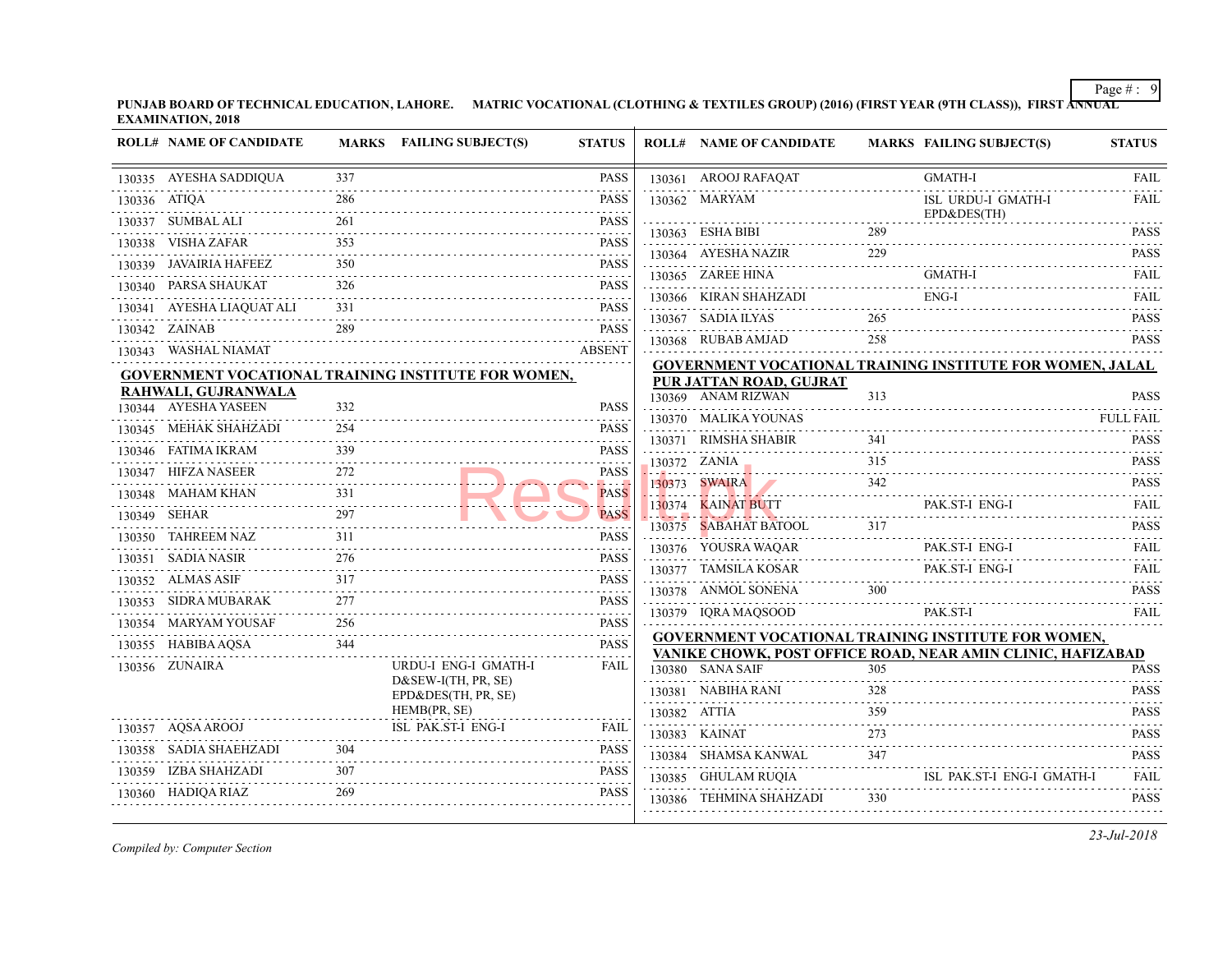**PUNJAB BOARD OF TECHNICAL EDUCATION, LAHORE.** MATRIC VOCATIONAL (CLOTHING & TEXTILES GROUP) (2016) (FIRST YEAR (9TH CLASS) **EXAMINATION, 2018**

|  | <b>ROLL# NAME OF CANDIDATE</b> |                  | MARKS FAILING SUBJECT(S)                                        | <b>STATUS</b>                                                                                                                                                                               | <b>ROLL# NAME OF CANDIDATE</b>            | <b>MARKS FAIL</b> |                    |
|--|--------------------------------|------------------|-----------------------------------------------------------------|---------------------------------------------------------------------------------------------------------------------------------------------------------------------------------------------|-------------------------------------------|-------------------|--------------------|
|  | 130387 SADIA TAYYAB            | 336              |                                                                 | <b>PASS</b>                                                                                                                                                                                 | 130413 SAIRA BIBI                         |                   | ISL                |
|  | 130388 KIRAN MEHMOOD           |                  |                                                                 | <b>FULL FAIL</b>                                                                                                                                                                            |                                           |                   | <b>GMA</b><br>EPD& |
|  | 130389 DILAWAIZ                | 355              |                                                                 | <b>PASS</b>                                                                                                                                                                                 |                                           |                   | <b>HEM</b>         |
|  | 130390 NAGEEN                  | 385              |                                                                 | <b>PASS</b>                                                                                                                                                                                 | 130414 FOZIA NASREEN                      | 287               |                    |
|  | 130391 IQRA ZAFAR              |                  |                                                                 | <b>FULL FAIL</b>                                                                                                                                                                            | 130415 KHADIJA BIBI                       | 274               |                    |
|  | 130392 HADISA BATOOL           | 290              |                                                                 | <b>PASS</b>                                                                                                                                                                                 | 130416 ANAM FATIMA                        | 271               |                    |
|  | 130393 NIMRA SHAHZADI          |                  | ENG-I GMATH-I                                                   | <b>FAIL</b>                                                                                                                                                                                 | 130417 KHADIJA BIBI                       | 280               |                    |
|  | 130394 HAFSA MUMTAZ            | 303              |                                                                 | <b>PASS</b>                                                                                                                                                                                 | <b>GOVERNMENT VOCATIONAL TRAINING INS</b> |                   |                    |
|  | 130395 SAIRA IHSAN             | 331              |                                                                 | <b>PASS</b>                                                                                                                                                                                 | <b>HOUSING COLONY, HAROONABAD</b>         |                   |                    |
|  | 130396 ANMOL RIDA              | 1.1.1.1.1<br>316 |                                                                 | PASS                                                                                                                                                                                        | 130418 MEHVISH ASLAM                      | 352               |                    |
|  | 130397 TAIBAH NOREEN           | 287              |                                                                 | <b>PASS</b>                                                                                                                                                                                 | 130419 NIMRA AKBER                        | 336               |                    |
|  | 132548 KIRAN FIAZ              |                  | <b>ISL</b>                                                      | <b>FAIL</b>                                                                                                                                                                                 | 130420 SAMONA NASEER                      | 312               |                    |
|  | 132549 IQRA SAIF               |                  |                                                                 | .<br>PASS                                                                                                                                                                                   | 130421 SHAGUFTA PARVEEN                   | 325               |                    |
|  |                                |                  | <b>GOVERNMENT VOCATIONAL TRAINING INSTITUTE FOR WOMEN, NEAR</b> |                                                                                                                                                                                             | 130422 NUSRAT TABSSUM                     | 307               |                    |
|  |                                |                  | <b>QABIRSTAN, LAHORE SARGODHA ROAD, SUKHEKE, HAFIZABAD</b>      |                                                                                                                                                                                             | 130423 SAMENA KOUSHER                     | 371               |                    |
|  | 130398 ZAMAR SHEHZADI          | 270              |                                                                 | <b>PASS</b>                                                                                                                                                                                 | 130424 IQRA SADAF                         | 323               |                    |
|  | 130399 AMARA BIBI              |                  | ENG-I                                                           | <b>FAIL</b>                                                                                                                                                                                 | 130425 NOREEN ASLAM                       | 288               |                    |
|  | 130400 RABIKA                  | 256              |                                                                 | <b>PASS</b>                                                                                                                                                                                 | 130426 RAMISHA NAYAB                      | 390               |                    |
|  | 130401 ZAIBA PARVAIZ           | 305              |                                                                 | <b>PASS</b>                                                                                                                                                                                 | 130427 WAJEEHA SHAKEEL                    | 348               |                    |
|  | 130402 AMINA ARSHAD            |                  | ENG-I                                                           | FAIL                                                                                                                                                                                        | 130428 WARDA AKHTAR                       | 382               |                    |
|  | 130403 ROBINA NAWAZ            |                  | $ENG-I$                                                         | FAIL                                                                                                                                                                                        | 130429 FAIZA HASSAN                       | 353               |                    |
|  | 130404 AMINA BASHEER           |                  | ISL ENG-I GMATH-I                                               | FAIL                                                                                                                                                                                        | 130430 AIZA HASSAN                        | 364               |                    |
|  | 130405 NAGINA KOUSAR           | 299              |                                                                 | PASS                                                                                                                                                                                        | 130431 AQSA ZAHID                         | 367               |                    |
|  | 130406 SHAZIA SAIF             | 295              |                                                                 | <b>PASS</b>                                                                                                                                                                                 | 130432 SADIA BIBI                         | 407               |                    |
|  | 130407 SANIA MUNSAB            | 312              |                                                                 | <b>PASS</b>                                                                                                                                                                                 | 130433 SOBIA LIAQAT                       | 403               |                    |
|  | 130408 SHAHAR BANO             |                  | PAK.ST-I ENG-I                                                  | FAIL                                                                                                                                                                                        | 130434 NIDA SHABBIR                       | 408               |                    |
|  | 130409 ANSAR BIBI              |                  | <b>ENG-I GMATH-I</b>                                            | <b>FAIL</b>                                                                                                                                                                                 | 130435 MUQADDAS GULZAR                    | 332               |                    |
|  | 130410 RUKHSANA BIBI           | 244              |                                                                 | $\mathcal{L}^{\mathcal{A}}\left( \mathcal{L}^{\mathcal{A}}\left( \mathcal{L}^{\mathcal{A}}\right) \right) =\mathcal{L}^{\mathcal{A}}\left( \mathcal{L}^{\mathcal{A}}\right)$<br><b>PASS</b> | 130436 SIDRA MAQBOOL                      | 364               |                    |
|  | 130411 KAINAT SHABBIR          | 339              |                                                                 | <b>PASS</b>                                                                                                                                                                                 | 130437 MUNAZA AMJAD                       | 347               |                    |
|  | 130412 SABA YOUNAS             | 300              |                                                                 | <b>PASS</b>                                                                                                                                                                                 | 130438 AYESHA SADIQA                      | 263               |                    |
|  |                                |                  |                                                                 |                                                                                                                                                                                             |                                           |                   |                    |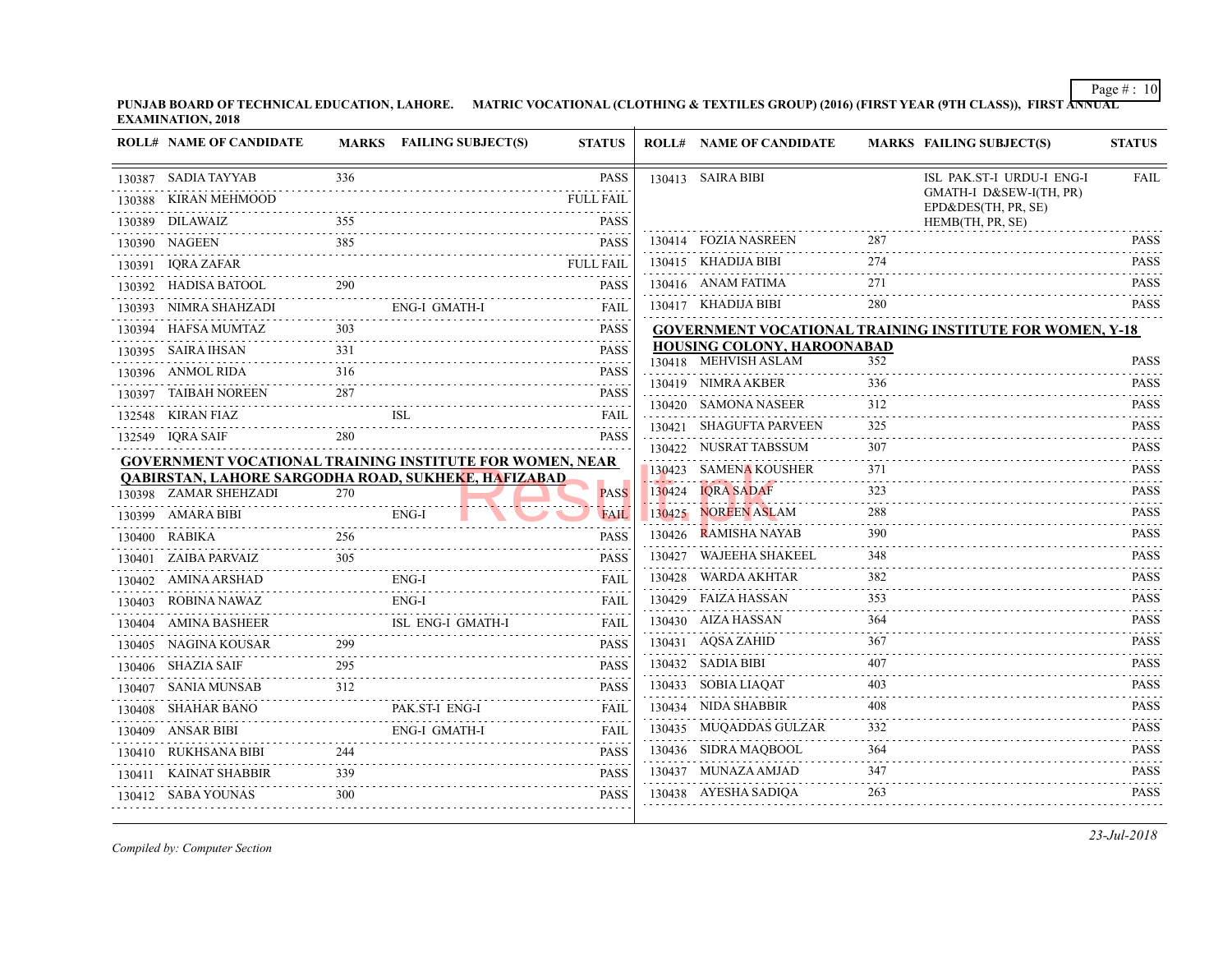⊤

|                | <b>ROLL# NAME OF CANDIDATE</b>  |               | MARKS FAILING SUBJECT(S)                                        | <b>STATUS</b>                                                                                                                                                                                                                                                                                                                                                                                                                  | <b>ROLL# NAME OF CANDIDATE</b>                                                        | <b>MARKS FAIL</b> |
|----------------|---------------------------------|---------------|-----------------------------------------------------------------|--------------------------------------------------------------------------------------------------------------------------------------------------------------------------------------------------------------------------------------------------------------------------------------------------------------------------------------------------------------------------------------------------------------------------------|---------------------------------------------------------------------------------------|-------------------|
|                |                                 |               | GOVERNMENT VOCATIONAL TRAINING INSTITUTE FOR WOMEN,             |                                                                                                                                                                                                                                                                                                                                                                                                                                | 130465 ASMA ABID                                                                      | 394               |
|                | <b>MAHMOOD COLONY, HASILPUR</b> |               |                                                                 |                                                                                                                                                                                                                                                                                                                                                                                                                                | 130466 AZRA BATOOL                                                                    | 293               |
|                | 130439 RIMSHA MUBEEN            | 331           |                                                                 | <b>PASS</b>                                                                                                                                                                                                                                                                                                                                                                                                                    | 130467 ANEELA KANWAL                                                                  | 323               |
|                | 130440 MAHNOOR FATIMA           | 355           |                                                                 | <b>PASS</b>                                                                                                                                                                                                                                                                                                                                                                                                                    | 130468 UZMA ABID                                                                      | 321               |
|                | 130441 SUNAINA SAEED            | 343           |                                                                 | PASS                                                                                                                                                                                                                                                                                                                                                                                                                           | 130469 MEHREEN AQEEL                                                                  | 291               |
| .              | 130442 ANIQA RIAZ               | 332           |                                                                 | <b>PASS</b>                                                                                                                                                                                                                                                                                                                                                                                                                    | 130470 HAFSA KOUSAR                                                                   | 281               |
|                | 130443 ATTIA ASHRAF             | 345           |                                                                 | <b>PASS</b>                                                                                                                                                                                                                                                                                                                                                                                                                    | 130471 ASIYA BIBI                                                                     | 384               |
|                | 130444 MUDASSARA RIAZ           | 375           |                                                                 | PASS<br><b><i><u>Property</u></i></b>                                                                                                                                                                                                                                                                                                                                                                                          | 130472 JAWERIA ABBAS                                                                  | 413               |
|                | 130445 NABEELA KOUSAR           | 379           |                                                                 | <b>PASS</b><br>.                                                                                                                                                                                                                                                                                                                                                                                                               | 130473 SOBIA BATOOL SAFOORI                                                           | 420               |
|                | 130446 HABIBA SADIA<br>.        | 312           |                                                                 | <b>PASS</b>                                                                                                                                                                                                                                                                                                                                                                                                                    | 130474 SAIMA SADIQ                                                                    | 401               |
|                | 130447 SAMMIYA MUSHTAQ          | 358           |                                                                 | <b>PASS</b><br><u>.</u>                                                                                                                                                                                                                                                                                                                                                                                                        |                                                                                       |                   |
|                | 130448 MARIA RAMZAN             | 333           |                                                                 | <b>PASS</b>                                                                                                                                                                                                                                                                                                                                                                                                                    | <b>GOVERNMENT VOCATIONAL TRAINING INS</b><br><b>BI-PASS ROAD KHUSA COLONY, JAMPUR</b> |                   |
|                | 130449 SADIA SATTAR             | 348           |                                                                 | $-1 - 1 - 1 - 1$<br><b>PASS</b>                                                                                                                                                                                                                                                                                                                                                                                                | 130475     SHUMAILA KIRAN                                                             | 357               |
|                | 130450 MARIA FAROOO             |               | D&SEW-I(PR) EPD&DES(PR)                                         | FAIL                                                                                                                                                                                                                                                                                                                                                                                                                           | 130476 SONIA KANWAL                                                                   | 394               |
|                | 130451 UZMA AMEEN               | 312           |                                                                 | .<br><b>PASS</b>                                                                                                                                                                                                                                                                                                                                                                                                               | 130477 IFRA RANI                                                                      | 413               |
|                |                                 |               | <b>GOVERNMENT VOCATIONAL TRAINING INSTITUTE FOR WOMEN, NEAR</b> |                                                                                                                                                                                                                                                                                                                                                                                                                                | 130478 SANWALI BIBI                                                                   | <b>GMA</b>        |
|                |                                 |               | <b>GHALLA GODDAM MULTAN ROAD BYPASS CHOWK,, JALALPUR</b>        |                                                                                                                                                                                                                                                                                                                                                                                                                                | 130479 ZAHRA KHALIL                                                                   | 319               |
| <b>PIRWALA</b> | 130452 NAYAB ASLAM              | 330           |                                                                 | <b>PASS</b>                                                                                                                                                                                                                                                                                                                                                                                                                    | 130480 HAFSA BIBI                                                                     | <b>GMA</b>        |
|                | 130453 SAIMA ALTAF              | 346           |                                                                 | <b>PASS</b>                                                                                                                                                                                                                                                                                                                                                                                                                    | 130481 KIRAN WAKEEL                                                                   | 366               |
|                |                                 | 377           |                                                                 |                                                                                                                                                                                                                                                                                                                                                                                                                                | 130482 SUMAIRA RAHIM                                                                  | 400               |
|                | 130454 SAMRA ILYAS<br>.         |               |                                                                 | <b>PASS</b><br>.                                                                                                                                                                                                                                                                                                                                                                                                               | 130483 SONIA BIBI                                                                     | PAK.              |
|                | 130455 ABIDA FAROOQ             | 328           |                                                                 | PASS<br>.                                                                                                                                                                                                                                                                                                                                                                                                                      | 130484 SADAF RIAZ                                                                     | 307               |
| .              | 130456 MEHNAZ BIBI<br>.         | 364           |                                                                 | <b>PASS</b>                                                                                                                                                                                                                                                                                                                                                                                                                    | 130485 ULFAT BIBBI                                                                    | PAK.              |
|                | 130457 BALQEES BIBI             | 316           |                                                                 | PASS                                                                                                                                                                                                                                                                                                                                                                                                                           | 130486 GULSHAN BIBI                                                                   | 232               |
|                | 130458 RUKHSANA KAUSAR          | 318           |                                                                 | PASS<br>$\mathbf{1} \mathbf{1} \mathbf{1} \mathbf{1} \mathbf{1} \mathbf{1} \mathbf{1} \mathbf{1} \mathbf{1} \mathbf{1} \mathbf{1} \mathbf{1} \mathbf{1} \mathbf{1} \mathbf{1} \mathbf{1} \mathbf{1} \mathbf{1} \mathbf{1} \mathbf{1} \mathbf{1} \mathbf{1} \mathbf{1} \mathbf{1} \mathbf{1} \mathbf{1} \mathbf{1} \mathbf{1} \mathbf{1} \mathbf{1} \mathbf{1} \mathbf{1} \mathbf{1} \mathbf{1} \mathbf{1} \mathbf{1} \mathbf{$ | 130487 SHAZIA BIBI                                                                    | 284               |
|                | 130459 SONIA BIBI               | 298<br>111111 |                                                                 | <b>PASS</b><br>الداعات عاملا                                                                                                                                                                                                                                                                                                                                                                                                   | 130488 HINA BASHIR                                                                    | ENG-              |
|                | 130460 BUSHRA SAEED             | 361           |                                                                 | <b>PASS</b><br>. <b>.</b> .                                                                                                                                                                                                                                                                                                                                                                                                    | 130489 AQSA AKRAM                                                                     | 312               |
|                | 130461 RABBIA KHANAM            | 341           |                                                                 | PASS                                                                                                                                                                                                                                                                                                                                                                                                                           |                                                                                       |                   |
|                | 130462 SOBIA BIBI               | 269           |                                                                 | <b>PASS</b><br>.                                                                                                                                                                                                                                                                                                                                                                                                               | 130490 SONIA KANWAL                                                                   | PAK.              |
|                | 130463 SHEHER BANO              | 319           |                                                                 | PASS<br>.                                                                                                                                                                                                                                                                                                                                                                                                                      | 130491 FAHMEEDA AKHTAR                                                                |                   |
|                | 130464 SAIMA TALIB              | 315           |                                                                 | PASS                                                                                                                                                                                                                                                                                                                                                                                                                           | 130492 ALMAS BIBI                                                                     | 267               |
|                |                                 |               |                                                                 |                                                                                                                                                                                                                                                                                                                                                                                                                                |                                                                                       |                   |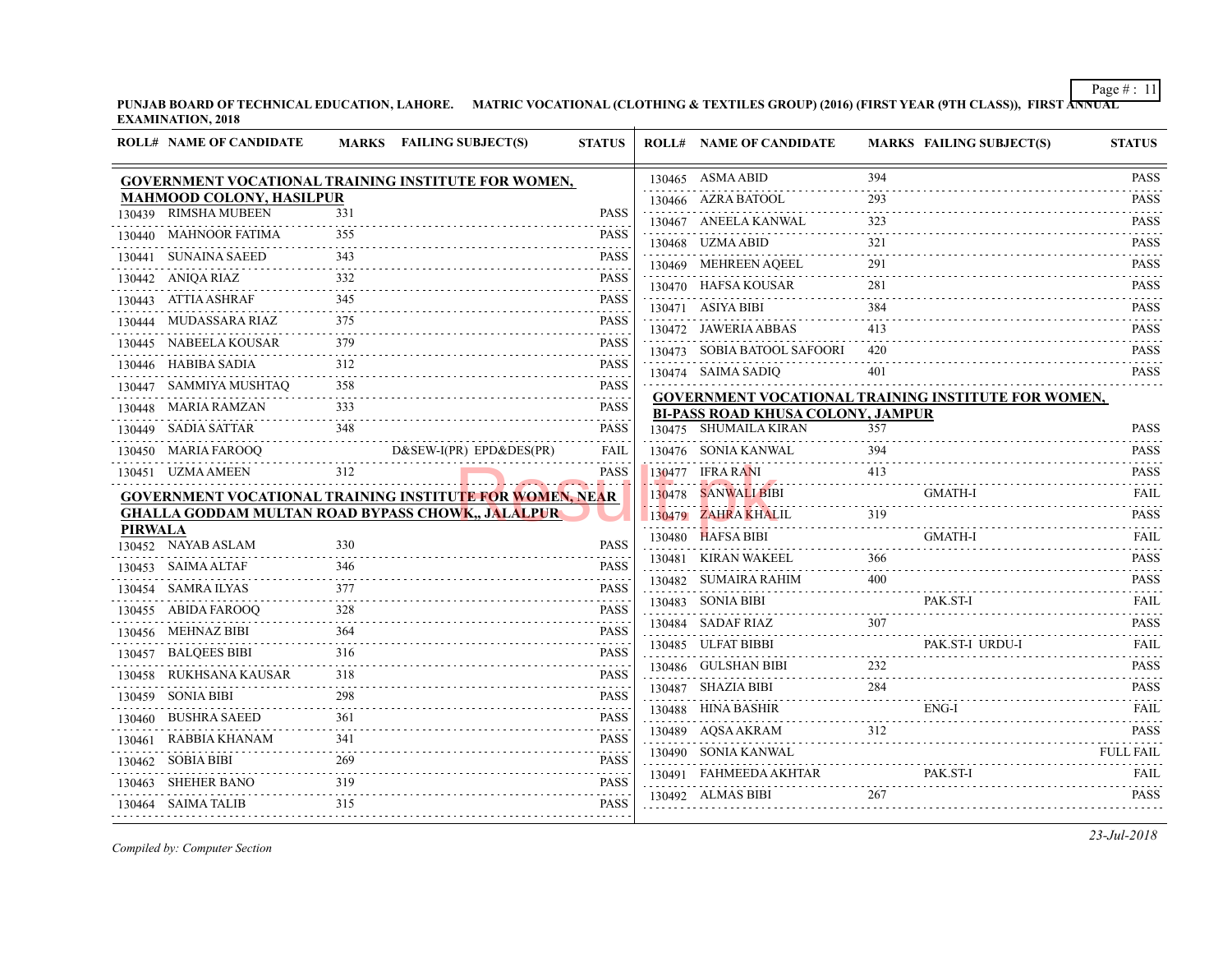|        | <b>ROLL# NAME OF CANDIDATE</b> |          | MARKS FAILING SUBJECT(S)                                   | <b>STATUS</b>                                                                                                                                                                               | <b>ROLL# NAME OF CANDIDATE</b>                   | <b>MARKS FAIL</b> |      |
|--------|--------------------------------|----------|------------------------------------------------------------|---------------------------------------------------------------------------------------------------------------------------------------------------------------------------------------------|--------------------------------------------------|-------------------|------|
|        | 130493 SAIMA MUSTIFA           | 241      |                                                            | <b>PASS</b>                                                                                                                                                                                 | 130520 IQRA NAZIR                                | 279               |      |
|        | 130494 FATIMA SAEED            | 269      |                                                            | <b>PASS</b>                                                                                                                                                                                 | 130521 MOIZMA BIBI                               |                   | GMA  |
|        |                                |          | <b>GOVERNMENT VOCATIONAL TRAINING INSTITUTE FOR WOMEN,</b> |                                                                                                                                                                                             | 130522 SUMERA MURTAZA                            | 309               |      |
|        | <b>RAILWAY ROAD, JAND</b>      |          |                                                            |                                                                                                                                                                                             | 130523 KANEEZ AKRAM                              | 327               |      |
|        | 130495 SHAZIA NOREEN           | 320      |                                                            | <b>PASS</b>                                                                                                                                                                                 | 130524 SONIA BIBI                                | 279               |      |
|        | 130496 MARYAM BATOOL           | 375      |                                                            | <b>PASS</b>                                                                                                                                                                                 | 130525 FARHAT BIBI                               | 311               |      |
| 130497 | TAJDEED FATIMA                 | 367      |                                                            | <b>PASS</b>                                                                                                                                                                                 | 130526 RABIA IQBAL                               | 343               |      |
|        | 130498 FOZIA NOUREEN           | 284      |                                                            | <b>PASS</b>                                                                                                                                                                                 | 130527 SAWERA SALEEM                             | 278               |      |
| 130499 | SYEDA SORRIYA BOKHARI          |          | ENG-I GMATH-I                                              | FAIL                                                                                                                                                                                        | 130528 UME KALSOOM                               | 315               |      |
|        | 130500 NIMRA JALIL             | 265      |                                                            | <b>PASS</b>                                                                                                                                                                                 | 130529 AMBREENA MANZOOR                          |                   | PAK. |
|        | 130501 SAIMA HUSSAIN           | 364      |                                                            | <b>PASS</b>                                                                                                                                                                                 |                                                  |                   |      |
| 130502 | FATIMA SHAKIR                  | 379      |                                                            | $\mathcal{L}^{\mathcal{A}}\left( \mathcal{L}^{\mathcal{A}}\left( \mathcal{L}^{\mathcal{A}}\right) \right) =\mathcal{L}^{\mathcal{A}}\left( \mathcal{L}^{\mathcal{A}}\right)$<br><b>PASS</b> | 130530 AYESHA ANWAR                              | 290               |      |
| 130503 | IQRA BIBI                      | 295      |                                                            | $\mathcal{L}^{\mathcal{A}}\left( \mathcal{L}^{\mathcal{A}}\left( \mathcal{L}^{\mathcal{A}}\right) \right) =\mathcal{L}^{\mathcal{A}}\left( \mathcal{L}^{\mathcal{A}}\right)$<br><b>PASS</b> | 130531 RIZWANA AYOUB                             |                   | ENG- |
|        | 130504 KAINAT BIBI             |          |                                                            | .<br><b>FULL FAIL</b>                                                                                                                                                                       | 130532 SHAMAILA AKRAM                            | 277               |      |
| 130505 | UZMA FAROOQ                    |          | ENG-I                                                      | FAIL                                                                                                                                                                                        | <b>GOVERNMENT VOCATIONAL TRAINING INS</b>        |                   |      |
|        | 130506 BIBI SAMINA             |          | <b>ENG-I GMATH-I</b>                                       | .<br><b>FAIL</b>                                                                                                                                                                            | <b>SATTELITE TOWN, JHANG</b><br>130533 NIMRA MAI | 306               |      |
|        | 130507 IQRA SIDDIQUE           | 280      |                                                            | <b>PASS</b>                                                                                                                                                                                 | 130534 MUQADAS ZULFQAR                           |                   | ENG- |
| 130508 | KIRAN ZULFIQAR                 |          | ENG-I GMATH-I                                              | FAIL                                                                                                                                                                                        | 130535 MISBAH                                    | 286               |      |
|        | 130509 ZAREENA BIBI            |          | PAK.ST-I ENG-I GMATH-I                                     | FAIL                                                                                                                                                                                        | 130536 FATIMA QASIM                              | 327               |      |
|        | 130510 ISMA KAINAT             |          | $ENG-I$                                                    | FAIL                                                                                                                                                                                        | 130537 BUSHRA PARVEEN                            | 245               |      |
|        | 130511 JAVERIA MAJEED          |          | ENG-I GMATH-I                                              | FAIL                                                                                                                                                                                        | 130538 HIRA AJMAL                                | 265               |      |
|        | 130512 RABIA HALEEM            |          | <b>GMATH-I</b>                                             | FAIL                                                                                                                                                                                        | 130539 MARYAM NAWAZ                              | 299               |      |
|        | 130513 UMME LAILA              |          | <b>GMATH-I</b>                                             | FAIL                                                                                                                                                                                        | 130540 AMINA TAHIR                               |                   | GMA  |
|        |                                |          | TCF HIGHER SECONDARY SCHOOL FOR GIRLS, 378/GB JARANWALA,   |                                                                                                                                                                                             | 130541 SAMINA TASLEEM                            | 326               |      |
|        | <b>JARANWALA</b>               | 289      |                                                            |                                                                                                                                                                                             | 130542 NAZIA DILAWAR                             |                   | ENG- |
|        | 130514 SALEEMA RANI            |          |                                                            | <b>PASS</b><br>.                                                                                                                                                                            | 130543 ANEELA BIBI                               | 272               |      |
|        | 130515 SHAKEELA ANWAR          | 272      |                                                            | <b>PASS</b>                                                                                                                                                                                 | 130544 IRAM SHAHZADI                             | 337               |      |
|        | 130516 MUNAZA IMRAN            | 299<br>. |                                                            | <b>PASS</b>                                                                                                                                                                                 | 130545 MARYAM SHAFIQUE                           | 312               |      |
|        | 130517 SAWAIRA AZEEM           | 285<br>. |                                                            | <b>PASS</b>                                                                                                                                                                                 | 130546 AQSA PARVEEN                              | 303               |      |
|        | 130518 FAIQA ASGHAR ALI        | 310      |                                                            | <b>PASS</b>                                                                                                                                                                                 | 130547 RABIA ASLAM                               | 251               |      |
|        | 130519 AQSA ASLAM              | 322      |                                                            | <b>PASS</b>                                                                                                                                                                                 |                                                  |                   |      |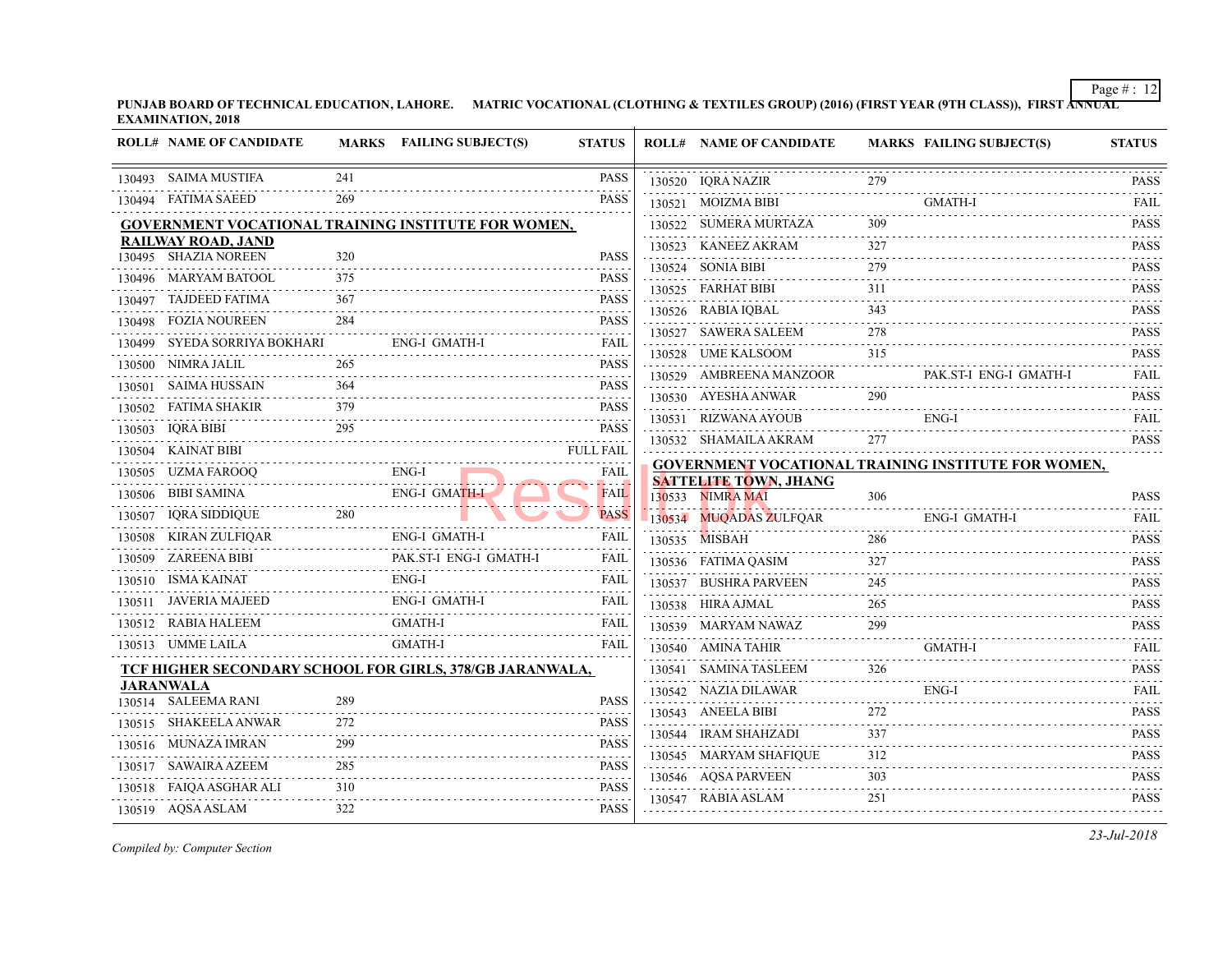|             | <b>ROLL# NAME OF CANDIDATE</b>        |            | MARKS FAILING SUBJECT(S)                                         | <b>STATUS</b> | <b>ROLL# NAME OF CANDIDATE</b>                                                 | <b>MARKS FAIL</b> |             |
|-------------|---------------------------------------|------------|------------------------------------------------------------------|---------------|--------------------------------------------------------------------------------|-------------------|-------------|
|             | 130548 MUSRRAT IKHLAQ                 | 243        |                                                                  | PASS.         | 130576 IQRA LIAQAT                                                             | 295               |             |
|             | 130549 AMBREEN BAKHTAWER              | 257        |                                                                  | <b>PASS</b>   | 130577 SIDRA BIBI                                                              | 307               |             |
| 130550 ALIA |                                       |            | PAK.ST-I URDU-I                                                  | FAIL          | 130578 AYESHA SANA                                                             |                   | <b>GMA</b>  |
|             | 130551 NEELAM                         | 224        |                                                                  | <b>PASS</b>   | 130579 RAFIA SHAHEEN                                                           | 284               |             |
|             | 130552 KALSOOM                        |            | ISL PAK.ST-I URDU-I ENG-I<br><b>GMATH-I</b>                      | FAIL          | 130580 SHAZIA PERVEEN<br>130581 BAKHATAWAR IOBAL                               | 317<br>291        |             |
|             | 130553 SHABANA BIBI                   |            | URDU-I GMATH-I HEMB(PR)                                          | FAIL          | 130582 SANA MURTAZA                                                            | 282               |             |
|             | 130554 IRAM SHAHZADI                  |            | URDU-I ENG-I GMATH-I                                             | FAIL          | 130583 AYESHA ZAIB                                                             | 276               |             |
|             | 130555 FATIMA BIBI                    |            | <b>GMATH-I</b>                                                   | <b>FAIL</b>   |                                                                                |                   |             |
|             | 130556 NOUREEN BIBI                   |            | <b>ENG-I GMATH-I</b>                                             | FAIL          | <b>GOVERNMENT VOCATIONAL TRAINING INS</b><br><b>CHANDI MOR, KAROR LAL ESAN</b> |                   |             |
|             | 130557 AROOSA PARVIN                  | 319        |                                                                  | PASS          | 130584 MARIA SALAM                                                             |                   | <b>GMA</b>  |
|             | 130558 QASIRAH HAYAT                  |            | URDU-I ENG-I GMATH-I                                             | FAIL          | 130585 SAIMA SAMREEN                                                           |                   | <b>GMA</b>  |
|             | 130559 AYESHA BIBI                    | 274        |                                                                  | PASS          | 130586 HAMNA MAHREEN                                                           |                   | GMA         |
|             | 130560 NASREEN AKHTAR                 |            | ENG-I                                                            | FAIL          | 130587 AIYESHA BATOOL                                                          | 270               |             |
|             | 130561 NOUREEN BIBI                   |            | PAK.ST-I ENG-I GMATH-I                                           | FAIL          | 130588 RUBEENA ABBAS                                                           |                   | $EPD\delta$ |
|             | 130562 SAMREEN AKHTER                 |            | <b>GMATH-I</b>                                                   | <b>FAIL</b>   | 130589 IQRA BATOOL                                                             |                   | <b>GMA</b>  |
|             | 130563 MARYAM                         |            | PAK.ST-I ENG-I GMATH-I                                           | <b>FAIL</b>   | 130590 PALWASHA RAMZAN                                                         | 327               |             |
|             | 130564 KALSOOM                        |            | PAK.ST-I ENG-I GMATH-I                                           | FAIL          | 130591 MAAB GUL                                                                | 324               |             |
|             | 130565 KOMAL SAJID                    |            | <b>GMATH-I</b><br>.                                              | FAIL          | 130592 NAZNAIN KHAN                                                            | 252               |             |
|             | 130566 FARWA MUSHTAQ                  |            | GMATH-I                                                          | FAIL          | 130593 WAFA ZAHRA                                                              |                   |             |
|             | 130567 SAIRA MARYAM                   |            | <b>GMATH-I</b>                                                   | <b>FAIL</b>   | 130594 HUSNA AKHTAR                                                            | 265               |             |
|             |                                       |            | <b>GOVERNMENT VOCATIONAL TRAINING INSTITUTE FOR WOMEN, JHANG</b> |               | <b>GOVERNMENT VOCATIONAL TRAINING INS</b>                                      |                   |             |
|             | ROAD, KABIRWALA<br>130568 AYESHA BIBI | 328        |                                                                  | PASS          | <b>CHOWK, KHANEWAL</b>                                                         |                   |             |
|             | 130569 AMNA BIBI                      | 322        |                                                                  | PASS          | 130595 AROOJ AKHTAR                                                            | 346               |             |
|             |                                       | 265        |                                                                  |               | 130596 ANZLA MAJEED                                                            | 318               |             |
|             | 130570 SIDRA BIBI                     |            |                                                                  | PASS          | 130597 SYEDA CHAMAN AKHTAR 344                                                 |                   |             |
|             | 130571 AQEELA HAFEEZ<br><u>.</u>      | 311<br>304 |                                                                  | PASS          | 130598 HINA FAROOQ                                                             | 312               |             |
|             | 130572 UME LAILA                      |            |                                                                  | PASS          | 130599 NASEEM BIBI                                                             | 302               |             |
|             | 130573 GULSHAN ZAFAR                  |            | ENG-I GMATH-I                                                    | FAIL          | 130600 SHAZIA RIAZ                                                             | 320               |             |
|             |                                       |            |                                                                  | <b>PASS</b>   | 130601 SANAM BIBI                                                              | 363               |             |
|             | 130575 SAFIA MAI                      | 305        |                                                                  | <b>PASS</b>   | 130602 SHAMAILA                                                                | 314               |             |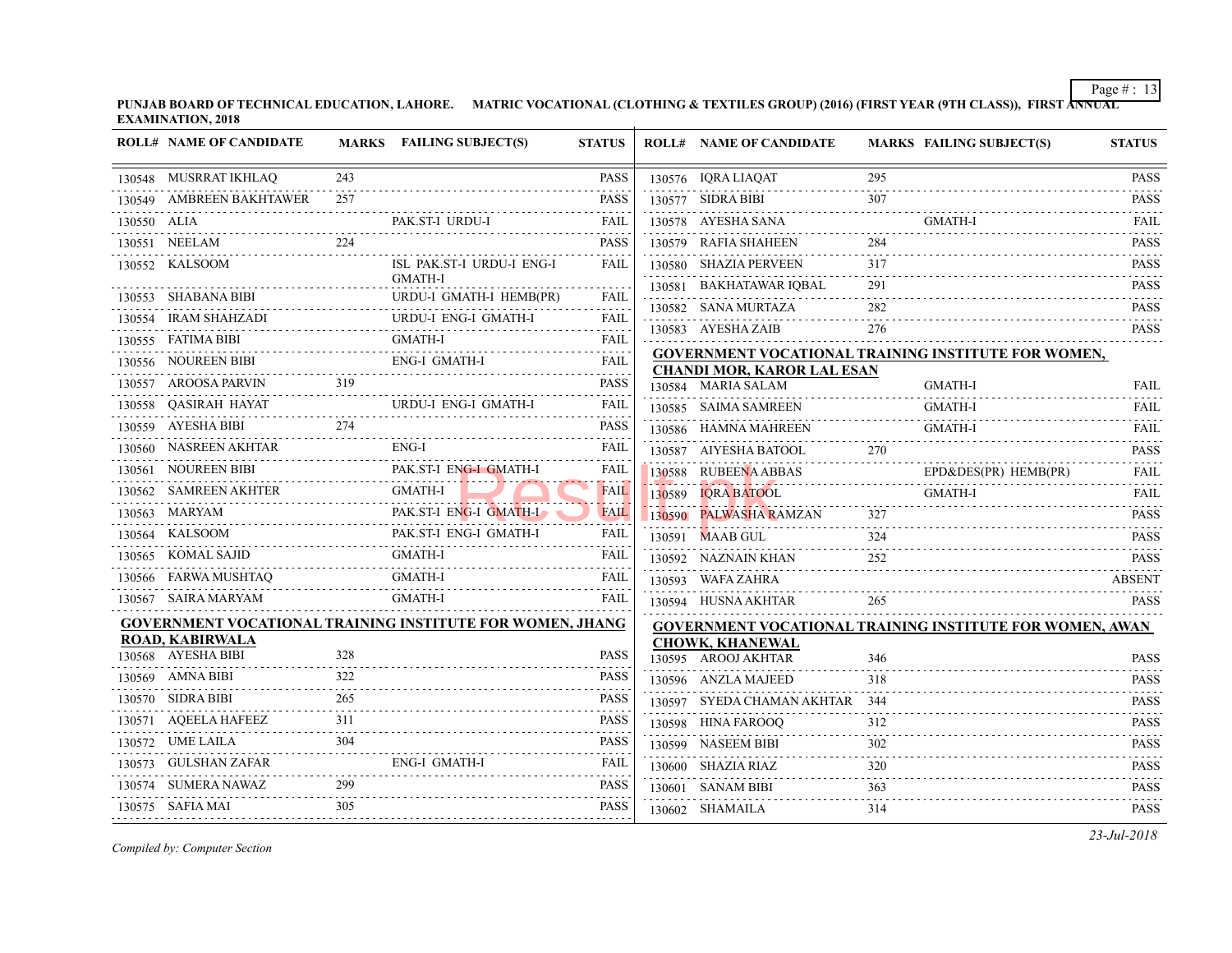**PUNJAB BOARD OF TECHNICAL EDUCATION, LAHORE. MATRIC VOCATIONAL (CLOTHING & TEXTILES GROUP) (2016) (FIRST YEAR (97 EXAMINATION, 2018**  $\overline{1}$ 

|        | <b>ROLL# NAME OF CANDIDATE</b>                         |                        | MARKS FAILING SUBJECT(S) | <b>STATUS</b>    | <b>ROLL# NAME OF CANDIDATE</b>                            | <b>MARKS FAIL</b> |
|--------|--------------------------------------------------------|------------------------|--------------------------|------------------|-----------------------------------------------------------|-------------------|
| 130603 | TYYABA NOREEN                                          | 339                    |                          | <b>PASS</b>      | 132558 AASMA YOUSAF                                       |                   |
| 130604 | YASMEEN ATTA                                           | 312                    |                          | <b>PASS</b>      | 132559 SIDRA SHOUKAT                                      |                   |
| 130605 | MARYAM NADEEM                                          |                        | ISL GMATH-I              | FAIL             | 132560 SALMA BIBI                                         |                   |
|        | 130606 SHABANA AKRAM                                   | 314                    |                          | PASS             | 132561 AMBER MUNIR KHAN                                   |                   |
| 130607 | SHUMAIL NAWAZ                                          | 310                    |                          | <b>PASS</b>      | 132562 AYESHA KHUSHI                                      |                   |
|        | 130608 SAMEEN GUL                                      | 305                    |                          | <b>PASS</b>      | 132563 RABEEL MUNIR                                       |                   |
|        | 130609 SANA NASIR                                      | 339                    |                          | <b>PASS</b>      | 132564 RUHAMA SEHAR                                       |                   |
|        | 130610 SAMAWIA SAEED                                   | 306                    |                          | <b>PASS</b>      | 132565 TUBA AZAM                                          |                   |
|        | 130611 MALKANI BIBI                                    | 340                    |                          | <b>PASS</b>      | 132566 MUQADDAS SHARIF                                    |                   |
|        | 130612 SHAMSA JAMEEL                                   | 299<br>$- - - - - - -$ |                          | <b>PASS</b>      | 132567 HALEEMA SHARIF                                     |                   |
|        | 130613 RIMSHA JAMIL                                    | 293                    |                          | <b>PASS</b>      | 132568 RIDA SALEEM                                        |                   |
|        | 130614 SHAZIA RAFIQ                                    | 350                    |                          | <b>PASS</b>      | 132569 MIREENA KHADIM                                     |                   |
|        | 130615 KISHWAR IQBAL                                   | 343                    |                          | <b>PASS</b>      | 132570 SABBIE SHAFIO                                      |                   |
|        | 130616 AMMARA ABDULLAH                                 | 342                    |                          | PASS             | <b>GOVERNMENT VOCATIONAL TRAINING INS</b>                 |                   |
|        | 130617 HUMAIRA JABEEN                                  | 318                    |                          | <b>PASS</b>      | <b>AMIN DAR WALI, KHARIAN</b><br>130623 JAVAIRIA IFTIKHAR | 330               |
|        | 130618 MAMOONA FATIMA                                  | 311                    |                          | <b>PASS</b>      | 130624 SUMBAL REHMAN                                      | 300               |
|        | 130619 SANA SATTAR                                     |                        |                          | <b>FULL FAIL</b> | 130625 SONAM                                              | PAK.              |
|        | 130620 HIJAB SAHER                                     | 289                    |                          | <b>PASS</b>      |                                                           | 297               |
|        | 130621 RAFIA ASLAM                                     | 298                    |                          | PASS             | 130626 KIRAN SHAHZADI                                     | 335               |
|        | 130622 SURRAYA BIBI                                    | 315                    |                          | PASS             | 130627 KHADIJA RANI<br>130628 SHAZAIA PARVEEN             | 323               |
|        | GOVERNMENT VOCATIONAL TRAINING INSTITUTE FOR WOMEN,    |                        |                          |                  | 130629 MAHEEN JAVEED                                      | 332               |
|        | <b>BAGH-O-BAHAR ROAD, NEAR RAILWAY PHATAK, KHANPUR</b> |                        |                          |                  | 130630 HAMNA TARIQ                                        | 333               |
|        | 132550 RAZIA BASHIR                                    |                        |                          | RL Fee           | 130631 KAINAT ANUM                                        | 279               |
|        | 132551 ZAHRA RAZA                                      |                        |                          | RL Fee           | 130632 RIMSHA MAZHAR                                      |                   |
|        | 132552 AQSA JABIN                                      |                        |                          | RL Fee           | 130633 AYESHA TARIQ                                       | 321               |
|        | 132553 UZMA AKRAM                                      |                        |                          | RL Fee           | 130634 UMM-E-HABIBA                                       | PAK.              |
| 132554 | JAVERIA NAZEER                                         |                        |                          | RL Fee           |                                                           |                   |
|        | 132555 BAKHTAWAR AHMED                                 |                        |                          | RL Fee           | 130635 NAGHMA RAFIQUE                                     | PAK.              |
|        | 132556 NADIA LATIF                                     |                        |                          | RL Fee           | 130636 SADAF BHOTA                                        | 295               |
|        | 132557 ABIDA SADAF                                     |                        |                          | RL Fee           | 130637 NIDA-UL-FATAH                                      | 278               |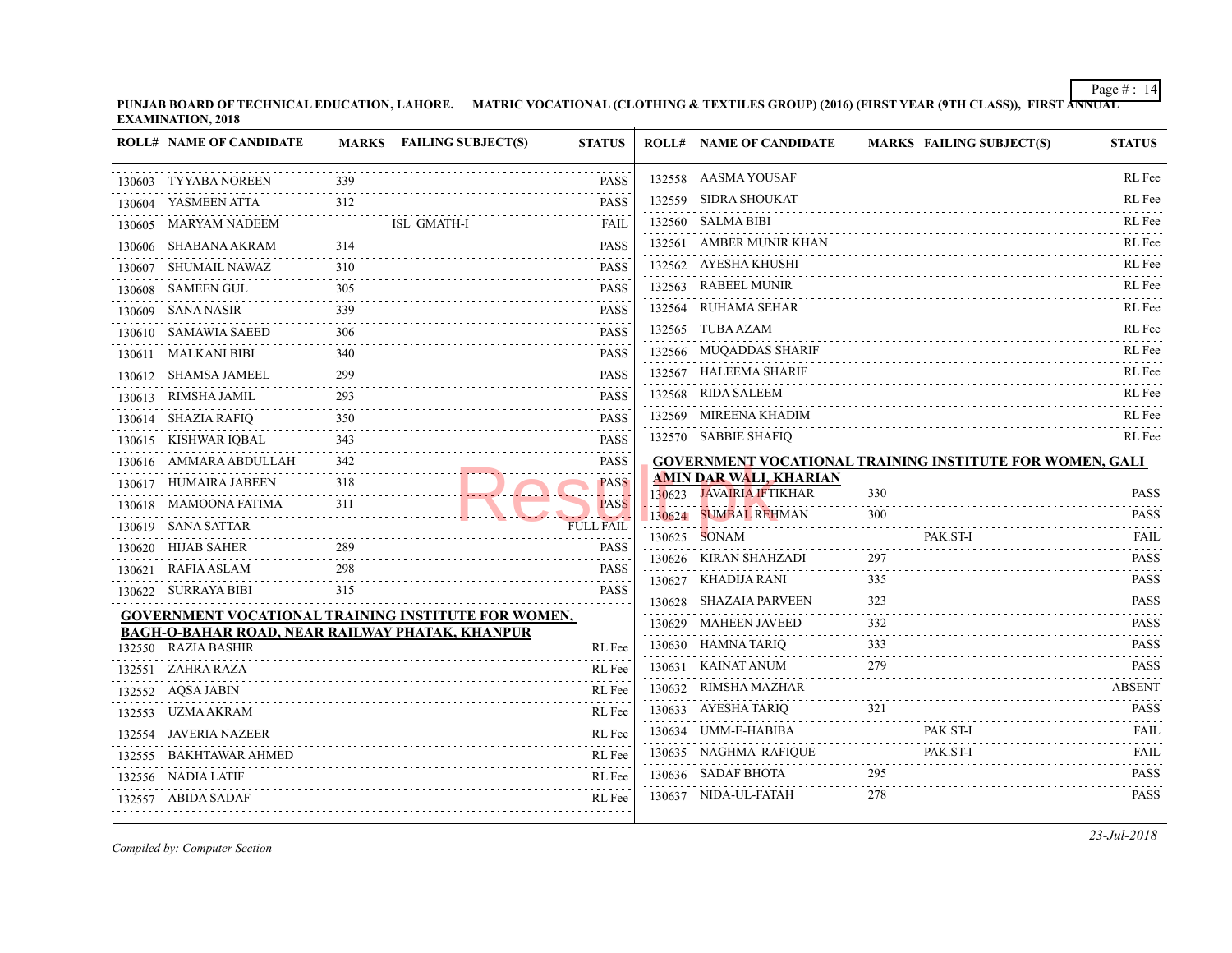⊤

|                 | <b>ROLL# NAME OF CANDIDATE</b> |          | MARKS FAILING SUBJECT(S)                                       | <b>STATUS</b>        |             | <b>ROLL# NAME OF CANDIDATE</b>                                                                                                  | <b>MARKS FAIL</b> |            |
|-----------------|--------------------------------|----------|----------------------------------------------------------------|----------------------|-------------|---------------------------------------------------------------------------------------------------------------------------------|-------------------|------------|
|                 | 130638 SABQA BIBI              | 247<br>. |                                                                | <b>PASS</b>          |             | 130662 SAIMA REHMAN DURRANI 263                                                                                                 |                   |            |
|                 | 130639 NASEEM RANI             | 253      |                                                                | .<br><b>PASS</b>     |             | 130663 HIRA ISMAIL                                                                                                              | 260               |            |
|                 |                                |          | TCF HIGHER SECONDARY SCHOOL FOR GIRLS, THATTHA GURMANI,        |                      |             | 130664 SHUMAILA                                                                                                                 |                   | ENG-       |
| <b>KOT ADDU</b> |                                |          |                                                                |                      |             | 130665 JAWARIYA SHAFIO                                                                                                          | 285               |            |
|                 | 130640 ANSA BIBI               | 323      |                                                                | <b>PASS</b>          |             | <b>GOVERNMENT VOCATIONAL TRAINING INS</b>                                                                                       |                   |            |
| 130641          | NIMRA SHAHBAZ                  | 298      |                                                                | <b>PASS</b>          |             | <b>BAGHBANPURA, LAHORE</b>                                                                                                      |                   |            |
| 130642          | RIMSHA MAJEED                  | 332      |                                                                | <b>PASS</b>          |             | 130666 SAMINA AKBAR                                                                                                             | 293               |            |
|                 | 130643 FARWA MUZAFAR           | 315      |                                                                | <b>PASS</b>          |             | 130667 NIMRA ZULAFQAR                                                                                                           | 307               |            |
| 130644          | PARWASHA BASHEER               | 313      |                                                                | <b>PASS</b>          |             | 130668 BISMA                                                                                                                    | 264               |            |
|                 | 130645 UZMA HAMEED             | 270      |                                                                | PASS                 |             | 130669 ZAINAB ABBAS                                                                                                             | 292               |            |
|                 | 130646 AFSHEEN HAMEED          | 345      |                                                                | <b>PASS</b>          |             | 130670 ASMA JAVAID                                                                                                              |                   |            |
|                 | 130647 SAIRA HAIDAR            | 346      |                                                                | <b>PASS</b>          |             | 130671 MARRIYAM                                                                                                                 | 285               |            |
|                 | 130648 SHEHNAZ FATIMA          | 306      |                                                                | <b>PASS</b>          |             | 130672 MISBAH                                                                                                                   |                   | <b>GMA</b> |
|                 |                                |          | <b>GOVERNMENT VOCATIONAL TRAINING INSTITUTE FOR WOMEN, DEV</b> |                      |             | 130673 SIMRAN                                                                                                                   | 248               |            |
|                 | <b>SMAJ ROAD, LAHORE</b>       |          |                                                                |                      |             | 130674 SIDRA                                                                                                                    | 279               |            |
|                 | 130649 SHAFIA                  | 305<br>. |                                                                | <b>PASS</b>          |             | de a a a de la construcción de la construcción de la construcción de la construcción de la construcción de la<br>130675 MALAIKA | 276               |            |
|                 | 130650 SHAZIA ASLAM            | 299      |                                                                | <b>PASS</b><br>2.724 |             | 130676 FARAH SHAHZADI                                                                                                           | 288               |            |
|                 | 130651 SADIA SADDIQUE          | 293      |                                                                | <b>PASS</b><br>.     |             | 130677 MARIA ASLAM                                                                                                              |                   | <b>GMA</b> |
|                 | 130652 FATIMA ASHFAQ           |          | ISL PAK.ST-I GMATH-I                                           | FAIL                 |             | 130678 LABEEBA                                                                                                                  | 293               |            |
|                 | 130653 FIZZA KHALID            |          | <b>GMATH-I</b>                                                 | FAIL                 |             | 130679 NADIA                                                                                                                    |                   | ENG-       |
|                 | 130654 MAHAM NASIR             |          | <b>GMATH-I</b>                                                 | FAIL<br>.            |             | 130680 AMNA SAJJAD                                                                                                              | 301               |            |
|                 | 130655 HINA BASIT              | 303      |                                                                | <b>PASS</b>          |             | 130681 MALAIKA ANWAR                                                                                                            | 256               |            |
| 130656 SABA     |                                | 296      |                                                                | <b>PASS</b>          |             | 130682 NOOR UL SEHAR                                                                                                            | 371               |            |
|                 | 130657 ASFARA AYOUB            | 256      |                                                                | .<br><b>PASS</b>     |             | 130683 FOZAK JAMEEL                                                                                                             | 323               |            |
|                 | 130658 ALISHBA AYOUB           | 258      |                                                                | <b>PASS</b>          |             | 130684 ANAM SHAHZADI                                                                                                            |                   | ENG-       |
|                 |                                |          | <b>GOVERNMENT VOCATIONAL TRAINING INSTITUTE FOR WOMEN,</b>     |                      |             | 130685 MARYAM IRFAN                                                                                                             | 293               |            |
|                 |                                |          | ZARAR SHAHEED ROAD, OLD OFFICER COLONY, LAHORE CANTT,          |                      |             | 130686 RIMSHA                                                                                                                   | 263               |            |
| <b>LAHORE</b>   | 130659 FATIMA ZULFIQAR         | 303      |                                                                | <b>PASS</b>          |             | 130687 MAH NOOR                                                                                                                 | 287               |            |
|                 | 130660 ASIFA JABEEN            | 278      |                                                                | PASS                 | 130688 IQRA |                                                                                                                                 |                   | ISL        |
|                 |                                | 282      |                                                                | <b>PASS</b>          |             |                                                                                                                                 | 314               |            |
|                 | 130661 AYESHA                  |          |                                                                |                      |             | 130689 KOMAL                                                                                                                    |                   |            |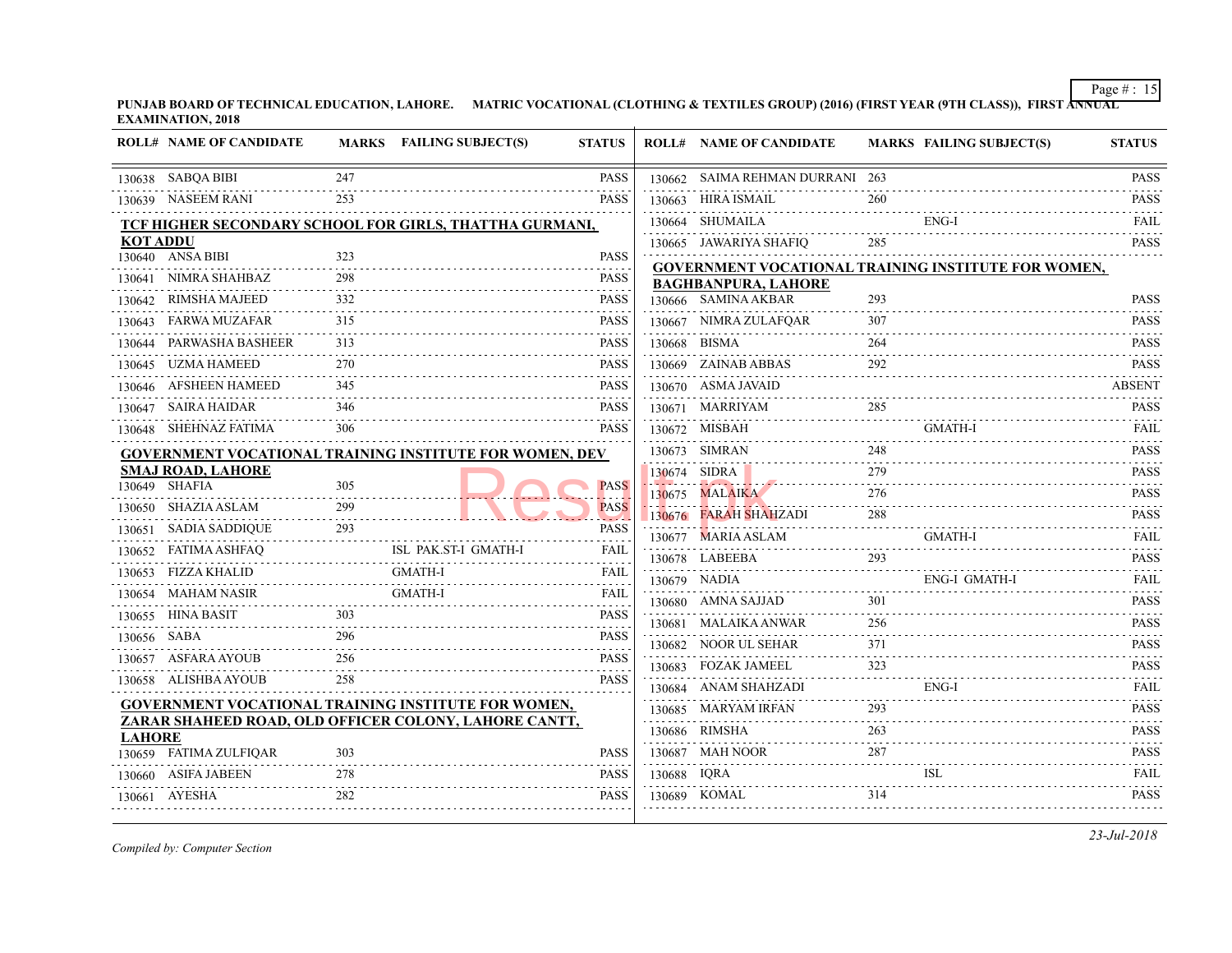**PUNJAB BOARD OF TECHNICAL EDUCATION, LAHORE.** MATRIC VOCATIONAL (CLOTHING & TEXTILES GROUP) (2016) (FIRST YEAR (9TH CLASS) **EXAMINATION, 2018**

|   | <b>ROLL# NAME OF CANDIDATE</b>                     |                 | MARKS FAILING SUBJECT(S)                                        | <b>STATUS</b>    |               | <b>ROLL# NAME OF CANDIDATE</b>                             | <b>MARKS FAIL</b> |
|---|----------------------------------------------------|-----------------|-----------------------------------------------------------------|------------------|---------------|------------------------------------------------------------|-------------------|
|   | 130690 MEHAK SHAHZADI                              | 314             |                                                                 | <b>PASS</b>      |               | 130717 JAVARIA JAMSHED                                     | 341               |
|   | 130691 – SABA SHEHZADI                             | 300<br><u>.</u> |                                                                 | <b>PASS</b>      |               | 130718 TANZEELA MUZAFAR                                    | 344               |
| . | 130692 SANA                                        | 259             |                                                                 | <b>PASS</b>      |               | 130719 SAHER HADAYAT                                       | 305               |
|   | 130693 FARKHANDA SHAHID                            |                 | ENG-I                                                           | FAIL             |               | 130720 FATIMA KHALID                                       | 315               |
|   | 130694 YUSRA                                       | 246             |                                                                 | <b>PASS</b>      |               | 130721 MINAHIL FAROOQ                                      | 340               |
|   | 130695 RUBAB RIAZ                                  | 237             |                                                                 | <b>PASS</b>      |               | 130722 KALSOOM HABIB                                       | 355               |
|   | 130696 RUBAB AKRAM                                 | 237<br>.        |                                                                 | <b>PASS</b>      |               | 130723 MAHAM NAZIR                                         | 331               |
|   | 130697 WAJEEHA WAKEEL                              | 260             |                                                                 | <b>PASS</b>      |               | 130724 SAYEDA MAHAM BATOOL 325                             |                   |
|   | 130698 UME HABIBA                                  |                 | <b>GMATH-I</b>                                                  | <b>FAIL</b>      |               | 130725 MUNEEBA AKHTAR                                      | 310               |
|   |                                                    |                 | <b>GOVERNMENT VOCATIONAL TRAINING INSTITUTE FOR WOMEN, AWAN</b> |                  |               | 130726 NIMRA SHAHZADI                                      | 327               |
|   | <b>TOWN, LAHORE</b><br>130699 AYESHA SHABBIR       | 278             |                                                                 | <b>PASS</b>      |               | 130727 SABA SADIO                                          | 319               |
|   |                                                    |                 | <b>GMATH-I</b>                                                  | FAIL             |               | 130728 ANEESA RAFAQAT                                      | 288               |
|   | 130700 RIMSHA MUSHTAQ                              | 275             |                                                                 | <b>PASS</b>      |               | 130729 ZAINAB RIAZ                                         | 305               |
|   | 130701 SANA GHULAM RASOOL                          | 304             |                                                                 | <b>PASS</b>      |               | .<br>130730 SADIA BIBI                                     | 340               |
|   | 130702 SEHRISH NADEEM<br>130703 TANZILA FATIMA     | 332             | $r_{\text{AOD}}$                                                | <b>PASS</b>      |               | 130731 TAYYABA QASIM                                       | 361               |
|   | 130704 SYEDA FARIHA ASIF                           | 262             |                                                                 | <b>PASS</b>      |               | 130732 KASHIF AKARIM<br><u>. . German - Manaffin Bir A</u> | 332               |
|   |                                                    | .<br>282        |                                                                 | <b>PASS</b>      |               | 130733 RAMISHA ARIF                                        | 325               |
|   | 130705 SYEDA MAHNOOR ASIF<br>130706 SEHRISH FAYYAZ | 303             |                                                                 | <b>PASS</b>      |               | 130734 AYESHA HADAYAT                                      | 315               |
|   | .<br>130707 SABA SARDAR                            | 303             |                                                                 | .<br><b>PASS</b> |               | <b>TCF HIGHER SECONDARY SCHOOL FOR GII</b>                 |                   |
|   | 130708 SHAMSA KANWAL                               | 267             |                                                                 | <b>PASS</b>      | <b>LAHORE</b> |                                                            |                   |
|   | .<br>130709 RABIA AREEJ                            |                 |                                                                 | <b>PASS</b>      | 130735 IORA   |                                                            | 367               |
|   | 130710 SANA NAZ                                    | 311             |                                                                 | PASS             |               | 130736 IFRA IFTIKHAR                                       | 355               |
|   | 130711 SIDRA AMANAT ALI                            | 299             |                                                                 | <b>PASS</b>      |               | 130737 HAFSA                                               | 382               |
|   | 130712 BINISH FATIMA                               | 281             |                                                                 | PASS             |               | 130738 GULSHAN                                             | 337               |
|   | .<br>130713 SEHAR ASLAM                            | 280             |                                                                 | <b>PASS</b>      |               | 130739 FAIZA                                               | 354               |
|   | 130714 SAIMA MUSHTAQ                               | 322             |                                                                 | <b>PASS</b>      |               | 130740 MALAYKA AHSAN                                       | 367               |
|   | 130715 SADIA SARWAR                                | 274             |                                                                 | <b>PASS</b>      |               | 130741 MISHAL KHALID                                       | 373               |
|   |                                                    |                 |                                                                 |                  |               | 130742 MARIHA SHAKEEL BUTT                                 | 352               |
|   | <b>BADIAN ROAD,, LAHORE</b>                        |                 | TCF HIGHER SECONDARY SCHOOL FOR GIRLS, RORANWALA (LODHER)       |                  |               | 130743 TANIA AMEER                                         | 363               |
|   | 130716 LAIBA HAROON                                | 334             |                                                                 | <b>PASS</b>      |               | 130744 ASMA SHABBIR                                        | 365               |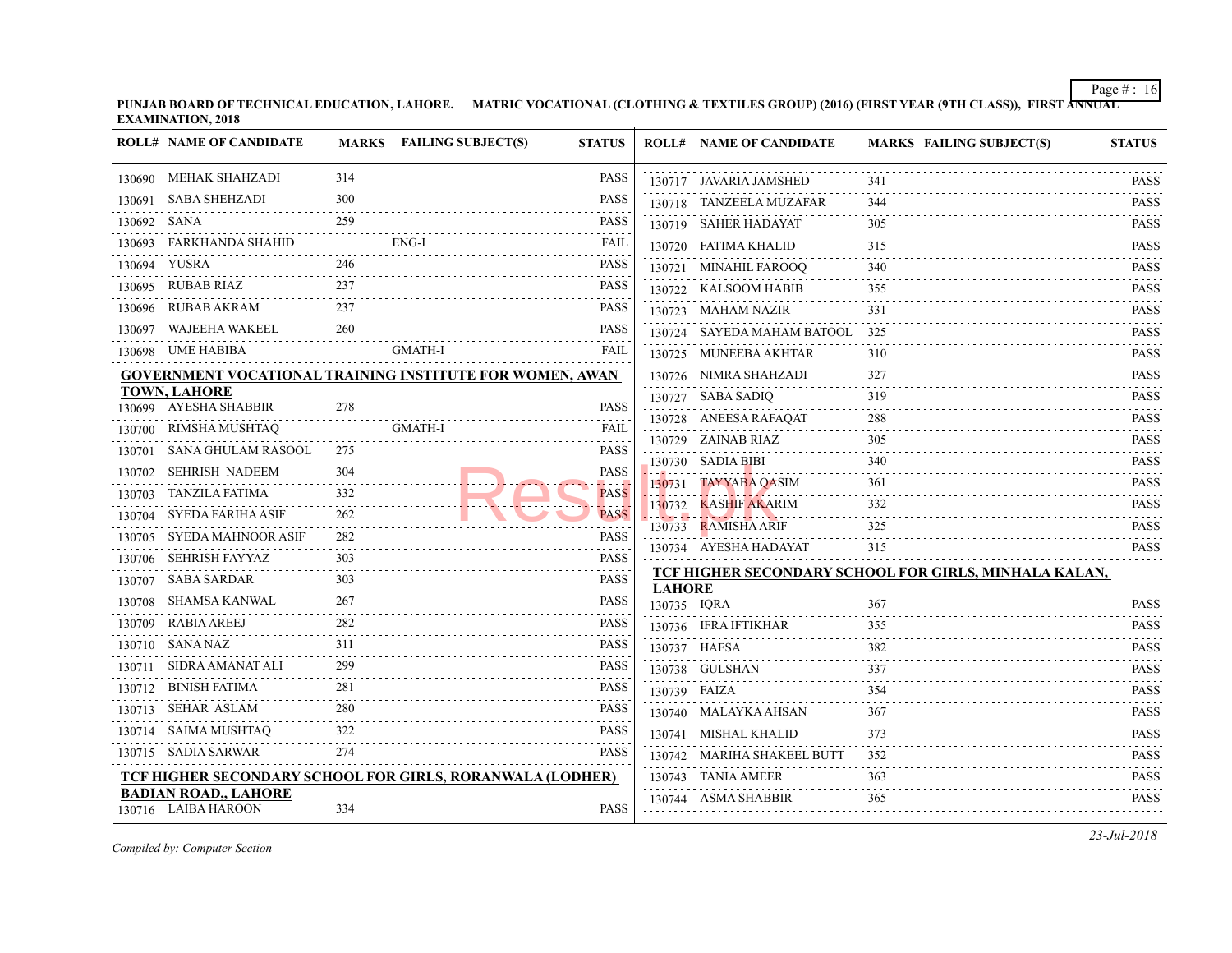| <b>ROLL# NAME OF CANDIDATE</b>                              |                                                                                                                                                                                                                                                                                                                                                                                                                                                                                               | MARKS FAILING SUBJECT(S) | <b>STATUS</b>                   |                     | <b>ROLL# NAME OF CANDIDATE</b>            | <b>MARKS FAIL</b> |            |
|-------------------------------------------------------------|-----------------------------------------------------------------------------------------------------------------------------------------------------------------------------------------------------------------------------------------------------------------------------------------------------------------------------------------------------------------------------------------------------------------------------------------------------------------------------------------------|--------------------------|---------------------------------|---------------------|-------------------------------------------|-------------------|------------|
| 130745 AMINA AMEEN                                          | 370                                                                                                                                                                                                                                                                                                                                                                                                                                                                                           |                          | <b>PASS</b>                     |                     | 130772 MEHAK NAZ                          | 338               |            |
| 130746 ZAIBA<br>.                                           | 381                                                                                                                                                                                                                                                                                                                                                                                                                                                                                           |                          | PASS                            |                     | 130773 FATIMA HABIB                       |                   | GMA        |
| 130747 NISHAT                                               | 351                                                                                                                                                                                                                                                                                                                                                                                                                                                                                           |                          | PASS                            |                     | 130774 KIRAN ASGHER                       | 304               |            |
| 130748 BISMA BANO                                           | 375                                                                                                                                                                                                                                                                                                                                                                                                                                                                                           |                          | PASS                            |                     | 130775 MAHVISH FIAZ                       | 291               |            |
| 130749 MUQADDAS PARVEEN                                     | 374                                                                                                                                                                                                                                                                                                                                                                                                                                                                                           |                          | <b>PASS</b>                     |                     | 130776 MARIAM BATOOL                      | 300               |            |
| TCF SECONDARY SCHOOL FOR GIRLS, VILLAGE AWAN DHAI WALA NEAR |                                                                                                                                                                                                                                                                                                                                                                                                                                                                                               |                          |                                 |                     | 130777 MARIA NOOR                         |                   | GMA        |
| <b>BATAPUR JALLO MORE, LAHORE</b>                           |                                                                                                                                                                                                                                                                                                                                                                                                                                                                                               |                          |                                 |                     | 130778 BISMA KOUSER                       | 344               |            |
| 130750 AMINA BIBI                                           | 354                                                                                                                                                                                                                                                                                                                                                                                                                                                                                           |                          | PASS                            |                     | 130779 MALAIKA KOUSAR                     | 353               |            |
| 130751 AYESHA                                               | 377                                                                                                                                                                                                                                                                                                                                                                                                                                                                                           |                          | PASS                            |                     | 130780 SAMINA GULZAR                      |                   | GMA        |
| 130752 AMINA ASLAM                                          | 323                                                                                                                                                                                                                                                                                                                                                                                                                                                                                           |                          | PASS<br>$- - - - - -$           |                     | 130781 SOBIA ISMAIL                       | 280               |            |
| 130753 FATIMA                                               | 329                                                                                                                                                                                                                                                                                                                                                                                                                                                                                           |                          | <b>PASS</b><br>$-1 - 1 - 1 - 1$ |                     | 130782 SAJIDA EHSAN                       |                   | ISL (      |
| 130754 MARIA QUBTIA                                         | 373                                                                                                                                                                                                                                                                                                                                                                                                                                                                                           |                          | <b>PASS</b>                     |                     | 130783 SAIRA ASLAM                        |                   | <b>GMA</b> |
| 130755 MUNAZA                                               | 363                                                                                                                                                                                                                                                                                                                                                                                                                                                                                           |                          | PASS<br>.                       |                     | 130784 SABA ILYAS                         |                   | GMA        |
| 130756 MISBAH TUFAIL                                        | 365<br>$\begin{array}{cccccccccccccc} \multicolumn{2}{c}{} & \multicolumn{2}{c}{} & \multicolumn{2}{c}{} & \multicolumn{2}{c}{} & \multicolumn{2}{c}{} & \multicolumn{2}{c}{} & \multicolumn{2}{c}{} & \multicolumn{2}{c}{} & \multicolumn{2}{c}{} & \multicolumn{2}{c}{} & \multicolumn{2}{c}{} & \multicolumn{2}{c}{} & \multicolumn{2}{c}{} & \multicolumn{2}{c}{} & \multicolumn{2}{c}{} & \multicolumn{2}{c}{} & \multicolumn{2}{c}{} & \multicolumn{2}{c}{} & \multicolumn{2}{c}{} & \$ |                          | <b>PASS</b>                     |                     | 130785 ZARRISHA WASEEM                    |                   | GMA        |
| 130757 RUKHSARA AMIN                                        | 367                                                                                                                                                                                                                                                                                                                                                                                                                                                                                           |                          | PASS<br>.                       |                     | 130786 SAIMA KIRN                         |                   | GMA        |
| 130758 SAIRA YASIN                                          |                                                                                                                                                                                                                                                                                                                                                                                                                                                                                               |                          | <b>PASS</b><br>الجامعات         |                     | 130787 SHUGAFTA SAEED                     |                   | <b>GMA</b> |
| 130759 SUNDAS RANI                                          | 341                                                                                                                                                                                                                                                                                                                                                                                                                                                                                           |                          | <b>PASS</b>                     | والمتعاون والمتعاون | .<br>130788 ASMA SHOUKAT                  |                   | <b>GMA</b> |
| 130760 SEERAT                                               | 356<br>.                                                                                                                                                                                                                                                                                                                                                                                                                                                                                      |                          | PASS<br>.                       |                     | 130789 MAIRA SHOUKAT                      |                   | GMA        |
| 130761 TANZEELA                                             | 366                                                                                                                                                                                                                                                                                                                                                                                                                                                                                           |                          | PASS<br>.                       |                     | 130790 MAIRA BIBI                         | 300               |            |
| 130762 TANZEELA SHOUKAT                                     | 367                                                                                                                                                                                                                                                                                                                                                                                                                                                                                           |                          | PASS                            |                     | <b>GOVERNMENT VOCATIONAL TRAINING INS</b> |                   |            |
| 130763 MOBEEN MAALIK                                        | 365                                                                                                                                                                                                                                                                                                                                                                                                                                                                                           |                          | PASS                            |                     | <b>BANK ROAD, LIAQATPUR</b>               |                   |            |
| 130764 TAYYABA ASLAM                                        | 369                                                                                                                                                                                                                                                                                                                                                                                                                                                                                           |                          | PASS                            |                     | 130791 AMNA RAMZAN                        | 328               |            |
| 130765 ZOBIA SHARIF                                         | 372                                                                                                                                                                                                                                                                                                                                                                                                                                                                                           |                          | PASS                            |                     | 130792 TABINDA MAQSOOD                    | 281               |            |
| 130766 ZEENAT BIBI                                          | 353                                                                                                                                                                                                                                                                                                                                                                                                                                                                                           |                          | PASS                            |                     | 130793 KHADIJA ABBASI                     | 312               |            |
| 130767 NAYAB BIBI                                           | 349                                                                                                                                                                                                                                                                                                                                                                                                                                                                                           |                          | PASS                            |                     | 130794 SONIA SARFRAZ                      | 284               |            |
| GOVERNMENT VOCATIONAL TRAINING INSTITUTE FOR WOMEN,         |                                                                                                                                                                                                                                                                                                                                                                                                                                                                                               |                          |                                 |                     | 130795 SADIA SAGHEER                      | 333               |            |
| <b>MOHALLA SHARIF PURA, WARD 1, LAYYAH</b>                  |                                                                                                                                                                                                                                                                                                                                                                                                                                                                                               |                          |                                 |                     | 130796 RUKHSANA SANA                      | 297               |            |
| 130768 TEHSEEN ZAHRA                                        | 315                                                                                                                                                                                                                                                                                                                                                                                                                                                                                           |                          | PASS                            |                     | 130797 FARAH ABBAS                        | 344               |            |
| 130769 AYESHA ASLAM                                         |                                                                                                                                                                                                                                                                                                                                                                                                                                                                                               | <b>GMATH-I</b>           | FAIL<br>.                       |                     | 130798 SHABANA KOUSAR                     | 329               |            |
| 130770 MAIDA PERVEEN                                        |                                                                                                                                                                                                                                                                                                                                                                                                                                                                                               | <b>ISL</b>               | FAIL                            |                     | 130799 SARA JABBAR                        | 316               |            |
| 130771 SAMREEN AKHTAR                                       | 315                                                                                                                                                                                                                                                                                                                                                                                                                                                                                           |                          | PASS                            |                     |                                           |                   |            |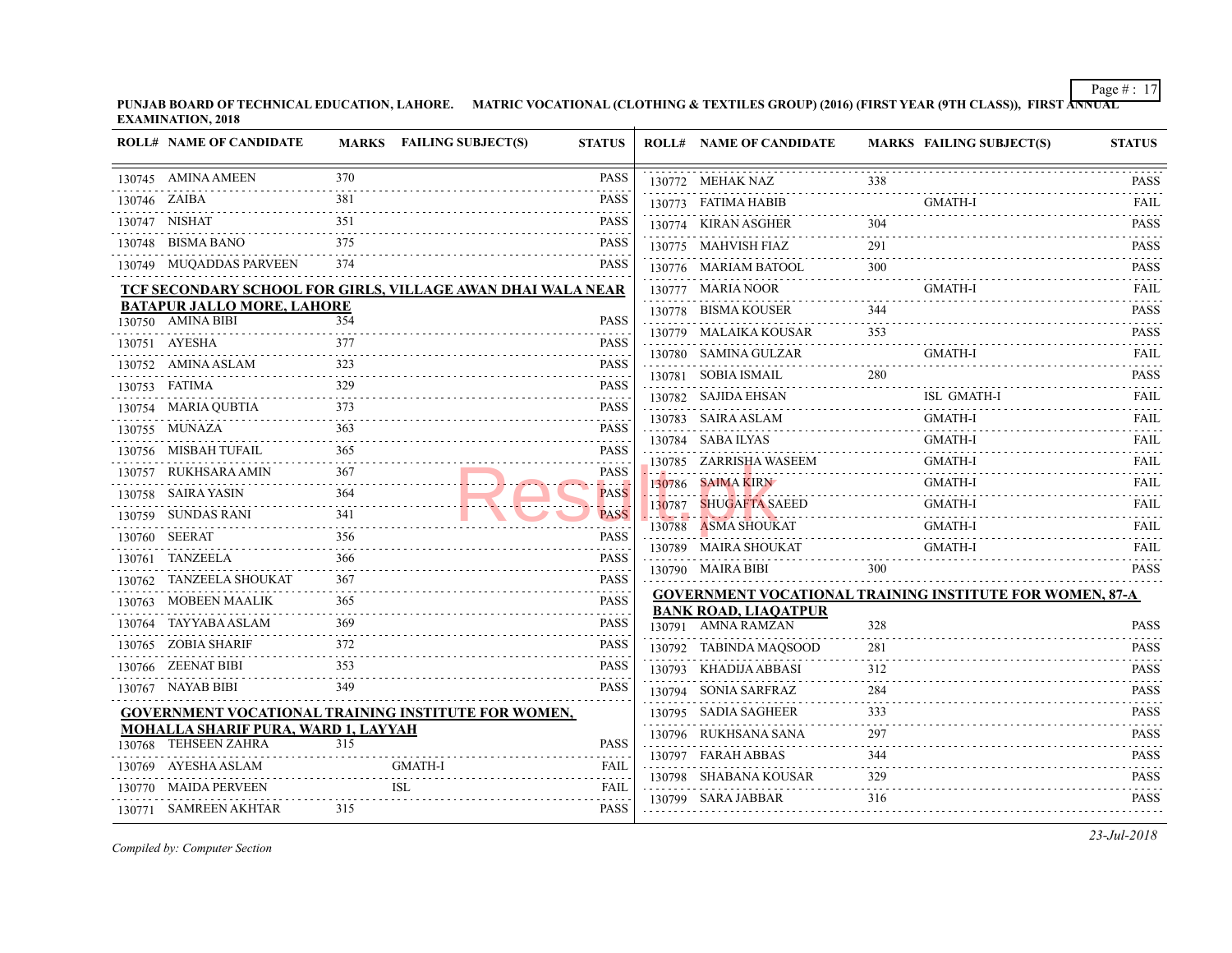**PUNJAB BOARD OF TECHNICAL EDUCATION, LAHORE.** MATRIC VOCATIONAL (CLOTHING & TEXTILES GROUP) (2016) (FIRST YEAR (9TH CLASS) **EXAMINATION, 2018**

|        | <b>ROLL# NAME OF CANDIDATE</b>      |     | MARKS FAILING SUBJECT(S)                                                         | <b>STATUS</b>                                                                                                                                                                |              | <b>ROLL# NAME OF CANDIDATE</b>                    | <b>MARKS FAIL</b> |            |
|--------|-------------------------------------|-----|----------------------------------------------------------------------------------|------------------------------------------------------------------------------------------------------------------------------------------------------------------------------|--------------|---------------------------------------------------|-------------------|------------|
|        | 130800 ARIBA SHAMROOZ               |     | ISL ENG-I                                                                        | FAIL                                                                                                                                                                         |              | 130823 HUMERA PARVEEN                             |                   | <b>GMA</b> |
|        | 130801 SEERAT FATIMA                | 317 |                                                                                  | <b>PASS</b>                                                                                                                                                                  |              | 130824 SHAHNAZ                                    |                   | ISL 0      |
|        | 130802 AMNA MEHWISH                 | 308 |                                                                                  | <b>PASS</b>                                                                                                                                                                  |              | 130825 SWERA YASMEEN                              |                   | GMA        |
|        | 130803 SANA NIZAM                   | 309 |                                                                                  | <b>PASS</b>                                                                                                                                                                  |              | 130826 ANEETA BIBI                                |                   | <b>GMA</b> |
|        | 130804 NOREEN KOUSAR                | 305 |                                                                                  | <b>PASS</b>                                                                                                                                                                  |              | 130827 SAIMA JABEEN                               |                   | <b>GMA</b> |
|        | 130805 JAZBA IQBAL                  |     | <b>ISL</b>                                                                       | FAIL<br>.                                                                                                                                                                    |              | 130828 NAZIA JEMAS                                |                   | <b>GMA</b> |
|        | 130806 RABIA BIBI                   | 286 |                                                                                  | <b>PASS</b>                                                                                                                                                                  |              | 130829 PARVEEN SADIQ                              |                   |            |
|        |                                     |     | <b>GOVERNMENT VOCATIONAL INSTITUTE FOR WOMEN, HATI MOTON</b>                     |                                                                                                                                                                              |              | 130830 SOFIA BIBI                                 | 277               |            |
|        | <b>MULL, LODHRAN</b>                |     |                                                                                  |                                                                                                                                                                              |              | 130831 SONIA KANWAL                               | 255               |            |
|        | 130807 MARYAM ASHRAF                | 318 |                                                                                  | <b>PASS</b>                                                                                                                                                                  |              | 130832 TEHMINA KHADIM                             |                   | <b>GMA</b> |
|        | 130808 RUBAB PERVAIZ                |     | GMATH-I                                                                          | <b>FAIL</b><br>$\mathcal{L}^{\mathcal{A}}\left( \mathcal{A}^{\mathcal{A}}\right) \mathcal{L}^{\mathcal{A}}\left( \mathcal{A}^{\mathcal{A}}\right) \mathcal{L}^{\mathcal{A}}$ |              | 130833 ZAHRA FATIMA                               | 295               |            |
| 130809 | 318<br>UMM-E-KALSOOM<br>.           |     |                                                                                  | <b>PASS</b>                                                                                                                                                                  |              | 130834 SAMINA BIBI                                | 284               |            |
|        | 130810 SHUMAILA SAGHEER             |     | GMATH-I                                                                          | FAIL<br>.                                                                                                                                                                    |              | 130835 HINA TASAWAR                               | 289               |            |
|        | 130811 SAIRA RABNAWAZ               |     | <b>ISL GMATH-I</b>                                                               | <b>FAIL</b>                                                                                                                                                                  |              | <b>GOVERNMENT VOCATIONAL TRAINING INS</b>         |                   |            |
|        | 130812 TEHMINA ASHRAF               |     | ISL PAK.ST-I URDU-I ENG-I<br>GMATH-I D&SEW-I(TH, PR)<br>EPD&DES(TH, PR) HEMB(TH, | FAIL                                                                                                                                                                         |              | <b>MARKET MELSI, MAILSI</b><br>130836 MAFIA NASIR |                   | <b>GMA</b> |
|        |                                     |     | PR)<br>ISL GMATH-I                                                               | <b>FAIL</b>                                                                                                                                                                  |              | 130837 AQSA RAMZAN                                | 339               |            |
|        | 130813 NAZIA<br>130814 SANIA NAZEER |     | <b>GMATH-I</b>                                                                   |                                                                                                                                                                              |              | 130838 SANA SABIR                                 | 370               |            |
|        |                                     |     |                                                                                  | FAIL                                                                                                                                                                         |              | 130839 TAYABA NOOR                                | 361               |            |
|        | 130815 ANAM SHAFI                   |     | ISL PAK.ST-I URDU-I ENG-I<br>GMATH-I D&SEW-I(TH, PR)                             | FAIL                                                                                                                                                                         |              | 130840 MARIA MUKHTIAR                             | 343               |            |
|        |                                     |     | EPD&DES(TH, PR) HEMB(TH,                                                         |                                                                                                                                                                              |              | 130841 MUQADDAS NAVEED                            | 318               |            |
|        | 130816 CHANDA NOREEN                |     | PR)<br><b>GMATH-I</b>                                                            | FAIL                                                                                                                                                                         |              | 130842 MARIAM SAEED                               | 235               |            |
|        |                                     |     |                                                                                  |                                                                                                                                                                              |              | 130843 SHAZIA NOREEN                              | 293               |            |
|        | <b>ROAD, LODHRAN</b>                |     | GOVERNMENT VOCATIONAL TRAINING INSTITUTE FOR WOMEN, DC                           |                                                                                                                                                                              |              | 130844 MEHWISH LUQMAN                             | 329               |            |
|        | 130817 NABILA YASEEN                | 282 |                                                                                  | <b>PASS</b>                                                                                                                                                                  |              | 130845 MEHWISH MASOOD                             |                   | ISL 0      |
|        | 130818 TEHSEEN HUSSAIN              |     | GMATH-I                                                                          | <b>FAIL</b>                                                                                                                                                                  | 130846 RABIA |                                                   |                   |            |
|        | 130819 IQRA AKRAM                   |     | <b>GMATH-I</b>                                                                   | FAIL                                                                                                                                                                         |              | 130847 SAMINA SHAHEEN                             | 324               |            |
|        | 130820 MARIAM MURTAZA 330           |     |                                                                                  | <b>PASS</b>                                                                                                                                                                  |              | 130848 MISS SAMREEN ALTAF                         |                   | ENG-       |
|        | 130821 SOMAL BIBI                   |     | BI ISL GMATH-I                                                                   | .<br><b>FAIL</b>                                                                                                                                                             |              | 130849 SALMA BASHIR                               |                   | ENG-       |
|        |                                     |     | 130822 SOBIA SARWAR ISL GMATH-I FAIL FAIL                                        |                                                                                                                                                                              |              | 130850 TAHIRA RAB NAWAZ                           | 285               |            |
|        |                                     |     |                                                                                  |                                                                                                                                                                              |              |                                                   |                   |            |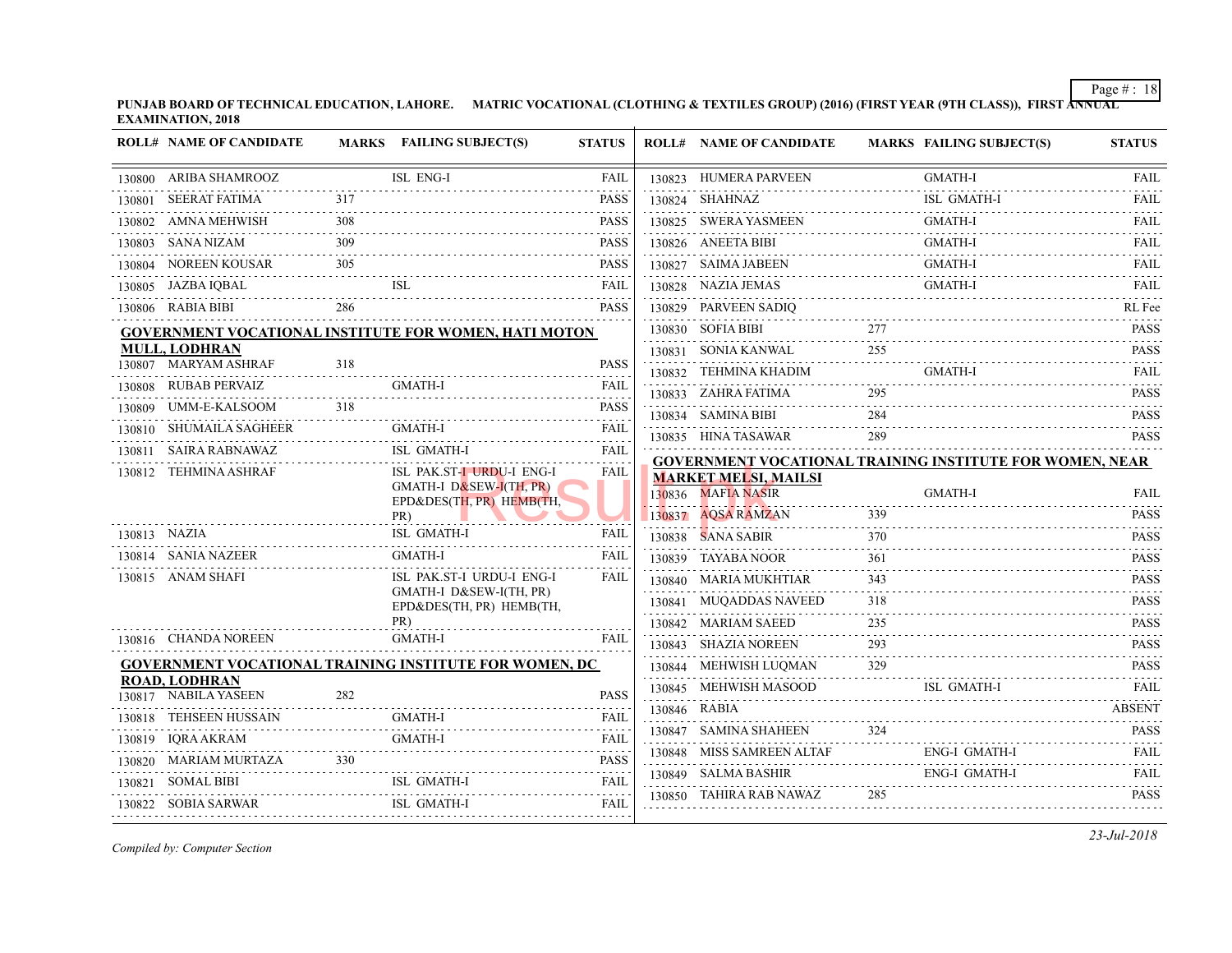|               | <b>ROLL# NAME OF CANDIDATE</b>                                  |     | MARKS FAILING SUBJECT(S)                                          | <b>STATUS</b>    |        | <b>ROLL# NAME OF CANDIDATE</b>                                         | <b>MARKS FAIL</b> |                               |
|---------------|-----------------------------------------------------------------|-----|-------------------------------------------------------------------|------------------|--------|------------------------------------------------------------------------|-------------------|-------------------------------|
|               | 130851 KAINAT BIBI                                              | 293 |                                                                   | <b>PASS</b>      |        | 130875 MUMTAZ KOUSAR                                                   |                   | ISL 1                         |
|               | 130852 SADIA BIBI                                               |     | <b>GMATH-I</b>                                                    | <b>FAIL</b>      |        |                                                                        |                   | <b>GMA</b><br>$EPD\delta$     |
|               | 130853 MUQADAS                                                  |     | <b>GMATH-I</b>                                                    | <b>FAIL</b>      |        |                                                                        |                   | PR)                           |
|               | 130854 FARIAL TAAJ                                              |     | ISL ENG-I GMATH-I                                                 | <b>FAIL</b>      |        | 130876 AREEBA MARAJ                                                    |                   | <b>GMA</b>                    |
|               | 130855 SIDRA KHALIL                                             |     | ENG-I GMATH-I                                                     | <b>FAIL</b>      |        | 130877 TOBA MAQBOOL                                                    |                   | ISL                           |
|               | <b>GOVERNMENT VOCATIONAL TRAINING INSTITUTE FOR WOMEN, NEAR</b> |     |                                                                   |                  |        | <b>GOVERNMENT VOCATIONAL TRAINING INS</b>                              |                   | <b>GMA</b>                    |
|               | AL-SHIFA HOSPITAL, MUNSHI MOH, MANDI BAHAUDDIN                  |     |                                                                   |                  |        | AL-HAYAT LODGE, PIRZADA COLONY BY PA                                   |                   |                               |
|               | 130856 EISHA IMTIAZ                                             | 279 |                                                                   | <b>PASS</b>      |        | 130878 IQRA SALEEM                                                     | 295               |                               |
|               | 130857 NOOR UL AIN                                              | 282 |                                                                   | <b>PASS</b>      |        | 130879 ANAM SHAHEEN                                                    | 302               |                               |
|               | 130858 MUQADDAS ASIF                                            |     | <b>GMATH-I</b>                                                    | FAIL             |        | 130880 ANAM PERVEEN                                                    | 334               |                               |
|               | 130859 MUNTAHA                                                  |     | <b>ENG-I GMATH-I</b>                                              | <b>FAIL</b><br>. |        | 130881 SANIA SAKHI                                                     | 309               |                               |
|               | 130860 SIDRA ARIF                                               |     | <b>GMATH-I</b>                                                    | <b>FAIL</b>      |        | 130882 ANAM SHARIF                                                     |                   | ENG-                          |
|               | GOVERNMENT VOCATIONAL TRAINING INSTITUTE FOR WOMEN,             |     |                                                                   |                  |        | 130883 ZAHEEN MUNIR                                                    |                   | <b>GMA</b>                    |
|               | JINNAH TOWN, STREET NO4, NEAR HOLYFLOWERS SCHOOL, MIAN          |     |                                                                   |                  |        | 130884 FOZIA ASHRAF                                                    |                   | <b>GMA</b>                    |
| <b>CHANNU</b> | 130861 NIDA MAQBOOL                                             |     | <b>GMATH-I</b>                                                    | <b>FAIL</b>      | 130885 | <b>SOBIA PERVEEN</b>                                                   | 243               |                               |
|               | 130862 NADIA ISLAM                                              |     | <b>GMATH-I</b>                                                    | <b>FAIL</b>      | 130886 | <b>ZUNAIRA JABBAR</b>                                                  | 267               |                               |
| 130863        | KANEEZ BIBI                                                     |     | URDU-I ENG-I GMATH-I                                              | FAIL             | 130887 | <b>SHAZIA TABBASUM</b>                                                 | 292               |                               |
|               | 130864 IFRAH ILYAS                                              | 313 |                                                                   | <b>PASS</b>      |        | 130888 UMME AIMAN                                                      |                   | ISL 1                         |
|               | 130865 MUSSARAT PARVEEN                                         |     | ENG-I GMATH-I<br>2200 - ORDIN I<br>222222222222222222222222222222 | <b>FAIL</b>      |        |                                                                        |                   | <b>GMA</b><br><b>EPD&amp;</b> |
|               | 130866 SAIMA ASHRAF                                             |     | <b>ENG-I GMATH-I</b>                                              | .<br>FAIL        |        |                                                                        |                   | PR)                           |
|               | 130867 SALEEM BIBI                                              |     | <b>GMATH-I</b>                                                    | <b>FAIL</b>      |        | 130889 AMINA BIBI                                                      |                   | ISL                           |
|               | 130868 SHAH JAHAN BIBI                                          |     | <b>ENG-I GMATH-I</b>                                              | <b>FAIL</b>      |        | 130890 MERAJ ASLAM                                                     |                   | <b>GMA</b><br>ISL             |
|               | 130869 SOFIA NAEEM KOUSAR                                       |     | <b>ENG-I GMATH-I</b>                                              | .                |        | 130891 NABILA BANO                                                     |                   | ISL :                         |
|               | 130870 SAMRA YOUSAF                                             |     | <b>GMATH-I</b>                                                    | <b>FAIL</b>      |        | 130892 SANIA MAQSOOD                                                   |                   | GMA                           |
|               | 130871 FOZIA PARVEEN                                            |     | ISL PAK.ST-I URDU-I ENG-I                                         | FAIL             |        | 130893 SUMAIRA SHARIF                                                  |                   | <b>GMA</b>                    |
|               |                                                                 |     | GMATH-I D&SEW-I(TH, PR)<br>EPD&DES(TH, PR) HEMB(TH,               |                  |        | 130894 AMNA BIBI                                                       | 330               |                               |
|               |                                                                 |     | PR)                                                               |                  |        | 130895 IORA BANO                                                       |                   | ISL 1                         |
|               | 130872 AYESHA ABDUL ISLAM                                       |     | <b>ENG-I GMATH-I</b>                                              | <b>FAIL</b>      |        | 130896 KASHIA                                                          |                   | ENG-                          |
|               | 130873 SOBIA ZAHIRA                                             | 277 |                                                                   | <b>PASS</b>      |        |                                                                        |                   |                               |
|               | 130874 SAJIDA PARVEEN                                           |     | GMATH-I                                                           | <b>FAIL</b>      |        | <b>GOVERNMENT VOCATIONAL TRAINING INS</b><br><b>PUR COLONY, MULTAN</b> |                   |                               |
|               |                                                                 |     |                                                                   |                  |        |                                                                        |                   |                               |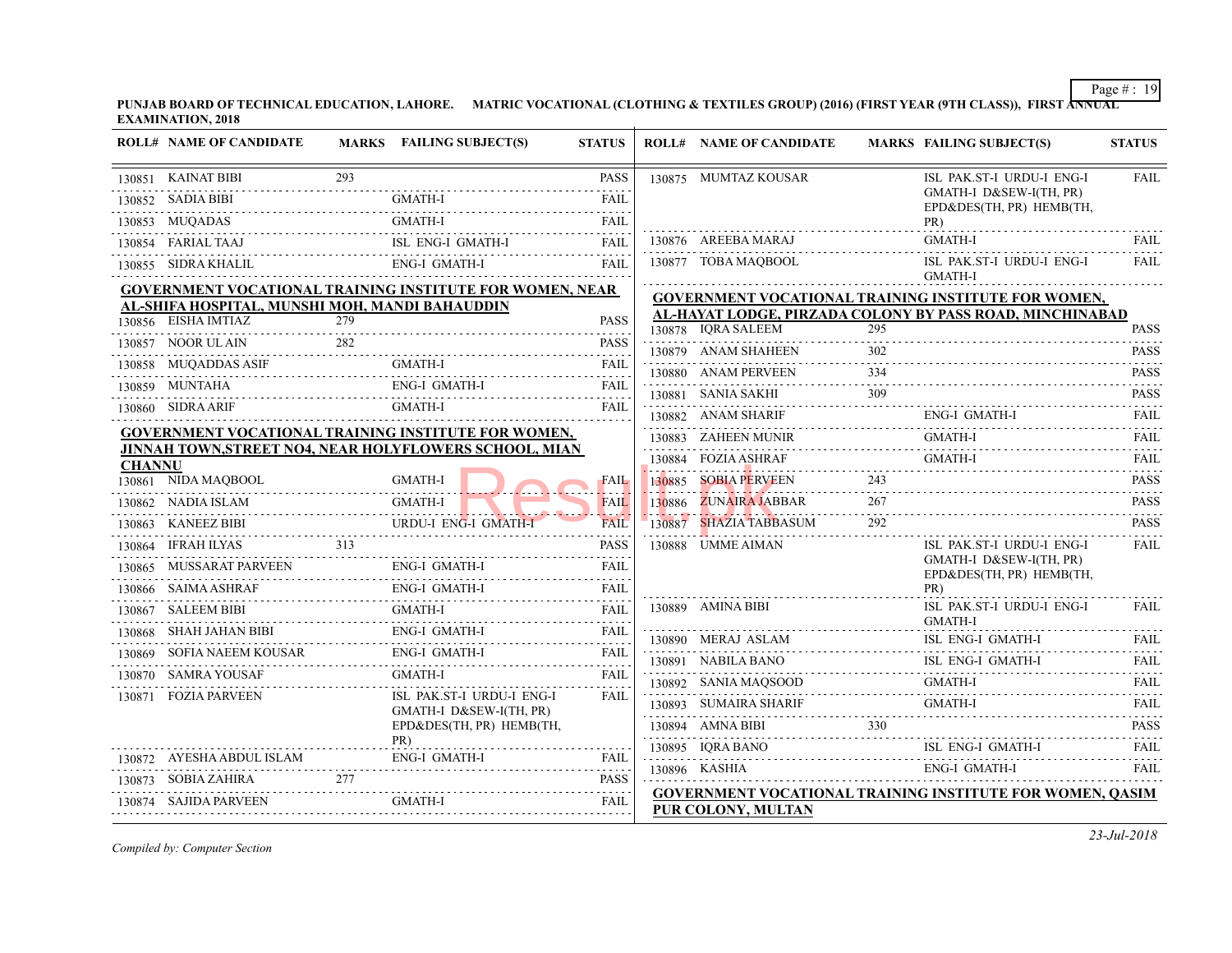**PUNJAB BOARD OF TECHNICAL EDUCATION, LAHORE. MATRIC VOCATIONAL (CLOTHING & TEXTILES GROUP) (2016) (FIRST YEAR (97 EXAMINATION, 2018** J.

|             | <b>ROLL# NAME OF CANDIDATE</b>              |                                                                                                                                                                     | MARKS FAILING SUBJECT(S) | <b>STATUS</b>               |             | <b>ROLL# NAME OF CANDIDATE</b>                                                      | <b>MARKS FAIL</b> |            |
|-------------|---------------------------------------------|---------------------------------------------------------------------------------------------------------------------------------------------------------------------|--------------------------|-----------------------------|-------------|-------------------------------------------------------------------------------------|-------------------|------------|
|             | 130897 YASMEEN AKRAM                        |                                                                                                                                                                     | ENG-I                    | <b>FAIL</b>                 | 130926 USMA |                                                                                     |                   | ENG-       |
|             | 130898 TAYAIBA YOUNIS                       |                                                                                                                                                                     | <b>GMATH-I</b>           | FAIL                        |             | 130927 NIMRA IFTEKHAR                                                               |                   | <b>GMA</b> |
|             | 130899 AIZA YOUNIS                          | 297                                                                                                                                                                 |                          | PASS                        |             | <b>GOVERNMENT VOCATIONAL TRAINING INS</b>                                           |                   |            |
|             | 130900 AQSA ASLAM                           |                                                                                                                                                                     | ENG-I GMATH-I            | <b>FAIL</b>                 |             | MOHALLA JALIL ABAD, H.NO. 107/GA, QAMA                                              |                   |            |
|             | 130901 AYESHA ABID                          |                                                                                                                                                                     | ISL GMATH-I              | FAIL                        |             | DERA ADDA (NEW MULTAN), MULTAN<br>130928 QUARIAT SALIKA                             | 290               |            |
|             | 130902 MEMOONA ASGHAR                       |                                                                                                                                                                     |                          | <b>PASS</b>                 |             | 130929 SIDRA AKBAR                                                                  |                   | <b>GMA</b> |
|             | 130903 FAREEHA YASIN                        | 289                                                                                                                                                                 |                          | <b>PASS</b>                 |             | 130930 LAIBA SHAHID                                                                 |                   | ISL 0      |
| 130904      | .<br>SHUMAILA BIBI                          | 301                                                                                                                                                                 |                          | <b>PASS</b>                 |             | 130931 MAHNOOR ALI                                                                  |                   | ISL 0      |
|             | 130905 MEHREEN                              | 302                                                                                                                                                                 |                          | <b>PASS</b>                 |             | 130932 NAFEESA BATOL                                                                | 272               |            |
|             | 130906 RIMSHA AFZAL                         | .<br>277                                                                                                                                                            |                          | $-1 - 1 - 1$<br><b>PASS</b> |             | 130933 AREEBA AROOJ                                                                 | 324               |            |
| 130907      | AYESHA SARFRAZ                              | 317                                                                                                                                                                 |                          | <b>PASS</b>                 |             |                                                                                     |                   | ISL 0      |
|             | 130908 ADEESHA SARFRAZ                      | $\label{eq:2.1} \begin{array}{cccccccccc} \mathbb{L} & \mathbb{L} & \mathbb{L} & \mathbb{L} & \mathbb{L} & \mathbb{L} & \mathbb{L} & \mathbb{L} \end{array}$<br>295 |                          | <b>PASS</b>                 |             | 130934 FOZIA RAFIQ<br>130935 AYESHA FATEH                                           |                   | <b>GMA</b> |
|             | 130909 SYEDA RAEES UN NISA<br><b>HASHMI</b> |                                                                                                                                                                     | ENG-I GMATH-I            | FAIL                        |             | <b>MUHAMMAD</b><br>130936 SAWAIRA SHAFIQUE                                          |                   | GMA        |
|             | .<br>130910 AQSA USMAN                      |                                                                                                                                                                     | GMATH-I                  | <b>FAIL</b>                 |             | 130937 AQSA ASHIQ                                                                   | 301               |            |
|             | 130911 QURAT-UL-AIN                         |                                                                                                                                                                     |                          | <b>PASS</b>                 |             | 130938 KALSOOM                                                                      |                   | <b>GMA</b> |
|             | 130912 BEENISH MUKHTIAR                     |                                                                                                                                                                     | <b>GMATH-I</b>           | <b>FAIL</b>                 |             | 130939 ESHA ISHFAQ                                                                  |                   | ISL 1      |
|             | 130913 ASMA SULEMAN                         |                                                                                                                                                                     | <b>ISL GMATH-I</b>       | <b>FAIL</b>                 |             | 130940 KINZA HAFEEZ                                                                 |                   | ISL        |
|             | 130914 SAMINA BASHIR                        |                                                                                                                                                                     | <b>GMATH-I</b>           | <b>FAIL</b>                 |             |                                                                                     |                   |            |
|             | 130915 RABIA HUSSAIN                        |                                                                                                                                                                     | <b>GMATH-I</b>           | <b>FAIL</b>                 |             | <b>GOVERNMENT VOCATIONAL TRAINING INS</b><br><b>BELL ROAD KASHMIR POINT, MURREE</b> |                   |            |
|             | 130916 SHAHER BANO                          | 313                                                                                                                                                                 |                          | <b>PASS</b>                 |             | 130941 MARIA BIBI                                                                   |                   | <b>GMA</b> |
|             | 130917 ANAM ZULFIQAR                        | 275<br>.                                                                                                                                                            |                          | <b>PASS</b>                 |             | 130942 MUNIBA ZAMIR                                                                 |                   | ISL 1      |
|             | 130918 ALEENA MUSHTAQ                       |                                                                                                                                                                     | GMATH-I                  | FAIL                        |             | 130943 RAHEELA BIBI                                                                 |                   | <b>GMA</b> |
|             | 130919 SALMA NIZAKAT                        |                                                                                                                                                                     | <b>GMATH-I</b>           | FAIL                        |             | 130944 SABA IKRAM                                                                   |                   | D&S        |
|             | 130920 EISHA JABBAR                         | 283                                                                                                                                                                 |                          | <b>PASS</b>                 |             | 130945 SOBIA BIBI                                                                   |                   | ISL        |
|             | 130921 MAHAM KHALID                         | .<br>289                                                                                                                                                            |                          | PASS                        |             | 130946 ARZOO FAYYAZ                                                                 | 235               |            |
| 130922 SANA |                                             |                                                                                                                                                                     | ENG-I GMATH-I            | FAIL                        |             | 130947 MARIA PARVEEZ                                                                | 275               |            |
| 130923      | SHAZIA PARVEEN                              |                                                                                                                                                                     | GMATH-I                  | FAIL                        |             | 130948 FALAK NAZ                                                                    | 273               |            |
|             | 130924 ASMA ZAHOOR                          | 322                                                                                                                                                                 |                          | <b>PASS</b>                 |             | 130949 JAVARIA BIBI ISL                                                             |                   | ISL        |
|             | 130925 MISBAH ZAWAR                         |                                                                                                                                                                     |                          | <b>ABSENT</b>               |             | 130950 HIRA MEHBOOB                                                                 |                   | ISL        |
|             |                                             |                                                                                                                                                                     |                          |                             |             |                                                                                     |                   |            |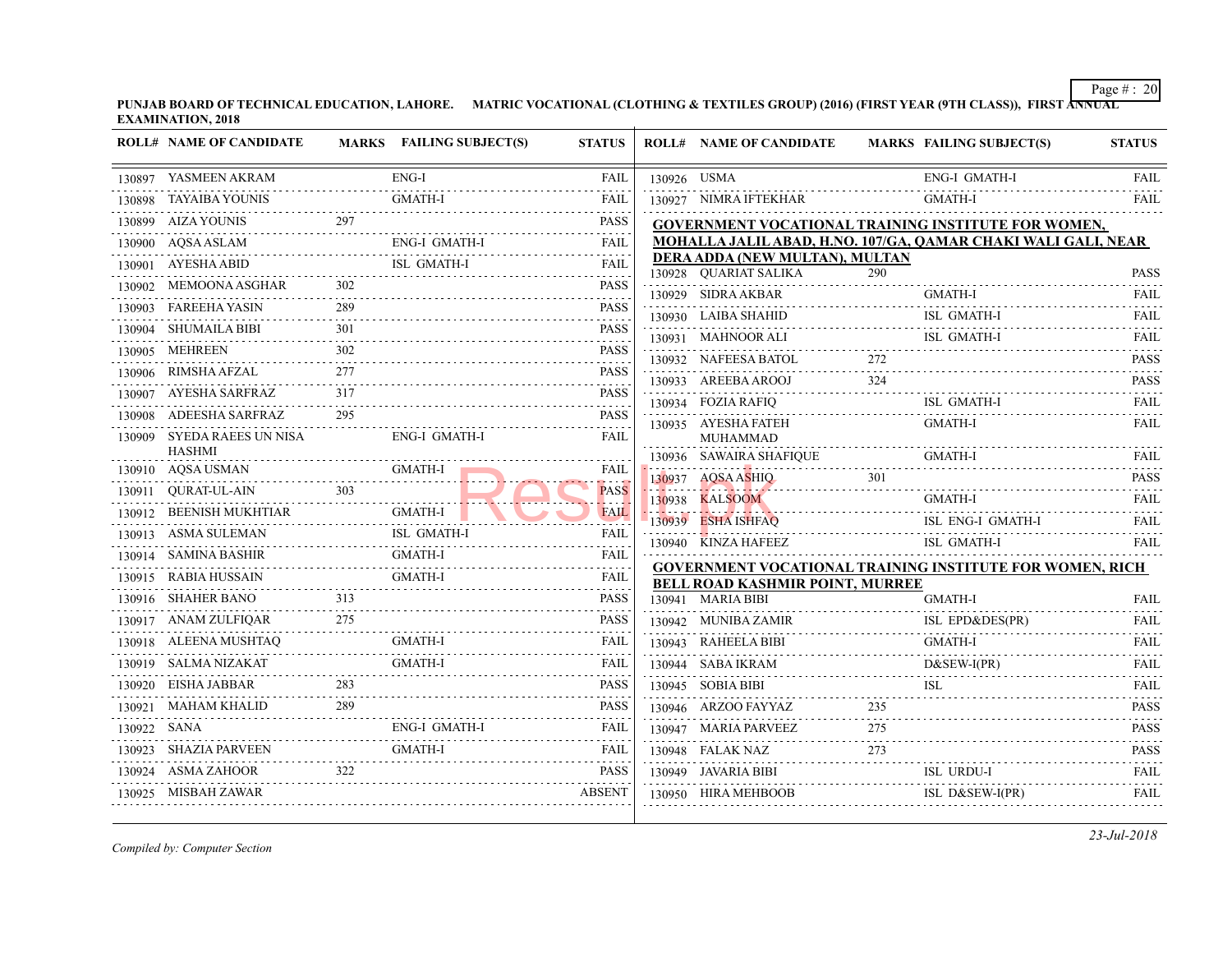|   | <b>ROLL# NAME OF CANDIDATE</b>                               |     | MARKS FAILING SUBJECT(S)                                        | <b>STATUS</b>                                                                                                                                                                               | <b>ROLL# NAME OF CANDIDATE</b>                                                                                                                | <b>MARKS FAIL</b> |            |
|---|--------------------------------------------------------------|-----|-----------------------------------------------------------------|---------------------------------------------------------------------------------------------------------------------------------------------------------------------------------------------|-----------------------------------------------------------------------------------------------------------------------------------------------|-------------------|------------|
|   | 130951 FAIZA BIBI                                            | 235 |                                                                 | <b>PASS</b>                                                                                                                                                                                 | 130979 ZOHRA FAZIL                                                                                                                            | 281               |            |
|   | 130952 SIDRA SHAHEEN                                         |     |                                                                 | <b>FAIL</b>                                                                                                                                                                                 | 130980 ALEENA SAJJAD                                                                                                                          | 249               |            |
|   | 130953 KINZA HABIB                                           | 277 |                                                                 | <b>PASS</b>                                                                                                                                                                                 | 130981 LUBNA SHOUKAT                                                                                                                          |                   | PAK.       |
|   | 130954 AREEBA JAVAID                                         |     | GMATH-I                                                         | FAIL                                                                                                                                                                                        | 130982 HAJRA QAYYUM                                                                                                                           |                   | <b>GMA</b> |
|   | 130955 BANO BIBI                                             |     | <b>URDU-I ENG-I</b>                                             | FAIL                                                                                                                                                                                        | 130983 ANWAR NASEEM AKHTAR 265                                                                                                                |                   |            |
|   | 130956 SHAMSA BIBI                                           |     | ISL PAK.ST-I ENG-I GMATH-I<br>HEMB(PR)                          | FAIL                                                                                                                                                                                        | 130984 SANIA SARWAR                                                                                                                           | 291               |            |
|   | 308<br>130957 KIRN AFTAB                                     |     |                                                                 | <b>PASS</b>                                                                                                                                                                                 | 130985 SAHAR SARWAR                                                                                                                           | 277               |            |
|   | 130958 TEHMEENA BIBI                                         | 281 |                                                                 | .<br><b>PASS</b>                                                                                                                                                                            | 130986 MADIHA SALEEM                                                                                                                          | 269               |            |
|   | DAUS<br>--------------------------<br>130959 HINA FIRDAUS    |     | ISL D&SEW-I(PR)                                                 | FAIL                                                                                                                                                                                        | <b>GOVERNMENT VOCATIONAL TRAINING INS</b>                                                                                                     |                   |            |
|   | 130960 NADIA BIBI                                            | 286 | . <i>.</i>                                                      | <b>PASS</b>                                                                                                                                                                                 | <b>MOHALLA SHEIKHIAN, NEAR MASJID SHEI</b><br>130987 SANA JAVED                                                                               | 300               |            |
|   | 130961 RIZWANA BIBI                                          | 276 |                                                                 | <b>PASS</b>                                                                                                                                                                                 | 130988 SANA BIBI                                                                                                                              | 281               |            |
|   |                                                              |     | <b>GOVERNMENT VOCATIONAL TRAINING INSTITUTE FOR WOMEN, NEAR</b> |                                                                                                                                                                                             | 130989 RAFIA                                                                                                                                  | 325               |            |
|   |                                                              |     | <b>FAISAL STADIUM, DERA GHAZI KHAN ROAD, MUZAFFARGARH</b>       |                                                                                                                                                                                             | 130990 SARA                                                                                                                                   |                   | ENG-       |
|   | 130962 SAMINA BIBI<br>.                                      | 281 |                                                                 | <b>PASS</b>                                                                                                                                                                                 | 130991 WAJEEHA ZAFAR                                                                                                                          |                   | ISL 1      |
|   | 130963 MAKIA MANZOOR                                         |     | GMATH-I                                                         | <b>FAIL</b>                                                                                                                                                                                 | <u> 1980 - Jan Barnard II, amerikan bizi da bizi da bizi da bizi da bizi da bizi da bizi da bizi da bizi da bizi</u><br>130992 BUSHRA PARVEEN |                   | ISL        |
|   | 130964 HIJAB ZAHRA                                           |     | BZAHRA ENG-I GMATH-I                                            | <b>FAIL</b><br><b>The College</b>                                                                                                                                                           | 130993 FIZA KOMAL                                                                                                                             |                   | ISL        |
| . | BI<br>GMATH-I<br>130965 SAIMA BIBI                           |     |                                                                 | FAIL                                                                                                                                                                                        | 130994 TEHREEM FATIMA                                                                                                                         |                   | ISL        |
|   | $\frac{31}{279}$<br>130966 AMNA BIBI                         |     |                                                                 | <b>PASS</b><br>.                                                                                                                                                                            | 130995 TEHMINA ZULFIQAR                                                                                                                       |                   | GMA        |
|   | 130967 SHAHRANA BIBI                                         |     | ENG-I GMATH-I                                                   | FAIL                                                                                                                                                                                        | 130996 NISHA ABDULLAH                                                                                                                         |                   | <b>GMA</b> |
|   | 130968 ZUBAIDA KHANUM                                        |     | ENG-I GMATH-I                                                   | FAIL                                                                                                                                                                                        | 130997 TAYYABA RASHID                                                                                                                         |                   | ENG-       |
|   | 130969 AFSHAN LIAQUAT<br>AQUAT<br>-------------------------- |     | ENG-I GMATH-I                                                   | FAIL.<br>2.2.2.2.2.1                                                                                                                                                                        | 130998 SANIA NAEEM                                                                                                                            |                   | <b>GMA</b> |
|   | 130970 JAVARIA BIBI                                          |     | ENG-I GMATH-I                                                   | FAIL                                                                                                                                                                                        | 130999 AYESHA EMAN                                                                                                                            |                   | <b>GMA</b> |
|   | 130971 RABIA TALAB                                           |     | B<br>ISL PAK.ST-I ENG-I GMATH-I                                 | FAIL                                                                                                                                                                                        | 131000 RIMSHA RASHEED                                                                                                                         |                   | ISL 0      |
|   | 130972 ANILA YAHYAH                                          |     |                                                                 | <b>PASS</b>                                                                                                                                                                                 | 131001 AMINA MAJEED                                                                                                                           |                   | ENG-       |
|   | 130973 SHAHNILA YAHYAH<br>.                                  |     | <b>GMATH-I</b>                                                  | FAIL                                                                                                                                                                                        | 131002 JAWAIRYA ALI SHER                                                                                                                      |                   | <b>GMA</b> |
|   | 130974 ANILA SHAHEEN                                         |     | <b>GMATH-I</b>                                                  | FAIL<br>.                                                                                                                                                                                   | 131003 AMINA NAWAZ                                                                                                                            | 271               |            |
|   | 130975 SARA FAZIL                                            |     |                                                                 | <b>PASS</b><br>$\mathcal{L}^{\mathcal{A}}\left( \mathcal{L}^{\mathcal{A}}\left( \mathcal{L}^{\mathcal{A}}\right) \right) =\mathcal{L}^{\mathcal{A}}\left( \mathcal{L}^{\mathcal{A}}\right)$ | 131004 AYESHA BANO                                                                                                                            | 267               |            |
|   |                                                              |     | ISL GMATH-I<br>$ISL GMATH-I$                                    | FAIL<br>.                                                                                                                                                                                   | 131005 NAFEESA                                                                                                                                |                   | <b>GMA</b> |
|   |                                                              |     | 130977 QUDSIYA ZAFAR 321 PASS                                   |                                                                                                                                                                                             | 131006 AMINA SHAHZADI                                                                                                                         |                   | ENG-       |
|   |                                                              |     | 130978 SABA KANWAL 307 PASS                                     | <b>PASS</b>                                                                                                                                                                                 |                                                                                                                                               |                   |            |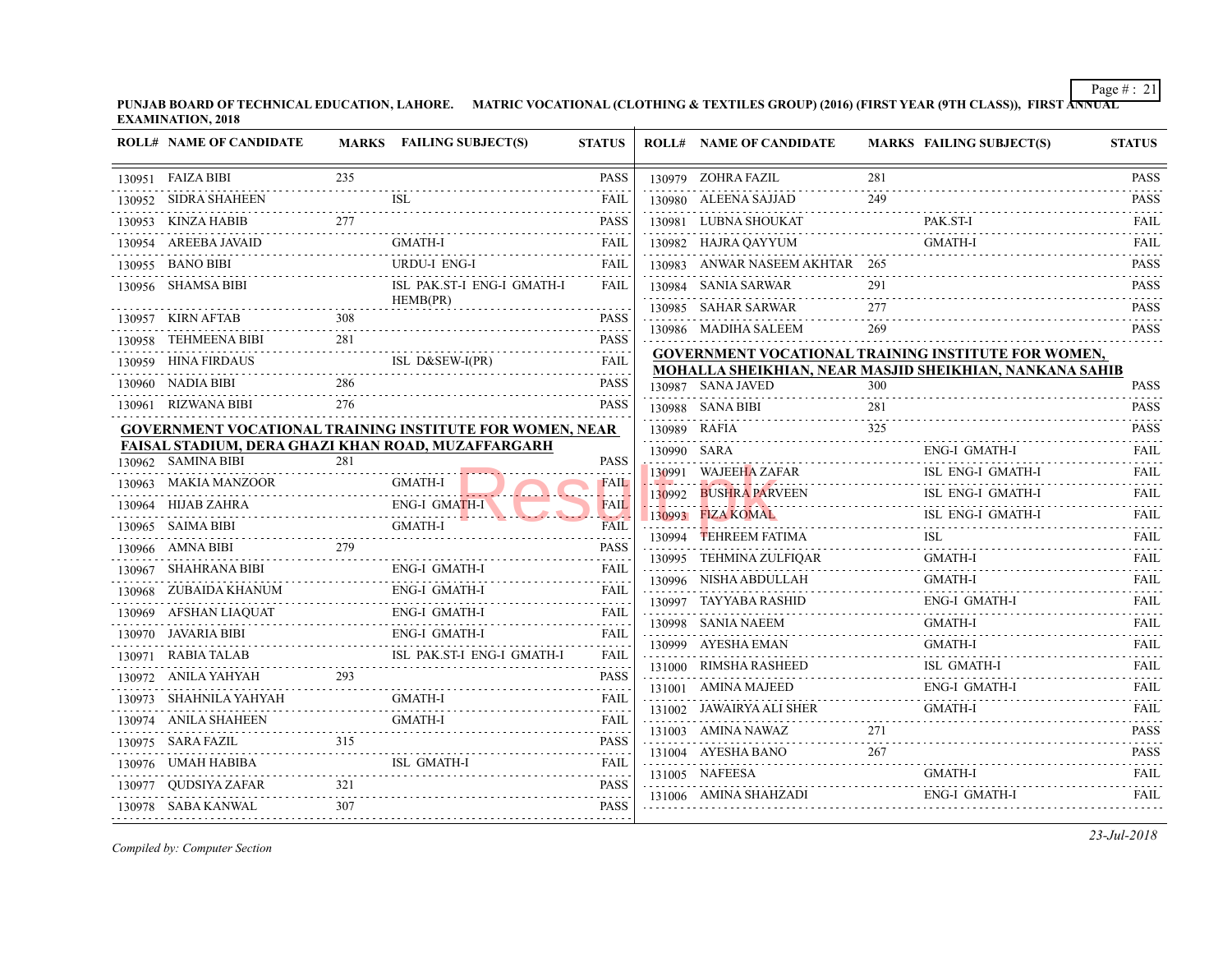| 290<br>131035 FAREEHA SALEEM<br><b>GOVERNMENT VOCATIONAL TRAINING INSTITUTE FOR WOMEN,,</b><br><b>NAUSHERA VIRKAN</b><br>239<br>131036 SAMIA<br>131007 MARIA<br>318<br><b>PASS</b><br>264<br>131037 DILAVAIZ<br>.<br>294<br>131008 IQRA NAWAZ<br><b>PASS</b><br>131038 MUTIBA AFZAL<br>269<br>$ENG-I$<br>131009 FAREEDA KANWAL<br><b>FAIL</b><br>131039 MANIZA SANA ULLAH<br>286<br><b>PASS</b><br>131010 MEHREEN BIBI<br>.<br>262<br>131011 MARIYAM TAHREEM<br><b>PASS</b><br><b>NOSHEHRA (KHUSHAB)</b><br>.<br>.<br>ENG-I GMATH-I<br><b>FAIL</b><br>131012 MUSARAT AYOUB<br>131040 ALLIYA HAIDER<br>.<br>306<br><b>PASS</b><br>131013 GHAZALA<br>131041 SAMINA QAMAR<br>ISL 1<br>131013 GHAZALA 306 PASS<br>302<br>313<br><b>PASS</b><br>131014 JAWERIA<br>131042 TANIA ZAMAN<br>289<br>131015 RAISA ARSHAD<br><b>PASS</b><br>131043 SHAGUFTA QAMAR<br>2.2.2.2.2<br>131016 SHAFIQA SANA<br>284<br><b>PASS</b><br>131044 MARIA MUQADAS<br>252<br>GMATH-I<br>131017 SAMREEN<br><b>FAIL</b><br>131045 SHAISTA NASREEN<br><b>ISL</b><br>131018 NASHRA<br><b>FAIL</b><br>131046 RAZIA PERVEEN<br>131019 KAINAT MUSLIM ENG-I<br>296<br><b>FAIL</b><br>131047 ANMOL NASEEM<br>.<br>283<br>131020 FIZA<br><b>PASS</b><br>131048 ASMAT JABEEN<br>266<br>131049 SUMAIRA HINA<br>331<br>131021 KAINAT LIAQAT<br><b>PASS</b><br>131022 KHADIJA MAJEED<br><b>ISL</b><br>131050 NIMRA UMAR<br>FAIL<br>131022 KHADIJA MAJEED ISL ISL<br>.<br><b>ENG-I GMATH-I</b><br>131023 FARHAT AYUB<br><b>FAIL</b><br>131051 SOMARA ASGHAR<br>334<br>131024 ANFA<br><b>PASS</b><br>131052 SIDRA SALEEM<br>248<br><b>PASS</b><br>131053 FAREEDA KHALID<br>131025 AMESH RANI<br>$-1 - 1 - 1 - 1$<br>296<br><b>PASS</b><br>131026 ALIZA BOOTA<br>131054 KANWAL ALTAF<br>2.2.2.2.1<br>131027 GHAZALA SARWAR<br>249<br><b>PASS</b><br>268<br>131055 MARYAM KHATOON<br>.<br>$\mathcal{L}^{\mathcal{A}}\left( \mathcal{A}^{\mathcal{A}}\right) =\mathcal{L}^{\mathcal{A}}\left( \mathcal{A}^{\mathcal{A}}\right)$<br>283<br><b>PASS</b><br>131028 MADIHA ROUF<br>131056 SUMMAIYA SHAHEEN<br>260<br>.<br>2.2.2.2.2<br>269<br>131029 HALEEMA KHADIM<br><b>PASS</b><br><b>LALAZAR COLONY, OKARA</b><br><b>FAIL</b><br>131030 MAFIA RIASAT<br>GMATH-I<br>2.2.2.2.2<br>131057 AYESHA<br>253<br>131031 NAZIA BASHIR<br>ISL PAK.ST-I ENG-I GMATH-I<br><b>FAIL</b><br>$\omega_{\alpha}=\omega_{\alpha}=\omega_{\alpha}=\omega_{\alpha}$<br>131032 TIYYBA FIAZ<br>FAII.<br><b>KHUTAILA ROAD, PHALIA</b><br>273<br><b>PASS</b><br>131033     KAINAT KANWAL<br>131058 SHEHNAZ FAREED<br>321<br>292<br><b>PASS</b><br>131034 KIRAN SALEEM<br>131059 AMNA ZULFIQAR<br>280 |  |  |  |  |  |
|------------------------------------------------------------------------------------------------------------------------------------------------------------------------------------------------------------------------------------------------------------------------------------------------------------------------------------------------------------------------------------------------------------------------------------------------------------------------------------------------------------------------------------------------------------------------------------------------------------------------------------------------------------------------------------------------------------------------------------------------------------------------------------------------------------------------------------------------------------------------------------------------------------------------------------------------------------------------------------------------------------------------------------------------------------------------------------------------------------------------------------------------------------------------------------------------------------------------------------------------------------------------------------------------------------------------------------------------------------------------------------------------------------------------------------------------------------------------------------------------------------------------------------------------------------------------------------------------------------------------------------------------------------------------------------------------------------------------------------------------------------------------------------------------------------------------------------------------------------------------------------------------------------------------------------------------------------------------------------------------------------------------------------------------------------------------------------------------------------------------------------------------------------------------------------------------------------------------------------------------------------------------------------------------------------------------------------------------------------------------------------------------------------------------------------------------------------------------------------------------------------------------------------------------------------------------------------------------------------------------------|--|--|--|--|--|
| <b>GOVERNMENT VOCATIONAL TRAINING INS</b><br>PAK.                                                                                                                                                                                                                                                                                                                                                                                                                                                                                                                                                                                                                                                                                                                                                                                                                                                                                                                                                                                                                                                                                                                                                                                                                                                                                                                                                                                                                                                                                                                                                                                                                                                                                                                                                                                                                                                                                                                                                                                                                                                                                                                                                                                                                                                                                                                                                                                                                                                                                                                                                                            |  |  |  |  |  |
| <b>GMA</b><br><b>GMA</b><br><b>GMA</b><br><b>GMA</b><br>GMA<br>GMA<br>GMA<br><b>GMA</b><br><b>GMA</b><br><b>GMA</b><br><b>GOVERNMENT VOCATIONAL TRAINING INS</b><br><b>GOVERNMENT VOCATIONAL TRAINING INS</b>                                                                                                                                                                                                                                                                                                                                                                                                                                                                                                                                                                                                                                                                                                                                                                                                                                                                                                                                                                                                                                                                                                                                                                                                                                                                                                                                                                                                                                                                                                                                                                                                                                                                                                                                                                                                                                                                                                                                                                                                                                                                                                                                                                                                                                                                                                                                                                                                                |  |  |  |  |  |
|                                                                                                                                                                                                                                                                                                                                                                                                                                                                                                                                                                                                                                                                                                                                                                                                                                                                                                                                                                                                                                                                                                                                                                                                                                                                                                                                                                                                                                                                                                                                                                                                                                                                                                                                                                                                                                                                                                                                                                                                                                                                                                                                                                                                                                                                                                                                                                                                                                                                                                                                                                                                                              |  |  |  |  |  |
|                                                                                                                                                                                                                                                                                                                                                                                                                                                                                                                                                                                                                                                                                                                                                                                                                                                                                                                                                                                                                                                                                                                                                                                                                                                                                                                                                                                                                                                                                                                                                                                                                                                                                                                                                                                                                                                                                                                                                                                                                                                                                                                                                                                                                                                                                                                                                                                                                                                                                                                                                                                                                              |  |  |  |  |  |
|                                                                                                                                                                                                                                                                                                                                                                                                                                                                                                                                                                                                                                                                                                                                                                                                                                                                                                                                                                                                                                                                                                                                                                                                                                                                                                                                                                                                                                                                                                                                                                                                                                                                                                                                                                                                                                                                                                                                                                                                                                                                                                                                                                                                                                                                                                                                                                                                                                                                                                                                                                                                                              |  |  |  |  |  |
|                                                                                                                                                                                                                                                                                                                                                                                                                                                                                                                                                                                                                                                                                                                                                                                                                                                                                                                                                                                                                                                                                                                                                                                                                                                                                                                                                                                                                                                                                                                                                                                                                                                                                                                                                                                                                                                                                                                                                                                                                                                                                                                                                                                                                                                                                                                                                                                                                                                                                                                                                                                                                              |  |  |  |  |  |
|                                                                                                                                                                                                                                                                                                                                                                                                                                                                                                                                                                                                                                                                                                                                                                                                                                                                                                                                                                                                                                                                                                                                                                                                                                                                                                                                                                                                                                                                                                                                                                                                                                                                                                                                                                                                                                                                                                                                                                                                                                                                                                                                                                                                                                                                                                                                                                                                                                                                                                                                                                                                                              |  |  |  |  |  |
|                                                                                                                                                                                                                                                                                                                                                                                                                                                                                                                                                                                                                                                                                                                                                                                                                                                                                                                                                                                                                                                                                                                                                                                                                                                                                                                                                                                                                                                                                                                                                                                                                                                                                                                                                                                                                                                                                                                                                                                                                                                                                                                                                                                                                                                                                                                                                                                                                                                                                                                                                                                                                              |  |  |  |  |  |
|                                                                                                                                                                                                                                                                                                                                                                                                                                                                                                                                                                                                                                                                                                                                                                                                                                                                                                                                                                                                                                                                                                                                                                                                                                                                                                                                                                                                                                                                                                                                                                                                                                                                                                                                                                                                                                                                                                                                                                                                                                                                                                                                                                                                                                                                                                                                                                                                                                                                                                                                                                                                                              |  |  |  |  |  |
|                                                                                                                                                                                                                                                                                                                                                                                                                                                                                                                                                                                                                                                                                                                                                                                                                                                                                                                                                                                                                                                                                                                                                                                                                                                                                                                                                                                                                                                                                                                                                                                                                                                                                                                                                                                                                                                                                                                                                                                                                                                                                                                                                                                                                                                                                                                                                                                                                                                                                                                                                                                                                              |  |  |  |  |  |
|                                                                                                                                                                                                                                                                                                                                                                                                                                                                                                                                                                                                                                                                                                                                                                                                                                                                                                                                                                                                                                                                                                                                                                                                                                                                                                                                                                                                                                                                                                                                                                                                                                                                                                                                                                                                                                                                                                                                                                                                                                                                                                                                                                                                                                                                                                                                                                                                                                                                                                                                                                                                                              |  |  |  |  |  |
|                                                                                                                                                                                                                                                                                                                                                                                                                                                                                                                                                                                                                                                                                                                                                                                                                                                                                                                                                                                                                                                                                                                                                                                                                                                                                                                                                                                                                                                                                                                                                                                                                                                                                                                                                                                                                                                                                                                                                                                                                                                                                                                                                                                                                                                                                                                                                                                                                                                                                                                                                                                                                              |  |  |  |  |  |
|                                                                                                                                                                                                                                                                                                                                                                                                                                                                                                                                                                                                                                                                                                                                                                                                                                                                                                                                                                                                                                                                                                                                                                                                                                                                                                                                                                                                                                                                                                                                                                                                                                                                                                                                                                                                                                                                                                                                                                                                                                                                                                                                                                                                                                                                                                                                                                                                                                                                                                                                                                                                                              |  |  |  |  |  |
|                                                                                                                                                                                                                                                                                                                                                                                                                                                                                                                                                                                                                                                                                                                                                                                                                                                                                                                                                                                                                                                                                                                                                                                                                                                                                                                                                                                                                                                                                                                                                                                                                                                                                                                                                                                                                                                                                                                                                                                                                                                                                                                                                                                                                                                                                                                                                                                                                                                                                                                                                                                                                              |  |  |  |  |  |
|                                                                                                                                                                                                                                                                                                                                                                                                                                                                                                                                                                                                                                                                                                                                                                                                                                                                                                                                                                                                                                                                                                                                                                                                                                                                                                                                                                                                                                                                                                                                                                                                                                                                                                                                                                                                                                                                                                                                                                                                                                                                                                                                                                                                                                                                                                                                                                                                                                                                                                                                                                                                                              |  |  |  |  |  |
|                                                                                                                                                                                                                                                                                                                                                                                                                                                                                                                                                                                                                                                                                                                                                                                                                                                                                                                                                                                                                                                                                                                                                                                                                                                                                                                                                                                                                                                                                                                                                                                                                                                                                                                                                                                                                                                                                                                                                                                                                                                                                                                                                                                                                                                                                                                                                                                                                                                                                                                                                                                                                              |  |  |  |  |  |
|                                                                                                                                                                                                                                                                                                                                                                                                                                                                                                                                                                                                                                                                                                                                                                                                                                                                                                                                                                                                                                                                                                                                                                                                                                                                                                                                                                                                                                                                                                                                                                                                                                                                                                                                                                                                                                                                                                                                                                                                                                                                                                                                                                                                                                                                                                                                                                                                                                                                                                                                                                                                                              |  |  |  |  |  |
|                                                                                                                                                                                                                                                                                                                                                                                                                                                                                                                                                                                                                                                                                                                                                                                                                                                                                                                                                                                                                                                                                                                                                                                                                                                                                                                                                                                                                                                                                                                                                                                                                                                                                                                                                                                                                                                                                                                                                                                                                                                                                                                                                                                                                                                                                                                                                                                                                                                                                                                                                                                                                              |  |  |  |  |  |
|                                                                                                                                                                                                                                                                                                                                                                                                                                                                                                                                                                                                                                                                                                                                                                                                                                                                                                                                                                                                                                                                                                                                                                                                                                                                                                                                                                                                                                                                                                                                                                                                                                                                                                                                                                                                                                                                                                                                                                                                                                                                                                                                                                                                                                                                                                                                                                                                                                                                                                                                                                                                                              |  |  |  |  |  |
|                                                                                                                                                                                                                                                                                                                                                                                                                                                                                                                                                                                                                                                                                                                                                                                                                                                                                                                                                                                                                                                                                                                                                                                                                                                                                                                                                                                                                                                                                                                                                                                                                                                                                                                                                                                                                                                                                                                                                                                                                                                                                                                                                                                                                                                                                                                                                                                                                                                                                                                                                                                                                              |  |  |  |  |  |
|                                                                                                                                                                                                                                                                                                                                                                                                                                                                                                                                                                                                                                                                                                                                                                                                                                                                                                                                                                                                                                                                                                                                                                                                                                                                                                                                                                                                                                                                                                                                                                                                                                                                                                                                                                                                                                                                                                                                                                                                                                                                                                                                                                                                                                                                                                                                                                                                                                                                                                                                                                                                                              |  |  |  |  |  |
|                                                                                                                                                                                                                                                                                                                                                                                                                                                                                                                                                                                                                                                                                                                                                                                                                                                                                                                                                                                                                                                                                                                                                                                                                                                                                                                                                                                                                                                                                                                                                                                                                                                                                                                                                                                                                                                                                                                                                                                                                                                                                                                                                                                                                                                                                                                                                                                                                                                                                                                                                                                                                              |  |  |  |  |  |
|                                                                                                                                                                                                                                                                                                                                                                                                                                                                                                                                                                                                                                                                                                                                                                                                                                                                                                                                                                                                                                                                                                                                                                                                                                                                                                                                                                                                                                                                                                                                                                                                                                                                                                                                                                                                                                                                                                                                                                                                                                                                                                                                                                                                                                                                                                                                                                                                                                                                                                                                                                                                                              |  |  |  |  |  |
|                                                                                                                                                                                                                                                                                                                                                                                                                                                                                                                                                                                                                                                                                                                                                                                                                                                                                                                                                                                                                                                                                                                                                                                                                                                                                                                                                                                                                                                                                                                                                                                                                                                                                                                                                                                                                                                                                                                                                                                                                                                                                                                                                                                                                                                                                                                                                                                                                                                                                                                                                                                                                              |  |  |  |  |  |
|                                                                                                                                                                                                                                                                                                                                                                                                                                                                                                                                                                                                                                                                                                                                                                                                                                                                                                                                                                                                                                                                                                                                                                                                                                                                                                                                                                                                                                                                                                                                                                                                                                                                                                                                                                                                                                                                                                                                                                                                                                                                                                                                                                                                                                                                                                                                                                                                                                                                                                                                                                                                                              |  |  |  |  |  |
|                                                                                                                                                                                                                                                                                                                                                                                                                                                                                                                                                                                                                                                                                                                                                                                                                                                                                                                                                                                                                                                                                                                                                                                                                                                                                                                                                                                                                                                                                                                                                                                                                                                                                                                                                                                                                                                                                                                                                                                                                                                                                                                                                                                                                                                                                                                                                                                                                                                                                                                                                                                                                              |  |  |  |  |  |
|                                                                                                                                                                                                                                                                                                                                                                                                                                                                                                                                                                                                                                                                                                                                                                                                                                                                                                                                                                                                                                                                                                                                                                                                                                                                                                                                                                                                                                                                                                                                                                                                                                                                                                                                                                                                                                                                                                                                                                                                                                                                                                                                                                                                                                                                                                                                                                                                                                                                                                                                                                                                                              |  |  |  |  |  |
|                                                                                                                                                                                                                                                                                                                                                                                                                                                                                                                                                                                                                                                                                                                                                                                                                                                                                                                                                                                                                                                                                                                                                                                                                                                                                                                                                                                                                                                                                                                                                                                                                                                                                                                                                                                                                                                                                                                                                                                                                                                                                                                                                                                                                                                                                                                                                                                                                                                                                                                                                                                                                              |  |  |  |  |  |
|                                                                                                                                                                                                                                                                                                                                                                                                                                                                                                                                                                                                                                                                                                                                                                                                                                                                                                                                                                                                                                                                                                                                                                                                                                                                                                                                                                                                                                                                                                                                                                                                                                                                                                                                                                                                                                                                                                                                                                                                                                                                                                                                                                                                                                                                                                                                                                                                                                                                                                                                                                                                                              |  |  |  |  |  |
|                                                                                                                                                                                                                                                                                                                                                                                                                                                                                                                                                                                                                                                                                                                                                                                                                                                                                                                                                                                                                                                                                                                                                                                                                                                                                                                                                                                                                                                                                                                                                                                                                                                                                                                                                                                                                                                                                                                                                                                                                                                                                                                                                                                                                                                                                                                                                                                                                                                                                                                                                                                                                              |  |  |  |  |  |
|                                                                                                                                                                                                                                                                                                                                                                                                                                                                                                                                                                                                                                                                                                                                                                                                                                                                                                                                                                                                                                                                                                                                                                                                                                                                                                                                                                                                                                                                                                                                                                                                                                                                                                                                                                                                                                                                                                                                                                                                                                                                                                                                                                                                                                                                                                                                                                                                                                                                                                                                                                                                                              |  |  |  |  |  |

**PUNJAB BOARD OF TECHNICAL EDUCATION, LAHORE.** MATRIC VOCATIONAL (CLOTHING & TEXTILES GROUP) (2016) (FIRST YEAR (9TH CLASS) **EXAMINATION, 2018**

**ROLL# NAME OF CANDIDATE MARKS FAILING SUBJECT(S) STATUS ROLL# NAME OF CANDIDATE MARKS FAILING SUBJECT(S) STATUS**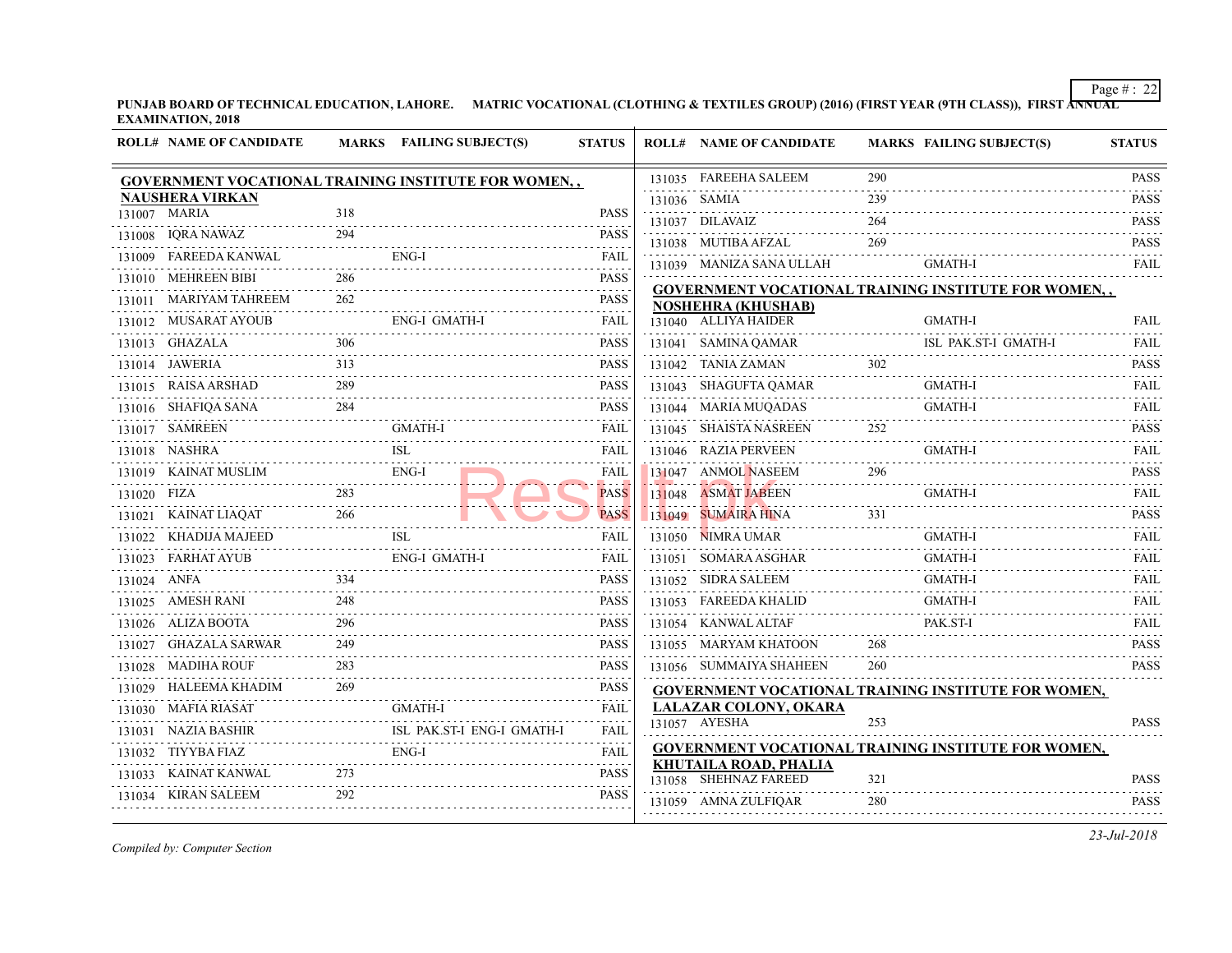| <b>ROLL# NAME OF CANDIDATE</b> |     | MARKS FAILING SUBJECT(S)                                         | <b>STATUS</b> | <b>ROLL# NAME OF CANDIDATE</b>            | <b>MARKS FAIL</b> |            |
|--------------------------------|-----|------------------------------------------------------------------|---------------|-------------------------------------------|-------------------|------------|
| 131060 HAJIRA BATOOL           | 261 |                                                                  | <b>PASS</b>   | 131088 HIFZA SHAHEEN                      | 256               |            |
| 131061 AQEEDAT BATOOL          |     | ENG-I GMATH-I                                                    | FAIL          | 131089 MISBAH SHAHEEN                     | 277               |            |
| 131062 RIMSHA RANI             |     | ENG-I GMATH-I                                                    | FAIL          | 131090 SANA SHOUKAT                       |                   | ISL I      |
| 131063 QURA-TUL-AIN            |     | ISL GMATH-I                                                      | FAIL          | 131091 HINA RUBAB                         |                   | <b>GMA</b> |
| 131064 SAIMA NOREEN            |     | <b>ENG-I GMATH-I</b>                                             | <b>FAIL</b>   | 131092 HABIBA NOOR                        | 276               |            |
| 131065 NISHA MARYAM            |     | ISL GMATH-I                                                      | FAIL          | 131093 SANWAR SHAHEEN                     | 266               |            |
| 131066 SIDRA MUNAWAR           |     | <b>GMATH-I</b>                                                   | FAIL          | 131094 ISHA RUBAB                         | 256               |            |
| 131067 RABIA AMJAD             |     | <b>GMATH-I</b>                                                   | FAIL          | 131095 SAIRA PARVEEN                      | 305               |            |
| 131068 ANEETA ANAR             | 320 |                                                                  | <b>PASS</b>   | 131096 AMNA BIBI                          | 275               |            |
| 131069 ATTIA BANO              |     | <b>GMATH-I</b>                                                   | FAIL          | 131097 JAWARIA                            |                   | <b>GMA</b> |
| 131070 AMREEN NAZ              | 316 |                                                                  | <b>PASS</b>   | 131098 GHULAM FATIMA                      | 320               |            |
| 131071 SAMIA RANI              |     | ISL URDU-I ENG-I GMATH-I                                         | FAIL          | 131099 MEHWISH MAI                        |                   | ISL-       |
| 131072 SAMRA MAZHAR            | 259 |                                                                  | <b>PASS</b>   | 131100 AQSA BIBI                          |                   | ENG-       |
| 131073 MARYAM KHADAM           | 297 |                                                                  | <b>PASS</b>   | <b>GOVERNMENT VOCATIONAL TRAINING INS</b> |                   |            |
| 131074 AQSA SHABBIR            |     | . <mark>.</mark><br>ENG-I GMATH-I                                | FAIL          | <b>GAH ROAD, RAHIM YAR KHAN</b>           |                   |            |
| 131075 AMINA SHARIF            |     | <b>ENG-I GMATH-I</b>                                             | <b>FAIL</b>   | 131101 SABA NAZIR                         | 260               |            |
| 131076 QURA-TUL-AIN            |     | ENG-I                                                            | FAIL          | 131102 FATIMA HANEEF                      | 287               |            |
| 131077 SAMRA ZAMAN             |     | ENG-I                                                            | FAIL          | 131103 <b>IQRATAJ</b>                     |                   | <b>GMA</b> |
| 131078 ROBA NAZ                |     | ENG-I                                                            | FAIL          | 131104 NADIA SHOUKAT                      | 287               |            |
| 131079 ROMISA KANWAL           |     | ENG-I                                                            | FAIL          | 131105 SYEDA IRUM RIAZ                    | 346               |            |
| 131080 MUQUDAS JABEEN          | 226 |                                                                  | <b>PASS</b>   | 131106 SADAF RIAZ                         | 297               |            |
|                                |     | <b>GOVERNMENT VOCATIONAL TRAINING INSTITUTE FOR WOMEN, PINDI</b> |               | 131107 SADIA IQBAL                        | 274               |            |
| <b>ROAD, PINDI GHEB</b>        |     |                                                                  |               | 131108 SAFIA YOUSAF                       | 287               |            |
| 131081 SHAISTA PERVEEN         |     | ISL ENG-I                                                        | FAIL          | 131109 SYEDA SAFINA SHAFIO                | 268               |            |
| 131082 MISBA SHEHZADI          |     | ISL ENG-I GMATH-I                                                | FAIL          | 131110 IFRA ISHTIAQ                       |                   | GMA        |
| 131083 TANIA TARIQ             | 233 |                                                                  | <b>PASS</b>   | 131111 AIMAN AHMAD                        | 246               |            |
| 131084 TAYYBA                  |     | <b>ISL ENG-I GMATH-I</b>                                         | FAIL          | 131112 SHABANA SOMROO                     |                   | ISL 1      |
| 131085 HIRA KHAN               |     | ISL ENG-I GMATH-I                                                | FAIL          | 131113 QURAT ULAIN                        | 296               |            |
| 131086 KANEEZ ZAHRA            |     | $ENG-I$                                                          | FAIL          | 131114 ALINA KOMAL                        |                   | <b>ISL</b> |
| 131087 IQRA SHOUKAT            | 235 |                                                                  | <b>PASS</b>   | 131115 ZEENAT HYDER                       | 295               |            |
|                                |     |                                                                  |               |                                           |                   |            |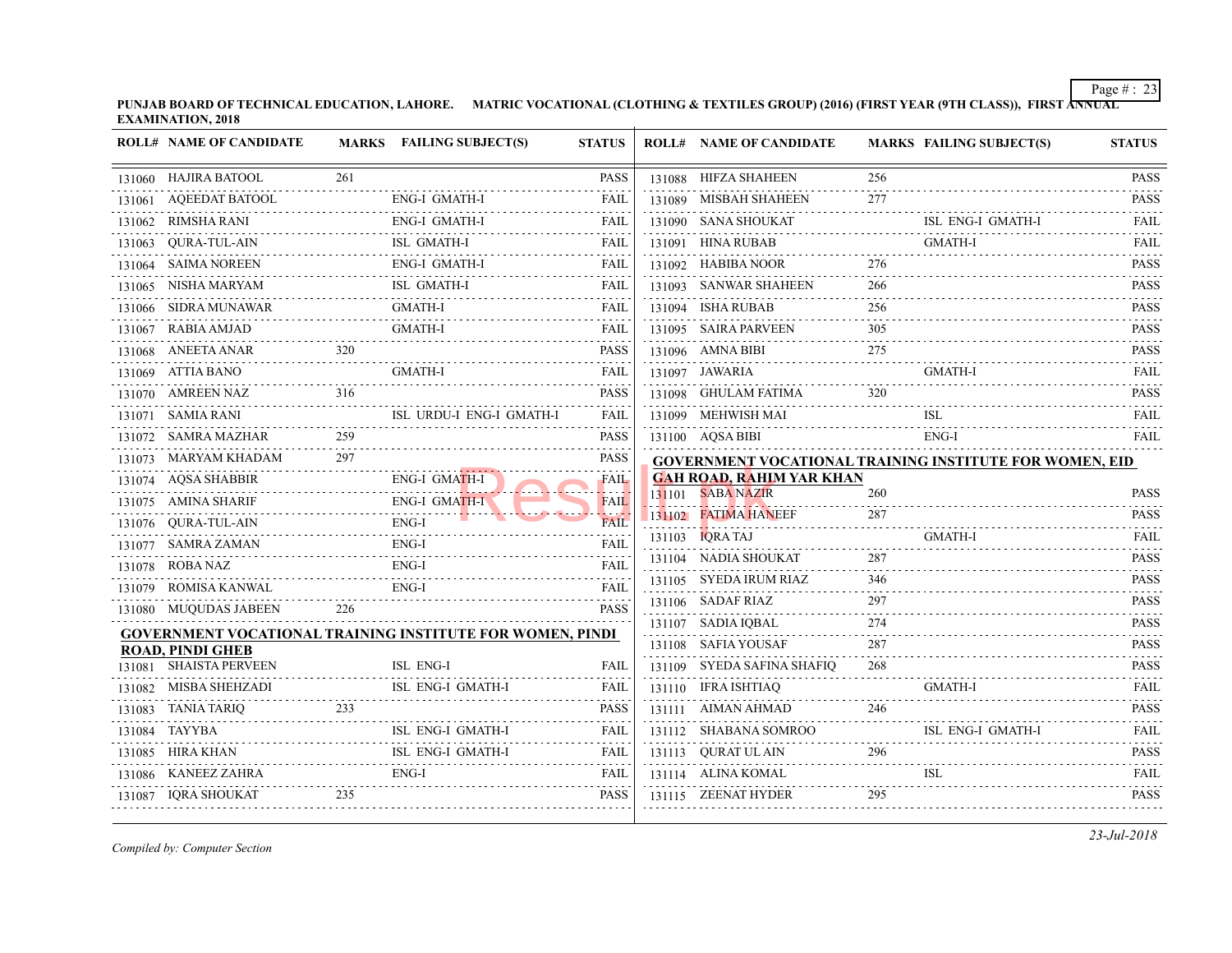**PUNJAB BOARD OF TECHNICAL EDUCATION, LAHORE.** MATRIC VOCATIONAL (CLOTHING & TEXTILES GROUP) (2016) (FIRST YEAR (9TH CLASS) **EXAMINATION, 2018**

|   | <b>ROLL# NAME OF CANDIDATE</b>               |          | MARKS FAILING SUBJECT(S)                                        | <b>STATUS</b> | <b>ROLL# NAME OF CANDIDATE</b>            | <b>MARKS FAIL</b> |              |
|---|----------------------------------------------|----------|-----------------------------------------------------------------|---------------|-------------------------------------------|-------------------|--------------|
|   | 131116 QANDEEL NAQVI                         | 297      |                                                                 | <b>PASS</b>   | 131144 SEHRISH RAHEEM                     | 325               |              |
| . | 131117 IMAN ZAHRA                            | 292      |                                                                 | <b>PASS</b>   | 131145 ROZEEN HAIDAR                      | 323               |              |
|   | 131118 SUMIYYA LATIF                         | 331      |                                                                 | PASS          | 131146 REHANA                             | 314               |              |
|   | 131119 NOREEN RAMZAN                         | 256      |                                                                 | PASS          | 131147 SIDRA BATOOL                       | 295               |              |
|   | 131120 AREEJ FATIMA                          | 316<br>. |                                                                 | PASS          | 131148 FOZIA PARVEEN                      | 290               |              |
|   | 131121 IQRA BIBI                             | 299      |                                                                 | <b>PASS</b>   | 131149 REHANA SAFDAR                      |                   | ENG-         |
|   | 131122 TAYYABA ANWAR                         | 323      |                                                                 | PASS          | 131150 FARWA BATOOL                       | 309               |              |
|   | 131123 SUMMAIRA AZHAR                        | 286      |                                                                 | PASS          | 131151 NAZISH BIBI                        | 274               |              |
|   | 131124 BISMA RAMZAN                          | 236      |                                                                 | <b>PASS</b>   | 131152 NOSHEEN BIBI                       | 272               |              |
|   | 131125 KISHWAR NOREEN                        | 264      |                                                                 | <b>PASS</b>   | 131153 SAIRA KHALID                       | 254               |              |
|   | 131126 RABIA FAROOQ                          |          | GMATH-I                                                         | FAIL          | <b>GOVERNMENT VOCATIONAL TRAINING INS</b> |                   |              |
|   |                                              |          | <b>GOVERNMENT VOCATIONAL TRAINING INSTITUTE FOR WOMEN, NEAR</b> |               | <b>KARTAR PURA, RAWALPINDI</b>            |                   |              |
|   | <b>BUS STAND BEHIND FINE HOTEL, RAJANPUR</b> |          |                                                                 |               | 131154 SIDRA AWAN                         | 337               |              |
|   | 131127 TANZEELA ABID                         | 343      |                                                                 | PASS          | 131155 FABIHA SAJID                       | 242               |              |
|   | 131128 ZARMEEN TARIQ                         | 333      |                                                                 | PASS          | 131156 HAMNA NAZ                          | 264               |              |
|   | 131129 BENISH SHOUKAT                        | 318<br>. |                                                                 | <b>PASS</b>   | 131157 NADIA SALEEM                       |                   | ISL 1<br>D&S |
|   | 131130 SHAKEELA NAWAZ                        | 345      |                                                                 | <b>PASS</b>   |                                           |                   | <b>HEM</b>   |
|   | 131131 TEHMINA YASIN                         | 297      |                                                                 | <b>PASS</b>   | 131158 AYESHA QAISER                      |                   | ISL I        |
|   | 131132 SANA IQBAL                            | 270      |                                                                 | <b>PASS</b>   | 131159 KASHAF IZHAR                       | 284               |              |
|   | 131133 ZAHRA ATTA                            | 338      |                                                                 | <b>PASS</b>   | 131160 ASMA NADEEM                        | 302               |              |
|   | 131134 LAILA BIBI                            | 318      |                                                                 | <b>PASS</b>   | 131161 KHANSA DAWOOD                      | 292               |              |
|   | 131135 SAJIDA HABIB                          | 276      |                                                                 | PASS          | 131162 IQRA RANI                          |                   | ENG-         |
|   | 131136 SAIMA RAMZAN                          | 310      |                                                                 | PASS          | 131163 AYESHA SADDIQA                     | 270               |              |
|   | 131137 REEMA MUNAF                           |          | ENG-I                                                           | FAIL          | 131164 LAIBA ASAD                         | 280               |              |
|   | 131138 ULFAT SHABIR                          | 294      |                                                                 | <b>PASS</b>   | 131165 AYESHA ZUBAIR                      |                   | GMA          |
|   | 131139 MARIA KHALEEL                         | 308      |                                                                 | <b>PASS</b>   | 131166 IQRA IQBAL                         |                   | ENG-         |
|   | 131140 HINA MAJEED                           | 302      |                                                                 | PASS          | 131167 SAIRA MUSHTAQ                      |                   | <b>GMA</b>   |
|   | 131141 SAIRA QAYYUM                          | 311      |                                                                 | <b>PASS</b>   | 131168 ALISHA AMIR                        |                   | <b>GMA</b>   |
|   | 131142 SANA IRSHAD                           | 317      |                                                                 | <b>PASS</b>   | 131169 SUNDUS YOUSAF                      | 280               |              |
|   | 131143 MUDASSRA                              | 309      |                                                                 | <b>PASS</b>   | 131170 UNSA ZIA                           |                   | ISL          |
|   |                                              |          |                                                                 |               |                                           |                   |              |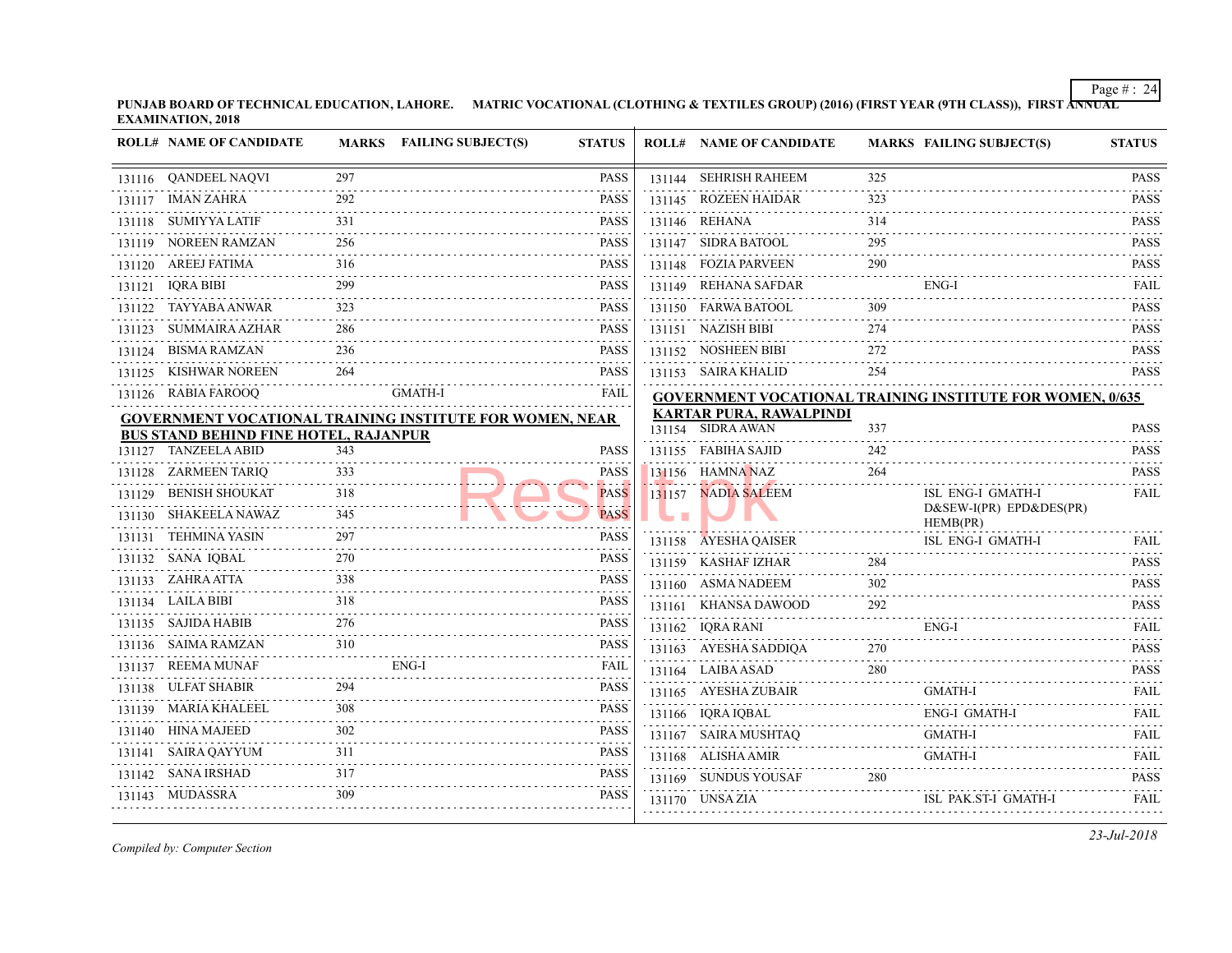|             | <b>ROLL# NAME OF CANDIDATE</b>                           |     | MARKS FAILING SUBJECT(S)                                        | <b>STATUS</b>                                                                                                                                       | <b>ROLL# NAME OF CANDIDATE</b>            | <b>MARKS FAIL</b> |                     |
|-------------|----------------------------------------------------------|-----|-----------------------------------------------------------------|-----------------------------------------------------------------------------------------------------------------------------------------------------|-------------------------------------------|-------------------|---------------------|
| 131171 NIDA |                                                          |     | ENG-I GMATH-I                                                   | FAIL                                                                                                                                                | 131198 IQRA RAZAQ                         | 289               |                     |
|             | 131172 TAYYABA ASLAM                                     | 243 |                                                                 | <b>PASS</b>                                                                                                                                         | 131199 AMNA JAVED                         | 271               |                     |
|             | 131173 NARGIS MUSADDIQ<br>4DDIQ<br>--------------------- |     | ISL URDU-I ENG-I GMATH-I                                        | FAIL                                                                                                                                                | 131200 MARYAM                             |                   | ISL 1               |
|             | 131174 MARIAM BIBI                                       |     | GMATH-I                                                         | FAIL                                                                                                                                                | 131201 NIMRA NAZAKAT                      | 292               |                     |
|             |                                                          |     | <b>GOVERNMENT VOCATIONAL TRAINING INSTITUTE FOR WOMEN,</b>      |                                                                                                                                                     | 131202 KANWAL JAMIL                       |                   | GMA                 |
|             | RAWALPINDI CANTT, RAWALPINDI                             |     |                                                                 |                                                                                                                                                     | 131203 SUMAIRA NAZEER                     | 341               |                     |
|             | 131175 SAWEIRA GULL                                      |     | ISL ENG-I GMATH-I                                               | FAIL                                                                                                                                                | 131204 SANA ABDUL HALEEM                  | 268               |                     |
|             | 131176 SYEDA HIRA ZAINAB                                 |     | ENG-I GMATH-I                                                   | FAIL                                                                                                                                                | 131205 SHAZIA BIBI                        | 332               |                     |
|             | 131177     ROMAISA REHMAN                                | 259 |                                                                 | <b>PASS</b><br>$\alpha$ , $\alpha$ , $\alpha$ , $\alpha$ , $\alpha$                                                                                 | 131206 MARINA YAQOOB                      | 278               |                     |
|             | 131178 AFIFA MUNAWAR                                     | 302 |                                                                 | <b>PASS</b><br>$\mathcal{L}^{\mathcal{A}}\left( \mathcal{A}^{\mathcal{A}}\right) =\mathcal{L}^{\mathcal{A}}\left( \mathcal{A}^{\mathcal{A}}\right)$ |                                           | 283               |                     |
|             | 131179 SYEDA UZMA BIBI                                   |     | ENG-I GMATH-I                                                   | FAIL                                                                                                                                                | 131207 IORA AKRAM                         |                   |                     |
|             | 131180 FARZANA YASMEEN 313                               |     |                                                                 | .<br><b>PASS</b>                                                                                                                                    | 131208 SUMAIRA BASHIR                     | 339               |                     |
|             | 131181 KAINAT                                            | 306 |                                                                 | a a a a an<br><b>PASS</b>                                                                                                                           | 131209 SIDRA GHAFAR                       | 311               |                     |
|             | 131182 IRAM BIBI                                         |     | <b>ENG-I GMATH-I</b>                                            | FAIL                                                                                                                                                | 131210 SHAZIA NOOR                        | 330<br>.          |                     |
|             | 131183 SYEDA SHAWAL BUKHARI                              |     | <b>ENG-I GMATH-I</b>                                            | FAIL                                                                                                                                                | 131211 MEHREEN MEHVISH                    | 301               |                     |
|             | 131184 ASIA GUL                                          |     | ENG-I GMATH-I                                                   | .<br><b>FAIL</b>                                                                                                                                    | 131212 SUNDAS IQBAL                       |                   | ENG-                |
|             | 131184 ASIA GUL ENG-I GMATH-<br>131185 ALISHBA NISHA 229 |     |                                                                 | .<br><b>PASS</b>                                                                                                                                    | 131213 FARZANA YOUSAF                     | 275               |                     |
|             | 131186 RAKHILA                                           |     | ISL ENG-I GMATH-I                                               | FAIL                                                                                                                                                | 131214 IQRA SHAFIQ                        |                   | ISL 1               |
|             | 131187 MUNAZZA BIBI                                      |     | ENG-I GMATH-I                                                   | FAIL                                                                                                                                                |                                           |                   | <b>GMA</b><br>SE) I |
|             | BI<br>                                                   |     |                                                                 |                                                                                                                                                     |                                           |                   | <b>HEM</b>          |
|             | $\frac{3}{2}$ 296<br>131188 IQRA SIDDIQUE                |     |                                                                 | <b>PASS</b><br>.                                                                                                                                    | 131215 MAHAM                              | 212               |                     |
|             |                                                          |     | ENG-I GMATH-I                                                   | <b>FAIL</b><br>.                                                                                                                                    | 131216 SAYYEDA SHADAB SHAH                |                   | ENG-                |
|             | 131190 RIMSHA                                            | 251 |                                                                 | <b>PASS</b><br>.                                                                                                                                    | 131217 SAIMA BIBI                         |                   | ENG-                |
|             | 131191 SIDRA KHAN                                        |     | ENG-I                                                           | <b>FAIL</b><br>.                                                                                                                                    | <b>GOVERNMENT VOCATIONAL TRAINING INS</b> |                   |                     |
|             | 131192 NADIA                                             |     | <b>ENG-I GMATH-I</b>                                            | FAIL                                                                                                                                                | SAMONDARI RAJIN ROAD MAHALA DANISH        |                   |                     |
|             | 131193 AFIRA SADAF                                       |     | GMATH-I                                                         | FAIL                                                                                                                                                | 131218 AYESHA NOREEN                      | 295               |                     |
|             |                                                          |     | <b>GOVERNMENT VOCATIONAL TRAINING INSTITUTE FOR WOMEN, MAIN</b> |                                                                                                                                                     | 131219 RIMSHA BABY                        | 266               |                     |
|             | ROAD RUSTAM COLONY, SADIOABAD                            |     |                                                                 |                                                                                                                                                     | 131220 MAHNOOR FATIMA                     | 269               |                     |
|             | 131194 FARIHA BIBI                                       |     | ENG-I                                                           | FAIL                                                                                                                                                | 131221 LYBA NISAR                         | 274               |                     |
|             | 131195 MARYAM AFZAL                                      |     | $ENG-I$                                                         | <b>FAIL</b>                                                                                                                                         | 131222 ROMAISA AJMAL                      | 248               |                     |
|             | 131196 KHADIJA USMAN                                     |     | ENG-I                                                           | FAIL<br>.                                                                                                                                           | 131223 ALIA ASHRAF                        | 222               |                     |
|             | 131197 AMNA ASHRAF                                       | 316 |                                                                 | PASS                                                                                                                                                |                                           |                   |                     |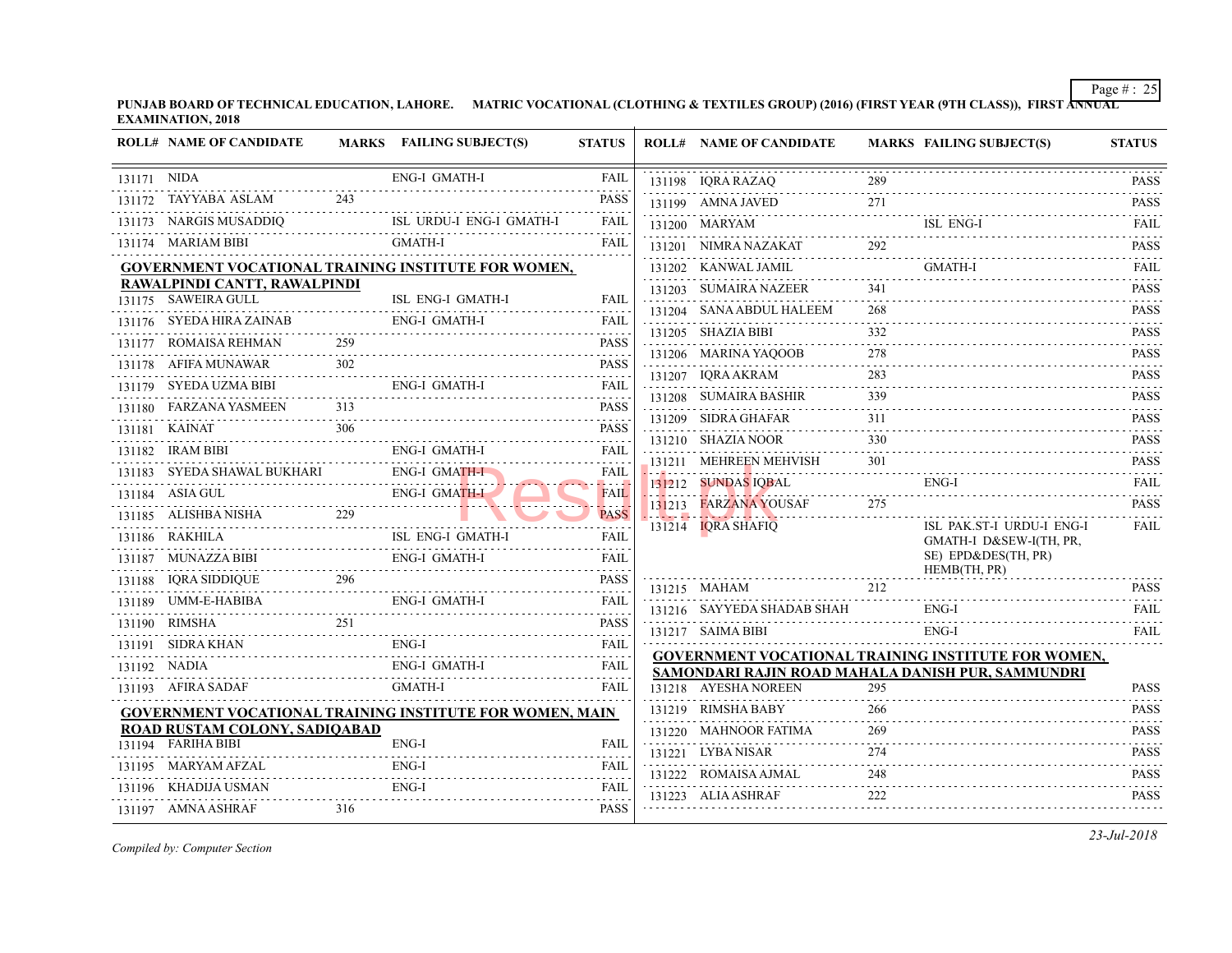|   | <b>ROLL# NAME OF CANDIDATE</b>                             |     | MARKS FAILING SUBJECT(S) | <b>STATUS</b>                                                       | <b>ROLL# NAME OF CANDIDATE</b>                                               | <b>MARKS FAIL</b> |             |
|---|------------------------------------------------------------|-----|--------------------------|---------------------------------------------------------------------|------------------------------------------------------------------------------|-------------------|-------------|
|   | 131224 KHADIJA MUNIR                                       | 323 |                          | <b>PASS</b>                                                         | 131252 KIRAN ASLAM                                                           | 334               |             |
|   | 131225 AQSA ASHRAF                                         | 326 |                          | PASS                                                                | 131253 MARYAM                                                                | 367               |             |
|   | 131226 AMMARA HABIBULLAH 290                               |     |                          | <b>PASS</b>                                                         | 131254 IQRA DILDAR                                                           |                   | ENG-        |
|   | 131227 SAMRA ISMAEEL                                       |     | ENG-I                    | FAIL<br>الداعات عامات                                               | <b>GOVERNMENT VOCATIONAL TRAINING INS</b>                                    |                   |             |
|   | 299<br>131228 NIMRA KOUSAR                                 |     |                          | <b>PASS</b><br>.                                                    | <b>NO.11 AZIZ COLONY NEAR MASJID BILAL M</b>                                 |                   |             |
|   | 131229 SAMRA ASHRAF<br>F<br>-----------------------        |     | ENG-I GMATH-I            | FAIL                                                                | <b>TMA, SHAHPUR SADAR</b><br>131255 ANUM ZAHARA                              |                   | ISL 1       |
|   | 131230 ANIQA SARWAR ENG-I GMATH-I FAIL                     |     |                          |                                                                     | 131256 UMME HABIBA IRFAN                                                     | 343               |             |
|   | 302<br>131231 NAFEESA                                      |     |                          | <b>PASS</b>                                                         | 131257 ANEHA ASLAM                                                           |                   | <b>GMA</b>  |
|   | 131232 SHAHZADI KAINAT                                     |     | 311                      | <b>PASS</b>                                                         | 131258 SABA ATTA                                                             | 379               |             |
|   | 131233 MUQADDIS LIAQAT                                     |     | $ENG-I$                  | <b>FAIL</b>                                                         | 131259 SAMREEN RIAZ                                                          | 323               |             |
|   | 131234 SAMRAH MEHMOOD                                      |     | <b>GMATH-I</b>           | <b>FAIL</b>                                                         | 131260 SEHRISH NAWAZ                                                         | 269               |             |
|   | 131235 KIRAN NAZIR                                         |     |                          | <b>FULL FAIL</b>                                                    | 131261 TOZEEN BIBI                                                           | 259               |             |
|   | $131236 \text{ MARIAM SHAFIQ} \longrightarrow \text{PASS}$ |     |                          | <b>PASS</b>                                                         | 131262 SEERAT FATIMA                                                         |                   | ISL 1       |
|   | 131237 SAIRA ARSHAD                                        |     | GMATH-I                  | FAIL                                                                |                                                                              |                   | <b>GMA</b>  |
|   | <b>GOVERNMENT VOCATIONAL TRAINING INSTITUTE FOR WOMEN.</b> |     |                          |                                                                     |                                                                              | 261               | $EPD\delta$ |
|   | <b>BLOCK NO.13 BAGH-E-UMAR, SARGODHA</b>                   |     |                          |                                                                     | 131263 AROOJ FATIMA                                                          |                   |             |
|   | 131238 HIRA EHSAN                                          |     |                          | <b>FULL FAIL</b>                                                    | 131264 IQRA BATOOL                                                           | 246               |             |
|   | 131239 ALISHBA MASROOR                                     |     | PAK.ST-I GMATH-I         | <b>FAIL</b>                                                         | 131265 MARYAM FATIMA                                                         | 285               |             |
|   | 131240 MARYAM SHAHID                                       | 333 |                          | <b>PASS</b>                                                         | <b>GOVERNMENT VOCATIONAL TRAINING INS</b><br><b>AKBER BAZAR, SHEIKHUPURA</b> |                   |             |
|   | 336<br>131241 SANA IQBAL                                   |     |                          | <b>PASS</b>                                                         | 131266 MINAHIL                                                               | 279               |             |
|   | 131242 RIZWANA KHAN                                        |     |                          | <b>PASS</b>                                                         | 131267 AREECH                                                                |                   | <b>GMA</b>  |
|   | 131243 ASMA WASEEM                                         | 370 |                          | <b>PASS</b>                                                         | 131268 RIMSHA FAZAL                                                          |                   |             |
|   | 131244 TASNEEM KAUSAR<br>.                                 | 358 |                          | <b>PASS</b><br>$\alpha$ , $\alpha$ , $\alpha$ , $\alpha$ , $\alpha$ | 131269 LAIBA NOOR                                                            |                   | PAK.        |
| . | 131245 AYESHA RIAZ<br>.                                    | 371 |                          | PASS                                                                | .<br>131270 MEHWISH ASLAM                                                    | 263               |             |
|   | 131246 MALIAKA IKRAM                                       |     |                          | <b>PASS</b>                                                         | 131271 ANILA JAVAID                                                          |                   | PAK.        |
|   | 131247 MUBEEN<br>.                                         | 377 |                          | <b>PASS</b><br>.                                                    |                                                                              |                   |             |
|   | 131248 NOOR UL HUDA                                        | 326 |                          | <b>PASS</b><br>.                                                    | 131272 AYESHA ISL I<br>131273 AREEBA                                         | 248               |             |
|   | 131249 ZAINAB TAYYAB                                       | 358 |                          | <b>PASS</b>                                                         | 131274 SUMBAL RAMZAN                                                         |                   | <b>GMA</b>  |
|   | 131250 SADDIQA ZAINAB                                      |     | GMATH-I                  | <b>FAIL</b>                                                         | 131275 SAMEEMA SALAT                                                         |                   | PAK.        |
|   | 131251 RIFFET RANI                                         | 290 |                          | <b>PASS</b>                                                         |                                                                              | 308               |             |
|   |                                                            |     |                          |                                                                     | 131276 TAYEBA NAZIR                                                          |                   |             |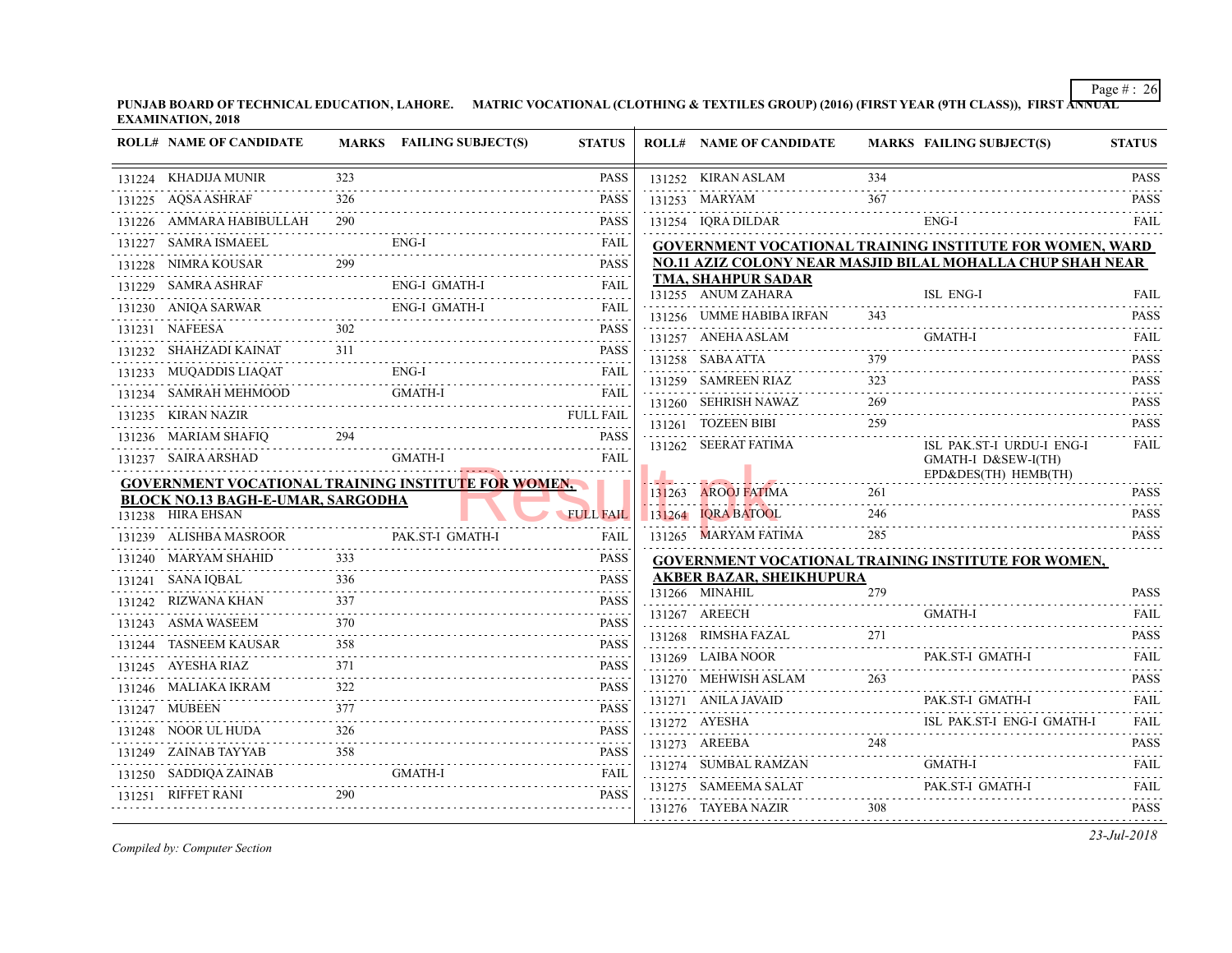|               | <b>ROLL# NAME OF CANDIDATE</b> |     | MARKS FAILING SUBJECT(S)                                    | <b>STATUS</b> |             | <b>ROLL# NAME OF CANDIDATE</b>             | <b>MARKS FAIL</b> |       |
|---------------|--------------------------------|-----|-------------------------------------------------------------|---------------|-------------|--------------------------------------------|-------------------|-------|
|               | 131277 MISHA TARIQ             |     | PAK.ST-I ENG-I GMATH-I                                      | FAIL          |             | 131304 FAREEDA AKRAM                       | 316               |       |
|               | 131278 SUMBAL ARIF             |     | PAK.ST-I ENG-I GMATH-I                                      | FAIL          | 131305 EIRA |                                            | 303               |       |
|               | 131279 TEHMINA TARIQ           |     | $ENG-I$                                                     | FAIL          |             | 131306 HUMA SADIQ                          |                   | GMA   |
|               | 131280 KIRAN AKBAR             |     | <b>GMATH-I</b>                                              | FAIL          |             | 131307 SAIRA YOUSAF                        | 358               |       |
|               | 131281 AIMAN BASHARAT          |     | <b>GMATH-I</b>                                              | FAIL          |             | 131308 SUMAIRA BIBI                        |                   | ENG-  |
|               | 131282 SHAMAILA BASHARAT       |     | <b>GMATH-I</b>                                              | FAIL          |             | 131309 SAJIDA BASHIR                       |                   | PAK.  |
|               | 131283 ASMA KHURSHID           |     | GMATH-I                                                     | FAIL          |             | 131310 SHAKILA BIBI                        | 284               |       |
|               | 131284 NOMIA SAQIB             |     | <b>GMATH-I</b>                                              | FAIL          |             | 131311 NAZIA ASHRAF                        | 304               |       |
|               | 131285 RAHMA SHAHID            |     | PAK.ST-I GMATH-I                                            | FAIL          |             | 131312 AMNA AQEEL                          | 280               |       |
|               | 131286 IMAN AFZAAL             |     | PAK.ST-I GMATH-I                                            | FAIL          |             | 131313 IQRA ANWAR                          |                   | ENG-  |
|               | 131287 AMINA SIDDIQUE          |     | <b>ENG-I GMATH-I</b>                                        | FAIL          |             | 131314 GHAZIA MEHMOOD                      | 262               |       |
|               | 131288 SADIA ADREES<br>.       |     | ENG-I GMATH-I                                               | FAIL          |             | 131315 HUMAIRA BIBI                        |                   | ISL 0 |
|               | 131289 MALIKA ALTAF            |     | PAK.ST-I GMATH-I                                            | FAIL          |             | 131316 MEHWISH SHABAN                      |                   | ENG-  |
|               | 131290 SANA ADREES             |     | <b>ENG-I GMATH-I</b>                                        | FAIL          |             | 131317 KANWAL SHAHZADI                     |                   | ENG-  |
| 131291 SABA   |                                | 269 |                                                             | <b>PASS</b>   |             | 131318 AQSA MUNAWAR                        |                   | ENG-  |
|               | 131292 RABIA RAMZAN            |     | $ENG-I$                                                     | <b>FAIL</b>   |             | <b>GOVERNMENT VOCATIONAL TRAINING INS</b>  |                   |       |
|               |                                |     | GOVERNMENT VOCATIONAL TRAINING INSTITUTE FOR WOMEN, NEAR    |               |             | <b>BLOUCH GHALA #2 CIRCULAR ROAD, WAZI</b> |                   |       |
|               |                                |     | BUS STAND, BEHIND KHUSHALI BANK, JALALPUR ROAD, SHUJABAD    |               |             | 131319 AYESHA SADDIQUE                     | 283               |       |
|               | 131293 HINA GUL                | 336 |                                                             | <b>PASS</b>   |             | 131320 RABIA ANSAR                         |                   | ENG-  |
|               | 131294 HAFSA                   | 332 |                                                             | <b>PASS</b>   |             | 131321 RIMSHA BIBI                         |                   | ISL 1 |
|               | 131295 AQSA ABDUL QAYYUM       | 351 |                                                             | PASS          |             | 131322 ZARISH ZUBAIR                       | 260               |       |
|               | 131296 HAMNA KAINAT            | 281 |                                                             | <b>PASS</b>   |             | 131323 SADIA IMAM                          |                   | ISL 1 |
|               | 131297 SHANZA                  | 316 |                                                             | <b>PASS</b>   |             | 131324 ESHA YOUSAF                         | 259               |       |
|               | 131298 SADIA AKHTAR            | 283 |                                                             | <b>PASS</b>   |             | 131325 GHULAM ZAHRA<br>.                   |                   | ISL 1 |
|               | 131299 ALISHBA RAJAB ALI       | 315 |                                                             | <b>PASS</b>   |             | 131326 SANIA ZAHRA                         |                   | ISL 1 |
|               | 131300 MISBAH SHABIR           |     |                                                             | PASS          |             | 131327 RAHILA BASHIR                       |                   | ENG-  |
|               | 131301 UQBA ALEEM              | 336 |                                                             | PASS          |             | 131328 TANZEELA                            | 242               |       |
|               | 131302 SABIRA PARVEEN          | 271 |                                                             | <b>PASS</b>   |             | 131329 ALMAS PERVAIZ                       |                   | ISL 1 |
| <b>VEHARI</b> |                                |     | <b>GOVERNMENT VOCATIONAL TRAINING INSTITUTE FOR WOMEN,,</b> |               |             | 131330 MARYAM ARSHAD<br>.                  | 261               |       |
|               | 131303 MARIA AMEEN             | 365 |                                                             | PASS          |             | 131331 MEHAK ABBAS                         |                   | GMA   |
|               |                                |     |                                                             |               |             |                                            |                   |       |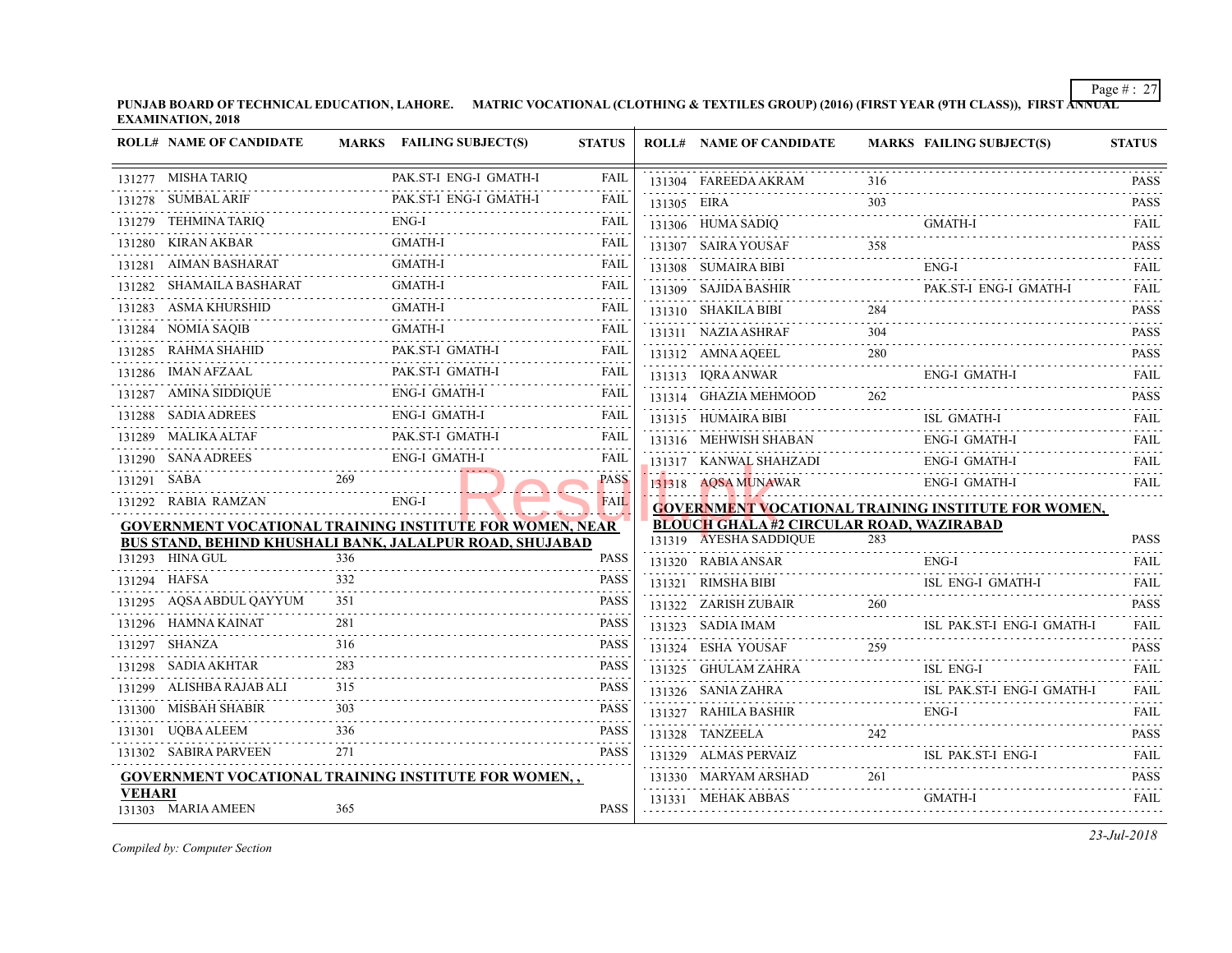| <b>EXAMINATION, 2018</b>                                                                      |          |                          |                                                                                                                                                                                                                                                                                               |                                |                   |
|-----------------------------------------------------------------------------------------------|----------|--------------------------|-----------------------------------------------------------------------------------------------------------------------------------------------------------------------------------------------------------------------------------------------------------------------------------------------|--------------------------------|-------------------|
| <b>ROLL# NAME OF CANDIDATE</b>                                                                |          | MARKS FAILING SUBJECT(S) | <b>STATUS</b>                                                                                                                                                                                                                                                                                 | <b>ROLL# NAME OF CANDIDATE</b> | <b>MARKS FAIL</b> |
| <b>GOVERNMENT VOCATIONAL TRAINING INSTITUTE FOR WOMEN,</b><br><b>KHURSHEED COLONY, YAZMAN</b> |          |                          |                                                                                                                                                                                                                                                                                               |                                |                   |
| 131332 SAWERA ARSHAD                                                                          |          | ENG-I                    | <b>FAIL</b>                                                                                                                                                                                                                                                                                   |                                |                   |
| 131333 AMNA NOOR                                                                              | 353      |                          | .<br><b>PASS</b>                                                                                                                                                                                                                                                                              |                                |                   |
| 131334 KHALILA HIRA                                                                           |          | ENG-I GMATH-I            | $\mathcal{L}^{\mathcal{A}}\left( \mathcal{A}^{\mathcal{A}}\right) =\mathcal{L}^{\mathcal{A}}\left( \mathcal{A}^{\mathcal{A}}\right)$<br>FAIL                                                                                                                                                  |                                |                   |
| 131335 SIDRA YOUSAF                                                                           |          | .<br>ENG-I               | $\sim$ $\sim$ $\sim$ $\sim$ $\sim$<br>FAIL                                                                                                                                                                                                                                                    |                                |                   |
| 131336 ASIA ATTA                                                                              | 304      |                          | .<br><b>PASS</b>                                                                                                                                                                                                                                                                              |                                |                   |
| .<br>131337 ALINA ASGHAR                                                                      |          | ENG-I                    | .<br>FAIL                                                                                                                                                                                                                                                                                     |                                |                   |
| 131338 FARWA GHULAM                                                                           | 315      | .                        | .<br><b>PASS</b>                                                                                                                                                                                                                                                                              |                                |                   |
| .<br>131339 KISHAWAR BASHIR                                                                   | .<br>325 |                          | <b>PASS</b>                                                                                                                                                                                                                                                                                   |                                |                   |
| 131340 ADEEBA AMEEN                                                                           | 304      |                          | .<br><b>PASS</b>                                                                                                                                                                                                                                                                              |                                |                   |
| .<br>. <u>.</u> .<br>131341 ZOHA MURTAZA                                                      |          | ENG-I                    | 2.2.2.2.2.<br>FAIL                                                                                                                                                                                                                                                                            |                                |                   |
| 131342 HINA RASOOL                                                                            | 268      |                          | .<br><b>PASS</b>                                                                                                                                                                                                                                                                              |                                |                   |
| 131343 IZZA SHAFIQ<br>and the state of the state of                                           | 232      |                          | $\mathcal{L}^{\mathcal{A}}(\mathcal{A})=\mathcal{L}^{\mathcal{A}}(\mathcal{A})=\mathcal{L}^{\mathcal{A}}(\mathcal{A})$<br><b>PASS</b><br>2.2.2.2.2                                                                                                                                            |                                |                   |
| 131344 IFRA SHEZADI                                                                           | 299      |                          | PASS<br>$\begin{aligned} \mathcal{L}_{\mathcal{A}}(\mathcal{A}) & = \mathcal{L}_{\mathcal{A}}(\mathcal{A}) + \mathcal{L}_{\mathcal{A}}(\mathcal{A}) + \mathcal{L}_{\mathcal{A}}(\mathcal{A}) + \mathcal{L}_{\mathcal{A}}(\mathcal{A}) + \mathcal{L}_{\mathcal{A}}(\mathcal{A}) \end{aligned}$ |                                |                   |
| 131345 SHAHIDA AKBAR                                                                          |          |                          | <b>RL</b> Fee<br>.                                                                                                                                                                                                                                                                            |                                |                   |
| 131346 SANA NAZ                                                                               |          |                          | <b>RL</b> Fee                                                                                                                                                                                                                                                                                 |                                |                   |
| 131347 TANZEELA ARSHAD                                                                        |          |                          | RL Fee                                                                                                                                                                                                                                                                                        |                                |                   |
|                                                                                               |          |                          |                                                                                                                                                                                                                                                                                               |                                |                   |
|                                                                                               |          |                          |                                                                                                                                                                                                                                                                                               |                                |                   |
|                                                                                               |          |                          |                                                                                                                                                                                                                                                                                               |                                |                   |
|                                                                                               |          |                          |                                                                                                                                                                                                                                                                                               |                                |                   |
|                                                                                               |          |                          |                                                                                                                                                                                                                                                                                               |                                |                   |
|                                                                                               |          |                          |                                                                                                                                                                                                                                                                                               |                                |                   |
|                                                                                               |          |                          |                                                                                                                                                                                                                                                                                               |                                |                   |
|                                                                                               |          |                          |                                                                                                                                                                                                                                                                                               |                                |                   |
|                                                                                               |          |                          |                                                                                                                                                                                                                                                                                               |                                |                   |
|                                                                                               |          |                          |                                                                                                                                                                                                                                                                                               |                                |                   |
|                                                                                               |          |                          |                                                                                                                                                                                                                                                                                               |                                |                   |
|                                                                                               |          |                          |                                                                                                                                                                                                                                                                                               |                                |                   |
|                                                                                               |          |                          |                                                                                                                                                                                                                                                                                               |                                |                   |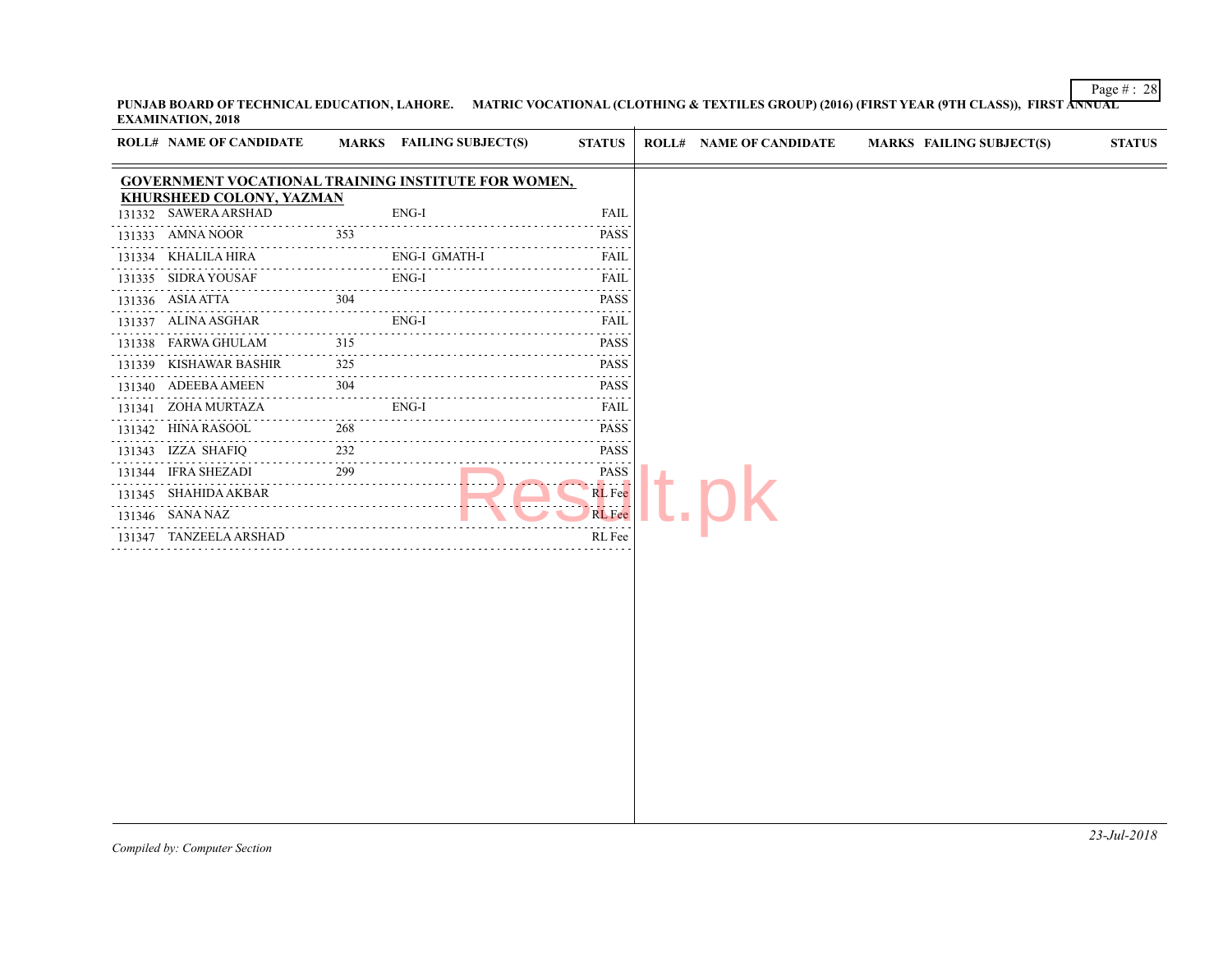**PUNJAB BOARD OF TECHNICAL EDUCATION, LAHORE. MATRIC VOCATIONAL (CLOTHING & TEXTILES GROUP REV\_2012) (SECOND YI ANNUAL EXAMINATION, 2018 ROLL# NAME OF CANDIDATE MARKS FAILING SUBJECT(S) STATUS ROLL# NAME OF CANDIDATE MARKS FAILING SUBJECT(S) STATUS**

| ROLL# NAME OF CANDIDATE                      | MARKS FAILING SUBJECT(S)                                                                                                                                                        | <b>STATUS</b>    |               | ROLL# NAME OF CANDIDATE                                                                                  | <b>MARKS FAIL</b>    |
|----------------------------------------------|---------------------------------------------------------------------------------------------------------------------------------------------------------------------------------|------------------|---------------|----------------------------------------------------------------------------------------------------------|----------------------|
|                                              | GOVERNMENT VOCATIONAL TRAINING INSTITUTE FOR WOMEN,,                                                                                                                            |                  |               | <b>GOVERNMENT VOCATIONAL TRAINING INS</b>                                                                |                      |
| <b>AHMADPUR EAST</b><br>131348 SAJIDA KOUSER | CF(TH) ENG-II GMATH-II                                                                                                                                                          | <b>FAIL</b>      |               | UP CHURCH, TEHSIL CHOWK, CHAKWAL<br>131364 BISMA MANZOOR                                                 | $352 + 302 = 654$    |
| 131349 UM E HABEEBA                          | CF(TH)                                                                                                                                                                          | FAII.            |               | 131365 AROOJ ASIF                                                                                        |                      |
| 131350 MARIEM NAZEER                         | CF(TH)                                                                                                                                                                          |                  |               | 131366 ANITA KHAN                                                                                        | ENG-                 |
| 131351 UROOJ FATMA                           | UROOJ FATMA CF(TH)<br>FAIL FAIL                                                                                                                                                 | <b>FAIL</b>      |               | 131367 MARYAM BIBI                                                                                       | <b>GMA</b>           |
| 131352 IQRA AZHAR                            | $\begin{tabular}{ll} \bf 131352 & IQRA AZHAR & CF(TH) GMATH-II & FAIL \\ \hline \end{tabular} \begin{tabular}{ll} \bf 131352 & IQRA AZHAR & \bf 131352 & FAIL \\ \end{tabular}$ |                  |               | 131368 AMMARA YASMEEN CF(1                                                                               | CF(T)                |
| 131353 SYEDA KINZA ALTAF                     | CF(TH) GMATH-II FAIL                                                                                                                                                            |                  |               | 131369 NAZNEEN AFZAL                                                                                     | <b>GMA</b>           |
|                                              | 132547 MUNEEBA HUSSAIN CF(TH) ENG-II FAIL                                                                                                                                       |                  |               | <b>GOVERNMENT VOCATIONAL TRAINING INS</b>                                                                |                      |
| 132572 BUSHRA ANJUM                          | $ENG-II$                                                                                                                                                                        | FAIL             |               | <b>GHS BOYS, CHAUBARA</b>                                                                                |                      |
|                                              | <b>GOVERNMENT VOCATIONAL TRAINING INSTITUTE FOR WOMEN, FATEH</b>                                                                                                                |                  |               | 131370 UZMA LIAOAT                                                                                       | CF(T)                |
| <b>PUR ROAD, ALIPUR</b>                      |                                                                                                                                                                                 |                  |               | 131371 YASMEEN BIBI                                                                                      | CF(T)                |
| 131354 SHAZIA                                | CF(TH)                                                                                                                                                                          | <b>FAIL</b>      |               | <b>GOVERNMENT VOCATIONAL TRAINING INS</b>                                                                |                      |
|                                              | <b>GHOUS TECHNICAL INSTITUTE, GOVT, MIDDLE SCHOOL #2, ARIFWALA</b>                                                                                                              |                  |               | WALA NEAR BANDH MASJID, CHINIOT<br>131372 PARVEEN AKHTAR                                                 |                      |
| 131355 SIDRA FAROOQ                          | <b>ENG-II GMATH-II</b><br>PAK.ST-II(REV12                                                                                                                                       | <b>FAIL</b>      |               | 131373 BINISH ARIE                                                                                       | ENG-                 |
|                                              | GOVERNMENT VOCATIONAL TRAINING INSTITUTE FOR WOMEN, NEAR                                                                                                                        |                  |               | 131374 NASRA SADEEQ                                                                                      | CF(T)                |
| <b>DCO HOUSE, ATTOCK</b>                     |                                                                                                                                                                                 |                  |               | 131375 KIRAN SHAHZADI<br>the contract of the contract of the contract of the contract of the contract of |                      |
| 131356 SIDRA NAZ                             | CF(TH)                                                                                                                                                                          | <b>FAIL</b>      |               | 131376 HINA ZAFAR                                                                                        | CF(T)                |
| 131357 SEHRISH NAZ                           | CF(TH) GMATH-II                                                                                                                                                                 |                  |               | TCF SECONDARY SCHOOL, VOHRA CAMPUS                                                                       |                      |
|                                              | <b>GMATH-II</b><br>131358    QUDSIA BATOOL    GMATH-II    FAIL    FAIL                                                                                                          |                  | 131377 REHANA |                                                                                                          | $346 + 363 = 709$    |
| 131359 RAFIA UROOJ                           | ENG-II GMATH-II                                                                                                                                                                 | <b>FAIL</b>      |               | 131378 ASMA RIAZ                                                                                         | GMA                  |
|                                              | GOVERNMENT VOCATIONAL TRAINING INSTITUTE FOR WOMEN,<br>CHISHTIA ROAD NEAR NOOR MAHAL CINEMA, BAHAWALNAGAR                                                                       |                  |               | <b>GOVERNMENT VOCATIONAL TRAINING INS</b>                                                                |                      |
| 131360 SAIMA                                 | $ENG-II$                                                                                                                                                                        | <b>FAIL</b>      |               | <b>KHANA ROAD, DEPALPUR</b>                                                                              |                      |
| 131361 BISMA AZAM                            | $ENG-II$                                                                                                                                                                        | .<br>FAIL        |               | 131379 RASHIDA NASREEN                                                                                   | <b>GMA</b>           |
| 131362 USWA BATOOL $216 + 300 = 516$         |                                                                                                                                                                                 | .<br><b>PASS</b> |               | 131380 NADIA NAZIR                                                                                       | <b>GMA</b>           |
|                                              | GOVERNMENT VOCATIONAL TRAINING INSTITUTE FOR WOMEN,                                                                                                                             |                  |               | 131381 ISHRAT PARVEEN                                                                                    | $289 + 288 = 577$    |
|                                              | <b>GULSHAN COLONY, TAKBEER TOWN, STREET NO.6, NEAR DR. BUSHRA</b>                                                                                                               |                  |               | 131382 ZATOON FATIMA                                                                                     | CF(T)<br><b>ISLA</b> |
| <b>RIAZ CLINIC, BHALWAL</b>                  |                                                                                                                                                                                 |                  |               | 131383 SONIA NAZIR $299 + 282 = 581$                                                                     |                      |
| 131363 SHEHNAZ BIVI                          | ENG-II                                                                                                                                                                          | <b>FAIL</b>      |               | 131384 NAZIA NAWAB                                                                                       | <b>GMA</b>           |
|                                              |                                                                                                                                                                                 |                  |               | 131385 REENA SABER                                                                                       | CF(T)                |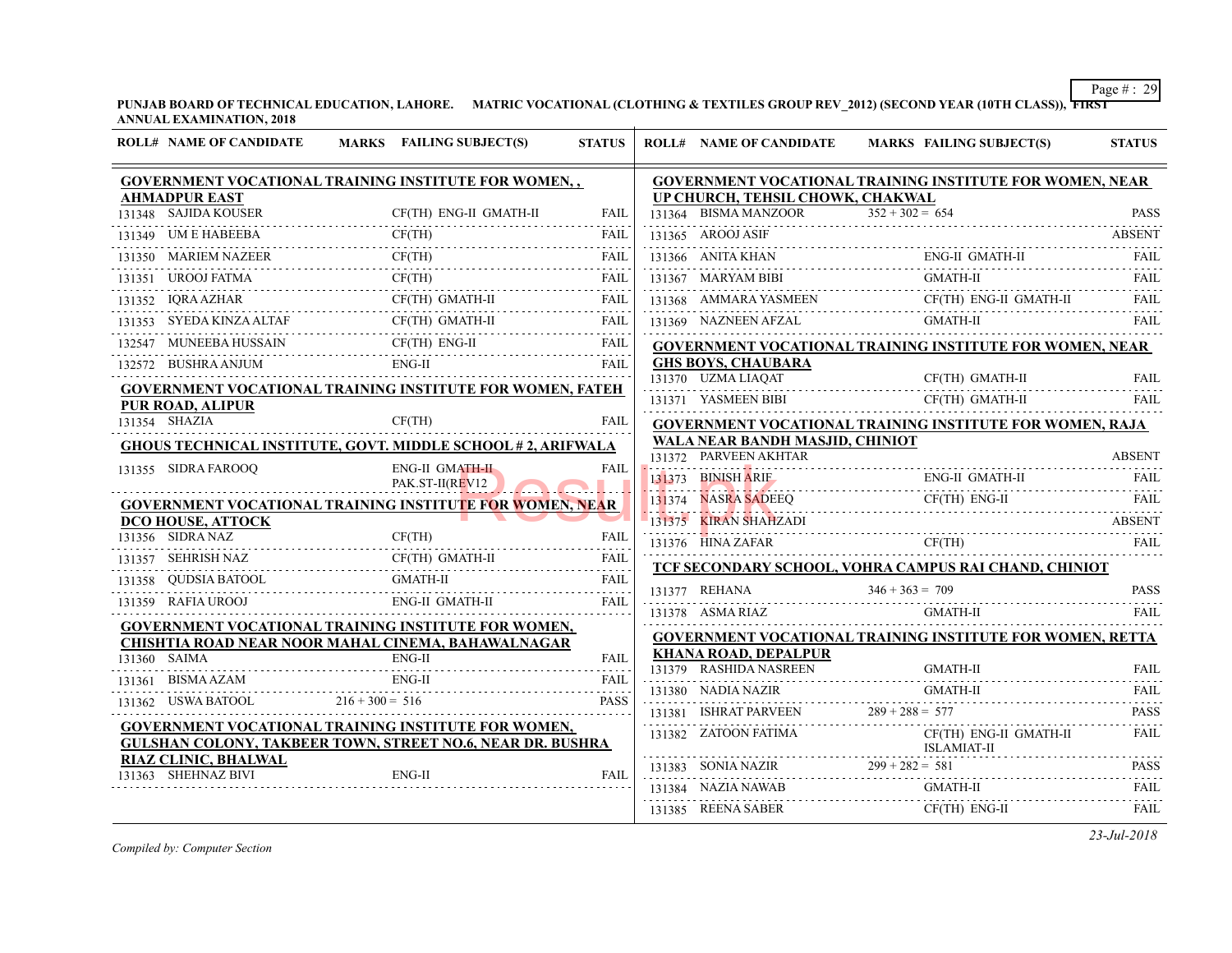| <b>ROLL# NAME OF CANDIDATE</b>                                     | MARKS FAILING SUBJECT(S)                                                                                                                                   | <b>STATUS</b> | <b>ROLL# NAME OF CANDIDATE</b>                                                       | <b>MARKS FAIL</b> |
|--------------------------------------------------------------------|------------------------------------------------------------------------------------------------------------------------------------------------------------|---------------|--------------------------------------------------------------------------------------|-------------------|
|                                                                    | <b>GOVERNMENT VOCATIONAL TRAINING INSTITUTE FOR WOMEN,</b>                                                                                                 |               | <b>GOVERNMENT VOCATIONAL TRAINING INS</b>                                            |                   |
|                                                                    | BLOCK NO. 9 NEAR D.H.Q HOSPITAL RAILWAY ROAD, DERA GHAZI KHAN                                                                                              |               | <b>STREET NO. 2, BIG CIVIL LINES, GUJRANWA</b><br>131405 AMINA                       | ENG-              |
| 131386 MAVRA AQIL                                                  | $252 + 329 = 581$<br>131386 MAVRA AQIL 252 + 329 = 581<br>131387 AQSA AHMAD 266 + 353 = 619                                                                | <b>PASS</b>   |                                                                                      |                   |
|                                                                    |                                                                                                                                                            | <b>PASS</b>   | 131406 KAINAT HAMEED                                                                 | ENG-              |
|                                                                    | <b>GOVERNMENT VOCATIONAL TRAINING INSTITUTE FOR WOMEN, NEAR</b>                                                                                            |               | <b>GOVERNMENT VOCATIONAL TRAINING INS</b><br>RAHWALI, GUJRANWALA                     |                   |
| MIDDLE SCHOOL, HOSPITAL ROAD, DHUDIAL<br>131388 RIDA BATOOL        | CF(TH)                                                                                                                                                     | FAIL          | 131407 RUKHSANA BANO                                                                 | $301 + 270 = 571$ |
|                                                                    |                                                                                                                                                            |               |                                                                                      |                   |
| 131389 AQSA AMEER                                                  | CF(TH)<br>EER CF(TH) FAIL                                                                                                                                  |               | 131408 NIMRA AHSAN $265 + 250 = 515$                                                 |                   |
| 131390 MEHWISH NAZ CF                                              | CF(TH)                                                                                                                                                     | FAIL<br>.     | 131409 SUMBAL SHAFQAT ENG                                                            | ENG-              |
| 131391 ANAM ZAHRA                                                  | CF(TH) ENG-II GMATH-II<br>$\begin{tabular}{lllllllll} \bf 131391 & \bf ANAM ZAHRA & \bf CF(TH) \bf ENG-II \bf GMATH-II & \bf FAIL \\ \hline \end{tabular}$ |               | 131410 IQRA MUBEEN SHAHZADI                                                          | CF(T)             |
| 131392 ANILA BIBI<br>$131392$ ANILA BIBI<br>$\cdots$               | CF(TH) GMATH-II FAIL                                                                                                                                       |               | <b>GOVERNMENT VOCATIONAL TRAINING INS</b>                                            |                   |
| 131393 LUBNA BIBI CF                                               | CF(TH) GMATH-II FAIL                                                                                                                                       |               | PUR JATTAN ROAD, GUJRAT                                                              |                   |
|                                                                    | 131394 MASOOMA BATOOL CF(TH) ENG-II GMATH-II                                                                                                               | FAIL          | 131411 ULFAT BIBI                                                                    | CF(T)             |
|                                                                    | <b>GOVERNMENT VOCATIONAL TRAINING INSTITUTE FOR WOMEN, NEAR</b>                                                                                            |               | 131412 RAFIA TABASSUM                                                                | CF(T)             |
|                                                                    | <b>KHIZRA MOSOUE D-BLOCK PEOPLES COLONY #1, FAISALABAD</b>                                                                                                 |               | $131413$ SADIA AKRAM CF(T                                                            | CF(T)             |
| 131395 RIFAT PARVEEN                                               |                                                                                                                                                            | <b>FAIL</b>   | 131414 SIDRA SAFDAR<br><u>LA MUZZILILILILILILILILILILILILILI</u>                     | CF(T)             |
| 131395 RIFAT PARVEEN ENG-II<br>131396 FATIMA ANWAR 264 + 246 = 510 |                                                                                                                                                            | <b>PASS</b>   | <b>GOVERNMENT VOCATIONAL TRAINING INS</b>                                            |                   |
| 131397 HINA SHABBIR                                                | $ENG-II$                                                                                                                                                   | <b>FAIL</b>   | <b>QABIRSTAN, LAHORE SARGODHA ROAD, SU</b>                                           |                   |
|                                                                    | <b>GOVERNMENT VOCATIONAL TRAINING INSTITUTE FOR WOMEN, NEAR</b>                                                                                            |               | 131415 TANZEELA SHOKAT                                                               | ENG-              |
| <b>RAILWAY STATION ROAD, FATEH JANG</b>                            |                                                                                                                                                            |               | 131416 GHULAM FATIMA $262 + 278 = 540$                                               |                   |
| 131398 ANUM REHMAN                                                 | $272 + 299 = 571$                                                                                                                                          | <b>PASS</b>   | <b>GOVERNMENT VOCATIONAL TRAINING INS</b>                                            |                   |
|                                                                    | <b>GOVERNMENT VOCATIONAL TRAINING INSTITUTE FOR WOMEN, PLOT #</b>                                                                                          |               | <b>BI-PASS ROAD KHUSA COLONY, JAMPUR</b>                                             |                   |
| 116/8 NEAR GHALA MANDI, FORT ABBAS                                 |                                                                                                                                                            |               | 131417 NAZIA WAHID                                                                   | <b>GMA</b>        |
| 131399 RAZIA AKHTAR                                                | $252 + 289 = 541$                                                                                                                                          | <b>PASS</b>   | <b>TCF HIGHER SECONDARY SCHOOL FOR GII</b>                                           |                   |
| 131400 SUMERA SHARIF                                               | IF $286 + 292 = 578$                                                                                                                                       | <b>PASS</b>   | <b>JARANWALA</b>                                                                     |                   |
| 131401 SHUMAILA KOUSAR $282 + 300 = 582$                           |                                                                                                                                                            | <b>PASS</b>   | $131418$ NIMRA ARSHAD $354 + 322 = 676$                                              |                   |
|                                                                    | 131402 MARYAM SHQOOR $262 + 277 = 539$                                                                                                                     | <b>PASS</b>   | <b>GOVERNMENT VOCATIONAL TRAINING INS</b><br><b>MAHDI HOUSE 4 CIVIL LINE, JHELUM</b> |                   |
|                                                                    | <b>FARAN COLLEGE OF TECHNOLOGY FOR WOMEN,, NEAR GOVT. GIRLS</b>                                                                                            |               | 131419 FATIMA TARIQ                                                                  | CF(T)             |
| HIGH SCHOOL, KHYALI ADA, GUJRANWALA                                |                                                                                                                                                            |               |                                                                                      |                   |
| 131403 RIMSHA MUSTAFA                                              | 131403 RIMSHA MUSTAFA ENG-II FAIL FAIL                                                                                                                     | <b>FAIL</b>   | <b>GOVERNMENT VOCATIONAL TRAINING INS</b><br><b>CHANDI MOR, KAROR LAL ESAN</b>       |                   |
| 131404 ZOHA ASGHAR                                                 | $ENG-II$                                                                                                                                                   | FAIL          | 131420 TAHIRA RAFIQUE                                                                | CF(T)             |
|                                                                    |                                                                                                                                                            |               | 131421 IQRA ANWAR                                                                    | <b>ISLA</b>       |
|                                                                    |                                                                                                                                                            |               |                                                                                      |                   |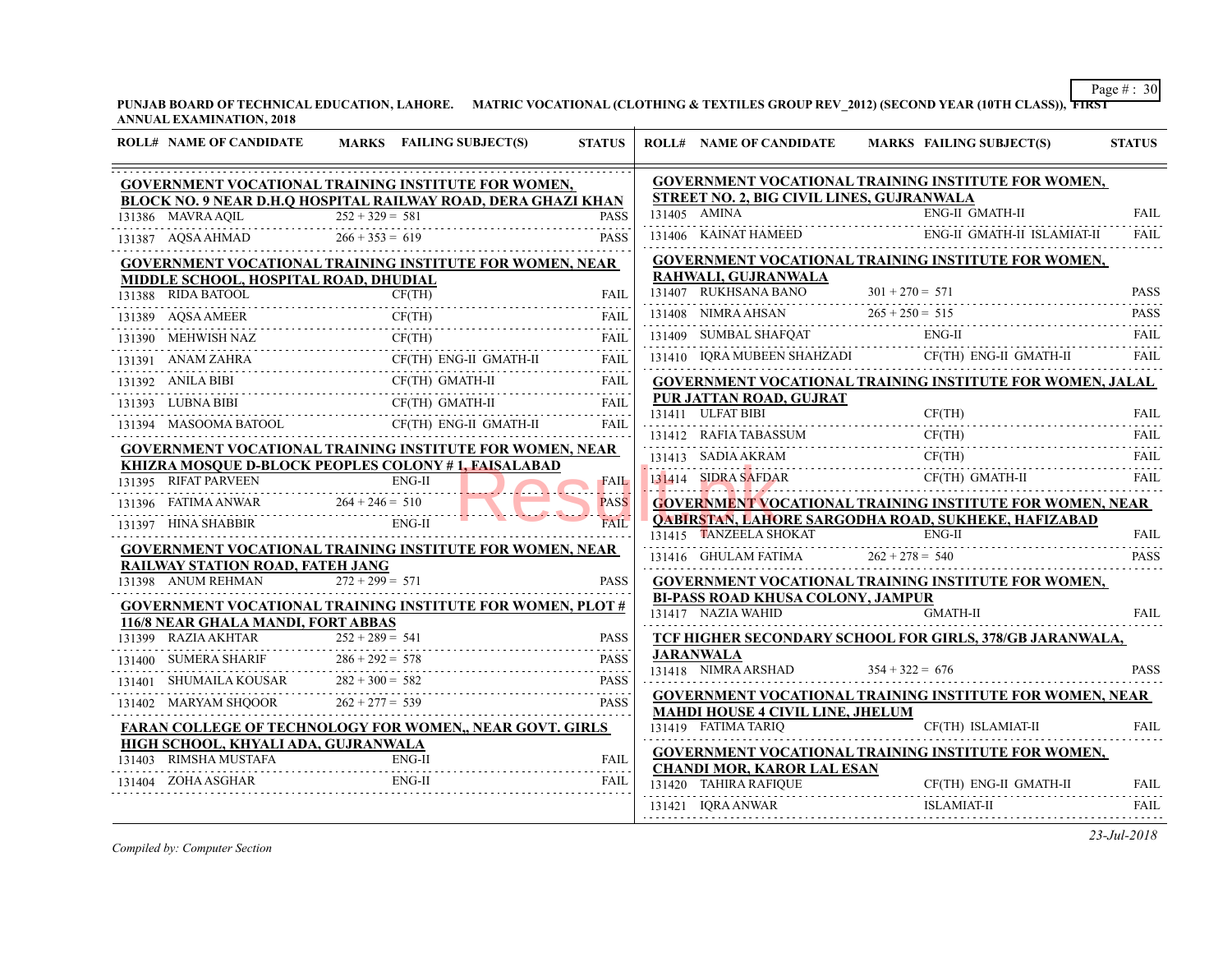|  |                                                                                                                                                                                                                                                                                                         | MARKS FAILING SUBJECT(S)<br><b>STATUS</b>                                                                                                                                                              |                                                                                                                                                                                                                                                                                                                                                                                                                                                                                                                                                                                                                                                                                                                                                                                                                                                                                                                                                                                                                                                                                                                                                                                                                                                                                                                                                                                                                                                                                                                                                                                                                                                                                                       | <b>ROLL# NAME OF CANDIDATE</b> | <b>MARKS FAIL</b>                                                                                                                                                                                                                                                                                                                                                                                                                                                                                                                                                                                                                                                                                                                                                                                                                                                                                                                                                                                                                                             |
|--|---------------------------------------------------------------------------------------------------------------------------------------------------------------------------------------------------------------------------------------------------------------------------------------------------------|--------------------------------------------------------------------------------------------------------------------------------------------------------------------------------------------------------|-------------------------------------------------------------------------------------------------------------------------------------------------------------------------------------------------------------------------------------------------------------------------------------------------------------------------------------------------------------------------------------------------------------------------------------------------------------------------------------------------------------------------------------------------------------------------------------------------------------------------------------------------------------------------------------------------------------------------------------------------------------------------------------------------------------------------------------------------------------------------------------------------------------------------------------------------------------------------------------------------------------------------------------------------------------------------------------------------------------------------------------------------------------------------------------------------------------------------------------------------------------------------------------------------------------------------------------------------------------------------------------------------------------------------------------------------------------------------------------------------------------------------------------------------------------------------------------------------------------------------------------------------------------------------------------------------------|--------------------------------|---------------------------------------------------------------------------------------------------------------------------------------------------------------------------------------------------------------------------------------------------------------------------------------------------------------------------------------------------------------------------------------------------------------------------------------------------------------------------------------------------------------------------------------------------------------------------------------------------------------------------------------------------------------------------------------------------------------------------------------------------------------------------------------------------------------------------------------------------------------------------------------------------------------------------------------------------------------------------------------------------------------------------------------------------------------|
|  |                                                                                                                                                                                                                                                                                                         |                                                                                                                                                                                                        |                                                                                                                                                                                                                                                                                                                                                                                                                                                                                                                                                                                                                                                                                                                                                                                                                                                                                                                                                                                                                                                                                                                                                                                                                                                                                                                                                                                                                                                                                                                                                                                                                                                                                                       |                                | CF(T)                                                                                                                                                                                                                                                                                                                                                                                                                                                                                                                                                                                                                                                                                                                                                                                                                                                                                                                                                                                                                                                         |
|  |                                                                                                                                                                                                                                                                                                         |                                                                                                                                                                                                        |                                                                                                                                                                                                                                                                                                                                                                                                                                                                                                                                                                                                                                                                                                                                                                                                                                                                                                                                                                                                                                                                                                                                                                                                                                                                                                                                                                                                                                                                                                                                                                                                                                                                                                       |                                |                                                                                                                                                                                                                                                                                                                                                                                                                                                                                                                                                                                                                                                                                                                                                                                                                                                                                                                                                                                                                                                               |
|  |                                                                                                                                                                                                                                                                                                         |                                                                                                                                                                                                        |                                                                                                                                                                                                                                                                                                                                                                                                                                                                                                                                                                                                                                                                                                                                                                                                                                                                                                                                                                                                                                                                                                                                                                                                                                                                                                                                                                                                                                                                                                                                                                                                                                                                                                       |                                | CF(T)                                                                                                                                                                                                                                                                                                                                                                                                                                                                                                                                                                                                                                                                                                                                                                                                                                                                                                                                                                                                                                                         |
|  |                                                                                                                                                                                                                                                                                                         | <b>FAIL</b>                                                                                                                                                                                            |                                                                                                                                                                                                                                                                                                                                                                                                                                                                                                                                                                                                                                                                                                                                                                                                                                                                                                                                                                                                                                                                                                                                                                                                                                                                                                                                                                                                                                                                                                                                                                                                                                                                                                       |                                | $SE$ ) (                                                                                                                                                                                                                                                                                                                                                                                                                                                                                                                                                                                                                                                                                                                                                                                                                                                                                                                                                                                                                                                      |
|  |                                                                                                                                                                                                                                                                                                         |                                                                                                                                                                                                        |                                                                                                                                                                                                                                                                                                                                                                                                                                                                                                                                                                                                                                                                                                                                                                                                                                                                                                                                                                                                                                                                                                                                                                                                                                                                                                                                                                                                                                                                                                                                                                                                                                                                                                       |                                | CF(T)                                                                                                                                                                                                                                                                                                                                                                                                                                                                                                                                                                                                                                                                                                                                                                                                                                                                                                                                                                                                                                                         |
|  |                                                                                                                                                                                                                                                                                                         |                                                                                                                                                                                                        |                                                                                                                                                                                                                                                                                                                                                                                                                                                                                                                                                                                                                                                                                                                                                                                                                                                                                                                                                                                                                                                                                                                                                                                                                                                                                                                                                                                                                                                                                                                                                                                                                                                                                                       |                                | CF(T)                                                                                                                                                                                                                                                                                                                                                                                                                                                                                                                                                                                                                                                                                                                                                                                                                                                                                                                                                                                                                                                         |
|  |                                                                                                                                                                                                                                                                                                         | FAIL                                                                                                                                                                                                   |                                                                                                                                                                                                                                                                                                                                                                                                                                                                                                                                                                                                                                                                                                                                                                                                                                                                                                                                                                                                                                                                                                                                                                                                                                                                                                                                                                                                                                                                                                                                                                                                                                                                                                       |                                | CF(T)                                                                                                                                                                                                                                                                                                                                                                                                                                                                                                                                                                                                                                                                                                                                                                                                                                                                                                                                                                                                                                                         |
|  |                                                                                                                                                                                                                                                                                                         | <b>PASS</b>                                                                                                                                                                                            |                                                                                                                                                                                                                                                                                                                                                                                                                                                                                                                                                                                                                                                                                                                                                                                                                                                                                                                                                                                                                                                                                                                                                                                                                                                                                                                                                                                                                                                                                                                                                                                                                                                                                                       |                                | CF(T)                                                                                                                                                                                                                                                                                                                                                                                                                                                                                                                                                                                                                                                                                                                                                                                                                                                                                                                                                                                                                                                         |
|  |                                                                                                                                                                                                                                                                                                         |                                                                                                                                                                                                        |                                                                                                                                                                                                                                                                                                                                                                                                                                                                                                                                                                                                                                                                                                                                                                                                                                                                                                                                                                                                                                                                                                                                                                                                                                                                                                                                                                                                                                                                                                                                                                                                                                                                                                       |                                |                                                                                                                                                                                                                                                                                                                                                                                                                                                                                                                                                                                                                                                                                                                                                                                                                                                                                                                                                                                                                                                               |
|  |                                                                                                                                                                                                                                                                                                         |                                                                                                                                                                                                        |                                                                                                                                                                                                                                                                                                                                                                                                                                                                                                                                                                                                                                                                                                                                                                                                                                                                                                                                                                                                                                                                                                                                                                                                                                                                                                                                                                                                                                                                                                                                                                                                                                                                                                       |                                |                                                                                                                                                                                                                                                                                                                                                                                                                                                                                                                                                                                                                                                                                                                                                                                                                                                                                                                                                                                                                                                               |
|  | CF(TH)                                                                                                                                                                                                                                                                                                  | FAIL                                                                                                                                                                                                   |                                                                                                                                                                                                                                                                                                                                                                                                                                                                                                                                                                                                                                                                                                                                                                                                                                                                                                                                                                                                                                                                                                                                                                                                                                                                                                                                                                                                                                                                                                                                                                                                                                                                                                       |                                |                                                                                                                                                                                                                                                                                                                                                                                                                                                                                                                                                                                                                                                                                                                                                                                                                                                                                                                                                                                                                                                               |
|  |                                                                                                                                                                                                                                                                                                         |                                                                                                                                                                                                        |                                                                                                                                                                                                                                                                                                                                                                                                                                                                                                                                                                                                                                                                                                                                                                                                                                                                                                                                                                                                                                                                                                                                                                                                                                                                                                                                                                                                                                                                                                                                                                                                                                                                                                       |                                |                                                                                                                                                                                                                                                                                                                                                                                                                                                                                                                                                                                                                                                                                                                                                                                                                                                                                                                                                                                                                                                               |
|  |                                                                                                                                                                                                                                                                                                         |                                                                                                                                                                                                        |                                                                                                                                                                                                                                                                                                                                                                                                                                                                                                                                                                                                                                                                                                                                                                                                                                                                                                                                                                                                                                                                                                                                                                                                                                                                                                                                                                                                                                                                                                                                                                                                                                                                                                       |                                | <b>GMA</b>                                                                                                                                                                                                                                                                                                                                                                                                                                                                                                                                                                                                                                                                                                                                                                                                                                                                                                                                                                                                                                                    |
|  |                                                                                                                                                                                                                                                                                                         |                                                                                                                                                                                                        |                                                                                                                                                                                                                                                                                                                                                                                                                                                                                                                                                                                                                                                                                                                                                                                                                                                                                                                                                                                                                                                                                                                                                                                                                                                                                                                                                                                                                                                                                                                                                                                                                                                                                                       |                                |                                                                                                                                                                                                                                                                                                                                                                                                                                                                                                                                                                                                                                                                                                                                                                                                                                                                                                                                                                                                                                                               |
|  |                                                                                                                                                                                                                                                                                                         |                                                                                                                                                                                                        |                                                                                                                                                                                                                                                                                                                                                                                                                                                                                                                                                                                                                                                                                                                                                                                                                                                                                                                                                                                                                                                                                                                                                                                                                                                                                                                                                                                                                                                                                                                                                                                                                                                                                                       |                                |                                                                                                                                                                                                                                                                                                                                                                                                                                                                                                                                                                                                                                                                                                                                                                                                                                                                                                                                                                                                                                                               |
|  |                                                                                                                                                                                                                                                                                                         |                                                                                                                                                                                                        |                                                                                                                                                                                                                                                                                                                                                                                                                                                                                                                                                                                                                                                                                                                                                                                                                                                                                                                                                                                                                                                                                                                                                                                                                                                                                                                                                                                                                                                                                                                                                                                                                                                                                                       |                                | CF(T)                                                                                                                                                                                                                                                                                                                                                                                                                                                                                                                                                                                                                                                                                                                                                                                                                                                                                                                                                                                                                                                         |
|  |                                                                                                                                                                                                                                                                                                         |                                                                                                                                                                                                        |                                                                                                                                                                                                                                                                                                                                                                                                                                                                                                                                                                                                                                                                                                                                                                                                                                                                                                                                                                                                                                                                                                                                                                                                                                                                                                                                                                                                                                                                                                                                                                                                                                                                                                       |                                |                                                                                                                                                                                                                                                                                                                                                                                                                                                                                                                                                                                                                                                                                                                                                                                                                                                                                                                                                                                                                                                               |
|  | $330 + 302 = 632$                                                                                                                                                                                                                                                                                       | <b>PASS</b>                                                                                                                                                                                            |                                                                                                                                                                                                                                                                                                                                                                                                                                                                                                                                                                                                                                                                                                                                                                                                                                                                                                                                                                                                                                                                                                                                                                                                                                                                                                                                                                                                                                                                                                                                                                                                                                                                                                       |                                | <b>GMA</b>                                                                                                                                                                                                                                                                                                                                                                                                                                                                                                                                                                                                                                                                                                                                                                                                                                                                                                                                                                                                                                                    |
|  |                                                                                                                                                                                                                                                                                                         |                                                                                                                                                                                                        |                                                                                                                                                                                                                                                                                                                                                                                                                                                                                                                                                                                                                                                                                                                                                                                                                                                                                                                                                                                                                                                                                                                                                                                                                                                                                                                                                                                                                                                                                                                                                                                                                                                                                                       |                                | ENG-                                                                                                                                                                                                                                                                                                                                                                                                                                                                                                                                                                                                                                                                                                                                                                                                                                                                                                                                                                                                                                                          |
|  |                                                                                                                                                                                                                                                                                                         |                                                                                                                                                                                                        |                                                                                                                                                                                                                                                                                                                                                                                                                                                                                                                                                                                                                                                                                                                                                                                                                                                                                                                                                                                                                                                                                                                                                                                                                                                                                                                                                                                                                                                                                                                                                                                                                                                                                                       |                                | <b>ISLA</b>                                                                                                                                                                                                                                                                                                                                                                                                                                                                                                                                                                                                                                                                                                                                                                                                                                                                                                                                                                                                                                                   |
|  |                                                                                                                                                                                                                                                                                                         |                                                                                                                                                                                                        |                                                                                                                                                                                                                                                                                                                                                                                                                                                                                                                                                                                                                                                                                                                                                                                                                                                                                                                                                                                                                                                                                                                                                                                                                                                                                                                                                                                                                                                                                                                                                                                                                                                                                                       |                                |                                                                                                                                                                                                                                                                                                                                                                                                                                                                                                                                                                                                                                                                                                                                                                                                                                                                                                                                                                                                                                                               |
|  |                                                                                                                                                                                                                                                                                                         |                                                                                                                                                                                                        |                                                                                                                                                                                                                                                                                                                                                                                                                                                                                                                                                                                                                                                                                                                                                                                                                                                                                                                                                                                                                                                                                                                                                                                                                                                                                                                                                                                                                                                                                                                                                                                                                                                                                                       |                                |                                                                                                                                                                                                                                                                                                                                                                                                                                                                                                                                                                                                                                                                                                                                                                                                                                                                                                                                                                                                                                                               |
|  |                                                                                                                                                                                                                                                                                                         |                                                                                                                                                                                                        |                                                                                                                                                                                                                                                                                                                                                                                                                                                                                                                                                                                                                                                                                                                                                                                                                                                                                                                                                                                                                                                                                                                                                                                                                                                                                                                                                                                                                                                                                                                                                                                                                                                                                                       |                                |                                                                                                                                                                                                                                                                                                                                                                                                                                                                                                                                                                                                                                                                                                                                                                                                                                                                                                                                                                                                                                                               |
|  |                                                                                                                                                                                                                                                                                                         |                                                                                                                                                                                                        |                                                                                                                                                                                                                                                                                                                                                                                                                                                                                                                                                                                                                                                                                                                                                                                                                                                                                                                                                                                                                                                                                                                                                                                                                                                                                                                                                                                                                                                                                                                                                                                                                                                                                                       |                                |                                                                                                                                                                                                                                                                                                                                                                                                                                                                                                                                                                                                                                                                                                                                                                                                                                                                                                                                                                                                                                                               |
|  |                                                                                                                                                                                                                                                                                                         |                                                                                                                                                                                                        |                                                                                                                                                                                                                                                                                                                                                                                                                                                                                                                                                                                                                                                                                                                                                                                                                                                                                                                                                                                                                                                                                                                                                                                                                                                                                                                                                                                                                                                                                                                                                                                                                                                                                                       |                                |                                                                                                                                                                                                                                                                                                                                                                                                                                                                                                                                                                                                                                                                                                                                                                                                                                                                                                                                                                                                                                                               |
|  |                                                                                                                                                                                                                                                                                                         |                                                                                                                                                                                                        |                                                                                                                                                                                                                                                                                                                                                                                                                                                                                                                                                                                                                                                                                                                                                                                                                                                                                                                                                                                                                                                                                                                                                                                                                                                                                                                                                                                                                                                                                                                                                                                                                                                                                                       |                                | CF(T)                                                                                                                                                                                                                                                                                                                                                                                                                                                                                                                                                                                                                                                                                                                                                                                                                                                                                                                                                                                                                                                         |
|  |                                                                                                                                                                                                                                                                                                         | FAIL                                                                                                                                                                                                   |                                                                                                                                                                                                                                                                                                                                                                                                                                                                                                                                                                                                                                                                                                                                                                                                                                                                                                                                                                                                                                                                                                                                                                                                                                                                                                                                                                                                                                                                                                                                                                                                                                                                                                       |                                |                                                                                                                                                                                                                                                                                                                                                                                                                                                                                                                                                                                                                                                                                                                                                                                                                                                                                                                                                                                                                                                               |
|  |                                                                                                                                                                                                                                                                                                         |                                                                                                                                                                                                        |                                                                                                                                                                                                                                                                                                                                                                                                                                                                                                                                                                                                                                                                                                                                                                                                                                                                                                                                                                                                                                                                                                                                                                                                                                                                                                                                                                                                                                                                                                                                                                                                                                                                                                       |                                |                                                                                                                                                                                                                                                                                                                                                                                                                                                                                                                                                                                                                                                                                                                                                                                                                                                                                                                                                                                                                                                               |
|  | CF(TH)                                                                                                                                                                                                                                                                                                  | <b>FAIL</b>                                                                                                                                                                                            |                                                                                                                                                                                                                                                                                                                                                                                                                                                                                                                                                                                                                                                                                                                                                                                                                                                                                                                                                                                                                                                                                                                                                                                                                                                                                                                                                                                                                                                                                                                                                                                                                                                                                                       |                                | CF(T)                                                                                                                                                                                                                                                                                                                                                                                                                                                                                                                                                                                                                                                                                                                                                                                                                                                                                                                                                                                                                                                         |
|  | <b>CHOWK, KHANEWAL</b><br>131422 AYESHA KHATTAK<br>131423 KOMAL<br>AMIN DAR WALI, KHARIAN<br><b>LAHORE</b><br>131427 YASMEEN<br><b>BADIAN ROAD,, LAHORE</b><br>131431 NIMRA FARMAISH<br><b>BANK ROAD, LIAQATPUR</b><br>131432 IQRA NAZEER<br>131438 MARIA BIBI<br><b>MULL, LODHRAN</b><br>131439 NOREEN | KHATTAK $281 + 281 = 562$<br>131428 RIZWANA BASHIR $344 + 325 = 669$<br>131429 ZUNAIRA ABDUL GHANI $335 + 313 = 648$<br>131430 MARIA RIASAT ALI $295 + 298 = 593$<br><b>BATAPUR JALLO MORE, LAHORE</b> | <b>GOVERNMENT VOCATIONAL TRAINING INSTITUTE FOR WOMEN, AWAN</b><br><b>PASS</b><br>GMATH-II<br>FAIL<br>$\begin{tabular}{ll} \bf 131424 & NASAAT BEGUM & \bf 2F(TH) ENG-II GMATH-II \\ \hline \end{tabular}$<br><b>GOVERNMENT VOCATIONAL TRAINING INSTITUTE FOR WOMEN, GALI</b><br>$\begin{array}{c}\n \text{GMATH-II}\n \end{array}\n \quad \begin{array}{c}\n \text{FAIL}\n \end{array}\n \quad \begin{array}{c}\n \text{FAIL}\n \end{array}\n \quad \begin{array}{c}\n \text{FAIL}\n \end{array}\n \quad \begin{array}{c}\n \text{FAIL}\n \end{array}\n \quad \begin{array}{c}\n \text{FAIL}\n \end{array}\n \quad \begin{array}{c}\n \text{FAIL}\n \end{array}\n \quad \begin{array}{c}\n \text{FAIL}\n \end{array}\n \quad \begin{array}{c}\n \text{FAIL}\n \end{array}\n \quad \begin{array}{c}\n \text{$<br><b>GOVERNMENT VOCATIONAL TRAINING INSTITUTE FOR WOMEN,</b><br>ZARAR SHAHEED ROAD, OLD OFFICER COLONY, LAHORE CANTT,<br>TCF HIGHER SECONDARY SCHOOL FOR GIRLS, RORANWALA (LODHER)<br><b>PASS</b><br><b>PASS</b><br><b>PASS</b><br>TCF SECONDARY SCHOOL FOR GIRLS, VILLAGE AWAN DHAI WALA NEAR<br><b>GOVERNMENT VOCATIONAL TRAINING INSTITUTE FOR WOMEN, 87-A</b><br>31432 IQRA NAZEER GMATH-II FAIL FAIL<br>131433 MEHR UN NISA $306 + 258 = 564$ PASS<br>PASS<br>131434 SHAISTA NAZ $237 + 243 = 480$ PASS PASS<br>$\begin{tabular}{ll} \bf 131435 & SHAHIDA PERVEEN & GMATH-II & FAIL \\ \hline \end{tabular} \begin{tabular}{ll} \bf 131435 & SHAHIDA PERVEEN & \bf 131437 & TAIL \\ \end{tabular}$<br>131436 MEHNAZ KOUSAR $240 + 233 = 473$ PASS PASS<br>131437 FARHANA HUSSAIN $280 + 244 = 524$ PASS PASS<br>GMATH-II<br>GOVERNMENT VOCATIONAL INSTITUTE FOR WOMEN, HATI MOTON |                                | 131440 ASMA ALTAF<br><b>GOVERNMENT VOCATIONAL TRAINING INS</b><br><b>ROAD, LODHRAN</b><br>131441 SUMIRA SHABIR<br>131442 IRAM AKBAR<br>131443 IQRA AALAMGEER CF(T<br>131444 HASINA KIRAN SADDIQUE<br><b>GOVERNMENT VOCATIONAL TRAINING INS</b><br><b>JINNAH TOWN.STREET NO4. NEAR HOLYFL</b><br><b>CHANNU</b><br>131446 SHAMIM RUSTAM $339 + 306 = 645$<br>131447 RABIA RANA $276 + 242 = 518$<br>131448 SAIRA MUHAMMAD<br><b>MAOSOOD</b><br><b>GOVERNMENT VOCATIONAL TRAINING INS</b><br><b>PUR COLONY, MULTAN</b><br>$131449$ IORA BIBI<br>131450 NABEELA WAHEED 279 + 276 = 555<br>131451 SAFIA REHMAT GMA<br>131452 KIRAN SATTAR ENG<br>131453 HUMAIRA SATTAR ISLA<br>131454 SHAZIA SHOUKAT $326 + 310 = 636$<br>131455 ZUNAIRA KANWAL $328 + 328 = 656$<br>131456 SHAMSHAD BASHIR $335 + 299 = 634$<br><b>GOVERNMENT VOCATIONAL TRAINING INS</b><br>MOHALLA JALIL ABAD, H.NO. 107/GA, OAM<br>DERA ADDA (NEW MULTAN), MULTAN<br>131457 SHAHEEN AKHTAR<br>$131458$ FARHA HUSSAIN $256 + 285 = 541$<br>131459 MUQADAS $275 + 291 = 566$<br>131460 AQSA ANAM |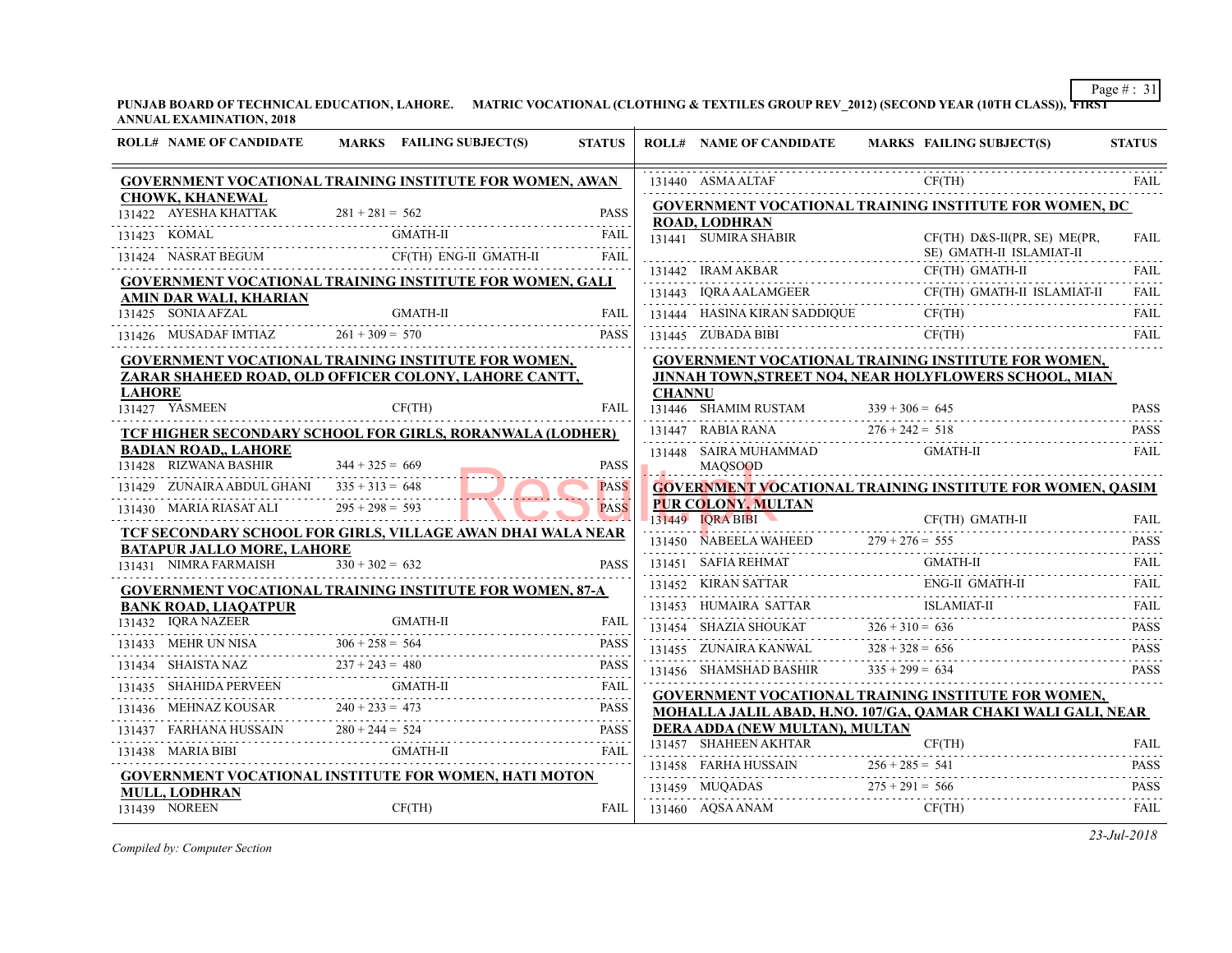| <b>ROLL# NAME OF CANDIDATE</b>                    | MARKS FAILING SUBJECT(S)                                                        | <b>STATUS</b> | <b>ROLL# NAME OF CANDIDATE</b>                                                        | <b>MARKS FAIL</b> |
|---------------------------------------------------|---------------------------------------------------------------------------------|---------------|---------------------------------------------------------------------------------------|-------------------|
|                                                   | <b>GOVERNMENT VOCATIONAL TRAINING INSTITUTE FOR WOMEN, RICH</b>                 |               | 131475 SAMRA HASNAIN                                                                  | $278 + 250 = 528$ |
| <b>BELL ROAD KASHMIR POINT, MURREE</b>            |                                                                                 |               | 131476 MARIA TARIQ                                                                    | $300 + 304 = 604$ |
| 131461 IQRA BIBI                                  | $272 + 311 = 583$                                                               | <b>PASS</b>   | <b>GOVERNMENT VOCATIONAL TRAINING INS</b>                                             |                   |
|                                                   | <b>GOVERNMENT VOCATIONAL TRAINING INSTITUTE FOR WOMEN, NEAR</b>                 |               | <b>KARTAR PURA, RAWALPINDI</b>                                                        |                   |
| 131462 SUMAIA GULL                                | FAISAL STADIUM, DERA GHAZI KHAN ROAD, MUZAFFARGARH                              | FAIL          | 131477 SUMBAL PERVEZ                                                                  | ENG-              |
|                                                   | CF(TH, PR, SE) D&S-II(TH, PR,<br>SE) ME(PR, SE) ENG-II                          |               | 131478 IRAM NASEER                                                                    | <b>GMA</b>        |
|                                                   | GMATH-II                                                                        |               | 131479 TAYYABA YOUSAF 264 + 278 = 542                                                 |                   |
|                                                   | 131463 NADIA GAFFAR $282 + 294 = 576$ PASS                                      |               | 131480 FARRAH MUKHTAR                                                                 | <b>GMA</b>        |
| 131464 HINA KHAN $271 + 276 = 547$                |                                                                                 | <b>PASS</b>   | 131481 ZORAIZ TAHIR $284 + 270 = 554$                                                 |                   |
|                                                   | <b>GOVERNMENT VOCATIONAL TRAINING INSTITUTE FOR WOMEN,</b>                      |               | <b>GOVERNMENT VOCATIONAL TRAINING INS</b>                                             |                   |
| 131465 MARIA SHABBIR                              | MOHALLAH ABBAS NAGAR NATT STREET, NAROWAL<br>$277 + 332 = 609$                  | <b>PASS</b>   | RAWALPINDI CANTT, RAWALPINDI                                                          |                   |
|                                                   |                                                                                 |               | 131482 MAHA SHAKEEL                                                                   | <b>GMA</b>        |
|                                                   | <b>GOVERNMENT VOCATIONAL TRAINING INSTITUTE FOR WOMEN,,</b>                     |               | 131483 RIMSHA BIBI                                                                    | <b>GMA</b>        |
| <b>NAUSHERA VIRKAN</b><br>131466 ZAINAB NASRULLAH | $356 + 298 = 654$                                                               | <b>PASS</b>   | 131484 AYESHA ABBASI                                                                  | <b>GMA</b>        |
|                                                   | <b>GOVERNMENT VOCATIONAL TRAINING INSTITUTE FOR WOMEN,</b>                      |               | 131485 SUMYIA BIBI                                                                    | ENG-              |
| <b>LALAZAR COLONY, OKARA</b>                      |                                                                                 |               | 131486 SALMA FAROOQI                                                                  | CF(T)             |
| 131467 AZMAT FATIMA                               | CF(TH) GMATH-II                                                                 | <b>FAIL</b>   | <b>GOVERNMENT VOCATIONAL TRAINING INS</b>                                             |                   |
|                                                   | GOVERNMENT VOCATIONAL TRAINING INSTITUTE FOR WOMEN,                             |               | <b>ROAD RUSTAM COLONY, SADIOABAD</b><br>131487 HUMAIRA BASHIR                         | CF(T)             |
| KHUTAILA ROAD, PHALIA                             |                                                                                 |               |                                                                                       |                   |
| 131468 SYEDA TAIBA SAJJAD                         | <b>GMATH-II</b>                                                                 | <b>FAIL</b>   | <b>GOVERNMENT VOCATIONAL TRAINING INS</b><br><b>BLOCK NO.13 BAGH-E-UMAR, SARGODHA</b> |                   |
|                                                   | <b>GOVERNMENT VOCATIONAL TRAINING INSTITUTE FOR WOMEN, NEAR</b>                 |               | 131488 MUQDDAS AZIZ                                                                   | CF(T)             |
| 131469 IQRA TARUSSAM                              | ALSHAFI HOSPITAL, RAILWAY ROAD, PIND DADAN KHAN<br>$\overline{304} + 320 = 624$ | <b>PASS</b>   | 131489 UZMA BASHIR 3                                                                  | $319 + 311 = 630$ |
|                                                   |                                                                                 |               | 131490 MAHNOOR $312 + 321 = 633$                                                      |                   |
| <b>ROAD, PINDI GHEB</b>                           | <b>GOVERNMENT VOCATIONAL TRAINING INSTITUTE FOR WOMEN, PINDI</b>                |               | <b>GOVERNMENT VOCATIONAL TRAINING INS</b>                                             |                   |
| 131470 KINZA SABAHAT                              | $ENG-II$                                                                        | FAII.         | NO.11 AZIZ COLONY NEAR MASJID BILAL M                                                 |                   |
|                                                   | <b>GOVERNMENT VOCATIONAL TRAINING INSTITUTE FOR WOMEN, EID</b>                  |               | <b>TMA, SHAHPUR SADAR</b>                                                             |                   |
| <b>GAH ROAD, RAHIM YAR KHAN</b>                   |                                                                                 |               | 131491 RAVIA YOUSAF                                                                   | <b>GMA</b>        |
| 131471 SUMAIRA ARSHAD                             | CF(TH) ENG-II                                                                   | <b>FAIL</b>   | <b>GOVERNMENT VOCATIONAL TRAINING INS</b>                                             |                   |
|                                                   |                                                                                 |               | <b>BUS STAND, BEHIND KHUSHALI BANK, JALA</b><br>131492 MEMONA SHAFIO                  | ENG-              |
|                                                   |                                                                                 |               |                                                                                       |                   |
| 131474 NABEELA KHAN                               | GMATH-II                                                                        | FAIL          | 131493 AOSA ISMAEEL                                                                   | ENG-              |
|                                                   |                                                                                 |               |                                                                                       |                   |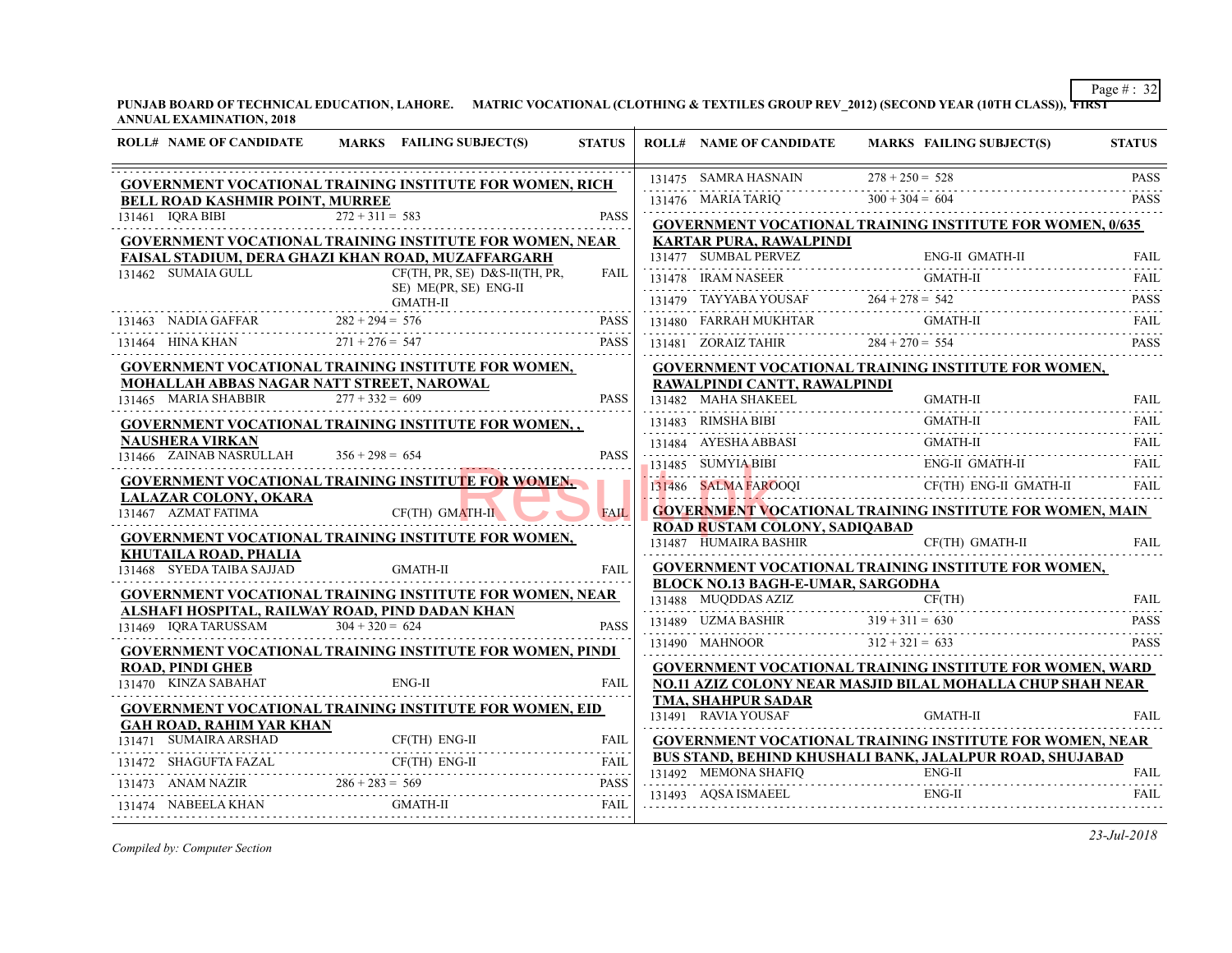| <b>ROLL# NAME OF CANDIDATE</b>             | MARKS FAILING SUBJECT(S)                                    | <b>STATUS</b>                                                                                                                                | <b>ROLL# NAME OF CANDIDATE</b> | <b>MARKS FAIL</b> |
|--------------------------------------------|-------------------------------------------------------------|----------------------------------------------------------------------------------------------------------------------------------------------|--------------------------------|-------------------|
| 131494 QURATUL AIN                         | $ENG-II$                                                    | <b>FAIL</b>                                                                                                                                  |                                |                   |
| 131495 AMMARA HABIB                        | $301 + 302 = 603$                                           | <b>PASS</b>                                                                                                                                  |                                |                   |
|                                            | <b>GOVERNMENT VOCATIONAL TRAINING INSTITUTE FOR WOMEN,,</b> |                                                                                                                                              |                                |                   |
| <b>VEHARI</b>                              | $ENG-II$                                                    | <b>FAIL</b>                                                                                                                                  |                                |                   |
| 131496 IQRA AKRAM<br>131497 RIMSHA MUSHTAQ | $313 + 289 = 602$                                           | <b>PASS</b>                                                                                                                                  |                                |                   |
| 131498 NATASHA NOSHAER                     | GMATH-II                                                    | FAIL                                                                                                                                         |                                |                   |
| 131499 REZA ATYA                           | $ENG-II$                                                    | <b>FAIL</b>                                                                                                                                  |                                |                   |
| 131500 YASMEEN TAHRA HANIF                 | $277 + 269 = 546$                                           | .<br><b>PASS</b>                                                                                                                             |                                |                   |
| 131501 NASREEN BIBI                        | <b>GMATH-II</b>                                             | .<br>FAIL                                                                                                                                    |                                |                   |
| 131502 KAINAT KANWAL                       |                                                             | RL Fee                                                                                                                                       |                                |                   |
|                                            | GOVERNMENT VOCATIONAL TRAINING INSTITUTE FOR WOMEN,         |                                                                                                                                              |                                |                   |
| <b>KHURSHEED COLONY, YAZMAN</b>            |                                                             |                                                                                                                                              |                                |                   |
| 131503 RASHIDA PARVEEN                     | CF(TH) ENG-II GMATH-II                                      | FAIL                                                                                                                                         |                                |                   |
| 131504 IRAM SHAHZADI                       | CF(TH) ENG-II GMATH-II                                      | FAIL<br>.                                                                                                                                    |                                |                   |
| IORA RIZWAN<br>131505                      | .                                                           | <b>ABSENT</b><br>المتحلة                                                                                                                     |                                |                   |
| 131506 MEDHIA SHAHBAZ                      | CF(TH) ENG-II GMATH-II                                      | FAIL<br>$2 - 4$                                                                                                                              |                                |                   |
| 131507 AFSHAN MUNIR                        | CF(TH) ENG-II GMATH-II                                      | FAIL<br>$\mathcal{L}^{\mathcal{A}}\left( \mathcal{A}^{\mathcal{A}}\right) =\mathcal{L}^{\mathcal{A}}\left( \mathcal{A}^{\mathcal{A}}\right)$ |                                |                   |
| 131508 MEHAK NOOR                          | CF(TH) ENG-II GMATH-II                                      | <b>FAIL</b>                                                                                                                                  |                                |                   |
|                                            |                                                             |                                                                                                                                              |                                |                   |
|                                            |                                                             |                                                                                                                                              |                                |                   |
|                                            |                                                             |                                                                                                                                              |                                |                   |
|                                            |                                                             |                                                                                                                                              |                                |                   |
|                                            |                                                             |                                                                                                                                              |                                |                   |
|                                            |                                                             |                                                                                                                                              |                                |                   |
|                                            |                                                             |                                                                                                                                              |                                |                   |
|                                            |                                                             |                                                                                                                                              |                                |                   |
|                                            |                                                             |                                                                                                                                              |                                |                   |
|                                            |                                                             |                                                                                                                                              |                                |                   |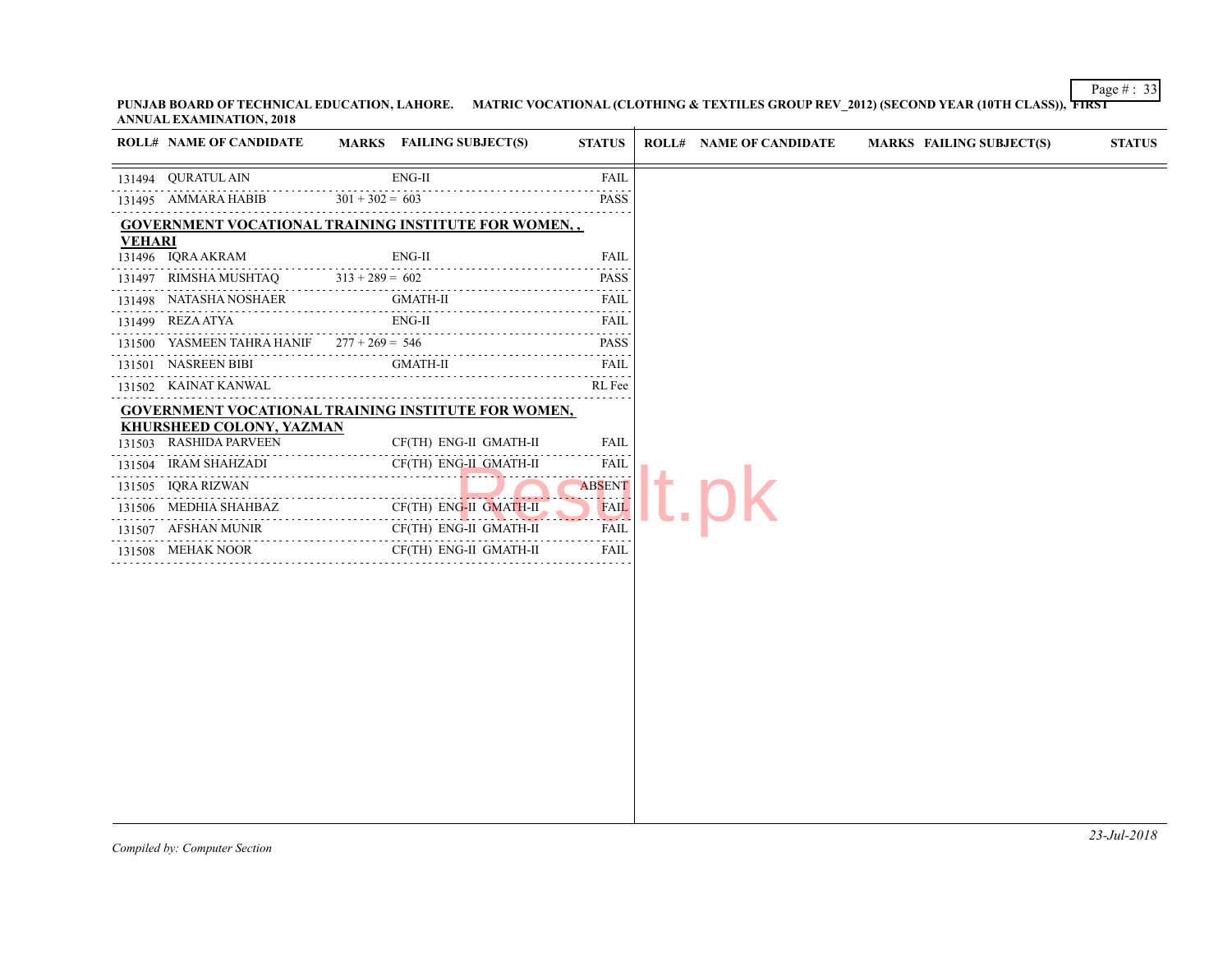| <b>ROLL# NAME OF CANDIDATE</b>                   | MARKS FAILING SUBJECT(S)                                         | <b>STATUS</b>    | <b>ROLL# NAME OF CANDIDATE</b>                | <b>MARKS FAIL</b> |
|--------------------------------------------------|------------------------------------------------------------------|------------------|-----------------------------------------------|-------------------|
|                                                  | GOVERNMENT VOCATIONAL TRAINING INSTITUTE FOR WOMEN,,             |                  | 131534 AFSHAN BIBI                            | C.FN.             |
| <b>AHMADPUR EAST</b>                             |                                                                  |                  | 131535 SABA BIBI                              | C.FN              |
| 131509 NAFEESA AFZAL                             | C.FND(TH) ENG-II GMATH-II                                        | <b>FAIL</b>      | <b>GOVERNMENT VOCATIONAL TRAINING INS</b>     |                   |
| NYESHA RIAZ C.FND<br>131510 AYESHA RIAZ          | C.FND(TH) GMATH-II                                               | FAIL             | <b>CHISHTIA ROAD NEAR NOOR MAHAL CINE</b>     |                   |
| 131511 MEERAB FATIMA                             | MA G<br>GMATH-II                                                 | <b>FAIL</b>      | 131536 AYESHA                                 | $292 + 259 = 551$ |
|                                                  |                                                                  |                  | 131537 AMINA GHAFFAR $281 + 268 =$            | $281 + 268 = 549$ |
|                                                  |                                                                  |                  | 131538 ASMA GHAFFAR $282 + 274 = 556$         |                   |
| 131514 BISMA RUBAB C.FND(TH                      | C.FND(TH) GMATH-II                                               | <b>FAIL</b>      | 131539 SIDRA MUZAMMIL $302 + 282 = 584$       |                   |
|                                                  | 131515 AYESHA SALEEM C.FND(TH) ENG-II GMATH-II                   | <b>FAIL</b>      | 131540 BUSHRA FALAK SHER                      | $285 + 277 = 562$ |
|                                                  | <b>GOVERNMENT VOCATIONAL TRAINING INSTITUTE FOR WOMEN, FATEH</b> |                  | 131541 SUMERA HABIB                           | $357 + 368 = 725$ |
| PUR ROAD, ALIPUR                                 |                                                                  |                  | 131542 SHAMAS BIBI $356 + 347 = 703$          |                   |
| 131516 RIMSHA RAMZAN                             | $368 + 309 = 677$                                                | <b>PASS</b>      | 131543 AMBREEN ASLAM $286 + 293 = 579$        |                   |
| 131517 IQRA FAROOQ                               | $Q \qquad 352 + 314 = 666$ PASS                                  |                  | 131544 TASMIYA QAYYUM $261 + 267 = 528$       |                   |
|                                                  | C.FND(TH)<br>131518 REHANA BIBI C.FND(TH) FAIL                   |                  | 131545 NAGEENA TABASUM $276 + 250 = 526$      |                   |
| 131519 TASLEEM BIBI $378 + 325 = 703$            | and the contract of the contract of                              | <b>PASS</b>      | 131546 AMBREEN AKHTAR                         | $268 + 267 = 535$ |
|                                                  | <b>GOVERNMENT VOCATIONAL TRAINING INSTITUTE FOR WOMEN, NEAR</b>  |                  | 131547 IRAM RAZZAQ $283 + 293 = 576$          |                   |
| <b>DCO HOUSE, ATTOCK</b><br>131520 SHAGUFTA BIBI | C.FND(TH) GMATH-II                                               | <b>FAIL</b>      | $131548$ SANA ASLAM $303 + 268 = 571$         |                   |
| 131521 NAZIA ZAIGHUM                             | C.FND(TH) GMATH-II                                               | <b>FAIL</b>      | 131549 NOSHEEN ASLAM $310 + 326 = 636$        |                   |
| AIGHUM<br>----------------------------           |                                                                  | <b>FAIL</b>      | 131550 UM-E-KALSOOM                           | ENG-              |
| 131523 KIRAN                                     | 131522 RABIA BIBI C.FND(TH) GMATH-II<br>C.FND(TH)                |                  | 131551 UMME HAFSA $317 + 292 = 609$           |                   |
| 131524 KAINAT                                    | .N C.FND(TH) FAIL<br><b>GMATH-II</b>                             | <b>FAIL</b>      | 131552 SHAZIA HUSAIN                          | $297 + 278 = 575$ |
| 131525 FIZA ZAMAN                                | C.FND(TH) ENG-II GMATH-II                                        | <b>FAIL</b>      | .<br>131553 FEHMEEDA KANWAL $300 + 307 = 607$ |                   |
| $\sum_{\ldots}$                                  | C.FND(TH) ENG-II GMATH-II                                        | FAIL             | 131554 NUSRAT PERVEEN $308 + 317 = 625$       |                   |
| [NOOR C<br>131526 MAH NOOR                       |                                                                  |                  | 131555 ROSHEEN ASLAM $311 + 335 = 646$        |                   |
| 131527 KAINAT BIBI                               | C.FND(TH) GMATH-II                                               | FAIL             | 131556 MALAIKA SAFDAR $318 + 317 = 635$       |                   |
| 131528 AREEBA IJAZ                               |                                                                  | FAIL             | <b>GOVERNMENT VOCATIONAL TRAINING INS</b>     |                   |
|                                                  | 131529 WAJEEHA KHAN $358 + 343 = 701$ PASS                       |                  | <b>BAGHDAD ROAD NEAR GPO, BAHAWALPUR</b>      |                   |
|                                                  |                                                                  |                  | 131557 NAJMA MALIK                            | C.FN              |
|                                                  |                                                                  |                  | 131558 SABA KHAN                              | C.FN.             |
|                                                  | 131532 SUMAIRA BIBI C.FND(TH)                                    | <b>FAIL</b><br>. | 131559 TOOBA SAJID                            | C.FN.             |
| 131533 AMNA NEELABI                              |                                                                  |                  | 131560 MAHVISH RASHEED                        | C.FN              |
|                                                  |                                                                  |                  |                                               |                   |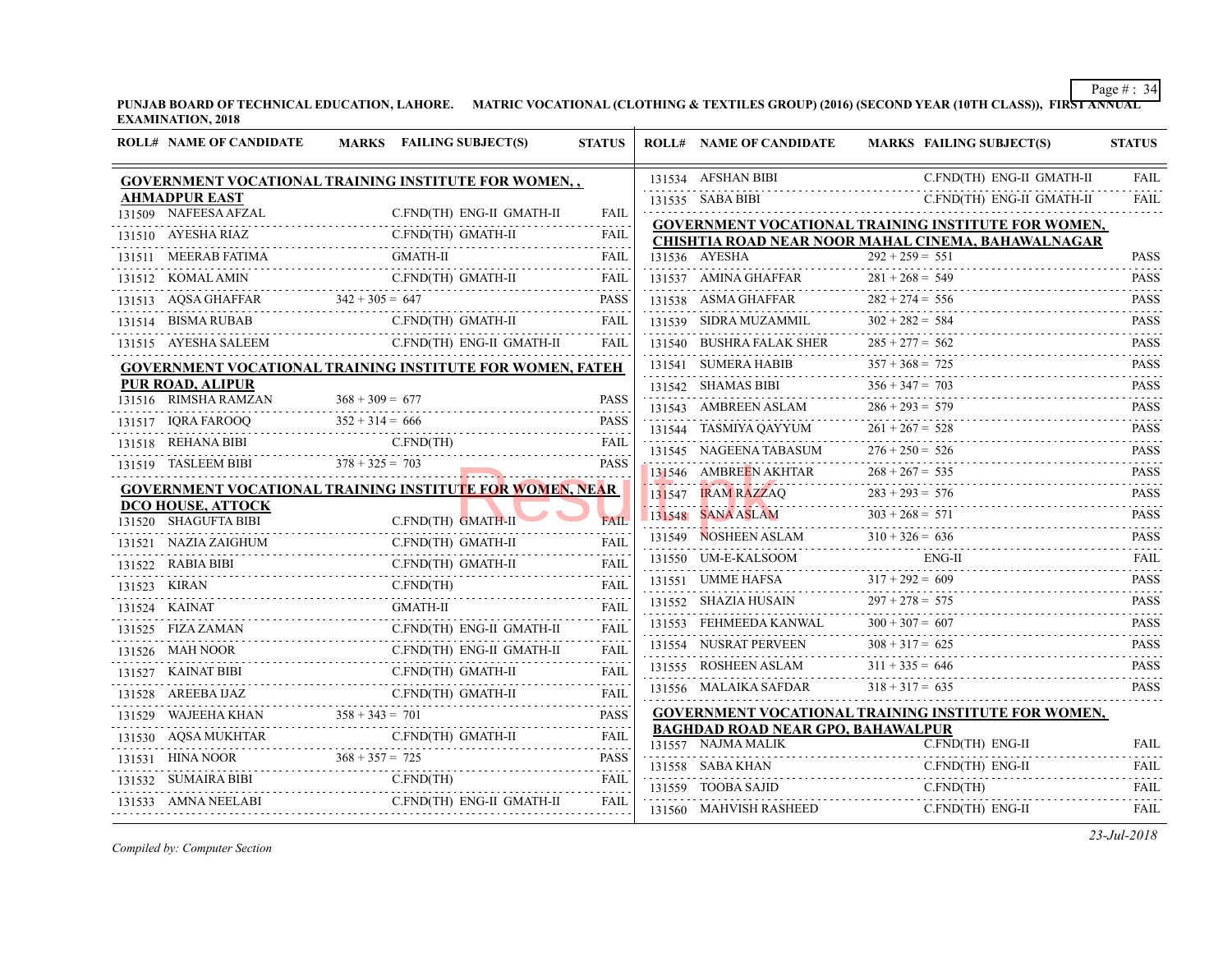**PUNJAB BOARD OF TECHNICAL EDUCATION, LAHORE. MATRIC VOCATIONAL (CLOTHING & TEXTILES GROUP) (2016) (SECOND YEAR EXAMINATION, 2018**

|   | <b>ROLL# NAME OF CANDIDATE</b>                   |                                        | MARKS FAILING SUBJECT(S)                                                                            | <b>STATUS</b>              | <b>ROLL# NAME OF CANDIDATE</b>            | <b>MARKS FAIL</b>   |
|---|--------------------------------------------------|----------------------------------------|-----------------------------------------------------------------------------------------------------|----------------------------|-------------------------------------------|---------------------|
|   | 131561 IQRA SAJID                                | $352 + 347 = 699$                      | $D$ $352 + 347 = 699$ PAS:                                                                          | <b>PASS</b>                | 131587 IQRA NAIZR                         | $363 + 326 = 689$   |
| . |                                                  |                                        | 131562 AQSA HABIB $321 + 339 = 660$ PASS                                                            | <b>PASS</b>                | 131588 FAREEHA ROUF $314 + 278 = 592$     |                     |
|   |                                                  |                                        | 131563 IQRA FAREED $308 + 309 = 617$ PASS                                                           |                            | 131589 QARIA ZAHEER $339 + 305 = 644$     |                     |
|   |                                                  |                                        | 131564 IRUM SHAFEEQ $289 + 302 = 591$ PASS                                                          |                            | 131590 GHULAM FATIMA                      | C.FN                |
|   |                                                  |                                        | 131565 MEHAR-UN-NISA $337 + 345 = 682$                                                              | <b>PASS</b>                | 131591 MEHAK AMIN $281 + 289 = 570$       |                     |
|   |                                                  |                                        | 131566    IQRA JAMEEL    C.FND(TH)    FAIL                                                          |                            | 131592 HAFIZA AFSHAM MUSHTAQ              | C.FN                |
|   |                                                  |                                        | $131567 \quad \text{AYESHA WAZEER} \qquad \qquad \text{C-FND}(\text{TH}) \qquad \qquad \text{FAIL}$ |                            | 131593 NABEELA SADIQ C.                   | C.FN                |
|   | 131568 SYEDA FAZEELA                             |                                        |                                                                                                     | RL Fee                     | 131594 GULZAR FATIMA $257 + 232 = 489$    |                     |
|   |                                                  |                                        | <b>GOVERNMENT VOCATIONAL TRAINING INSTITUTE FOR WOMEN,</b>                                          |                            | 131595 SANIA SHOKAT 325 + 314 = 639       |                     |
|   |                                                  |                                        | GULSHAN COLONY, TAKBEER TOWN, STREET NO.6, NEAR DR. BUSHRA                                          |                            | 131596 NISHA PARKASH $337 + 294 = 631$    |                     |
|   | <b>RIAZ CLINIC, BHALWAL</b><br>131569 ANAM QAMAR |                                        | C.FND(TH) ENG-II                                                                                    | FAIL                       | 131597 SADAF AKRAM $367 + 328 = 695$      |                     |
|   | 131570 IFRA FAYYAZ $312 + 298 = 610$             |                                        |                                                                                                     | <b>PASS</b>                | 131598 NIDA ARSHAD $254 + 241 = 495$      |                     |
|   |                                                  |                                        | $312 + 298 = 610$ PASS                                                                              | <b>PASS</b>                | 131599 LARAIB FATIMA $253 + 243 = 496$    |                     |
|   |                                                  |                                        | 131571 PALWASHA IJAZ $290 + 302 = 592$ PASS                                                         | <b>PASS</b>                | 131600 KISHWAR RAMZAN $336 + 308 = 644$   |                     |
|   | 131572 RABIA MANZOOR $342 + 355 = 697$           |                                        |                                                                                                     | <b>PASS</b>                | <b>GOVERNMENT VOCATIONAL TRAINING INS</b> |                     |
|   | 131573 UMM-E-ASMA $365 + 388 = 753$              |                                        |                                                                                                     | .                          | <b>UP CHURCH, TEHSIL CHOWK, CHAKWAL</b>   |                     |
|   | 131574 FAKHRA BATOOL C.FND(TH)                   |                                        |                                                                                                     | <b>FAIL</b>                | 131601 NAZIA ABBAS                        | <b>ISLA</b><br>C.FN |
|   |                                                  |                                        | 131575 ROMA SHAHZAD $270 + 283 = 553$ PASS                                                          |                            | 131602 KAINAT ISHFAQ                      | C.FN                |
|   |                                                  |                                        |                                                                                                     |                            | 131603 NAGEENA ATTA $308 + 301 = 609$     |                     |
|   |                                                  |                                        |                                                                                                     |                            | 131604 RUBINA SHAHEEN                     | C.FN                |
|   |                                                  |                                        | 131578 AQSA RASHID $311 + 311 = 622$ PASS                                                           |                            |                                           | C.FN                |
|   |                                                  |                                        | 131579 MISBAH PERVEEN $308 + 320 = 628$ PASS                                                        | <b>PASS</b>                | 131605 MARIA ISHFAQ C.                    | C.FN                |
|   |                                                  |                                        | 131580 MISBAH SHAHZAD C.FND(TH) FAIL                                                                | FAIL                       | 131606 MARIA PARVEEN C.F                  | C.FN                |
|   |                                                  |                                        |                                                                                                     |                            | 131607 SABA SARWAT C.FT                   |                     |
|   |                                                  |                                        |                                                                                                     |                            |                                           |                     |
|   |                                                  |                                        | 131581 AMINA BATOOL $291 + 346 = 637$ PASS                                                          | <b>PASS</b>                | 131608 KANWAL USMAN                       | C.FN                |
|   |                                                  |                                        | 131582 MARIA BASHIR $306 + 361 = 667$ PASS                                                          |                            | 131609 KANWAL BASHIR $319 + 300 = 619$    |                     |
|   | 131584 GUL NARGUS $286 + 298 = 584$              |                                        | 131583 SANA ZAFAR $281 + 313 = 594$ PASS                                                            | <b>PASS</b>                | 131610 IRFA RUKHSAR                       | C.FN<br><b>GMA</b>  |
|   |                                                  |                                        | <b>GOVERNMENT VOCATIONAL TRAINING INSTITUTE FOR WOMEN,</b>                                          |                            | 131611 AMNA AMEER                         | C.FN                |
|   | <b>AZEEM ABAD, BUREWALA</b>                      |                                        |                                                                                                     |                            | 131612 AROOJ KIRAN                        |                     |
|   | 131585 AMAIRA TABASSAM<br>131586 AFSHAN KIRAN    | $378 + 346 = 724$<br>$315 + 283 = 598$ |                                                                                                     | <b>PASS</b><br><b>PASS</b> | 131613 MUQADAS ZAHRA C.FN                 | C.FN<br>C.FN        |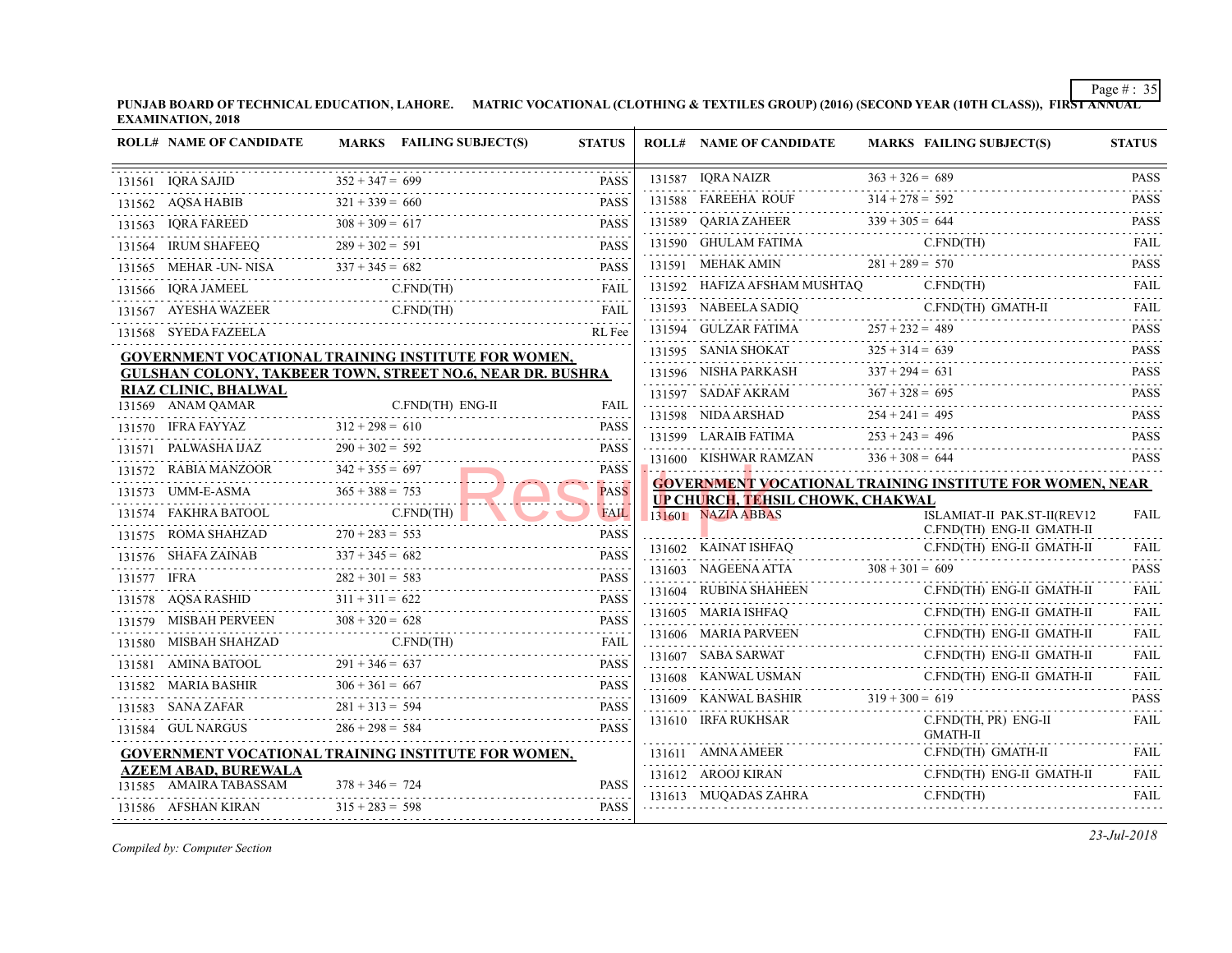|                                                          |  | 131615 MUQADAS PERVEEN                                                                             | C.FND(TH) ENG-II GMATH-II                |  | FAIL             | 131638 NIDA TARIQ                                         | $324 + 306 = 630$         |
|----------------------------------------------------------|--|----------------------------------------------------------------------------------------------------|------------------------------------------|--|------------------|-----------------------------------------------------------|---------------------------|
|                                                          |  | 131616 MARIA IBRAR                                                                                 | C.FND(TH) ENG-II GMATH-II                |  | <b>FAIL</b>      | 131639 SABA SAEED                                         | $341 + 316 = 657$         |
|                                                          |  | 131617 NAGEENA YASMEEN<br>131617 NAGEENA YASMEEN C.FND(TH) ENG-II GMATH-II FAIL                    | C.FND(TH) ENG-II GMATH-II                |  |                  | 131640 AQSA SATTAR 359 + 348 = 7                          | $359 + 348 = 707$         |
|                                                          |  | 131618 AIMAN YASMEEN                                                                               | ENG-II GMATH-II                          |  |                  | 131641 SAMINA YOUNAS $327 + 311 = 63$                     | $327 + 311 = 638$         |
|                                                          |  | 131619 QURAT UL AIN GMATH-II FAIL FAIL                                                             |                                          |  |                  | 131642 HAFSA MAQBOOL $308 + 309 = 617$                    |                           |
|                                                          |  | 131620 SHOMAILA BIBI                                                                               | C.FND(TH) ENG-II GMATH-II                |  | FAIL             | 131643 MARIAM AMIN                                        | $383 + 352 = 735$         |
| GOVERNMENT VOCATIONAL TRAINING INSTITUTE FOR WOMEN, NEAR |  |                                                                                                    |                                          |  |                  | 131644 RUQIA ABBAS $354 + 31$                             | $354 + 310 = 664$         |
|                                                          |  | <b>GHS BOYS, CHAUBARA</b><br>131621 UM-E-KALSOOM                                                   | C.FND(TH) GMATH-II                       |  | FAIL             | 131645 SHAHIDA PERVEEN                                    | GMA                       |
|                                                          |  |                                                                                                    |                                          |  |                  | 131646 MUEEN GULSHAN                                      | <b>URD</b><br>.           |
|                                                          |  | <b>GOVERNMENT VOCATIONAL TRAINING INSTITUTE FOR WOMEN, RAJA</b><br>WALA NEAR BANDH MASJID, CHINIOT |                                          |  |                  | $BIA RAOUF$ $373 + 324 = 697$<br>131647 RABIA RAOUF       |                           |
|                                                          |  | 131622 MASOOMA                                                                                     | C.FND(TH) ENG-II GMATH-II                |  | FAIL             | 131648 AISHA NIDA 351 -                                   | $351 + 313 = 664$         |
|                                                          |  | 131623 GULNAZ UMARDRAZ                                                                             | C.FND(TH) GMATH-II                       |  | <b>FAIL</b>      | 131649 KHADIJA JAVED $335 + 301 = 636$                    |                           |
|                                                          |  | 131624 AYESHA AHMAD                                                                                | .<br>$293 + 266 = 559$                   |  | <b>PASS</b>      | 131650 SADIA GULZAR                                       | GMA                       |
|                                                          |  | 131625 NIRMA MUQADAS                                                                               | $293 + 290 = 583$                        |  | <b>PASS</b>      | 131651 SIDRA ABBAS                                        | <b>GMA</b>                |
|                                                          |  | 131626 ASIYA UMAR DRAZ                                                                             |                                          |  | FAIL             | 131652 RAZIA YOUSIF                                       | <b>GMA</b>                |
|                                                          |  | 131627 UMM E FARWA                                                                                 | EARWA C.FND(TH) ENG-II                   |  | .<br><b>FAIL</b> | <b>GOVERNMENT VOCATIONAL TRAINING INS</b>                 |                           |
|                                                          |  | 131628 MAQDOUS                                                                                     | $301 + 276 = 577$                        |  | <b>PASS</b>      | NATIONAL BANK, ADDA ABDULLAH CHISHT<br>131653 SHAZIA KHAN | <b>GMA</b>                |
|                                                          |  | 131629 MAHAM                                                                                       | C.FND(TH) ENG-II GMATH-II                |  | FAIL             | 131654 SONIA AMIN                                         | <b>GMA</b>                |
|                                                          |  | 131630 GHAZALA ASHRAT                                                                              | C.FND(TH) GMATH-II<br>.<br>.             |  | <b>FAIL</b>      | 131655 ASMA ALLAH YAR                                     | C.FN                      |
|                                                          |  | 131631 FAZEELAT BIBI                                                                               | ISLAMIAT-II C.FND(TH)<br>ENG-II GMATH-II |  | <b>FAIL</b>      | 131656 AQEELA PERVEEN                                     | GMA                       |
|                                                          |  | TCF SECONDARY SCHOOL, VOHRA CAMPUS RAI CHAND, CHINIOT                                              |                                          |  |                  | 131657 SAIMA KHAN                                         | $335 + 306 = 641$         |
|                                                          |  | 131632 ISHRAT                                                                                      | <b>ENG-II GMATH-II</b>                   |  | FAIL             | 131658 SHAISTA WAHEED                                     | <b>GMA</b>                |
|                                                          |  | 131633 SONIA                                                                                       | C.FND(TH) ENG-II GMATH-II                |  | <b>FAIL</b>      | 131659 NARGIS WAHEED $398 + 336 = 734$                    | $398 + 336 = 734$         |
|                                                          |  | 131634 FARHAT SHEHBAZ                                                                              | C.FND(TH) GMATH-II                       |  | <b>FAIL</b>      | 131660 NOREEN HASHMAT                                     | GMA                       |
|                                                          |  | 131634 FARHAT SHEHBAZ C.FND(TH) GMATH-II FAIL<br>131635 NAZIA BIBI                                 |                                          |  |                  | <b>GOVERNMENT VOCATIONAL TRAINING INS</b>                 |                           |
|                                                          |  | 131636 NADIA PERVEEN                                                                               | C.FND(TH) ENG-II GMATH-II                |  | <b>FAIL</b>      | ROAD NEAR GHOSUT MARKET, CHUNIAN                          |                           |
|                                                          |  | <b>GOVERNMENT VOCATIONAL TRAINING INSTITUTE FOR WOMEN, HOUSE</b>                                   |                                          |  |                  | 131661 FATEEM SHOUKAT                                     | <b>ISLA</b><br><b>URD</b> |
|                                                          |  | NO.5, STREET NO. 5, GULBERG TOWN, CHISHTIAN                                                        |                                          |  |                  | <b>GMA</b>                                                |                           |
|                                                          |  |                                                                                                    |                                          |  |                  |                                                           |                           |

**PUNJAB BOARD OF TECHNICAL EDUCATION, LAHORE. MATRIC VOCATIONAL (CLOTHING & TEXTILES GROUP) (2016) (SECOND YEAR EXAMINATION, 2018**

**ROLL# NAME OF CANDIDATE MARKS FAILING SUBJECT(S) STATUS ROLL# NAME OF CANDIDATE MARKS FAILING SUBJECT(S) STATUS**

131637 MARIA FAROOQ  $324 + 303 = 627$ 

131614 IQRA BIBI C.FND(TH) [ENG-II GMATH-II FAIL](http://www.result.pk/)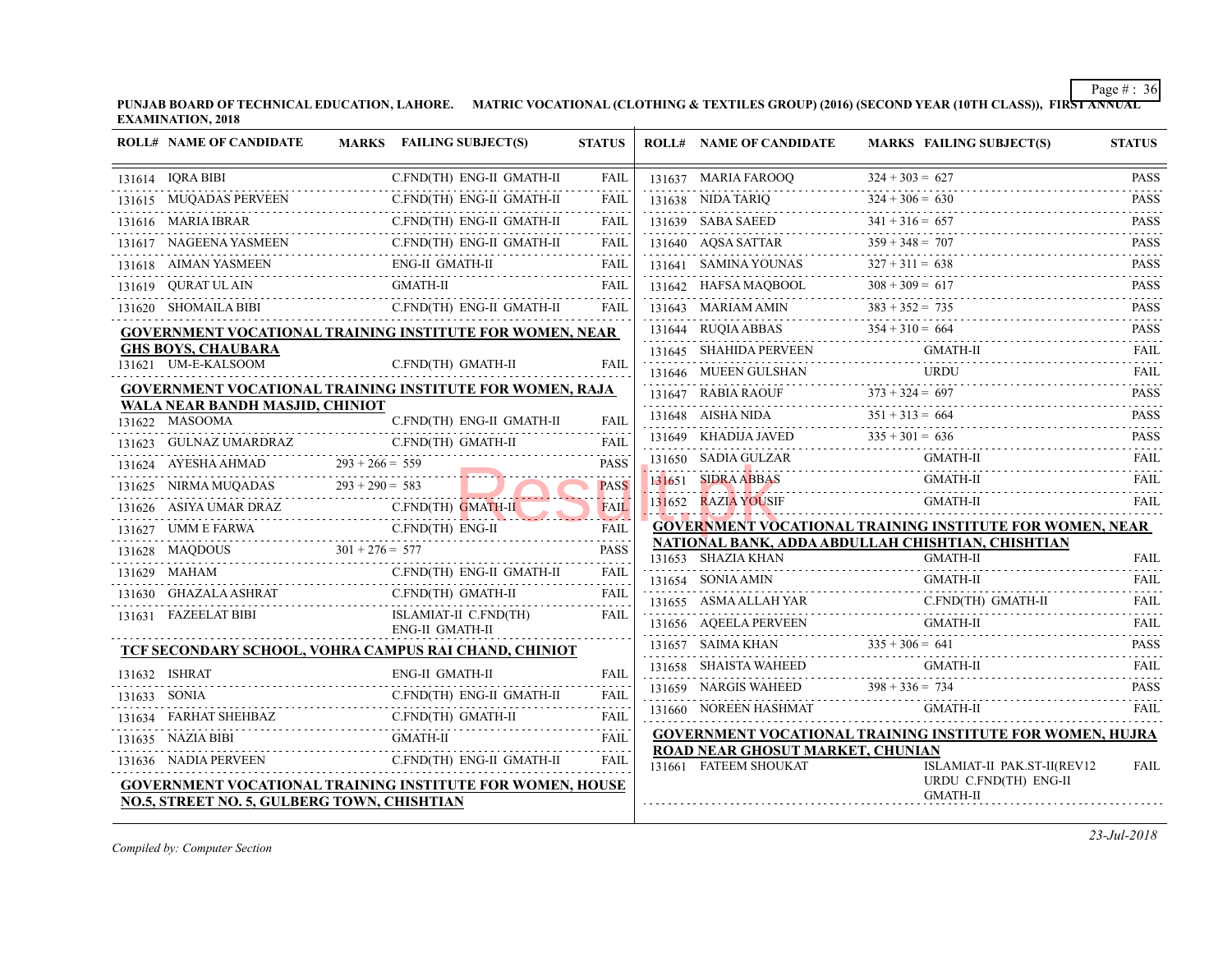| <b>ROLL# NAME OF CANDIDATE</b>                                       | MARKS FAILING SUBJECT(S)                                         | <b>STATUS</b>    | <b>ROLL# NAME OF CANDIDATE</b>                                                            | <b>MARKS FAIL</b>                      |
|----------------------------------------------------------------------|------------------------------------------------------------------|------------------|-------------------------------------------------------------------------------------------|----------------------------------------|
| 131662 NAILAT NAEEM                                                  | C.FND(TH) GMATH-II                                               | <b>FAIL</b>      | 131689 FARAH YOUSAF                                                                       | C.FN                                   |
| 131663 SHEHZADI JAVERIYA                                             | PAK.ST-II(REV12 C.FND(TH)                                        | <b>FAIL</b>      | 131690 RUBINA PARVEEN                                                                     | C.FN                                   |
| <b>ABBASI</b><br>131664 KAINAT                                       | ENG-II GMATH-II<br>C.FND(TH) GMATH-II                            | <b>FAIL</b>      | 131691 IRAM ZIA                                                                           | <b>ISLA</b><br>ENG-                    |
| 131665 UMME RUBAB                                                    | C.FND(TH) ENG-II GMATH-II                                        | <b>FAIL</b>      | 131692 SAIRA YASEEN                                                                       | C.FN                                   |
| 131666 TASAWAR ZAHRA                                                 | <b>GMATH-II</b>                                                  | <b>FAIL</b>      | 131693 SAJIDA SHAHBAZ                                                                     | C.FN                                   |
| 131667 KHADIJA WAHAB<br>131667 KHADIJA WAHAB                         | <b>GMATH-II</b>                                                  | <b>FAIL</b>      | 131694 MAVISH AMANAT                                                                      | <b>MEM</b>                             |
| 131668 ASMA                                                          | C.FND(TH) ENG-II GMATH-II                                        | .<br><b>FAIL</b> | 131695 ATIOA KHALID                                                                       | SE)<br>C.FN                            |
| 131669 GULSHAN GULZAR<br>131669 GULSHAN GULZAR C.F                   | C.FND(TH) ENG-II GMATH-II                                        | .<br>FAIL        |                                                                                           |                                        |
| 131670 JAWAIRIA GULZAR<br>IA GULZAR<br>----------------------------- | C.FND(TH) ENG-II GMATH-II                                        | .<br>FAIL        | <b>GOVERNMENT VOCATIONAL TRAINING INS</b><br><b>BLOCK NO. 9 NEAR D.H.O HOSPITAL RAILW</b> |                                        |
| 131671 GUL-E-ZAHARA                                                  | C.FND(TH) ENG-II GMATH-II<br>.<br>AHARA C.FND(TH) ]              | FAIL             | 131696 RIDA ABID                                                                          | $330 + 348 = 678$                      |
| 131672 ABIDA BIBI                                                    | <b>GMATH-II</b>                                                  | FAIL             | 131697 AMNA JAMIL                                                                         | $329 + 330 = 659$                      |
| 131673 NOREEN HASSAN                                                 | C.FND(TH) ENG-II GMATH-II                                        | FAIL             | 131698 SANOBAR NAZ                                                                        | $265 + 263 = 528$                      |
| 131674 MARYIAM BIBI                                                  | C.FND(TH) GMATH-II                                               | FAIL             | 131699 ZAHRA PERVEEN                                                                      | $329 + 323 = 652$                      |
| 131675 ANAM ASHRAF                                                   | C.FND(TH) GMATH-II                                               | FAIL             | 131700 MEHWISH GHAZANFAR                                                                  | $335 + 358 = 693$                      |
| 131676 SAIRA BIBI<br>)<br>                                           | C.FND(TH) GMATH-II                                               | <b>FAIL</b>      | 131701 SADIA IQBAL                                                                        | $364 + 371 = 735$                      |
| 131677 GHULAM ZAHRA                                                  | $PAKST-II(REV12 C.FND(TH))$<br>ENG-II GMATH-II                   | <b>FAIL</b>      | 131702 MEHWISH TAHIR                                                                      | $339 + 357 = 696$                      |
| 131678 SOFIA                                                         | C.FND(TH) ENG-II GMATH-II                                        | FAIL             | 131703 SOURIYA NAZ                                                                        | $329 + 336 = 665$                      |
| 131679 BEENISH HANIF                                                 | C.FND(TH) GMATH-II                                               | FAIL             | 131704 MUNAZA IMDAD                                                                       | $313 + 322 = 635$                      |
|                                                                      | <b>GOVERNMENT VOCATIONAL TRAINING INSTITUTE FOR WOMEN, RETTA</b> |                  | 131705 LAILA ASLAM<br>31705 LAILA ASLAM $310 + 342$                                       | $310 + 342 = 652$                      |
| <b>KHANA ROAD, DEPALPUR</b>                                          |                                                                  |                  | 131706 SADIA NAWAZ                                                                        | $329 + 350 = 679$                      |
| 131680 ZAINAB NAZ                                                    | ISLAMIAT-II C.FND(TH)<br><b>ENG-II GMATH-II</b>                  | <b>FAIL</b>      | 131707 SAIRA KANWAL                                                                       | $302 + 338 = 640$                      |
| 131681 IRSHAD BIBI                                                   | C.FND(TH) ENG-II GMATH-II                                        | FAIL             | 131708 SIDRA KANWAL                                                                       | $272 + 332 = 604$                      |
| 131682 AQSA AZAM                                                     | C.FND(TH) GMATH-II                                               | FAIL             | 131709 NAYAB ZAHRA<br>131710 MUBASHARA HAMID                                              | $258 + 271 = 529$<br>$335 + 364 = 699$ |
| 131683 AQSA PARVEEN                                                  | C.FND(TH) ENG-II GMATH-II                                        | .<br>FAIL        |                                                                                           |                                        |
| 131684 RUQIYA BIBI                                                   | C.FND(TH) GMATH-II                                               | .<br><b>FAIL</b> | 131711 AQSA<br>131712 RAHEELA KANWAL                                                      | $341 + 381 = 722$<br>$311 + 302 = 613$ |
| 131685 ZOBIA NAZIR<br>.                                              | C.FND(TH) GMATH-II                                               | -----<br>FAIL    | 131713 EMAAN FATIMA                                                                       | $299 + 350 = 649$                      |
| 131686 SAJIDA BIBI                                                   | C.FND(TH) GMATH-II<br>C.1 ND(111) GMATH-II                       | FAIL             | 131714 MISBHA UMAR                                                                        | $280 + 340 = 620$                      |
| 131687 SADIA TABBASUM                                                | C.FND(TH)                                                        | <b>FAIL</b>      |                                                                                           |                                        |
| 131688 ANELA AKHTAR                                                  | C.FND(TH)                                                        | FAIL             |                                                                                           |                                        |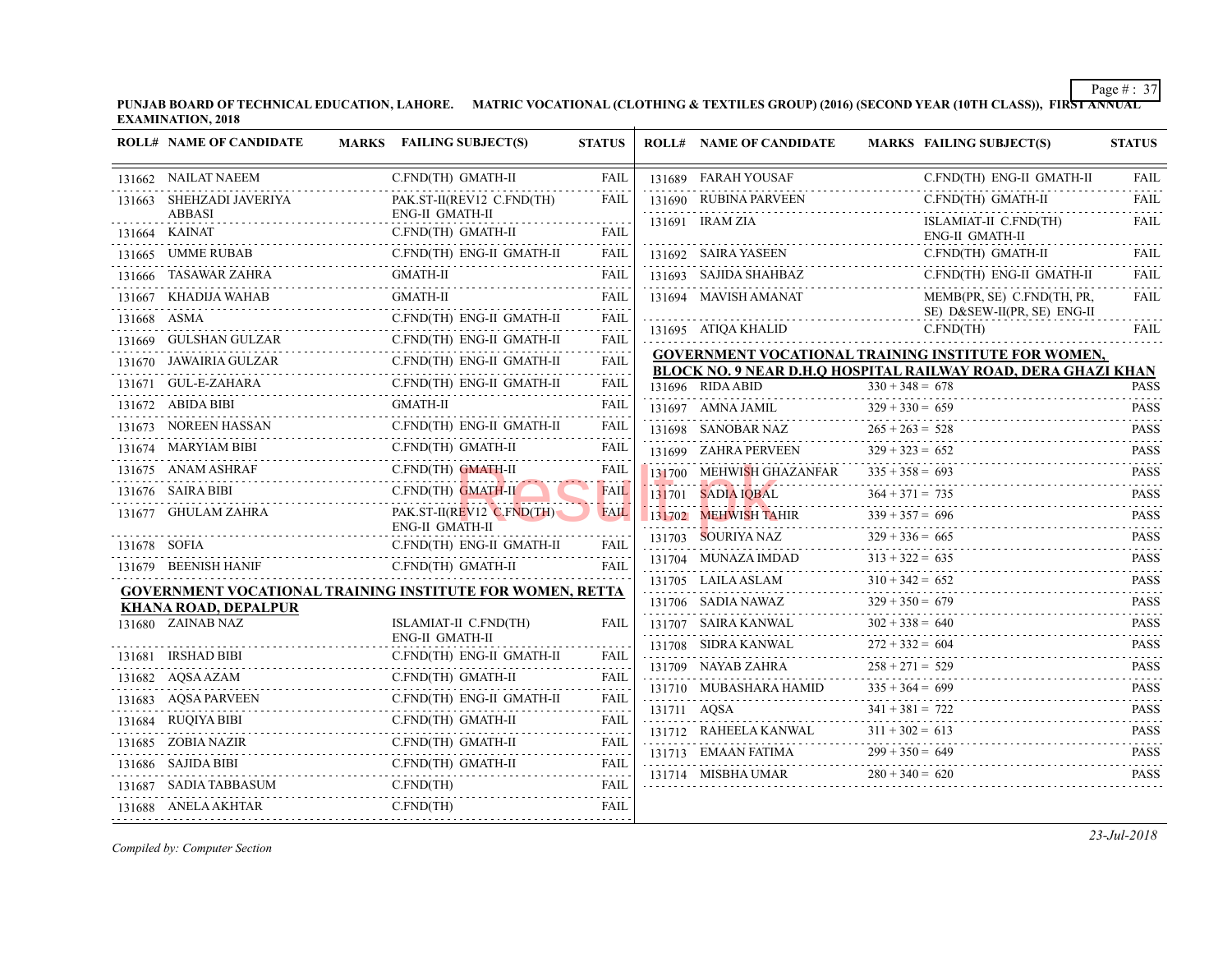|                  | <b>ROLL# NAME OF CANDIDATE</b>                                                                                          | <b>MARKS</b> FAILING SUBJECT(S)                          | <b>STATUS</b>              | <b>ROLL# NAME OF CANDIDATE</b>                          | <b>MARKS FAIL</b> |
|------------------|-------------------------------------------------------------------------------------------------------------------------|----------------------------------------------------------|----------------------------|---------------------------------------------------------|-------------------|
|                  |                                                                                                                         | TCF HIGHER SECONDARY SCHOOL FOR GIRLS, MAIN MULTAN ROAD, |                            | 131741 RUBABB ASLAM                                     | PAK.              |
| <b>DINA NATH</b> |                                                                                                                         |                                                          |                            | TCF HIGHER SECONDARY SCHOOL FOR GII                     |                   |
|                  | 131715 RAHAT BIBI                                                                                                       | $358 + 347 = 705$                                        | <b>PASS</b>                | <b>FAISALABAD</b>                                       |                   |
|                  | 131716 MARIA BIBI                                                                                                       |                                                          | FAIL                       | 131742 IQRA BATOOL $320 + 352 = 672$                    |                   |
|                  | $\begin{tabular}{ll} 131717 & MARIA NADEEM & C.FND( \\ \hline 131718 & NASA MAKHTAR & 393 + 338 = 731 \\ \end{tabular}$ | C.FND(TH)                                                | FAIL                       | 131743 HIFZA NOOR $338 + 350 = 688$                     |                   |
|                  |                                                                                                                         | PASS                                                     | <b>PASS</b>                | 131744 AMBER SARFRAZ $342 + 355 = 697$                  |                   |
|                  |                                                                                                                         | 131719 SHUMAILA SHOUKAT $375 + 343 = 718$ PASS           |                            | 131745 KINZA TAHIR $228 + 269 = 497$                    |                   |
|                  | 131720 FAIZA                                                                                                            | $362 + 332 = 694$                                        | <b>PASS</b>                | <b>GOVERNMENT VOCATIONAL TRAINING INS</b>               |                   |
|                  |                                                                                                                         | 131721 RIMSHA KANWAL $367 + 348 = 715$ PASS              | <b>PASS</b>                | RAILWAY STATION ROAD, FATEH JANG                        |                   |
|                  |                                                                                                                         | 131722 NOREEN FATIMA C.FND(TH) FAIL                      |                            | 131746 SAMINA BIBI                                      | $316 + 370 = 686$ |
|                  | 131723 TANZILA ILYAS                                                                                                    | C.FND(TH)<br>131723 TANZILA ILYAS C.FND(TH) FAIL         |                            | 131747 FRASHTA BIBI 223 +                               | $223 + 304 = 527$ |
|                  | 131724 WASEELA ASHRAF $384 + 383 = 767$                                                                                 |                                                          | <b>PASS</b>                | 131748 HINA NAWAB $267 + 323 = 59$                      | $267 + 323 = 590$ |
|                  |                                                                                                                         | GOVERNMENT VOCATIONAL TRAINING INSTITUTE FOR WOMEN, NEAR |                            | 131749 BUSHRA NAZEER $306 + 313 = 619$                  |                   |
|                  |                                                                                                                         | KHIZRA MOSQUE D-BLOCK PEOPLES COLONY #1, FAISALABAD      |                            | 131750 KHUSH BAKHT TARIQ $315 + 375 = 690$              |                   |
|                  | 131725 MAHAM ISRAR                                                                                                      | <b>GMATH-II</b>                                          | FAIL                       | 131751 MARIA GUL $225 + 276 = 501$                      |                   |
|                  | 131726 MARIA GULZAR 341 + 331 = 672                                                                                     |                                                          | <b>PASS</b>                | 131752 AZKA AIMAN                                       | $238 + 314 = 552$ |
|                  |                                                                                                                         | 131727 RIMSHA FATIMA $267 + 284 = 551$                   | <b>PASS</b><br>$2.5 - 2.4$ | 131753 ADEEBA ZAMEER $254 + 332 = 586$                  |                   |
|                  | 131728 MANAHIL FARHAT 241 + 251 = 492                                                                                   |                                                          | <b>PASS</b>                | 131754 SHUJJIA FATIMA                                   | $259 + 325 = 584$ |
|                  |                                                                                                                         | 131729 AQSA TARIQ $315 + 310 = 625$                      | <b>PASS</b>                | <b>GOVERNMENT VOCATIONAL TRAINING INS</b>               |                   |
|                  |                                                                                                                         | 131730 RIMSHATARIQ 291 + 284 = 575 PASS                  |                            | CHOWK, ALI AKBAR ROAD, AMAMIA COLO                      |                   |
|                  |                                                                                                                         | 131731 MEHWISH NAZ $341 + 346 = 687$ PASS                | <b>PASS</b>                | 131755 MARIAM ASGHAR                                    | $310 + 331 = 641$ |
|                  |                                                                                                                         | 131732 AYESHA RAMZAN $261 + 287 = 548$ PASS              |                            | 131756 SARA KAZIM                                       | C.FN              |
|                  |                                                                                                                         | 131733 RUKHSAR IQBAL $304 + 336 = 640$ PASS              | <b>PASS</b>                | 131757 NOOR FATIMA C.FN                                 | C.FN              |
|                  |                                                                                                                         |                                                          |                            | 131758 GULNAZ $256 + 295 = 551$                         |                   |
|                  |                                                                                                                         | 131735 AQSA MATLOOB 268 + 301 = 569 PASS                 |                            |                                                         | C.FN              |
|                  |                                                                                                                         | 131736 BENISH TAHIR $337 + 354 = 691$ PASS               |                            | 131760 ZAINAB DAWOOD                                    | C.FN              |
|                  |                                                                                                                         | 131737 BENISH SHAHZADI $298 + 302 = 600$ PASS            | <b>PASS</b>                | 131761 MARRIAM JAFRI                                    | C.FN              |
|                  | 131738 AROOJ SHAFIQUE                                                                                                   | FAIL FAIL FAIL FAIL                                      |                            | 131762 TEHMINA BASHIR                                   | C.FN              |
|                  | 131739 ANIQA GHAFFAR                                                                                                    | an an Aonaichte<br>Ca<br>C.FND(TH) GMATH-II              | FAIL                       | <b>GOVERNMENT VOCATIONAL TRAINING INS</b>               |                   |
|                  | 131740 SEHRAISH RUBAB                                                                                                   | PAK.ST-II(REV12 C.FND(TH)<br>ENG-II                      | FAIL                       | 116/8 NEAR GHALA MANDI, FORT ABBAS<br>131763 UM-E-AYMEN | $357 + 364 = 721$ |
|                  |                                                                                                                         |                                                          |                            |                                                         |                   |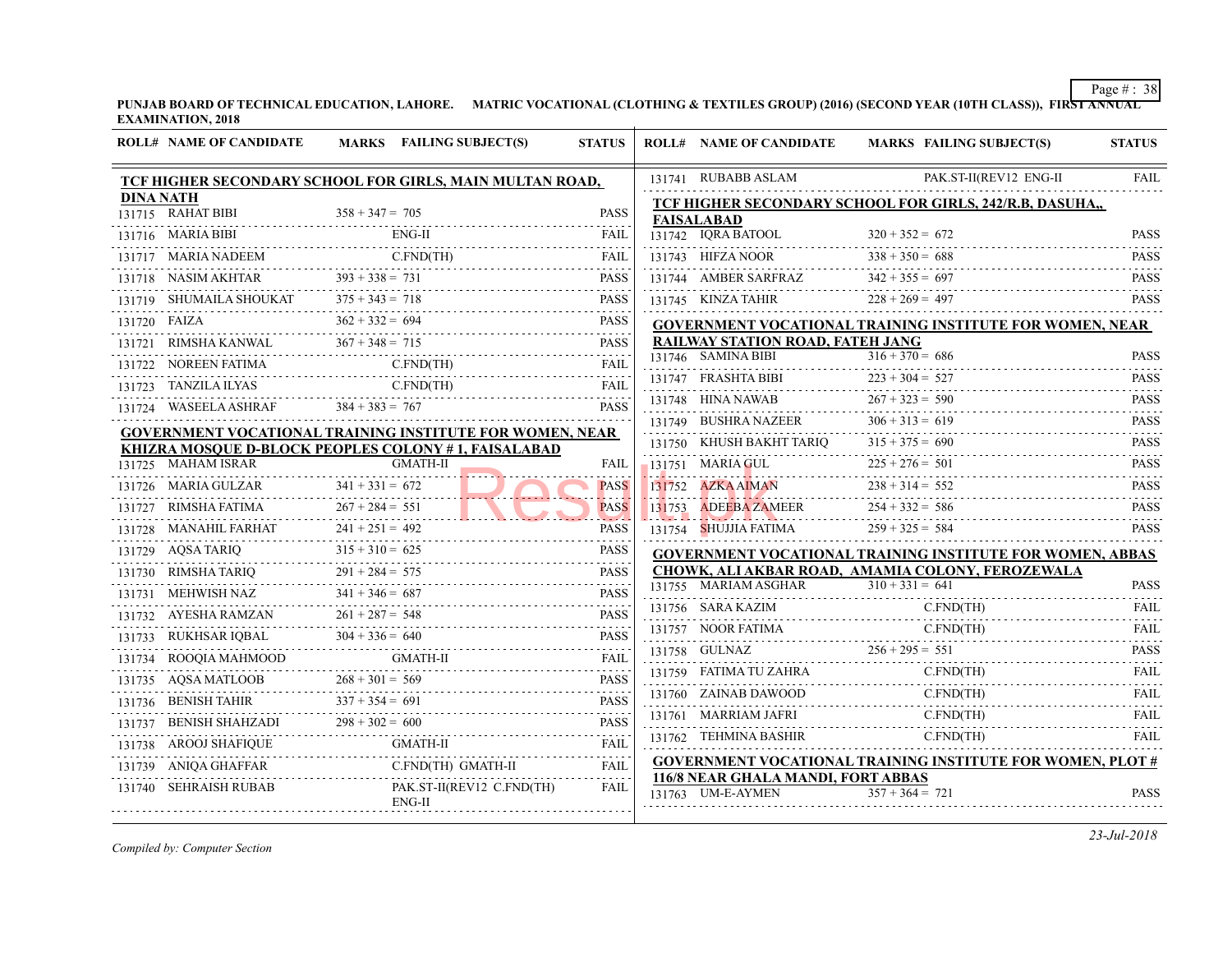| <b>ROLL# NAME OF CANDIDATE</b>                                               |                   | MARKS FAILING SUBJECT(S) | <b>STATUS</b>     | <b>ROLL# NAME OF CANDIDATE</b>                | <b>MARKS FAIL</b> |
|------------------------------------------------------------------------------|-------------------|--------------------------|-------------------|-----------------------------------------------|-------------------|
| 131764 UM-E-RUMAN                                                            | $331 + 344 = 675$ |                          | <b>PASS</b>       | 131790 ANAM SHAZADI                           | $325 + 327 = 652$ |
| 131765 HAFIZA NAZIA SHAFIQ $384 + 368 = 752$                                 |                   |                          | <b>PASS</b>       | 131791 AYESHA IQBAL $286 + 298 = 584$         |                   |
| R<br>$312 + 316 = 628$<br>131766 AQSA JABBAR                                 |                   |                          | <b>PASS</b>       | 131792 HAFZA KALSOOM AKHTAR $345 + 341 = 686$ |                   |
| 131767 SHUMAILA TUFAIL $323 + 323 = 646$ PASS                                |                   |                          |                   | 131793 RABIA NASRULLAH $321 + 340 = 661$      |                   |
| 131768 NAVEEDA AFZAL $293 + 299 = 592$ PASS                                  |                   |                          |                   | 131794 NOOR FATIMA $272 + 272 = 544$          |                   |
| 131769 FARZANA MUNEER $324 + 356 = 680$ PASS                                 |                   |                          | <b>PASS</b>       | 131795 KOMAL $291 + 285 = 576$                |                   |
| 131770 NAILA RIAZ $283 + 316 = 599$                                          |                   |                          | <b>PASS</b>       | <b>GOVERNMENT VOCATIONAL TRAINING INS</b>     |                   |
| <b>FARAN COLLEGE OF TECHNOLOGY FOR WOMEN,, NEAR GOVT. GIRLS</b>              |                   |                          |                   | RAHWALI, GUJRANWALA                           |                   |
| HIGH SCHOOL, KHYALI ADA, GUJRANWALA                                          |                   |                          |                   | 131796 ZAREE HINA                             | <b>GMA</b>        |
| 131771 AMATUL ISLAM                                                          |                   | C.FND(TH)                | FAIL              | 131797 KIRAN SHAHZADI Fail In First Year      |                   |
| $\frac{131772}{131772} \text{ LAIBA TASEEN} \longrightarrow 342 + 377 = 719$ |                   |                          |                   | 131798 AIMAN MURTAZA $302 + 304 = 606$        |                   |
| 131773 AMINA $295 + 285 = 580$ PASS                                          |                   |                          |                   | 131799 SYEDA SHERIN ZAINAB $319 + 335 = 654$  |                   |
| 131774 AYESHA $324 + 339 = 663$ PASS                                         |                   |                          |                   | 131800 SADIA ILYAS GM                         | <b>GMA</b>        |
| 131775 $AQSA SAJJAD$ C.FND(TH)                                               |                   |                          | <b>FAIL</b>       | 131801 RUBAB AMJAD $258 + 238 = 496$          |                   |
| 131776 QURATULAIN C.FND(TH)                                                  |                   |                          | FAIL<br>22 a 22 a | 131802 SANA MAJEED                            | GMA               |
| 131777 SEHRISH NAWAZ 343 + 291 = 634                                         |                   |                          | <b>PASS</b>       | 131803 NABEELA AKHTAR $354 + 335 = 689$       |                   |
| 131778 SHUMAILA NIAMAT $346 + 375 = 721$                                     |                   |                          | <b>PASS</b>       | 131804 IORA AKBAR                             | <b>GMA</b>        |
| 131779 SUFYANA Fail In First Year (9Th Class) FIRST YEAR (9TH CLASS)         |                   |                          |                   | <b>GOVERNMENT VOCATIONAL TRAINING INS</b>     |                   |
| 132571 HINA JAVAID $317 + 304 = 621$ PASS                                    |                   |                          | <b>PASS</b>       | PUR JATTAN ROAD, GUJRAT                       |                   |
| <b>GOVERNMENT VOCATIONAL TRAINING INSTITUTE FOR WOMEN,</b>                   |                   |                          |                   | 131805 FATIMA ZAFAR                           | C.FN              |
| <b>STREET NO. 2, BIG CIVIL LINES, GUJRANWALA</b>                             |                   |                          |                   | 131806 AMINA BIBI                             | C.FN              |
| 131780 KHADIJA ARIF                                                          | $302 + 298 = 600$ |                          | <b>PASS</b>       | 131807 AQSA YOUNAS C.FI                       | C.FN              |
| 131781 TAYYABA AFZAL $271 + 266 = 537$                                       |                   |                          | <b>PASS</b>       | 131808 ZAINAB MUSHTAQ C.FN                    | C.FN              |
| 131782 AMNA KAINAT $271 + 290 = 561$ PASS                                    |                   |                          |                   | 131809 REEMAAKBAR C.F                         | C.FN              |
| 131783 MAFIA BASHIR GMATH-II                                                 |                   |                          | <b>FAIL</b>       | 131810 AMNA BASHIR C.FI                       | C.FN              |
| 131784 RAFIA SHAHZADI $305 + 292 = 597$ PASS                                 |                   |                          |                   | 131811 ANMOL SONENA C.FN                      | C.FN              |
| 131785 IQRA $342 + 328 = 670$ PASS                                           |                   |                          | PASS              | 131812 SANA AFZAL C.F                         | C.FN              |
| 131786 AMNA MUNAWAR $298 + 286 = 584$ PASS                                   |                   |                          |                   | 131813 SADIA NAZAR $337 + 303 = 640$          |                   |
| 131787 FIZZA BATOOL 292 + 275 = 567                                          |                   |                          | <b>PASS</b>       | 131814 SITARA JABEEN C.FI                     | C.FN              |
| 131788 NAGINA BIBI $337 + 322 = 659$<br>.                                    |                   |                          | PASS              | $131815$ IQRA MAQSOOD C.FN                    | C.FN              |
| 131789 SIDRA TABASSUM $336 + 348 = 684$                                      |                   |                          | <b>PASS</b>       |                                               |                   |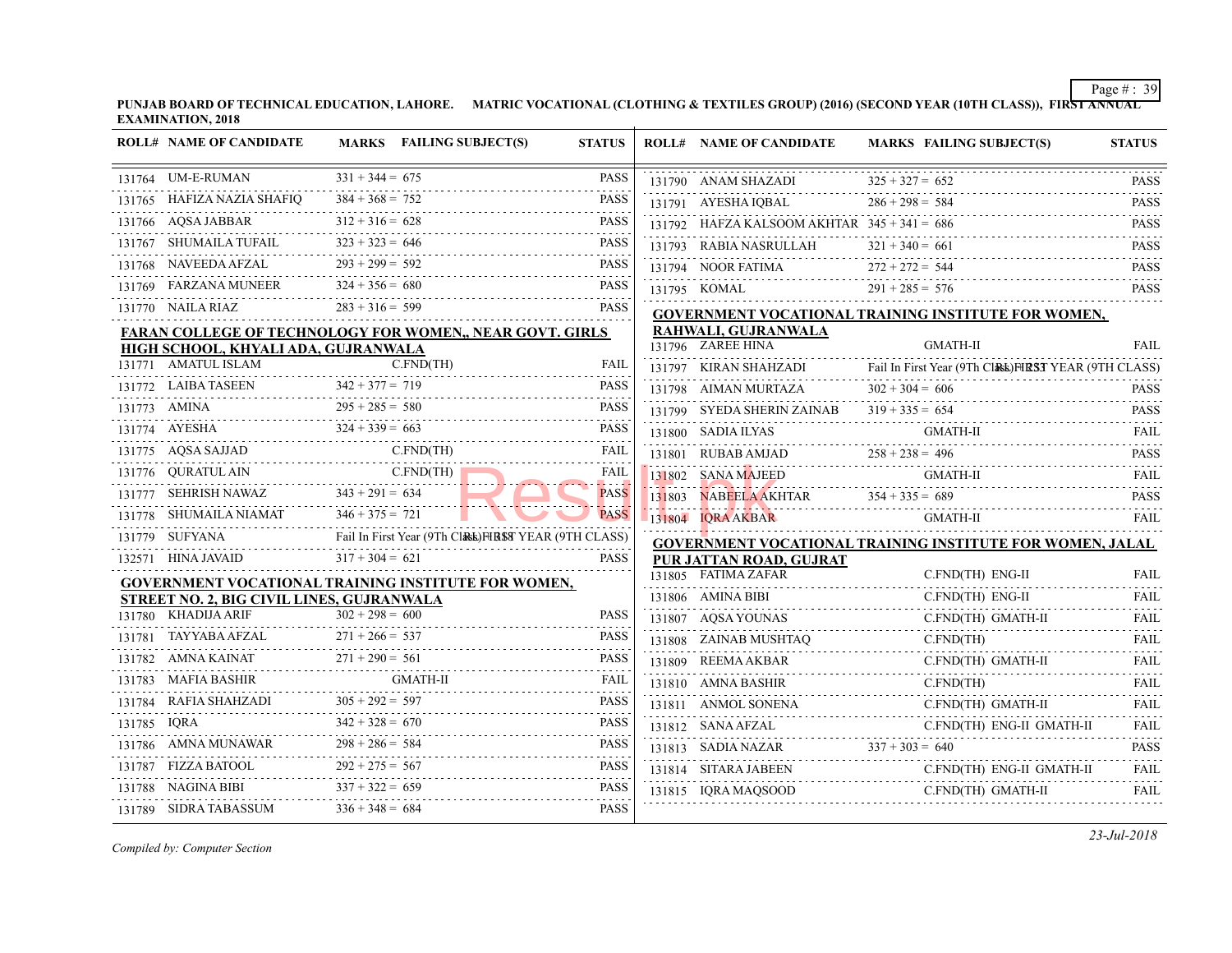| <b>ROLL# NAME OF CANDIDATE</b>                       | MARKS FAILING SUBJECT(S)                                               | <b>STATUS</b> | <b>ROLL# NAME OF CANDIDATE</b>                                            | <b>MARKS FAIL</b>            |
|------------------------------------------------------|------------------------------------------------------------------------|---------------|---------------------------------------------------------------------------|------------------------------|
| 131816 SAMAR JABEEN                                  | C.FND(TH) GMATH-II                                                     | FAIL          | 131842 SILWAT JAVED                                                       | C.FN                         |
| 131817 MEHVISH JABEEN                                | C.FND(TH) GMATH-II                                                     | FAIL          | 131843 SAMIA RANI                                                         | C.FN                         |
| PAKEEZA DASTGIR C.<br>131818 PAKEEZA DASTGIR         | C.FND(TH) GMATH-II                                                     | FAIL          | 131844 KAINAT ARSHAD                                                      | C.FN                         |
| 131819 RABIA DASTGIR                                 | C.FND(TH) GMATH-II                                                     | <b>FAIL</b>   | 131845 TAYBA ASHIQ                                                        | C.FN                         |
| 131820 RIMSHA                                        | C.FND(TH) GMATH-II                                                     | FAIL          | <b>GOVERNMENT VOCATIONAL TRAINING INS</b>                                 |                              |
|                                                      | <b>GOVERNMENT VOCATIONAL TRAINING INSTITUTE FOR WOMEN,</b>             |               | HOUSING COLONY, HAROONABAD                                                |                              |
|                                                      | VANIKE CHOWK, POST OFFICE ROAD, NEAR AMIN CLINIC, HAFIZABAD            |               | 131846 SAJIDA RAFIQUE                                                     | $\overline{284} + 301 = 585$ |
| 131821 AQSA MUNAWAR                                  | $360 + 318 = 678$                                                      | <b>PASS</b>   | 131847 KANEEZ FATIMA $354 + 352 =$                                        | $354 + 352 = 706$            |
| 131822 RAHEELA RANI                                  | PAK.ST-II(REV12 C.FND(TH)                                              | FAIL          | 131848 HUMERA AFZAL $280 + 2$                                             | $280 + 236 = 516$            |
| 131823 TAYYABA ASHRAF                                | $ENG-II$<br>$361 + 288 = 649$                                          | <b>PASS</b>   | 131849 IQRA AFZAL 291 + 269 = 560<br>131850 AYESHA SADIQA 263 + 275 = 538 |                              |
|                                                      | 131823 TAYYABA ASHRAF $361 + 288 = 649$ PASS                           |               |                                                                           |                              |
| 131824 TAYYIBA MANSHA<br>A MANSHA C.                 | C.FND(TH) ENG-II                                                       | FAIL          | 131851 SIDRA RASHEED $344 + 324 = 668$                                    |                              |
| 131825 FARWA AFZAL                                   | C.FND(TH) ENG-II GMATH-II                                              | FAIL          | 131852 AYESHA AKRAM $319 + 312 = 631$                                     |                              |
| 131826 IQRA MAZHAR                                   |                                                                        |               | 131853 KHADIJA KOUSAR $300 + 284 =$                                       | $300 + 284 = 584$            |
| 131827 LAIBA AMIN                                    | C.FND(TH) GMATH-II                                                     | FAIL          | 131854 JAVERIA ILYAS $300 + 303 = 603$                                    |                              |
| 131828 ROOHA IQBAL                                   | C.FND(TH) ENG-II GMATH-II FAIL                                         |               | 131855 RIDA MANZOOR 295 + 308 = 603                                       |                              |
|                                                      | GOVERNMENT VOCATIONAL TRAINING INSTITUTE FOR WOMEN, NEAR               |               | $131856$ SHABANA IRAM $310+$                                              | $310 + 309 = 619$            |
| 131829 ZAINAB BIBI                                   | QABIRSTAN, LAHORE SARGODHA ROAD, SUKHEKE, HAFIZABAD<br><b>GMATH-II</b> | <b>FAIL</b>   | 131857 AANSA AKRAM $263 + 292 = 555$                                      |                              |
| )[<br>----------------------<br>131830 IRAM SHEHZADI | C.FND(TH) GMATH-II                                                     | <b>FAIL</b>   | 131858 RIMSHA BASHIR 344 + 341 =                                          | $344 + 341 = 685$            |
| 131831 SAHAR MAJEED C.FND                            | C.FND(TH) ENG-II GMATH-II                                              | <b>FAIL</b>   | 131859 SANIA MAQBOOL 339                                                  | $339 + 330 = 669$            |
|                                                      | 131832 KIARN SHEHZADI GMATH-II FAIL                                    |               | 131860 ALISHBA RAZZAQ 316+302 = 618                                       |                              |
|                                                      | 131833 NASRREN $343 + 305 = 648$ PASS                                  | <b>PASS</b>   | 131861 AYESHA TUFAIL                                                      | $287 + 305 = 592$            |
| 131834 JANAT BIBI                                    | JANAT BIBI C.FND(TH)                                                   | <b>FAIL</b>   | 131862 UMBER LIAQAT $329 + 321 = 650$                                     |                              |
|                                                      | 131835 RAFIA SHARIF $354 + 326 = 680$ PASS                             | $-1 - 1 - 1$  | <b>GOVERNMENT VOCATIONAL TRAINING INS</b>                                 |                              |
| 131836 RUKHSANA                                      | [A C.FND(TH) FAIL                                                      |               | <b>BI-PASS ROAD KHUSA COLONY, JAMPUR</b>                                  |                              |
| 131837 SAIMA ASLAM                                   | C.FND(TH)                                                              | FAIL          | 131863 ALMAS BIBI                                                         | $267 + 252 = 519$            |
|                                                      | 131838 RAHILA MUHAMMAD ALI C.FND(TH) GMATH-II FAIL                     |               | 131864 HINA RUKHSAR $307 + 283 =$                                         | $307 + 283 = 590$            |
|                                                      | 131839 GULL-E-AREEBA $331 + 303 = 634$ PASS                            |               | 131865 KOMAL RANI 312 +                                                   | $312 + 297 = 609$            |
| 131840 IRAM SHAHZADI                                 | C.FND(TH)                                                              |               | 131866 ABIDA BIBI 259 + 263                                               | $259 + 263 = 522$            |
| 131841 IQRA TARIQ                                    |                                                                        |               | 131867 MEMOONA RIAZ                                                       | $289 + 295 = 584$            |
|                                                      |                                                                        |               | 131868 SUMMAYA BIBI                                                       | $284 + 252 = 536$            |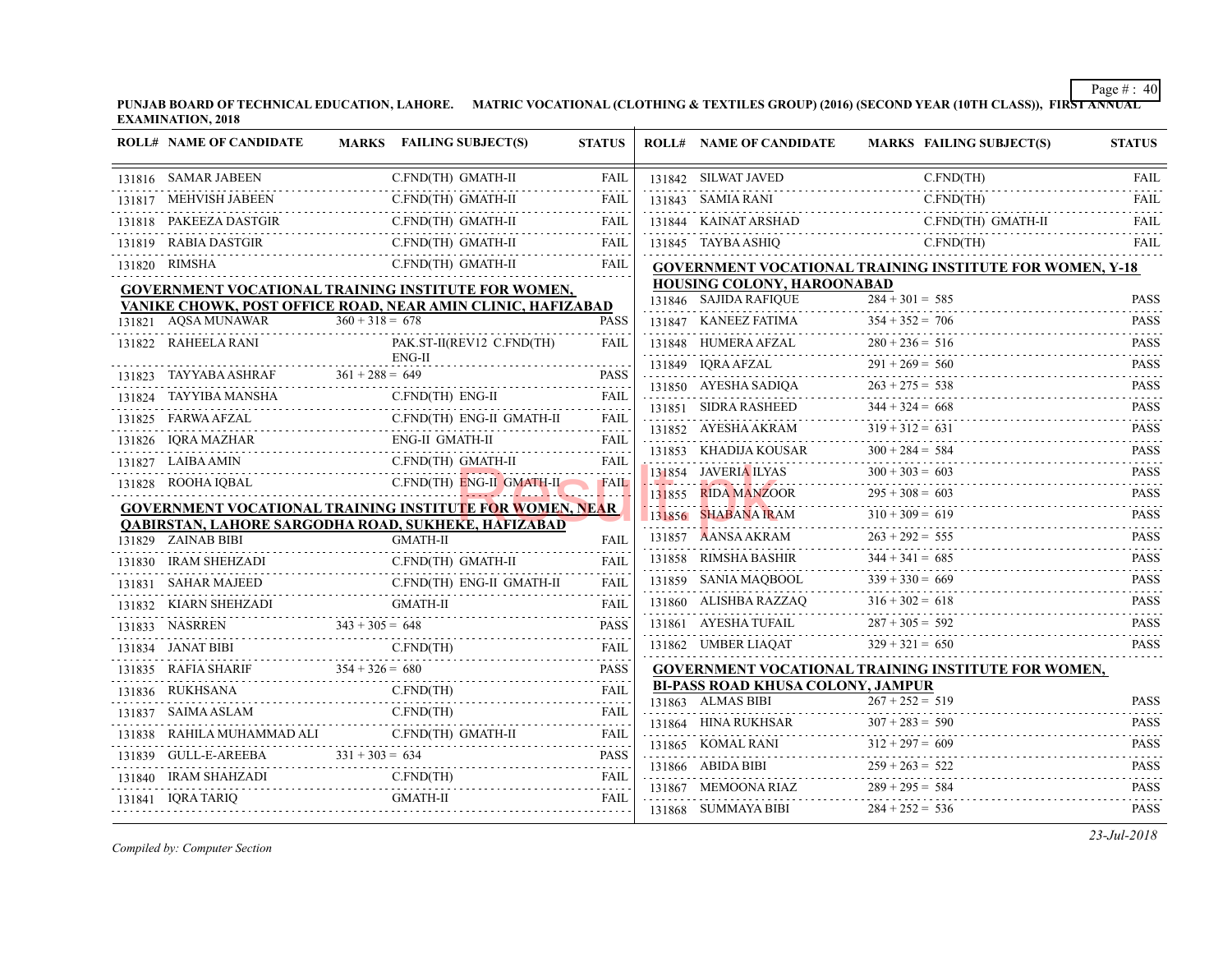| <b>ROLL# NAME OF CANDIDATE</b>                           | MARKS FAILING SUBJECT(S)                                        | <b>STATUS</b>                                            | <b>ROLL# NAME OF CANDIDATE</b>             | <b>MARKS FAIL</b>  |
|----------------------------------------------------------|-----------------------------------------------------------------|----------------------------------------------------------|--------------------------------------------|--------------------|
| 131869 SAIMA MUSTIFA                                     | PAK.ST-II(REV12 ENG-II                                          | FAIL                                                     | 131895 UMAMA RASHEED                       | $355 + 355 = 710$  |
| 131870 MEMOONA KHALIL                                    | ISLAMIAT-II MEMB(PR, SE)                                        | <b>FAIL</b>                                              | 131896 SHAISTA BIBI                        | GMA                |
|                                                          | URDU C.FND(TH, PR, SE)<br>D&SEW-II(TH, PR, SE) ENG-II           |                                                          | <b>TCF HIGHER SECONDARY SCHOOL FOR GIL</b> |                    |
|                                                          | GMATH-II                                                        |                                                          | <b>JARANWALA</b>                           |                    |
| 131871 KHADEEJA BIBI $325 + 241 = 566$                   |                                                                 | <b>PASS</b>                                              | 131897 MARIA AKRAM                         | C.FN               |
| 131872 AREEJ FATIMA                                      | $300 + 286 = 586$<br>131872 AREEJ FATIMA $300 + 286 = 586$ PASS | <b>PASS</b>                                              | 131898 RABIA AKRAM                         | C.FN               |
| 131873 MEHWISH RASHEED $310 + 294 = 604$                 | $310 + 294 = 604$ PASS                                          | <b>PASS</b>                                              | 131899 AYESHA ANWAR C.FN                   | C.FN               |
| 131874 NAZIA KOSAR 290 + 295 = 585                       | PASS                                                            |                                                          | 131900 ANSA $353 + 320 = 673$              |                    |
| 131875 HINA JAHANGEER $312 + 317 = 629$                  |                                                                 | <b>PASS</b>                                              | 131901 IQRA C.FN                           | C.FN               |
|                                                          | 131876 FATIMA SAEED $269 + 259 = 528$ PASS                      |                                                          | 131902 FATIMA BIBI $356 + 332 = 688$       |                    |
| 131877 YAMNA KHALIL $305 + 287 = 592$                    | $JIL$ $305 + 287 = 592$ PASS                                    |                                                          | 131903 FARHAT YASEEN                       | C.FN               |
|                                                          | 131878 MARYAM ASLAM $279 + 287 = 566$ PASS                      |                                                          | 131904 NADIA AKRAM                         | ISLA<br><b>GMA</b> |
| 131879 MISBAH MANZOOR $296 + 281 = 577$                  |                                                                 | <b>PASS</b>                                              | 131905 QURAT-UL-AIN C.FN                   | C.FN               |
|                                                          | GOVERNMENT VOCATIONAL TRAINING INSTITUTE FOR WOMEN,             |                                                          | 131906 RABIA BIBI                          | C.FN               |
| <b>RAILWAY ROAD, JAND</b>                                |                                                                 |                                                          | 131907 RIMSHA RIAZ                         | C.FN.              |
| 131880 EMAN SADIQ                                        | $340 + 312 = 652$                                               | <b>PASS</b>                                              | 131908 RIZWANA AYOUB                       | C.FN.              |
|                                                          | 131881 KAINAT ARSHAD URDU ENG-II                                | <b>FAIL</b>                                              | 131909 SAIMA ARSHID $352 + 296 = 648$      |                    |
| 131882 HUMERA BIBI $353 + 314 = 667$                     |                                                                 | <b>PASS</b>                                              | 131910 SADIA PARVEEN                       | C.FN.              |
| 131883 SADIA MEHBOOB KHAN $302 + 279 = 581$<br>.         |                                                                 | <b>PASS</b>                                              | 131911 SHAMAILA AKRAM C.F                  | C.FN               |
|                                                          | 131884 FARAH SAEED $364 + 283 = 647$ PASS                       |                                                          | 131912 SIDRA NOOR                          | C.FN               |
|                                                          | 131885 IRAM SHAHZADI $344 + 329 = 673$ PASS                     |                                                          | 131913 UROOJ FATIMA                        | C.FN               |
| 131886 SOBIA BIBI                                        |                                                                 | FAIL                                                     | <b>GOVERNMENT VOCATIONAL TRAINING INS</b>  |                    |
| 131887 SUNDAS SIDDIQA $329 + 296 = 625$                  |                                                                 | <b>PASS</b>                                              | <b>SATTELITE TOWN, JHANG</b>               |                    |
| 131888 HINA NAZ                                          | 131888 HINA NAZ URDU C.FND(TH) GMATH-II                         | FAIL                                                     | 131914 IRAM BIBI                           | C.FN               |
| SKAN<br>-------------------------<br>131889 AREEJ MUSKAN | GMATH-II                                                        | FAIL                                                     | 131915 ADILA ZIADAT                        | C.FN               |
| 131890 SHABNAM                                           | ISLAMIAT-II URDU C.FND(TH)<br>ENG-II GMATH-II                   | FAIL                                                     | 131916 KOSAR BIBI                          | C.FN               |
|                                                          |                                                                 | <b>PASS</b>                                              | 131917 MAHA AMJAD                          | C.FN               |
|                                                          | 131891 TANZEELA MUNIR $358 + 311 = 669$ PASS                    |                                                          | 131918 MUNAZA MAE                          | <b>GMA</b>         |
| 131893 TAHIRA NAZ                                        | 131892 AFIA NOSHEEN $310 + 280 = 590$ PASS<br>GMATH-II          | FAIL                                                     | 131919 SAIMA PARVEEN                       | C.FN               |
| 131894 AMINA NOSHEEN $310 + 285 = 595$                   |                                                                 | $\sim$ $\sim$ $\sim$ $\sim$ $\sim$ $\sim$<br><b>PASS</b> |                                            | C.FN.              |
|                                                          |                                                                 |                                                          |                                            |                    |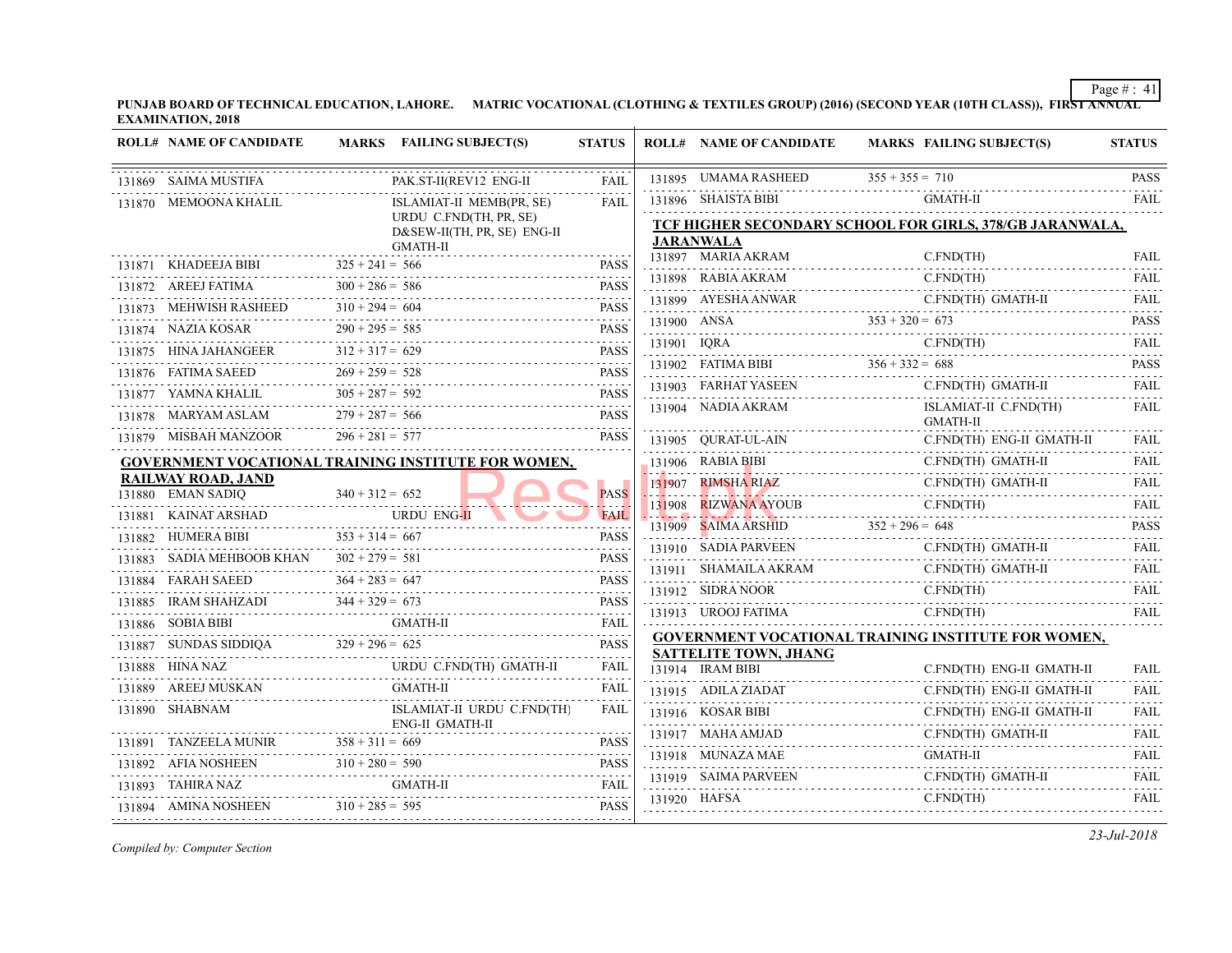|             | <b>ROLL# NAME OF CANDIDATE</b>         | MARKS FAILING SUBJECT(S)                                         | <b>STATUS</b> | <b>ROLL# NAME OF CANDIDATE</b>                    | <b>MARKS FAIL</b> |
|-------------|----------------------------------------|------------------------------------------------------------------|---------------|---------------------------------------------------|-------------------|
|             | 131921 ZOYA FEROZ                      | C.FND(TH) GMATH-II                                               | FAIL          | 131947 BEENISH YASMEEN                            | $377 + 324 = 701$ |
|             | 131922 ANEELA FAROOQ                   | C.FND(TH) ENG-II GMATH-II                                        | <b>FAIL</b>   | 131948 ANEELA SAEED                               | $355 + 322 = 677$ |
|             | 131923 NEELAM KHAN                     | C.FND(TH) GMATH-II                                               | <b>FAIL</b>   | 131949 SHUMAILA BI BI                             | $318 + 316 = 634$ |
|             | 131924 AQSA AMIR                       | C.FND(TH) ENG-II GMATH-II                                        | FAIL          | 131950 NAGHMA KHURSHEED                           | $315 + 279 = 594$ |
|             | 131925 KISHWAR RIAZ                    | C.FND(TH) ENG-II GMATH-II                                        | <b>FAIL</b>   | 131951 NAZNAIN KHAN                               | <b>GMA</b>        |
|             | 131926 RABIA AKBAR                     |                                                                  | FAIL          | 131952 WAFA ZAHRA                                 | <b>GMA</b>        |
|             |                                        | 131927 ZOBIA BASHIR $377 + 315 = 692$                            | PASS          |                                                   |                   |
|             | 131928 MADIHA ZAFAR                    | C.FND(TH) GMATH-II                                               | FAIL          | 131954 ROZIA KALSOOM                              | <b>GMA</b>        |
|             | 131929 NISHA YOUNAS                    | C.FND(TH) ENG-II<br>'H) ENG-II<br>----------------------------   | FAIL          | 131955 HUSNA AKHTAR 265                           | $265 + 303 = 568$ |
|             | 131930 SABA RASHEED                    | C.FND(TH)                                                        | <b>FAIL</b>   | 131956 REENA KANWAL                               | $297 + 322 = 619$ |
|             | 131931 IQRA ZULFQAR                    | C.FND(TH)<br>AR C.FND(TH) FAIL                                   |               | <b>GOVERNMENT VOCATIONAL TRAINING INS</b>         |                   |
|             | 131932 AQSA IRSHAD                     | C.FND(TH) GMATH-II                                               | <b>FAIL</b>   | <b>CHOWK, KHANEWAL</b>                            |                   |
|             |                                        | <b>GOVERNMENT VOCATIONAL TRAINING INSTITUTE FOR WOMEN, JHANG</b> |               | 131957 AMBREEN AKHTAR                             | $325 + 268 = 593$ |
|             | <b>ROAD, KABIRWALA</b>                 |                                                                  |               | 131958 MUQADDAS                                   | ENG-              |
|             | 131933 ERAM SHEHZADI                   | C.FND(TH) GMATH-II                                               | FAIL          | 131959 HAFIZA SAMIA GHAFOOR $383 + 348 = 731$     |                   |
|             | 131934 SADIA BATOOL                    | C.FND(TH) GMATH-II                                               | FAIL          | 131960 ASMA IQBAL                                 | $380 + 311 = 691$ |
|             | 131935 NAINA UMAR DRAZ                 | GMATH-II<br>AZ<br>-------------------                            | <b>FAIL</b>   | 131961 UZMA MANZOOR 352 + 311 =                   | $352 + 311 = 663$ |
|             | 131936 SAIMA ISHTIAQ<br>ISHTIAQ        | C.FND(TH) GMATH-II                                               | <b>FAIL</b>   | 131962 SABA $343 + 290 = 633$                     |                   |
|             | 131937 SOBIA                           | PAK.ST-II(REV12 C.FND(TH)<br><b>GMATH-II</b>                     | <b>FAIL</b>   | 131963 AYESHA IDREES 391 +                        | $391 + 387 = 778$ |
| 131938 SABA |                                        | <b>GMATH-II</b>                                                  | <b>FAIL</b>   | $369 + 350 = 719$<br>131964 MAMONA                |                   |
|             | 131939 SAIRA YASMEEN $355 + 363 = 718$ |                                                                  | <b>PASS</b>   | $131965$ RUVIDA ARBAB EN                          | ENG-              |
|             | 131940 RABIA MAI<br>$\Gamma$ C.        | C.FND(TH) GMATH-II                                               | <b>FAIL</b>   | 131966 SANA JAMIL                                 | ENG-              |
|             |                                        | C.FND(TH) GMATH-II                                               | FAIL          | 131967 SABA PARVEEN                               | ENG-              |
|             |                                        |                                                                  | <b>PASS</b>   | 131968 SURRAYA BIBI<br>$131968$ SURRAYA BIBI ISLA | <b>ISLA</b>       |
|             |                                        | 131943 SUMERA RONAQ C.FND(TH) GMATH-II FAIL                      | FAIL          | 131969 TAHIRA MUSHTAQ                             | ENG-              |
|             | 131944 AFIA BIBI                       | <b>GMATH-II</b>                                                  | <b>FAIL</b>   | 131970 SUMAIRA BIBI $360 + 326 = 686$             |                   |
|             |                                        | <b>GOVERNMENT VOCATIONAL TRAINING INSTITUTE FOR WOMEN,</b>       |               | 131971 ADILA SADIQUE                              | GMA               |
|             | <b>CHANDI MOR, KAROR LAL ESAN</b>      |                                                                  |               | 131972 MUSSARAT TUFAILL 326 + 267 = 593           |                   |
|             | 131945 ALIZA BATOOL                    | $380 + 357 = 737$                                                | <b>PASS</b>   | 131973 UMAIMA SAJID                               | ENG-              |
|             | 131946 FARZANA PARVEEN                 | $345 + 315 = 660$                                                | <b>PASS</b>   |                                                   | <b>GMA</b>        |
|             |                                        |                                                                  |               | 131974 SANA NASIR                                 |                   |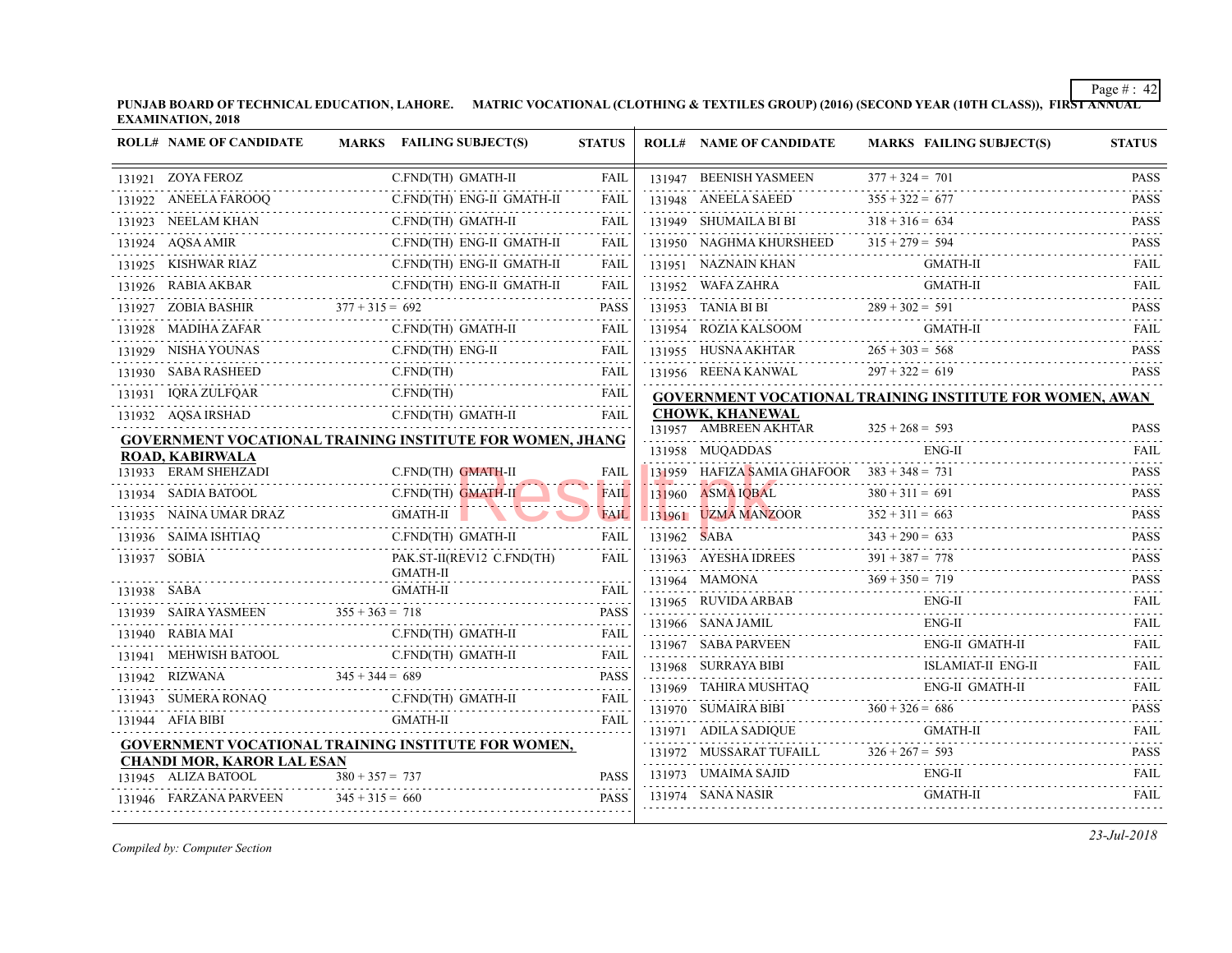| <b>ROLL# NAME OF CANDIDATE</b>               | MARKS FAILING SUBJECT(S)                                                                                                                                                                                                                                                                                                                                                                                                                                                       | <b>STATUS</b> |               | <b>ROLL# NAME OF CANDIDATE</b>                   | <b>MARKS FAIL</b> |
|----------------------------------------------|--------------------------------------------------------------------------------------------------------------------------------------------------------------------------------------------------------------------------------------------------------------------------------------------------------------------------------------------------------------------------------------------------------------------------------------------------------------------------------|---------------|---------------|--------------------------------------------------|-------------------|
|                                              | <b>GOVERNMENT VOCATIONAL TRAINING INSTITUTE FOR WOMEN, GALI</b>                                                                                                                                                                                                                                                                                                                                                                                                                |               |               | 132000 SYEDA NOOR UL AAIN<br><b>GILLANI</b>      | C.FN              |
| AMIN DAR WALI, KHARIAN<br>131975 RUKHM-E-MAH | $349 + 342 = 691$                                                                                                                                                                                                                                                                                                                                                                                                                                                              | <b>PASS</b>   |               | 132001 SYEDA AFREEN KAZMI                        | GMA               |
|                                              | 131976 MISBAH RAFIQUE $299 + 314 = 613$ PASS                                                                                                                                                                                                                                                                                                                                                                                                                                   |               |               | 132002 BAKHTAWAR ARSHAD GMA                      | <b>GMA</b>        |
|                                              | 131977 AMTAL SHAFI $328 + 343 = 671$ PASS                                                                                                                                                                                                                                                                                                                                                                                                                                      | <b>PASS</b>   |               | 132003 GHULAM FATIMA                             | <b>GMA</b>        |
|                                              | 131978 SABA NASEER $312 + 309 = 621$ PASS                                                                                                                                                                                                                                                                                                                                                                                                                                      |               |               | 132004 SYEDA KASHAF TABBASUM $295 + 293 = 588$   |                   |
| 131979    UMM-E-HABIBA    ENG-II             |                                                                                                                                                                                                                                                                                                                                                                                                                                                                                | FAIL          |               | 132005 KINZA                                     | <b>GMA</b>        |
|                                              | 131980 NAGHMA RAFIQUE Fail In First Year (9Th CLASS) FIRST YEAR (9TH CLASS)                                                                                                                                                                                                                                                                                                                                                                                                    |               |               | 132006 IQRA IMDAD                                | <b>GMA</b>        |
|                                              | 131981 SIDRA $291 + 320 = 611$ PASS                                                                                                                                                                                                                                                                                                                                                                                                                                            | <b>PASS</b>   |               | 132007 SUMMIA TALIB                              | <b>GMA</b>        |
|                                              | 131982 SADAF BHOTA $295 + 310 = 605$ PASS                                                                                                                                                                                                                                                                                                                                                                                                                                      |               |               | <b>GOVERNMENT VOCATIONAL TRAINING INS</b>        |                   |
|                                              | 131983 NIDA-UL-FATAH $278 + 281 = 559$ PASS                                                                                                                                                                                                                                                                                                                                                                                                                                    | <b>PASS</b>   |               | ZARAR SHAHEED ROAD, OLD OFFICER COI              |                   |
|                                              | 131984 RAFIA BATOOL $249 + 269 = 518$ PASS                                                                                                                                                                                                                                                                                                                                                                                                                                     | <b>PASS</b>   | <b>LAHORE</b> | 132008 RIMSHA IQBAL $286 + 281 = 567$            |                   |
|                                              | 131985 SABQA BIBI $247 + 258 = 505$ PASS                                                                                                                                                                                                                                                                                                                                                                                                                                       | <b>PASS</b>   |               |                                                  | <b>GMA</b>        |
| 131986 NASEEM RANI $253 + 288 = 541$         |                                                                                                                                                                                                                                                                                                                                                                                                                                                                                | <b>PASS</b>   |               | 132010 UMME KALSOOM GMA                          | <b>GMA</b>        |
|                                              | TCF HIGHER SECONDARY SCHOOL FOR GIRLS, THATTHA GURMANI,                                                                                                                                                                                                                                                                                                                                                                                                                        |               |               | 132011 JAWARIYA SHAFIQ                           | <b>GMA</b>        |
| <b>KOT ADDU</b><br>131987 SABA MURTAZA       |                                                                                                                                                                                                                                                                                                                                                                                                                                                                                | <b>FAIL</b>   |               | <b>GOVERNMENT VOCATIONAL TRAINING INS</b>        |                   |
|                                              | RTAZA ENG-II GMATH-II                                                                                                                                                                                                                                                                                                                                                                                                                                                          | . <i>.</i> .  |               | <b>BAGHBANPURA, LAHORE</b>                       |                   |
|                                              | $\begin{tabular}{c} \hline 131988 & \multicolumn{1}{c}{SAMA ASGHAR} \end{tabular} \begin{tabular}{lcccc} \multicolumn{1}{c}{PAB(SE)} \end{tabular} \begin{tabular}{lcccc} \multicolumn{1}{c}{R131989} & \multicolumn{1}{c}{ANSA MAJEED} \end{tabular} \begin{tabular}{lcccc} \multicolumn{1}{c}{PAB(SE)} \end{tabular} \begin{tabular}{lcccc} \multicolumn{1}{c}{R131989} & \multicolumn{1}{c}{ANSA MAJEED} \end{tabular} \end{tabular} \begin{tabular}{lcccc} \multicolumn{1$ |               |               | 132012 <b>YUSRA</b>                              | <b>GMA</b>        |
|                                              | 131990 SHAISTA HANIF MEMB(SE) ENG-II GMATH-II                                                                                                                                                                                                                                                                                                                                                                                                                                  | <b>FAIL</b>   |               | 132013 BISMA TARIQ $328 + 303 = 631$             |                   |
|                                              | <b>GOVERNMENT VOCATIONAL TRAINING INSTITUTE FOR WOMEN, DEV</b>                                                                                                                                                                                                                                                                                                                                                                                                                 |               |               | 132014 RUBAB RIAZ                                | <b>GMA</b>        |
| <b>SMAJ ROAD, LAHORE</b>                     |                                                                                                                                                                                                                                                                                                                                                                                                                                                                                |               |               | 132015 NAYAB RAFI $314 + 331 = 645$              |                   |
| 131991 IQRA KANWAL                           | $269 + 230 = 499$                                                                                                                                                                                                                                                                                                                                                                                                                                                              | <b>PASS</b>   |               | 132016 KHADIJAH $274 + 260 = 534$                | <b>ISLA</b>       |
| 131992 ZAINAB ARSHAD ALI $314 + 312 = 626$   |                                                                                                                                                                                                                                                                                                                                                                                                                                                                                | <b>PASS</b>   |               | 132017 NIDA SHER ISLA                            |                   |
|                                              | 131993 NIMRA ARSHAD ALI Fail In First Year (9Th ClASS) FIRST YEAR (9TH CLASS)                                                                                                                                                                                                                                                                                                                                                                                                  |               |               | 132018 RUBAB AKRAM $237 + 251 = 488$             | C.FN              |
|                                              | $\begin{tabular}{c} 131994 \quad HAIRA AKRAM \end{tabular} \begin{tabular}{c} ABSENT \end{tabular} \begin{tabular}{c} ABSENT \end{tabular} \end{tabular} \begin{tabular}{c} ABSENT \end{tabular} \begin{tabular}{c} ABSENT \end{tabular} \end{tabular}$                                                                                                                                                                                                                        |               |               | 132019 WAJEEHA WAKEEL C.FN                       | C.FN              |
|                                              |                                                                                                                                                                                                                                                                                                                                                                                                                                                                                |               |               | $132020$ UME HABIBA C.FN                         | C.FN              |
|                                              | 131996 ASFARA AYOUB GMATH-II FAIL FAIL                                                                                                                                                                                                                                                                                                                                                                                                                                         |               |               | $132021 \quad \text{AQSA MANZOOR}$               | C.FN              |
|                                              | ${\bf ENG-II\ GMATH-II}\hspace{1.5cm} {\bf FAIL}\hspace{1.5cm} {\bf FAIL}\hspace{1.5cm}$                                                                                                                                                                                                                                                                                                                                                                                       |               |               | $132022$ HUMA C.FN                               | C.FN              |
|                                              | 131998 SAMRA NADEEM 326 + 292 = 618 PASS                                                                                                                                                                                                                                                                                                                                                                                                                                       |               |               | 132023 BUKHTAWER MUNEER<br>132024 KHADIJA JAMEEL | C.FN              |
| 131999 SAMAN JAVAID WARSI GMATH-II           |                                                                                                                                                                                                                                                                                                                                                                                                                                                                                |               |               |                                                  |                   |
|                                              |                                                                                                                                                                                                                                                                                                                                                                                                                                                                                |               |               |                                                  |                   |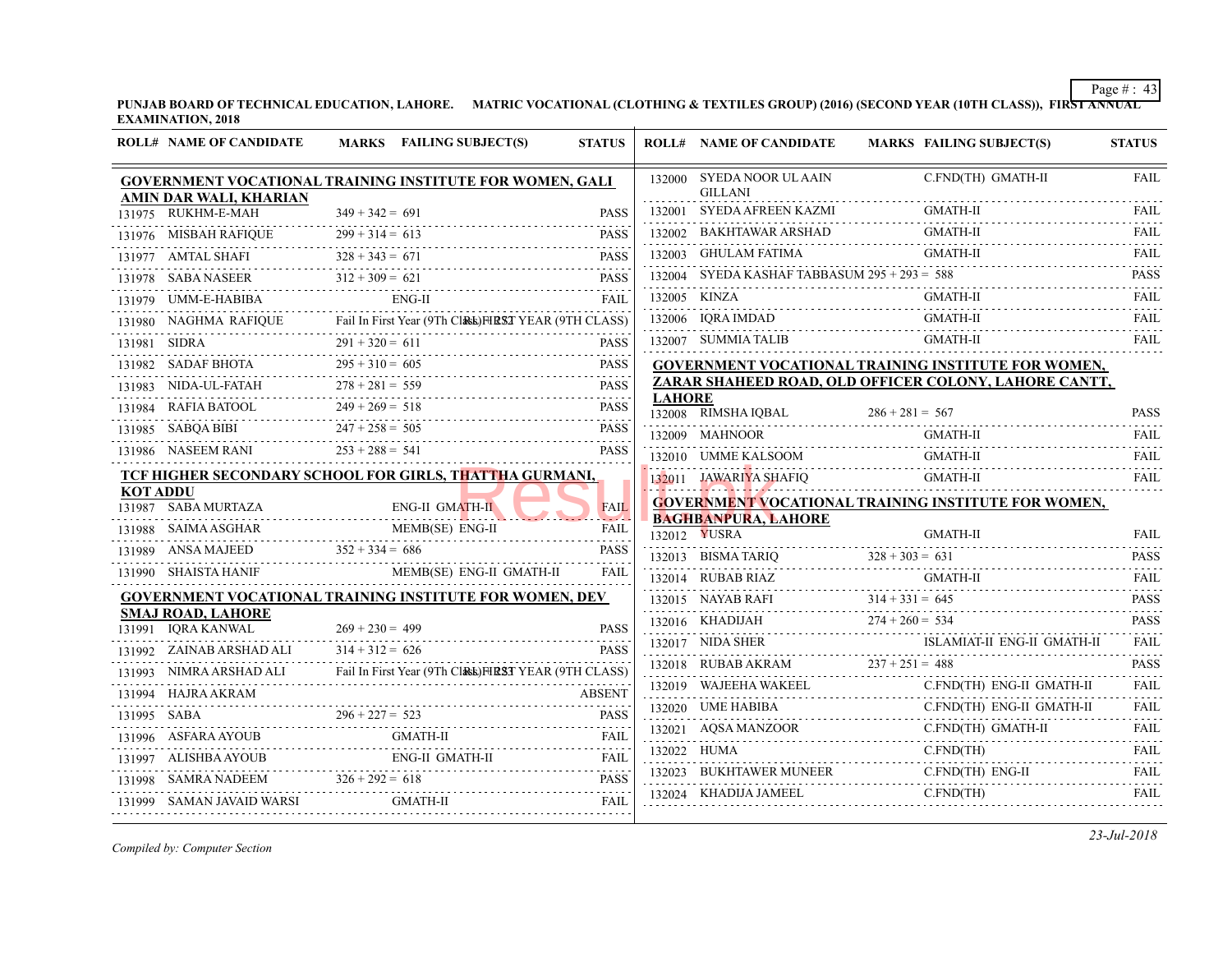⊤

|        | <b>ROLL# NAME OF CANDIDATE</b>                              | <b>FAILING SUBJECT(S)</b><br><b>MARKS</b>                       | <b>STATUS</b> |                                     | <b>ROLL# NAME OF CANDIDATE</b>                         | <b>MARKS FAIL</b> |
|--------|-------------------------------------------------------------|-----------------------------------------------------------------|---------------|-------------------------------------|--------------------------------------------------------|-------------------|
|        |                                                             | <b>GOVERNMENT VOCATIONAL TRAINING INSTITUTE FOR WOMEN, AWAN</b> |               |                                     | 132051 AKIFA                                           | C.FN.             |
|        | <b>TOWN, LAHORE</b>                                         |                                                                 |               | TCF HIGHER SECONDARY SCHOOL FOR GII |                                                        |                   |
|        | 132025 NIMSHA JAVED                                         | $C.FND$ (TH)                                                    | FAIL          |                                     | <b>BADIAN ROAD, LAHORE</b>                             |                   |
|        | 132026 RIMSHA BATOOL                                        | C.FND(TH)                                                       | <b>FAIL</b>   |                                     | 132052 SABA RAFAQAT                                    | C.FN.             |
|        | 132027 ZAHRA                                                | C.FND(TH)                                                       | FAIL          |                                     | 132053 NADIA HANIF                                     | $338 + 344 = 682$ |
|        | 132028 NOOR-UL-AIN                                          | C.FND(TH)<br>N C.FND(TH)                                        | <b>FAIL</b>   |                                     | 132054 SUMBAL MEHMOOD                                  | $350 + 372 = 722$ |
| 132029 | RAFIA ASLAM<br>1          C                                 | C.FND(TH) ENG-II GMATH-II                                       | <b>FAIL</b>   | 132055                              | NEELAM SHAHZADI                                        | C.FN              |
|        | 132030 TOOBA ASIM                                           | C.FND(TH)                                                       | FAIL          |                                     | 132056 ZEENAT MUKHTAR                                  | $346 + 327 = 673$ |
|        | 132031 SADIA BIBI                                           | C.FND(TH)<br>C.FND(TH)                                          | FAIL          |                                     | 132057 KAINAT NIYAMAT<br>.                             | $303 + 335 = 638$ |
|        | 132032 MUZAMIL AKRAM C.FND(TH)                              |                                                                 | FAIL          |                                     | 132058 AQSA PERVAIZ                                    | $329 + 335 = 664$ |
|        | 132033 ZUNAIRA KHALIQ C.FND(TH)                             | FAIL FAIL                                                       |               |                                     | 132059 MINAHIL FAYYAZ $296 + 305 = 0$                  | $296 + 305 = 601$ |
|        | 132034 FATIMA ABBAS                                         | C.FND(TH)                                                       | FAIL          |                                     | 132060 BINISH PERVAIZ                                  | C.FN              |
|        | 132035 SHAHNAZ YOUSAF                                       | C.FND(TH)                                                       | FAIL          |                                     | 132061 FARAH FAYYAZ                                    | C.FN              |
|        | 132036 AMNA NAVEED                                          | C.FND(TH)                                                       | <b>FAIL</b>   |                                     | 132062 HUMAIRA ALYAS                                   | $338 + 308 = 646$ |
|        | 132037 MOMINA NAVEED<br>ED<br>----------------------        | C.FND(TH)                                                       | FAIL<br>.     |                                     | 132063 ZILL E HUMA                                     | ENG-              |
|        | 132038 MUQADAS RASHID                                       |                                                                 | <b>FAIL</b>   |                                     | 132064 AYESHA AKRAM<br><b>NYESHA AKRAM</b> C.FN        | C.FN              |
|        | 132039 NAZIA                                                | C.FND(TH)                                                       | <b>FAIL</b>   |                                     | 132065 AQSA BAGDAD                                     | C.FN              |
|        | 132040 QASIRA SAJJAD<br>AD<br>------------------------      | C.FND(TH)                                                       | <b>FAIL</b>   |                                     | 132066 FATIMA AROOJ                                    | $299 + 346 = 645$ |
|        | 132041 HAFSA ARSHAD                                         | ARSHAD C.FND(TH)                                                | <b>FAIL</b>   |                                     | 132067 MARYAM AKRAM                                    | $326 + 354 = 680$ |
|        | 132042 HIRA ARSHAD                                          | C.FND(TH)<br>C.FND(TH)<br>.                                     | FAIL          |                                     | 132068 HINA ALYAS $303 + 332 =$                        | $303 + 332 = 635$ |
|        | 132043 ZUNAIRA YAQOOB                                       | C.FND(TH)                                                       | FAIL          |                                     | 132069 SANIA SEHER                                     | $320 + 337 = 657$ |
| 132044 | FARWA ASGHAR                                                | C.FND(TH) ENG-II                                                | FAIL          |                                     | 132070 SWAIRA SHAH                                     | $321 + 326 = 647$ |
|        | 132045 AMINA BATOOL                                         | C.FND(TH)                                                       | <b>FAIL</b>   |                                     | 132071 SONIA DIN MUHAMMAD                              | C.FN              |
|        |                                                             | <b>GOVERNMENT VOCATIONAL TRAINING INSTITUTE FOR WOMEN, NEAR</b> |               |                                     | 132072 SAIMA AKRAM                                     | $299 + 315 = 614$ |
|        | MOSQUE WAZIR KHAN INSIDE DELHI GATE, LAHORE                 |                                                                 |               |                                     | 132073 RABIA LABHA<br>RABIA LABHA $296 + 323 = 0$      | $296 + 323 = 619$ |
|        | 132046 FAIZA BASHIR                                         | C.FND(TH)                                                       | FAIL          |                                     | 132074 NIMRA MUNIR<br>132074 NIMRA MUNIR $305 + 341 =$ | $305 + 341 = 646$ |
|        | 132047 HUMNA ABID<br>ID $305 + 294$                         | $305 + 294 = 599$                                               | <b>PASS</b>   |                                     | AT BIBI $277 + 286 = 563$<br>132075 NIGHAT BIBI        |                   |
|        | 132048 MARIA                                                | PAK.ST-II(REV12 C.FND(TH)<br>$ENG-II$<br>.                      | FAIL          |                                     | 132076 ISHA JAFIR                                      | $313 + 338 = 651$ |
|        | 132049 RAFIA SALAHU DIN<br>U DIN<br>----------------------- | C.FND(TH)                                                       | FAIL          |                                     | 132077 MAHEEN SHARIF                                   | $325 + 324 = 649$ |
|        | 132050 NIDA AQEEL                                           | C.FND(TH)                                                       | FAIL          |                                     |                                                        |                   |
|        |                                                             |                                                                 |               |                                     |                                                        |                   |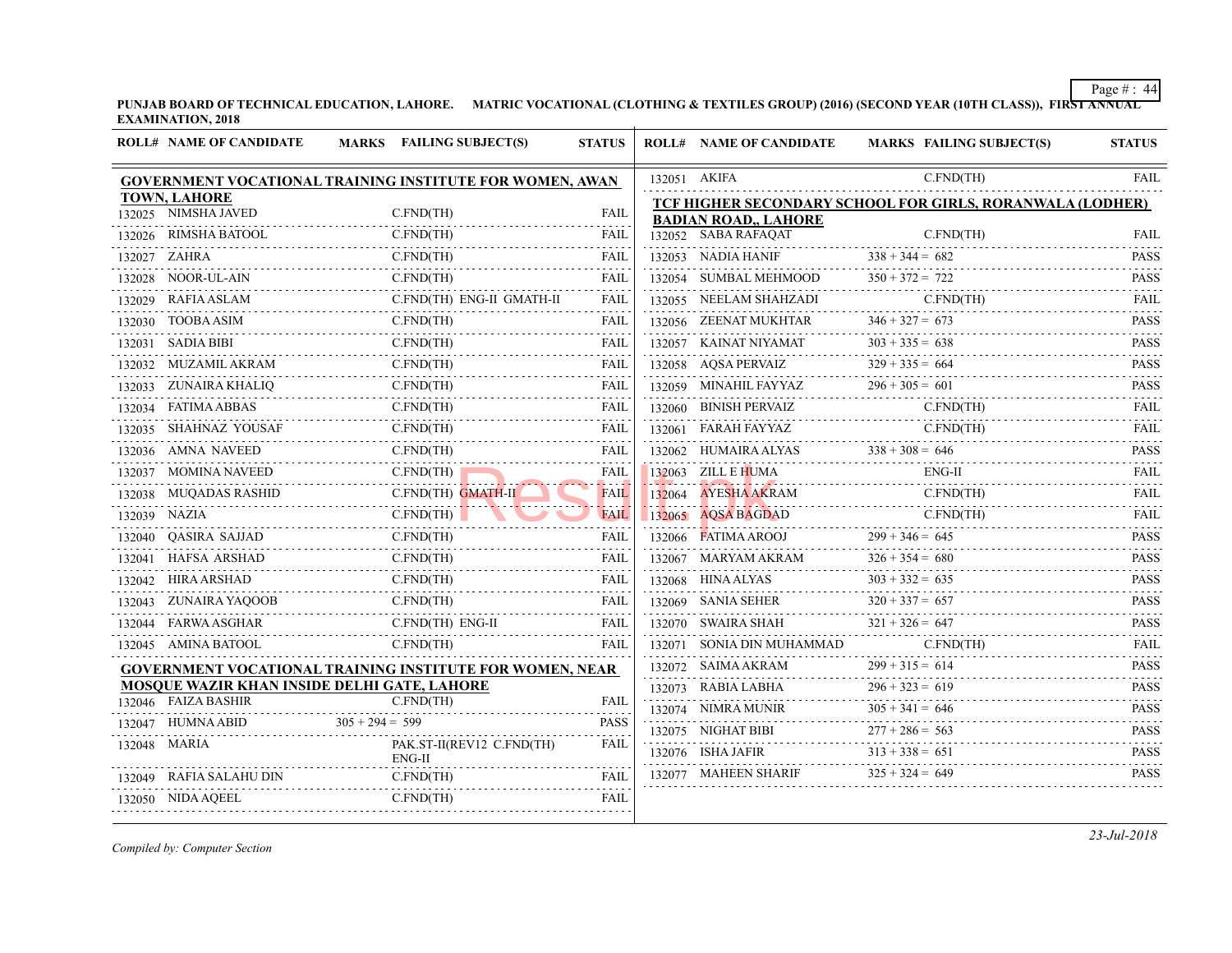|               | <b>ROLL# NAME OF CANDIDATE</b>           | MARKS FAILING SUBJECT(S)                                    | <b>STATUS</b>                        | <b>ROLL# NAME OF CANDIDATE</b>                                    | <b>MARKS FAIL</b>        |
|---------------|------------------------------------------|-------------------------------------------------------------|--------------------------------------|-------------------------------------------------------------------|--------------------------|
|               |                                          | TCF HIGHER SECONDARY SCHOOL FOR GIRLS, MINHALA KALAN,       |                                      | 132105 MUNAZZA BIBI                                               | $349 + 329 = 678$        |
| <b>LAHORE</b> |                                          |                                                             |                                      | 132106 MAFIA BIBI                                                 | GMA                      |
|               | 132078 FARIA ASHRAF                      | $406 + 420 = 826$                                           | PASS                                 | 132107 MARYAM BIBI $362 + 335 = 697$                              |                          |
| 132079 HINA   |                                          | $390 + 382 = 772$ PASS                                      |                                      | 132108 MARYAM MUNEER $311 + 334 = 645$                            |                          |
|               |                                          | 132080 MARYAM BIBI $348 + 374 = 722$ PASS                   |                                      | 132109 ALINA BATOOL $310 + 300 = 610$                             |                          |
|               |                                          | 132081 EMAN YAHYA $396 + 377 = 773$ PASS                    |                                      | 132110 SEHAR MANZOR GM.                                           | GMA                      |
|               |                                          | 132082 AROOJ FATIMA $386 + 383 = 769$ PASS                  | <b>PASS</b>                          |                                                                   | <b>GMA</b>               |
|               |                                          | 132083 ELEEZA $381 + 365 = 746$ PASS                        |                                      | 132111 MEHWISH BIBI GMA<br>132112 MEHRU NISA $314 + 330 = 644$    |                          |
|               |                                          | 132084 LAJWARD NASIR $331 + 372 = 703$ PASS                 |                                      | 132113 NIDA SADIQUE                                               |                          |
|               |                                          | 132085 AMINA IQBAL $375 + 380 = 755$ PASS                   |                                      | 132114 SADIA SADIQUE                                              | $352 + 304 = 656$<br>GMA |
|               |                                          | 132086 AYESHA IBRAHIM 364 + 370 = 734 PASS                  | <b>PASS</b>                          |                                                                   |                          |
|               | 132087 SHABNAM                           | M $368 + 378 = 746$ PASS                                    |                                      | 132115 SANA ABBAS GMA                                             | <b>GMA</b>               |
|               |                                          | 132088 SANA AAS $407 + 394 = 801$ PASS                      |                                      | 132116 SAIMA BIBI $360 + 329 = 689$                               |                          |
|               | 132089 REDA HANIF                        | IIF $326 + 339 = 665$                                       | <b>PASS</b>                          | 132117 NIDA AKBAR                                                 | <b>GMA</b>               |
|               |                                          | 132090 FARIHA YOUNAS $320 + 348 = 668$                      | <b>PASS</b>                          | 132118 MEHWISH RAFIQ $356 + 310 = 666$                            |                          |
|               | 132091 HAMNA $361 + 353 = 714$           |                                                             | .<br><b>PASS</b>                     | 132119 MARIA ARSHAD                                               | $330 + 298 = 628$        |
|               | 132092 SHAZMA SHEHZADI $315 + 368 = 683$ |                                                             | $- - - -$<br><b>PASS</b>             | <b>GOVERNMENT VOCATIONAL TRAINING INS</b>                         |                          |
|               | 132093 MUQADAS                           | $348 + 368 = 716$                                           | PASS                                 | <b>MOHALLA SHARIF PURA, WARD 1, LAYYAH</b><br>$132120$ HINZA FAIZ | $338 + 304 = 642$        |
|               |                                          | 132094 MARYAM AMEEN $411 + 404 = 815$                       | <b>PASS</b>                          | 132121 MUNAZA BATOOL $371 + 318 = 689$                            |                          |
|               | 132095 ESHA BIBI                         | $400 + 383 = 783$                                           | <b>PASS</b>                          | 132122 SHAZEENA PERVEEN                                           | C.FN                     |
|               | 132096 SIMRAN                            | N $375 + 374 = 749$ PASS                                    |                                      | 132123 MASOOMA BATOOL                                             | $357 + 317 = 674$        |
|               | 132097 SUMIA AKBAR $343 + 329 = 672$     |                                                             | <b>PASS</b>                          | 132124 FARZANA YASEEN $354 + 305 = 659$                           |                          |
|               |                                          | TCF SECONDARY SCHOOL FOR GIRLS, VILLAGE AWAN DHAI WALA NEAR |                                      | 132125 SONIA KAREEM $353 + 299 = 652$                             |                          |
|               | <b>BATAPUR JALLO MORE, LAHORE</b>        |                                                             |                                      | 132126 SHABANA YASMIN<br>132126 SHABANA YASMIN ENG                | ENG-                     |
| 132098 ASIA   |                                          | $392 + 384 = 776$                                           | <b>PASS</b><br>$- - - - - - - - - -$ | $132127$ IORA IJAZ                                                | GMA                      |
|               |                                          | 132099 AMINA BIBI $297 + 281 = 578$ PASS                    |                                      | 132128 ZAHIDA PERVEEN $339 + 302 = 641$                           |                          |
|               | 132100 ESHA RAFAQAT                      | $383 + 357 = 740$                                           |                                      | 132129 NASREEN NAZIR                                              | $325 + 301 = 626$        |
|               |                                          | 132101 FIZA IFTIKHAR $332 + 330 = 662$ PASS                 | <b>PASS</b>                          | 132130 TEHMINA RAMZAN                                             | $321 + 277 = 598$        |
|               |                                          | 132102 HIJISH FATIMA $394 + 361 = 755$ PASS                 |                                      | 132131 SHAGUFTA PARVEEN                                           | $363 + 296 = 659$        |
| 132103 IQRA   |                                          | $321 + 305 = 626$                                           | <b>PASS</b><br>.                     | 132132 KAINAT PERVEEN                                             | GMA                      |
|               | 132104 IQRA BIBI                         | $355 + 329 = 684$                                           | <b>PASS</b>                          |                                                                   |                          |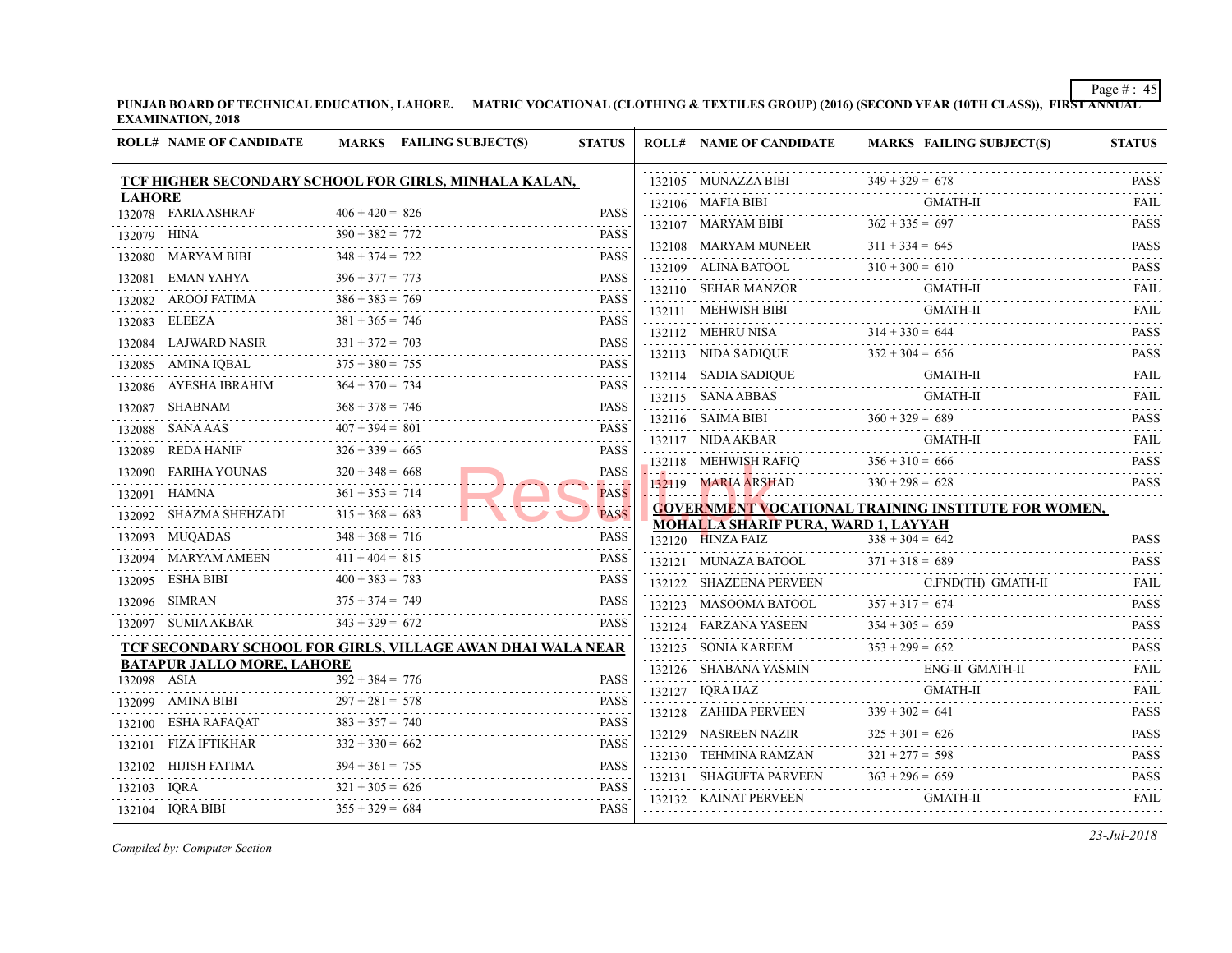| <b>ROLL# NAME OF CANDIDATE</b>                                  |                   | MARKS FAILING SUBJECT(S)  | <b>STATUS</b> |               | <b>ROLL# NAME OF CANDIDATE</b>                             | <b>MARKS FAIL</b> |              |
|-----------------------------------------------------------------|-------------------|---------------------------|---------------|---------------|------------------------------------------------------------|-------------------|--------------|
| 132133 NAILA ASHIQ                                              |                   | <b>GMATH-II</b>           | <b>FAIL</b>   |               | 132158 SONIA KANWAL                                        |                   | C.FN         |
| 132134 RABIA BANO                                               | $322 + 269 = 591$ |                           | <b>PASS</b>   |               | 132159 TEHMINA KHADIM                                      |                   | <b>ISLA</b>  |
| 132135 KOMAL MAJEED                                             |                   | C.FND(TH) GMATH-II        | <b>FAIL</b>   |               | 132160 ZAHRA FATIMA                                        |                   | ENG-<br>C.FN |
| 132136 SONIA TAHIRA                                             |                   | A C.FND(TH) GMATH-II FAIL |               |               |                                                            |                   |              |
| 132137 MEHREEN BIBI                                             |                   | <b>GMATH-II</b>           | FAIL          |               | 132161 SAMINA BIBI                                         |                   | C.FN         |
| 132138 ASMA BIBI                                                |                   | <b>GMATH-II</b>           | <b>FAIL</b>   |               | 132162 SAMINA PARVEEN                                      |                   | C.FN         |
| 132139 ZUNIARA ALI                                              |                   | GMATH-II                  | <b>FAIL</b>   |               | 132163 SOBIA AJMAL                                         |                   | C.FN         |
| <b>GOVERNMENT VOCATIONAL TRAINING INSTITUTE FOR WOMEN, 87-A</b> |                   |                           |               |               | 132164 HINA TASAWAR                                        |                   | C.FN         |
| <b>BANK ROAD, LIAQATPUR</b>                                     |                   |                           |               |               | <b>GOVERNMENT VOCATIONAL TRAINING INS</b>                  |                   |              |
| 132140 JAZBA IQBAL                                              |                   | C.FND(TH) GMATH-II        | <b>FAIL</b>   |               | <b>MARKET MELSI, MAILSI</b><br>132165 DUA JAVED            |                   | C.FN         |
| 132141 RABIA BIBI                                               |                   | C.FND(TH) GMATH-II        | FAIL          |               | 132166 MAIRA SAEED                                         |                   |              |
| 132142 HINA SHARIF                                              |                   | C.FND(TH) GMATH-II        | FAIL          |               | 132167 FARZANA LIAQAT                                      |                   | C.FN         |
| 132143 SONIA ASHRAF                                             |                   | C.FND(TH) GMATH-II        | FAIL          |               | FARZANA LIAQAT C.FN<br>132168 ISMA NOOR                    |                   | C.FN         |
| 132144 FARWA RAFIQUE                                            |                   | C.FND(TH) GMATH-II        | <b>FAIL</b>   |               |                                                            |                   |              |
| 132145 GHULAM FATIMA                                            |                   | C.FND(TH) GMATH-II        | <b>FAIL</b>   |               | 132169 TAYYBA $392 + 372 = 764$                            |                   |              |
| <b>GOVERNMENT VOCATIONAL INSTITUTE FOR WOMEN, HATI MOTON</b>    |                   |                           |               |               | 132170 FOUZIA BIBI                                         |                   | C.FN         |
| <b>MULL, LODHRAN</b>                                            |                   |                           |               |               | <b>GOVERNMENT VOCATIONAL TRAINING INS</b>                  |                   |              |
| 132146 RAZIA SATAR                                              |                   | C.FND(TH) GMATH-II        | <b>FAIL</b>   |               | AL-SHIFA HOSPITAL, MUNSHI MOH, MANDI<br>132171 SANA NOREEN |                   | C.FN         |
| 132147 IRAM TANIA                                               |                   | C.FND(TH) GMATH-II        | FAIL          |               | 132172 ESHA SHAFQAT                                        |                   | C.FN         |
| 132148 SHUMILA                                                  |                   | C.FND(TH) GMATH-II        | <b>FAIL</b>   |               | 132173 IQRA SULEMAN                                        |                   | C.FN         |
| 132149 ROZINA ALI                                               |                   | C.FND(TH) GMATH-II        | FAIL          |               | 132174 SANA GULL                                           |                   | <b>GMA</b>   |
| 132150 QANDEEL AYUB                                             |                   | C.FND(TH) GMATH-II        | FAIL          |               | 132175 UMME HABIBA                                         |                   | C.FN         |
| 132151 SAMINA KOSAR C                                           |                   | C.FND(TH) GMATH-II        | FAIL          |               | 132176 AMBREENA SEHROSH                                    |                   | C.FN         |
| 132152 AMNA BIBI                                                |                   | C.FND(TH) GMATH-II        | <b>FAIL</b>   |               |                                                            |                   |              |
| <b>GOVERNMENT VOCATIONAL TRAINING INSTITUTE FOR WOMEN, DC</b>   |                   |                           |               |               | 132177 SEHRISH KANWAL                                      |                   | C.FN         |
| <b>ROAD, LODHRAN</b>                                            |                   |                           |               |               | 132178 SYEDA MALEEKA ZAINAB $365 + 359 = 724$              |                   |              |
| 132153 SOFIA BIBI                                               |                   | C.FND(TH) GMATH-II        | FAIL          |               | 132179 NAYYER AZHAR                                        |                   | C.FN         |
| 132154 SARA BILAL                                               |                   | C.FND(TH) GMATH-II        | FAIL          |               | <b>GOVERNMENT VOCATIONAL TRAINING INS</b>                  |                   |              |
| 132155 ASMA SHABBIR                                             |                   | C.FND(TH) GMATH-II        | FAIL          | <b>CHANNU</b> | <b>JINNAH TOWN, STREET NO4, NEAR HOLYFL</b>                |                   |              |
| 132156 AQSA FAROOQ                                              |                   | C.FND(TH) GMATH-II        | FAIL          |               | 132180 ZUNAIRA BASHIR                                      |                   | C.FN         |
| 132157 SADIA BIBI                                               |                   | C.FND(TH) GMATH-II        | FAIL          |               | 132181 SALMA NOREEN                                        |                   | C.FN         |
|                                                                 |                   |                           |               |               |                                                            |                   |              |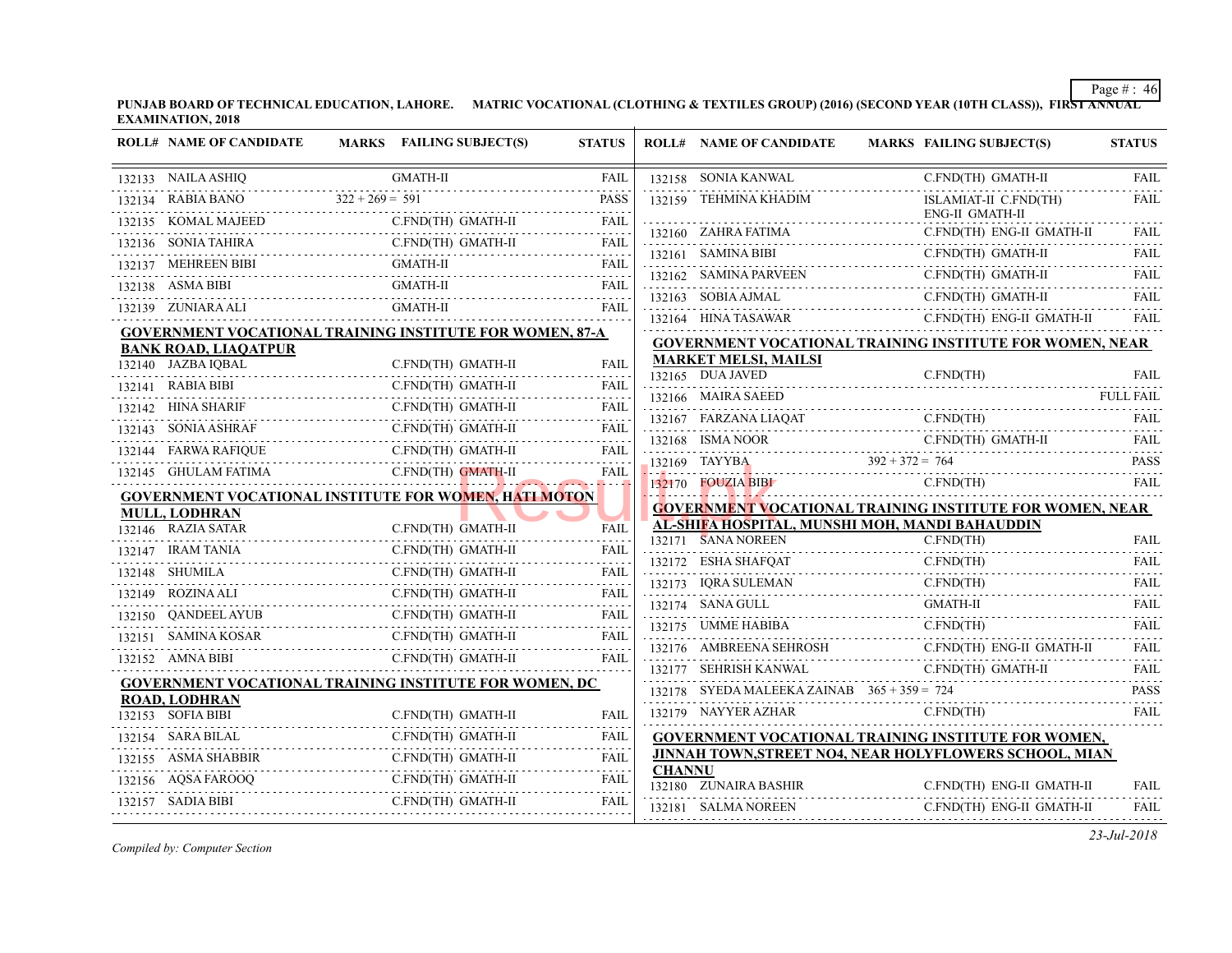⊤

|             | <b>ROLL# NAME OF CANDIDATE</b>                     | MARKS FAILING SUBJECT(S)                                         | <b>STATUS</b>    | <b>ROLL# NAME OF CANDIDATE</b>                                               | <b>MARKS FAIL</b> |
|-------------|----------------------------------------------------|------------------------------------------------------------------|------------------|------------------------------------------------------------------------------|-------------------|
|             | 132182 ALEENA SUNDAS                               | C.FND(TH) ENG-II GMATH-II                                        | <b>FAIL</b>      | 132208 ASMA ZAHOOR                                                           | $322 + 312 = 634$ |
|             |                                                    | GOVERNMENT VOCATIONAL TRAINING INSTITUTE FOR WOMEN,              |                  | 132209 IQRA RAHMAN                                                           | $290 + 315 = 605$ |
|             |                                                    | <u>AL-HAYAT LODGE, PIRZADA COLONY BY PASS ROAD, MINCHINABAD</u>  |                  | 132210 MISBAH ZAWAR                                                          | <b>ISLA</b>       |
|             | 132183 MEHWISH TAHIR                               | $ENG-II$                                                         | <b>FAIL</b>      |                                                                              | PAK.              |
|             | 132184 MARYAM ZAHID                                | <b>ENG-II GMATH-II</b>                                           | <b>FAIL</b>      |                                                                              | C.FN<br>PR)       |
|             | 132185 SAJIDA IQBAL $341 + 307 = 648$              |                                                                  | <b>PASS</b>      | 132211 USMA                                                                  | PAK.              |
|             | 132186 SADIA IQBAL                                 | $343 + 268 = 611$                                                | <b>PASS</b>      |                                                                              | ENG-              |
|             |                                                    | 132187 JAVERIA FAROOQ 341 + 315 = 656 PASS                       | <b>PASS</b>      | 132212 IORA SAEED                                                            | C.FN              |
|             | 132188 SADIA AHMAD                                 | $288 + 273 = 561$                                                | <b>PASS</b>      | 132213 NIMRA IFTEKHAR Fail In First Year                                     |                   |
|             |                                                    | 132189 ROBINA LATIF $362 + 340 = 702$ PASS                       | <b>PASS</b>      | 132214 SYEDA QURAT-UL-AIN                                                    | GMA               |
|             | 132190 KISHWAR LATIF $380 + 356 = 736$             |                                                                  | <b>PASS</b>      | <b>GOVERNMENT VOCATIONAL TRAINING INS</b>                                    |                   |
|             | 132191 FATIMA YASEEN                               | A YASEEN 322 + 300 = 622 PASS                                    |                  | MOHALLA JALIL ABAD, H.NO. 107/GA, QAMA                                       |                   |
|             | 132192 TANIA ASIF                                  | SIF $332 + 289 = 621$ PASS                                       |                  | DERA ADDA (NEW MULTAN), MULTAN<br>132215 ANAM MUNIR AHMED                    | C.FN              |
|             | 132193 TAHIRA NASEEM                               | <b>GMATH-II</b><br>132193 TAHIRA NASEEM <b>GMATH-II</b>          | FAIL             | 132216 AYMAN SARFARAZ 299 + 291 = 590                                        |                   |
|             | 132194 RABIA KANWAL                                |                                                                  | <b>FAIL</b>      | 132217 AROOSA BIBI<br>32217 AROOSA BIBI                                      | <b>GMA</b>        |
|             | 132195 IQRA AKRAM GMATH-II                         | GMATH-II                                                         | .<br><b>FAIL</b> | 132218 MARIA ISLAM                                                           | ENG-              |
|             | 132196 ZARA AYOUB $359 + 282 = 641$                |                                                                  | <b>PASS</b>      | 132219 MARYAM YAMIN                                                          | <b>GMA</b>        |
|             |                                                    | <b>GOVERNMENT VOCATIONAL TRAINING INSTITUTE FOR WOMEN, OASIM</b> |                  | 132220 AOSA SADEEO                                                           | GMA               |
|             | PUR COLONY, MULTAN                                 |                                                                  |                  | 132221 NAIN TARA                                                             |                   |
|             | 132197 SIDRA SHAKOOR                               | <b>GMATH-II</b>                                                  | <b>FAIL</b>      | 132222 NIMRA NADEEM                                                          | <b>GMA</b>        |
| 132198 SANA |                                                    | GMATH-II                                                         | FAIL             |                                                                              |                   |
|             |                                                    | 132199 SHAMAILA IJAZ $275 + 278 = 553$ PASS                      | <b>PASS</b>      | <b>GOVERNMENT VOCATIONAL TRAINING INS</b><br>BELL ROAD KASHMIR POINT, MURREE |                   |
|             |                                                    | 132200 SHAZIA PARVEEN GMATH-II FAIL FAIL                         |                  | 132223 AYESHA BIBI                                                           | $313 + 336 = 649$ |
|             | 132201 SONIA ZAFAR                                 | 132201 SONIA ZAFAR $259 + 301 = 560$ PASS                        | <b>PASS</b>      | 132224 SUNDAS BIBI $354 + 329 = 683$                                         |                   |
|             | ABA ZAFAR $325 + 329 = 654$<br>132202 SAWABA ZAFAR |                                                                  | <b>PASS</b>      | 132225 NADIA BIBI $286 + 324 = 610$                                          |                   |
|             | 132203 AQSA                                        | $321 + 284 = 605$                                                | <b>PASS</b>      | SUMIRA SAJID $301 + 302 =$<br>132226 SUMIRA SAJID                            | $301 + 302 = 603$ |
|             | 132204 MEMOONA ABDUL<br><b>GHAFOOR</b>             | $285 + 299 = 584$                                                | <b>PASS</b>      | 132227 RIZWANA BIBI $276 + 267 = 54$                                         | $276 + 267 = 543$ |
| 132205      |                                                    | GMATH-II                                                         |                  | 132228 SHAMSA BIBI                                                           | $270 + 289 = 559$ |
|             | 132206 ARISHA HUSNA                                | $272 + 289 = 561$                                                | <b>PASS</b>      | 132229 NABILA ZAHEER $272 + 318 = 590$                                       |                   |
|             | 132207 SANA YASMEEN                                | $325 + 315 = 640$                                                | <b>PASS</b>      | 132230 RAHAT BIBI $312 + 327 = 639$                                          |                   |
|             |                                                    |                                                                  |                  |                                                                              |                   |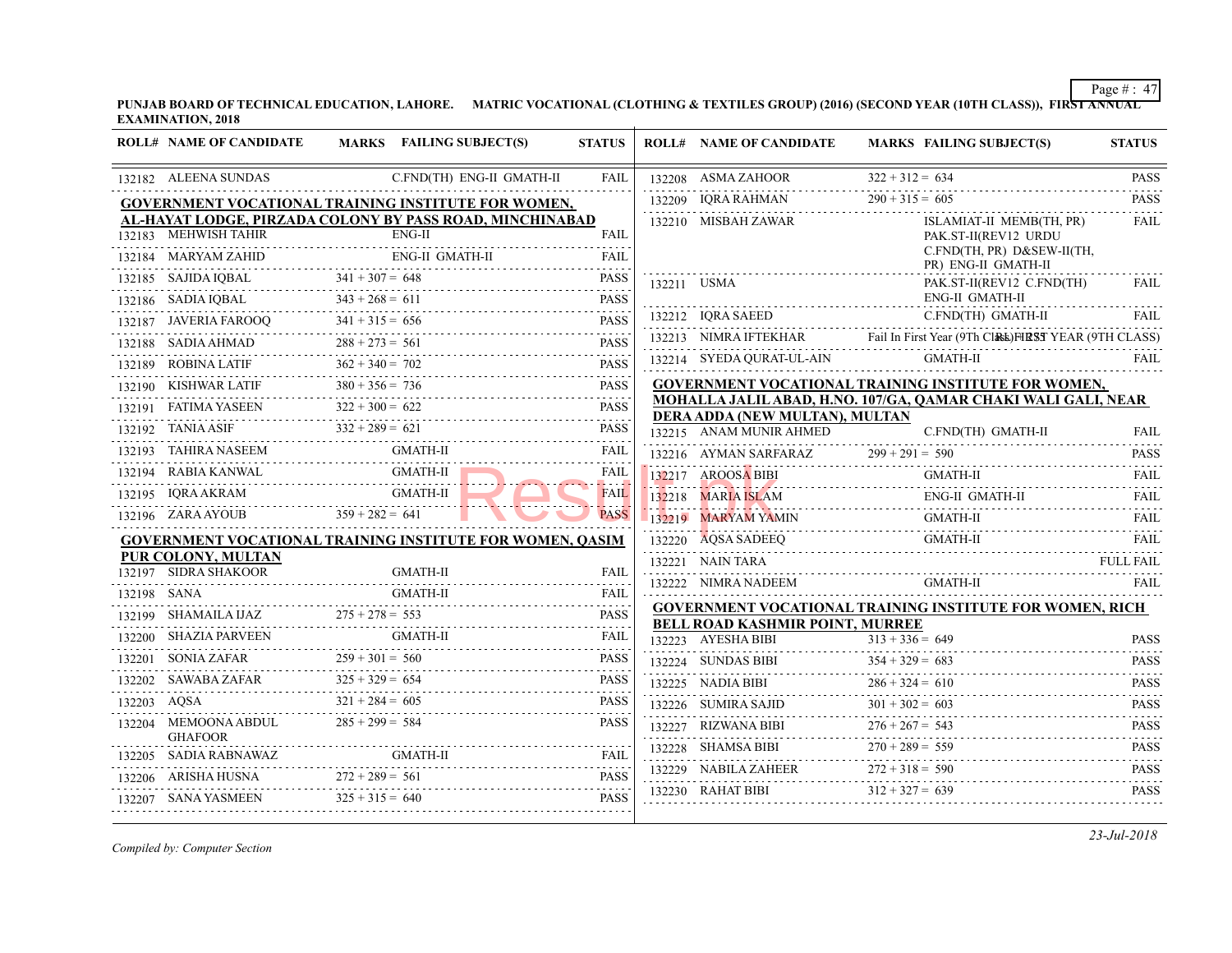⊤

|             | <b>ROLL# NAME OF CANDIDATE</b>                     |                   | MARKS FAILING SUBJECT(S)                                        | <b>STATUS</b>       |             | <b>ROLL# NAME OF CANDIDATE</b>                     | <b>MARKS FAIL</b>                              |
|-------------|----------------------------------------------------|-------------------|-----------------------------------------------------------------|---------------------|-------------|----------------------------------------------------|------------------------------------------------|
|             |                                                    |                   | <b>GOVERNMENT VOCATIONAL TRAINING INSTITUTE FOR WOMEN, NEAR</b> |                     |             | 132255 SAJIHA JAVED                                | <b>GMA</b>                                     |
|             | FAISAL STADIUM, DERA GHAZI KHAN ROAD, MUZAFFARGARH |                   |                                                                 |                     |             | 132256 SUFIYA BIBI                                 | <b>GMA</b>                                     |
|             | 132231 SONIA MUMTAZ                                |                   | <b>ENG-II GMATH-II</b>                                          | <b>FAIL</b>         |             | <b>GOVERNMENT VOCATIONAL TRAINING INS</b>          |                                                |
|             | 132232 SAIRA PARVEEN                               |                   | ENG-II GMATH-II                                                 | FAIL                |             | <b>MOHALLAH ABBAS NAGAR NATT STREET, I</b>         |                                                |
| 132233      | LUBNA SHOUKAT<br>AT<br>----------------------      |                   | C.FND(TH) ENG-II GMATH-II                                       | FAIL                |             | 132257 HIRA KHADAM                                 | $348 + 340 = 688$                              |
|             | 132234 HAJRA QAYYUM                                |                   | C.FND(TH) GMATH-II                                              | FAIL                |             | 132258 SUNDAS JAVED                                | $336 + 309 = 645$                              |
| 132235      |                                                    |                   | IRUM SHAHAZADI $327 + 259 = 586$ PASS                           |                     |             | 132259 AMINA SHAHZADI $368 + 337 =$                | $368 + 337 = 705$                              |
|             | 132236 ANWAR NASEEM AKHTAR URL                     |                   | URDU ENG-II GMATH-II                                            | <b>FAIL</b>         |             | 132260 KALSOOM $342 + 335 =$                       | $342 + 335 = 677$                              |
|             | 132237 SANIA SARWAR                                |                   | <b>ENG-II GMATH-II</b>                                          | FAIL                |             | 132261 ASMA BIBI<br>132261 ASMA BIBI $318 + 315 =$ | $318 + 315 = 633$                              |
|             | 132238 SAHAR SARWAR                                |                   | ENG-II GMATH-II                                                 | <b>FAIL</b>         |             | 132262 IQRA SHAHZADI $305 + 304 = 6$               | $305 + 304 = 609$                              |
|             | 132239 MADIHA SALEEM                               |                   | <b>ENG-II GMATH-II</b>                                          | <b>FAIL</b>         |             | $132263$ SANA TARIQ                                | $309 + 305 = 614$                              |
|             |                                                    |                   | GOVERNMENT VOCATIONAL TRAINING INSTITUTE FOR WOMEN,             |                     |             | 132264 NIMRA                                       | $290 + 286 = 576$                              |
|             |                                                    |                   | MOHALLA SHEIKHIAN, NEAR MASJID SHEIKHIAN, NANKANA SAHIB         |                     |             | 132265 ASMA SHAHZADI 349 + 325 = 674               |                                                |
|             | 132240 IRUM MUKHTAR                                |                   | C.FND(TH) GMATH-II                                              | <b>FAIL</b>         |             | 132266 MANAHAL $320 + 331 = 6$                     | $320 + 331 = 651$                              |
|             | 132241 SABA ZAHOOR<br>OR<br>                       |                   | C.FND(TH) ENG-II                                                | <b>FAIL</b>         |             | 132267 AMBREEN ISHAQ 292 + 30                      | $292 + 301 = 593$                              |
|             | 132242 AROOSA                                      |                   | ISLAMIAT-II MEMB(TH, PR)<br>PAK.ST-II(REV12 URDU                | <b>FAIL</b>         |             | $132268$ AQSA NAEEM $327 + 315 = 642$              |                                                |
|             |                                                    |                   | C.FND(TH, PR) $D&SEW-H(TH)$                                     |                     |             | 132269 MADIHA SAMREEN                              | $319 + 333 = 652$                              |
|             |                                                    |                   | PR) ENG-II GMATH-II                                             |                     |             | 132270 SAWEERA LIAOAT                              | $301 + 332 = 633$                              |
|             | 132243 HINA SHAHEEN                                |                   | GMATH-II                                                        | <b>FAIL</b>         |             | <b>GOVERNMENT VOCATIONAL TRAINING INS</b>          |                                                |
|             | 132244 AYESHA MANZOOR                              |                   | <b>GMATH-II</b>                                                 |                     |             | <b>NAUSHERA VIRKAN</b>                             |                                                |
|             | 132245 ANAM AKRAM                                  | $307 + 270 = 577$ |                                                                 | <b>PASS</b>         |             | 132271 MARYAM SIDDIQUA                             | $349 + 305 = 654$                              |
|             | 132246 SYEDA-UMME-LAILA NAZ<br><b>JAVED</b>        |                   | C.FND(TH) GMATH-II                                              | FAIL                |             | 132272 FAZILAT<br>$132272$ FAZILAT $336 + 316 =$   | $336 + 316 = 652$                              |
|             | 132247 UMAIRA KOUSAR                               |                   | DUSAR C.FND(TH) ENG-II GMATH-II                                 | <b>FAIL</b>         |             | 132273 AATIOA                                      | GMA                                            |
|             | 132248 UZMA ZAKIR                                  |                   | <b>GMATH-II</b>                                                 |                     |             | 132274 SAMIA                                       | ENG-                                           |
| 132249 SABA |                                                    |                   | <b>GMATH-JI</b>                                                 |                     |             | 132275 DILAVAIZ                                    | ENG-                                           |
|             |                                                    |                   | 132250 NAGEEN ASHRAF ENG-II GMATH-II FAIL FAIL                  |                     |             | 132276 ANAM AMAN                                   | <b>GMA</b>                                     |
|             | 132251 SAIMA NASEER                                |                   | <b>ENG-II GMATH-II</b><br>II FAIL                               |                     |             | 132277 SONIA YOUSAF<br>132277 SONIA YOUSAF GMA     | <b>GMA</b>                                     |
| 132252 SABA |                                                    |                   |                                                                 | <b>FAIL</b>         |             | 132278 NATASHA AHSAN                               | ENG-<br>{<br>- - - - - - - - - - - - - - - - - |
|             | 132253 INSHA                                       |                   | GMATH-II                                                        | $- - - - -$<br>FAIL |             | 132279 TAYYABA LIAQUAT                             | <b>GMA</b>                                     |
|             | 132254 SIDRA ATTIQUE                               |                   | <b>GMATH-II</b>                                                 |                     |             | 132280 MUQADDAS                                    | <b>GMA</b>                                     |
|             |                                                    |                   |                                                                 |                     | 132281 SANA |                                                    | <b>GMA</b>                                     |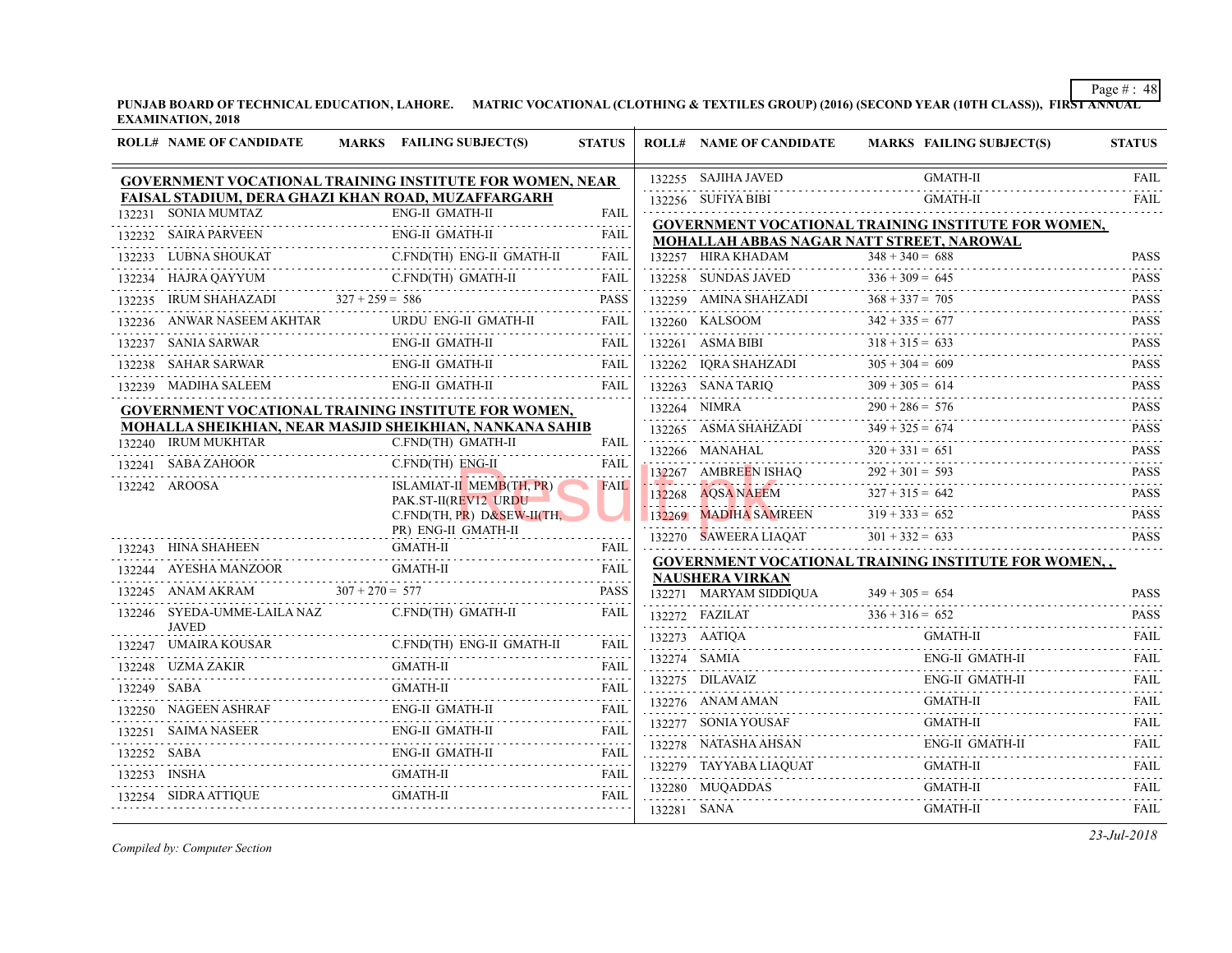|        | <b>ROLL# NAME OF CANDIDATE</b>                               | MARKS FAILING SUBJECT(S)                                        | <b>STATUS</b>                  | <b>ROLL# NAME OF CANDIDATE</b>                  | <b>MARKS FAIL</b>   |
|--------|--------------------------------------------------------------|-----------------------------------------------------------------|--------------------------------|-------------------------------------------------|---------------------|
|        | 132282 MADIHA FAYYAZ                                         | ENG-II GMATH-II                                                 | <b>FAIL</b>                    | <b>GOVERNMENT VOCATIONAL TRAINING INS</b>       |                     |
|        | 132283 AMBER SALEEM                                          | <b>GMATH-II</b>                                                 |                                | LALAZAR COLONY, OKARA                           |                     |
|        | 132284 SABA RAMZAN                                           | <b>GMATH-II</b>                                                 |                                | 132309 NABEELA ASLAM                            | $359 + 362 = 721$   |
|        | 132285 SAMRA BIBI                                            | ENG-II GMATH-II                                                 | <b>FAIL</b>                    | 132310 FAIZA AZAM $336 + 317 = 65$              | $336 + 317 = 653$   |
|        | 132286 MUTIBA AFZAL                                          | 132286 MUTIBA AFZAL C.FND(TH) ENG-II GMATH-II FAIL              | .                              | 132311 NAZISH RIAZ                              | GMA                 |
|        |                                                              | 132287 SHABEENA NAWAZ GMATH-II                                  | <b>FAIL</b>                    | 132312 AQSA MUBEEN                              | <b>ISLA</b><br>ENG- |
|        |                                                              |                                                                 | <b>PASS</b>                    | 132313 AQSA SHARIF $319 + 325 = 644$            |                     |
|        |                                                              | $325 + 263 = 588$<br>132289 SYEDA HIFZA BUKHARI ENG-II GMATH-II |                                |                                                 | GMA                 |
|        |                                                              | 132290 JAVARIA BIBI $343 + 310 = 653$ PASS                      |                                | 132315 NAGINA SADIQ GMA                         | <b>GMA</b>          |
|        | 132291 UMME HABIBA                                           | GMATH-II                                                        | <b>FAIL</b>                    | 132316 RIDA AMIN                                | <b>GMA</b>          |
|        | 132292 IQRA SHAHZADI                                         | $\text{ABSEN1}$                                                 | <b>ABSENT</b>                  | 132317 SADAF BOOTA $319 + 317 = 636$            |                     |
|        |                                                              | 132293 MANIZA SANA ULLAH ENG-II GMATH-II FAIL FAIL              |                                | 132318 RAHEELA GM.                              | GMA                 |
|        |                                                              |                                                                 | FAIL                           | 132319 FAIQA $304 + 296 = 600$                  |                     |
|        | 132295 AYESHA AHSAN $354 + 317 = 671$                        |                                                                 | PASS                           | 132320 ZAIB UL NISA $308 + 305 = 613$           |                     |
|        | 132296 SITAISH MICHAL                                        | GMATH-II                                                        | <b>FAIL</b>                    | 132321 AYESHA                                   | <b>GMA</b>          |
|        |                                                              | <u>GOVERNMENT VOCATIONAL TRAINING INSTITUTE FOR WOMEN, ,</u>    |                                | 132322 SEHAR RAFIOUE $316 + 304 = 620$          |                     |
|        | <b>NOSHEHRA (KHUSHAB)</b><br>132297 TOOBA ASLAM              | C.FND(TH) GMATH-II                                              |                                | <b>GOVERNMENT VOCATIONAL TRAINING INS</b>       |                     |
|        |                                                              |                                                                 | FAIL                           | KHUTAILA ROAD, PHALIA<br>132323 BALQEES YASMEEN | ENG-                |
|        | 132298 FAREEDA KHALID                                        | C.FND(TH) ENG-II GMATH-II                                       | FAIL<br><b>FAIL</b>            | 132324 KALSOOM MUKHTAR                          | C.FN                |
|        | VAL ALTAF C.<br>132299 KANWAL ALTAF<br>132300 SAJIDA PERVEEN | C.FND(TH) ENG-II GMATH-II<br>C.FND(TH) GMATH-II                 | FAIL                           | 132325 RAMLA SHAHZADI $338 + 318 = 656$         |                     |
|        | MARYAM KHATOON                                               |                                                                 | FAIL                           | 132326 RIDA FATIMA                              | <b>GMA</b>          |
| 132301 |                                                              | C.FND(TH) ENG-II GMATH-II                                       |                                |                                                 |                     |
|        | 132302 SUMMAIYA SHAHEEN                                      | C.FND(TH) GMATH-II                                              | FAIL                           | 132327 QURRA-TUL-AIN                            | GMA                 |
| 132303 | SHAISTA AMIN                                                 | C.FND(TH) ENG-II GMATH-II                                       | FAIL                           | 132328 AMINA SHARIF                             | <b>ISLA</b><br>ENG- |
|        | 132304 NABEELA RIAZ                                          | C.FND(TH) GMATH-II                                              | FAIL                           | 132329 QURA-TUL-AIN                             | C.FN                |
|        | 132305 SHAZIA PERVEEN<br>ERVEEN C.FND                        | C.FND(TH) GMATH-II                                              | <b>FAIL</b><br>المتحدث والمناد | 132330 MEHWISH RANI<br>132330 MEHWISH RANI GM   | <b>GMA</b>          |
|        | 132306 KIRAN AYUB                                            | C.FND(TH) ENG-II GMATH-II                                       | FAIL<br>.                      | 132331 ALVINA $307 + 293 = 600$                 |                     |
|        | 132307 SABAHAT MUBEEN                                        | C.FND(TH) GMATH-II                                              | FAIL<br>.                      | 132332 SAMRA ZAMAN                              | <b>ISLA</b>         |
|        | 132308 TAHMINA KHALIQ                                        | C.FND(TH) GMATH-II                                              | FAIL                           |                                                 | ENG-                |
|        |                                                              |                                                                 |                                | 132333 ROBA NAZ                                 | C.FN                |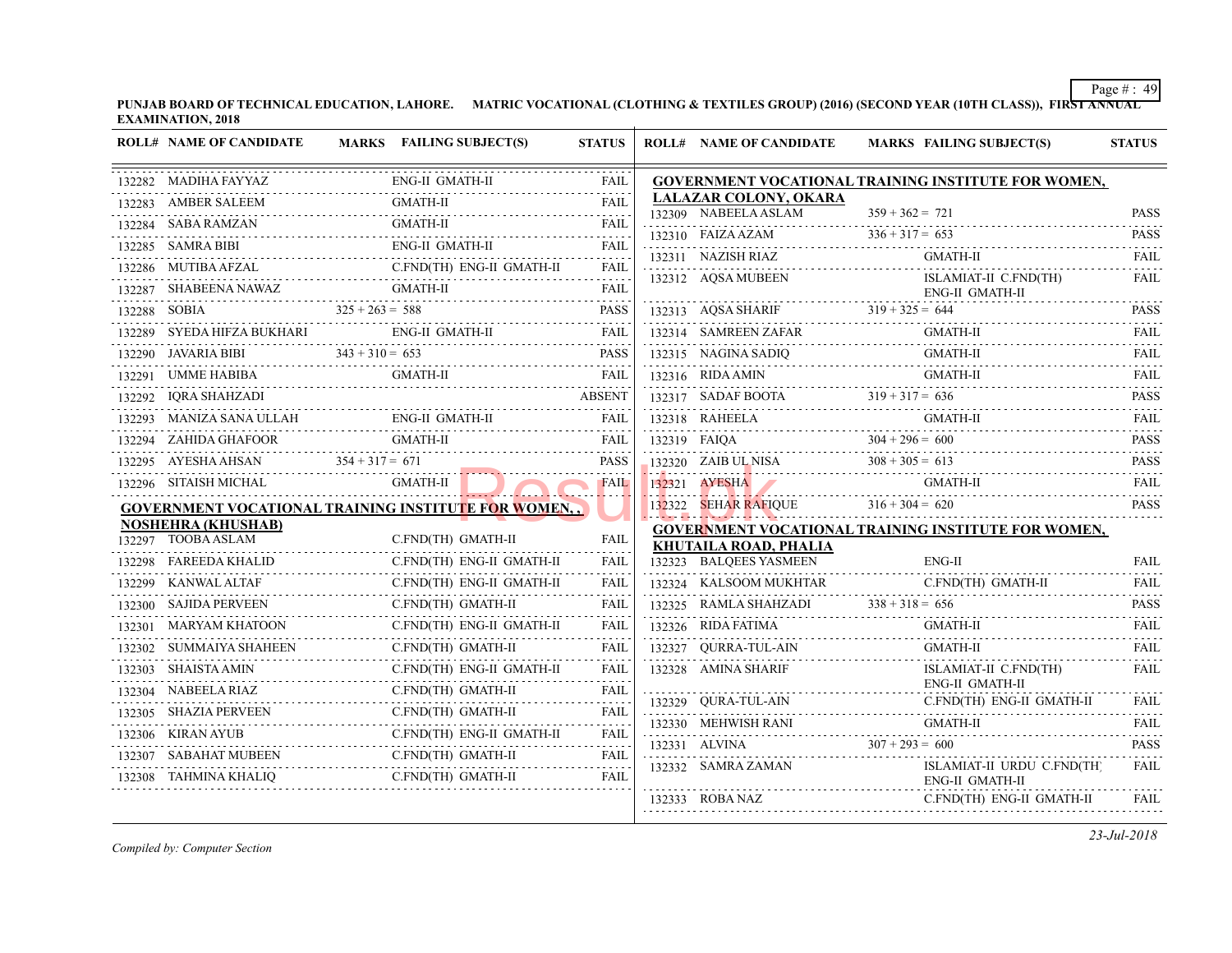| <b>ROLL# NAME OF CANDIDATE</b>                                                 | MARKS FAILING SUBJECT(S)                                                         | <b>STATUS</b>                                                                                                                                |   | <b>ROLL# NAME OF CANDIDATE</b>              | <b>MARKS FAIL</b>  |
|--------------------------------------------------------------------------------|----------------------------------------------------------------------------------|----------------------------------------------------------------------------------------------------------------------------------------------|---|---------------------------------------------|--------------------|
| 132334 SANA AZAM SAPRA                                                         | C.FND(TH)                                                                        | FAIL                                                                                                                                         |   | 132359 JAWERIA SAMEEN                       | $369 + 336 = 705$  |
| 132335 FAIZA AFZAL                                                             | C.FND(TH) ENG-II GMATH-II                                                        | <b>FAIL</b>                                                                                                                                  |   | 132360 BISMA RAMZAN                         | C.FN               |
| 132336 IQRA BASHIR                                                             | ISLAMIAT-II C.FND(TH)                                                            | FAIL                                                                                                                                         |   | 132361 SANA MUNAWAR $341 + 290 = 631$       |                    |
| 132337 SABA PERVEZ                                                             | ENG-II GMATH-II<br>C.FND(TH) ENG-II GMATH-II                                     | <b>FAIL</b>                                                                                                                                  |   | 132362 KISHWAR NOREEN                       | C.FN               |
| 132338 ROMISA KANWAL                                                           | ISLAMIAT-II C.FND(TH)                                                            | FAIL                                                                                                                                         |   | 132363 ZAHRA BIBI                           | C.FN               |
|                                                                                | ENG-II GMATH-II                                                                  |                                                                                                                                              |   | 132364 TANIA IRFAN                          | <b>GMA</b>         |
| 132339 MUQUDAS JABEEN                                                          | ISLAMIAT-II C.FND(TH)                                                            | FAIL                                                                                                                                         |   | 132365 SOBIA SAJAD $258 + 251 = 509$        |                    |
|                                                                                | ENG-II GMATH-II                                                                  |                                                                                                                                              |   | 132366 NAZIA MUNAWAR C.F                    | C.FN               |
| <b>ROAD, PINDI GHEB</b>                                                        | <b>GOVERNMENT VOCATIONAL TRAINING INSTITUTE FOR WOMEN, PINDI</b>                 |                                                                                                                                              |   | 132367 TOOBA                                | C.FN               |
| 132340 SUMBAL NOOR RAKHMAT                                                     | C.FND(TH) ENG-II                                                                 | <b>FAIL</b>                                                                                                                                  |   | 132368 SHAZIA BIBI                          | C.FN               |
| 132341 MALAIKA BIBI                                                            | C.FND(TH) ENG-II GMATH-II                                                        | <b>FAIL</b>                                                                                                                                  |   | 132369 KAINAT BIBI                          | <b>GMA</b>         |
| 132342 MARIA RIAZ                                                              | C.FND(TH) ENG-II GMATH-II                                                        | FAIL                                                                                                                                         |   | 132370 SAIRA HAIDER                         | C.FN               |
| 132343 NAGINA RIAZ<br><u>z</u><br>                                             | $C.FND$ (TH)                                                                     | <b>FAIL</b>                                                                                                                                  |   | 132371 GULNAZ SADDIQUE $302 + 277 = 579$    |                    |
| 132344 SABA JAVED                                                              | C.FND(TH) ENG-II                                                                 | <b>FAIL</b>                                                                                                                                  |   | 132372 RABIA FAROOQ                         | <b>MEM</b>         |
| 132345 RIMSHA ZAHID<br>ZAHID<br>----------------------------                   | C.FND(TH)                                                                        | <b>FAIL</b>                                                                                                                                  | ÷ |                                             | D&SI<br><b>GMA</b> |
| 132346 ARIBA NAZ                                                               | C.FND(TH) ENG-II GMATH-II                                                        | FAIL                                                                                                                                         |   | 132373 KALSOOM ZAHOOR                       | C.FN               |
| 132347 SUNDAS NOUREEN C                                                        | C.FND(TH) ENG-II GMATH-II                                                        | FAIL                                                                                                                                         |   | <b>GOVERNMENT VOCATIONAL TRAINING INS</b>   |                    |
| 132348 IRUM SHAHZADI<br>$\begin{array}{c} \text{IZADI} \\ \text{} \end{array}$ | C.FND(TH) ENG-II                                                                 | FAIL                                                                                                                                         |   | <b>BUS STAND BEHIND FINE HOTEL, RAJANPU</b> |                    |
| 132349 MEHWISH MAI                                                             | C.FND(TH) ENG-II                                                                 | <b>FAIL</b>                                                                                                                                  |   | 132374 SHAZIA NAZAR                         | $388 + 360 = 748$  |
| 132350 SUNDAS SALEEM                                                           | EEM C.FND(TH)                                                                    | FAIL                                                                                                                                         |   | 132375 NADIA BIBI                           | $333 + 344 = 677$  |
| 132351 NASEEM AKHTER                                                           | C.FND(TH) ENG-II GMATH-II<br>132351 NASEEM AKHTER C.FND(TH) ENG-II GMATH-II FAIL | $\omega$ is a set of $\omega$                                                                                                                |   | 132376 AQEELA BIBI                          | $377 + 369 = 746$  |
| 132352 BIBI RUWAIDA                                                            | C.FND(TH) ENG-II<br>RUWAIDA C.FND(TH) ENG-II                                     | FAIL                                                                                                                                         |   | 132377 SANIA SHAHID $336 + 350 =$           | $336 + 350 = 686$  |
| 132353 SUGHRA BIBI<br>BIBI C.FND(T                                             | C.FND(TH)                                                                        | <b>FAIL</b>                                                                                                                                  |   | 132378 SIDRA FIAZ                           | $318 + 322 = 640$  |
| 132354 AQSA BIBI                                                               | C.FND(TH) ENG-II GMATH-II                                                        | $\mathcal{L}^{\mathcal{A}}\left( \mathcal{A}^{\mathcal{A}}\right) =\mathcal{L}^{\mathcal{A}}\left( \mathcal{A}^{\mathcal{A}}\right)$<br>FAIL |   | 132379 IQRA FIAZ 307                        | $307 + 331 = 638$  |
| 132355 OURAT UL AIN                                                            | $357 + 337 = 694$                                                                | <b>PASS</b>                                                                                                                                  |   | 132380 NOSHEEN BIBI                         | $272 + 327 = 599$  |
|                                                                                | <b>GOVERNMENT VOCATIONAL TRAINING INSTITUTE FOR WOMEN, EID</b>                   |                                                                                                                                              |   | 132381 NIDA MUMTAZ                          | $281 + 347 = 628$  |
| <b>GAH ROAD, RAHIM YAR KHAN</b>                                                |                                                                                  |                                                                                                                                              |   | 132382 ZAHIDA PARVEEN 247 + 329             | $247 + 329 = 576$  |
| 132356 FARHA NAZ                                                               | $278 + 261 = 539$                                                                | <b>PASS</b>                                                                                                                                  |   | 132383 SAIRA KHALID                         | $254 + 290 = 544$  |
| 132357 HIRA KIRAN                                                              | $331 + 311 = 642$<br>AN $331 + 311 = 642$ PASS                                   | <b>PASS</b>                                                                                                                                  |   | 132384 SHAZIA AKHTAR                        | $273 + 319 = 592$  |
| 132358 RIDA FATIMA                                                             | C.FND(TH) GMATH-II                                                               | FAIL                                                                                                                                         |   | 132385 NABILA SHABEER $310 + 358 = 668$     |                    |
|                                                                                |                                                                                  |                                                                                                                                              |   |                                             |                    |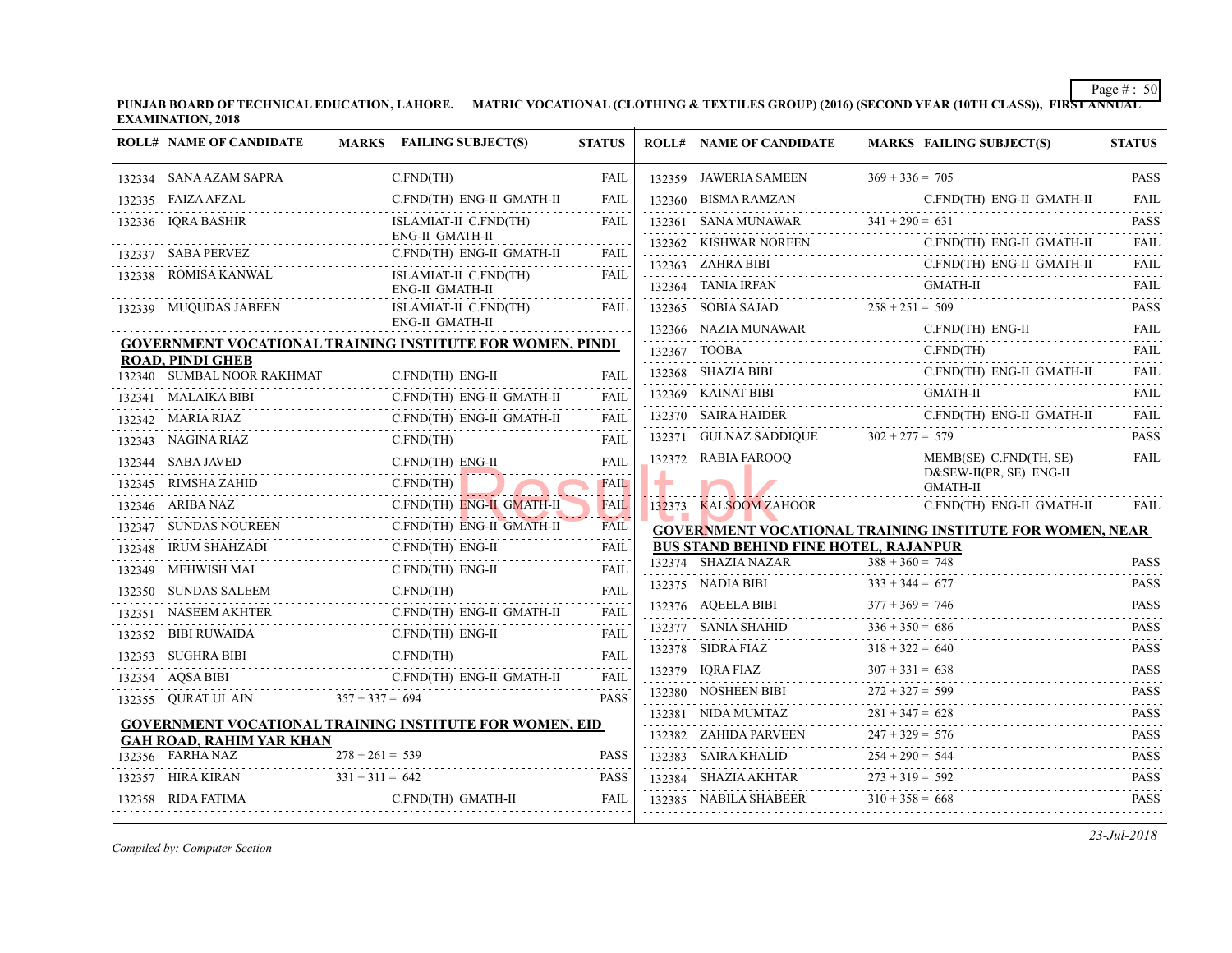|        | <b>ROLL# NAME OF CANDIDATE</b>                                   |                   | MARKS FAILING SUBJECT(S)                 | <b>STATUS</b> |        | <b>ROLL# NAME OF CANDIDATE</b>                                             | <b>MARKS FAIL</b> |
|--------|------------------------------------------------------------------|-------------------|------------------------------------------|---------------|--------|----------------------------------------------------------------------------|-------------------|
|        | 132386 FARZANA BIBI                                              | $336 + 359 = 695$ |                                          | <b>PASS</b>   |        | 132412 AROOJ UMER BUTT                                                     | GMA               |
|        | 132387 AYSHA YAMEEN                                              | $294 + 351 = 645$ |                                          | PASS          |        | 132413 MUQADSA SABAHAT                                                     | <b>GMA</b>        |
|        | 132388 NOUSHEEN BUKHARI                                          | $297 + 342 = 639$ |                                          | <b>PASS</b>   |        | 132414 IRUM NAZ                                                            | C.FN              |
|        | <b>GOVERNMENT VOCATIONAL TRAINING INSTITUTE FOR WOMEN, 0/635</b> |                   |                                          |               |        | 132415 AFIRA SADAF                                                         | C.FN              |
|        | <b>KARTAR PURA, RAWALPINDI</b><br>132389 NARGIS MUSADDIQ         |                   | ISLAMIAT-II C.FND(TH)<br>ENG-II GMATH-II | FAIL          |        | <b>GOVERNMENT VOCATIONAL TRAINING INS</b><br>ROAD RUSTAM COLONY, SADIOABAD |                   |
|        | 132390 SUNDAS SHOUKAT                                            |                   | C.FND(TH) GMATH-II                       | FAIL          |        | 132416 SALIHA KHALID                                                       | $239 + 285 = 524$ |
|        | 132391 MALIKA MUMTAZ                                             |                   | ISLAMIAT-II C.FND(TH)<br>ENG-II GMATH-II | FAIL          |        | 132417 ANILA BIBI<br>132418 MAHAM                                          | C.FN<br>C.FN      |
|        | 132392 MARIAM BIBI                                               |                   | C.FND(TH) GMATH-II                       | FAIL          |        | 132419 SAYMA SIDDIQUE                                                      | ENG-              |
|        | 132393 MARFA NAFEES                                              |                   | C.FND(TH) GMATH-II                       | FAIL          |        | 132420 SAYYEDA SHADAB SHAH                                                 | C.FN              |
|        | 132394 FOUZIA DILAWAR                                            |                   | C.FND(TH)                                | FAIL          |        | 132421 IRFANA IQBAL                                                        | $314 + 320 = 634$ |
|        | AHZADI<br><br>132395 AYESHA SHAHZADI                             |                   | C.FND(TH)                                | <b>FAIL</b>   |        | 132422 SADAF MAJEED                                                        | C.FN              |
|        | 132396 ZOYA ZAFAR                                                |                   | C.FND(TH) ENG-II                         | FAIL          |        | 132423 MARIAM MUNAWAR                                                      | ENG-              |
|        | 132397 AROOJ SHAHID<br>$\rm C$ .                                 |                   | C.FND(TH) GMATH-II                       | FAIL          |        | $132424$ AFIFA KHURSHEED $317 + 297 = 614$                                 |                   |
|        | 132398 AMNA FAROOQ<br>$\overline{C}$ .                           |                   | C.FND(TH) GMATH-II                       | <b>FAIL</b>   | 132425 | <b>GHULAM FATIMA</b>                                                       | C.FN              |
|        | 132399 AYESHA AHMED                                              |                   | $C.FND(TH)$ $ENG-II$                     | FAIL          |        | 132426 KHALIDA PERVEEN                                                     | C.FN              |
|        | 132400 AMNA AHMED                                                |                   | C.FND(TH)                                | FAIL          |        | 132427 UZMA ILAM DEEN<br>ENC<br>AM DEEN                                    | ENG-              |
|        | 132401 FARHANA NAEEM                                             |                   | EM C.FND(TH) E<br>C.FND(TH) ENG-II       | FAIL          |        | 132428 SAIMA BIBI                                                          | C.FN              |
|        | 132402 JAWARIA NAEEM                                             | C.FND(TH)         | C.FND(TH)                                | FAIL          |        | 132429 SANIA EHSAN $310 + 314 = 624$                                       |                   |
|        | 132403 HAFIZA NIMRA AMJAD                                        |                   | C.FND(TH) ENG-II GMATH-II                | FAIL          |        | <b>GOVERNMENT VOCATIONAL TRAINING INS</b>                                  |                   |
|        | 132404 SAMEERA AFZAL                                             |                   | C.FND(TH) ENG-II GMATH-II                | FAIL          |        | ABADI JHAL ROAD, SAHIWAL                                                   |                   |
|        | GOVERNMENT VOCATIONAL TRAINING INSTITUTE FOR WOMEN,              |                   |                                          |               |        | 132430 IQRA ZULIFQAR                                                       | $290 + 299 = 589$ |
|        | RAWALPINDI CANTT, RAWALPINDI                                     |                   |                                          |               |        | 132431 MINAHIL ASHRAF                                                      | GMA               |
|        | 132405 UMAIRA                                                    |                   | C.FND(TH) ENG-II GMATH-II                | FAIL          |        | 132432 AMINA RIAZ $312 + 284 = 596$                                        |                   |
|        | 132406 RUBINA YASMIN $343 + 267 = 610$                           |                   |                                          | PASS          |        | 132433 ZAINAB JAVED                                                        | $330 + 276 = 606$ |
|        | 132407 ANILA<br>A C.F                                            |                   | C.FND(TH)                                | FAIL          |        | 132434 KINZA RAMZAN                                                        | C.FN              |
| 132408 | FARZANA NAZEER $401 + 373 = 774$                                 |                   |                                          | <b>PASS</b>   |        | 132435 SAIMA RANI                                                          | <b>GMA</b>        |
|        | 132409 RIMSHA                                                    |                   | C.FND(TH) ENG-II GMATH-II                | FAIL          |        | 132436 MEMONA EJAZ<br>Z<br>                                                | C.FN              |
|        | 132410 SIDRA KHAN                                                |                   | C.FND(TH) ENG-II GMATH-II                | FAIL          |        | 132437 SOFIA PARVEEN                                                       | C.FN              |
|        | 132411 NADIA                                                     |                   | C.FND(TH) ENG-II GMATH-II                | FAIL          |        |                                                                            |                   |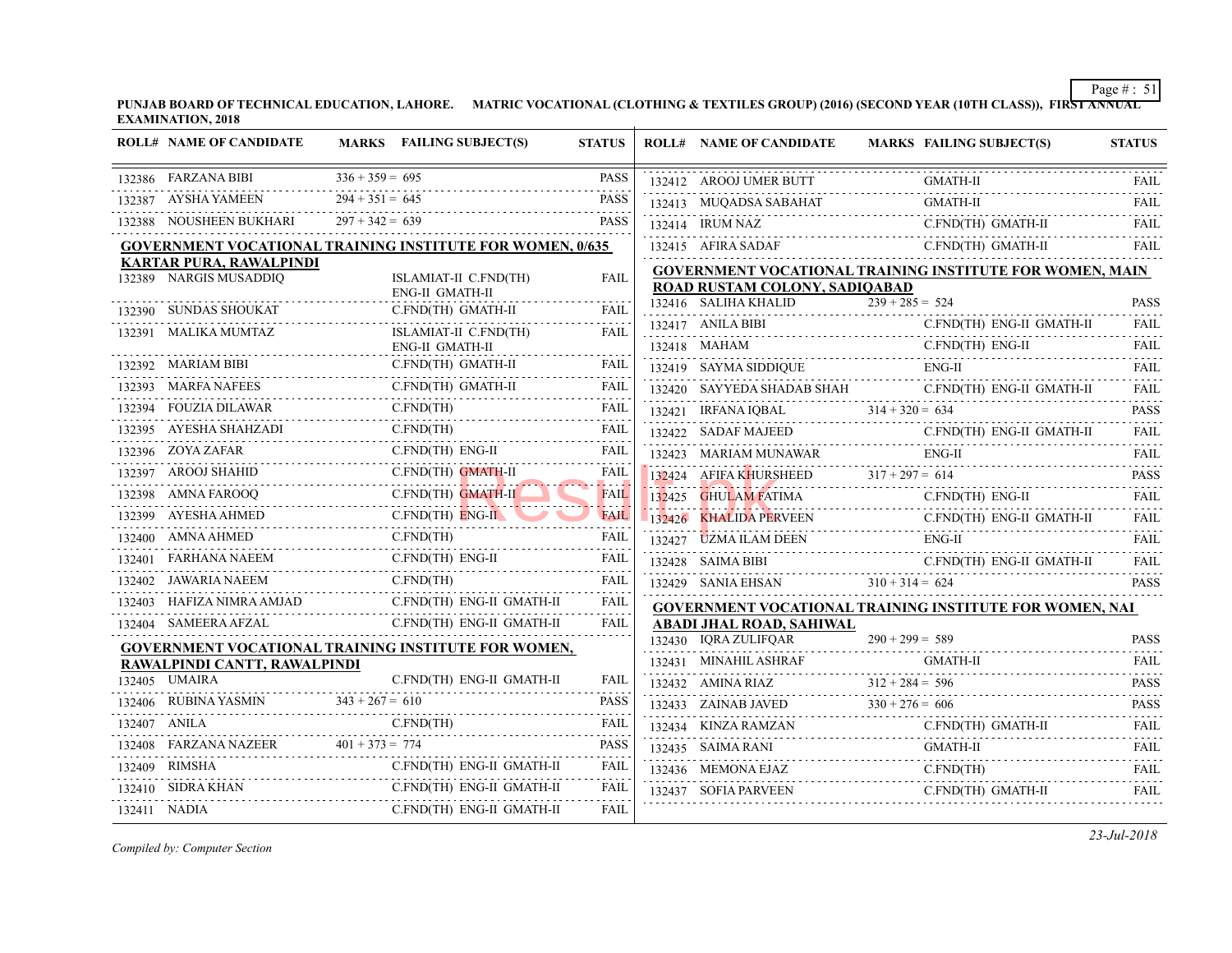| <b>ROLL# NAME OF CANDIDATE</b>                                   | MARKS FAILING SUBJECT(S)                                                                                                                                                                                                  | <b>STATUS</b>                 | <b>ROLL# NAME OF CANDIDATE</b>                    | <b>MARKS FAIL</b> |
|------------------------------------------------------------------|---------------------------------------------------------------------------------------------------------------------------------------------------------------------------------------------------------------------------|-------------------------------|---------------------------------------------------|-------------------|
| 132438 KINZA JAMIL                                               | C.FND(TH) GMATH-II                                                                                                                                                                                                        | FAIL                          | 132465 MISBAH ILYAS 397 + 342 = 7                 | $397 + 342 = 739$ |
| 132439 NUSRAT FATIMA                                             | C.FND(TH) ENG-II GMATH-II                                                                                                                                                                                                 | <b>FAIL</b>                   | 132466 SAMRA KHAN                                 | C.FN              |
|                                                                  | GOVERNMENT VOCATIONAL TRAINING INSTITUTE FOR WOMEN,                                                                                                                                                                       |                               | 132467 HABIBBA RASOOL                             | GMA               |
|                                                                  | SAMONDARI RAJIN ROAD MAHALA DANISH PUR, SAMMUNDRI                                                                                                                                                                         |                               | 132468 BISMA ASLAM $323 + 314 = 637$              |                   |
| 132440 TAYYEBA AZAM                                              | <b>GMATH-II</b>                                                                                                                                                                                                           | FAIL                          | 132469 LAIBA PERVAIZ 412 + 385 = 797              |                   |
| 132441 FATIMA                                                    | GMATH-II                                                                                                                                                                                                                  | FAIL                          | 132470 HIRA NAZ                                   | <b>ISLA</b>       |
|                                                                  | 132442 HINA CHAUDHARY ENG-II GMATH-II FAIL FAIL                                                                                                                                                                           |                               |                                                   | ENG-              |
| 132443 ATTIA MEHMOOD                                             | $ENG-IJ$<br>ATTIA MEHMOOD ENG-II FAIL                                                                                                                                                                                     | FAIL                          | 132471 AYESHA TARIQ $367 + 329 = 696$             |                   |
|                                                                  | $\begin{tabular}{llllll} \bf 132444 & QAISRA TAHIR & \multicolumn{3}{l} {ENG-II GMATH-II} & \multicolumn{3}{l} {FAIL} \\ \hline \end{tabular}$                                                                            |                               |                                                   | GMA               |
|                                                                  | GMATH-II                                                                                                                                                                                                                  | FAIL                          | 132473 SIDRA KANWAL $367 + 325 = 692$             |                   |
|                                                                  | $\begin{tabular}{c} 132446 \quad \text{ROBILA} \qquad \qquad \text{GMATH-II} \qquad \qquad \text{FAIL} \\ \hline 132447 \quad \text{KANWAL NAZ} \qquad \qquad 349 + 291 = 640 \qquad \qquad \text{PASS} \\ \end{tabular}$ |                               | 132474 MOMINA MUNTAHA C.FN                        | C.FN              |
|                                                                  |                                                                                                                                                                                                                           |                               |                                                   | C.FN              |
|                                                                  | 132448 PALWASHAH NASIR GMATH-II FAIL FAIL                                                                                                                                                                                 |                               | 132476 SAMAVIA JAMSHAID $379 + 337 = 716$         |                   |
|                                                                  | 132449 MARIA MUSTAFA ENG-II GMATH-II                                                                                                                                                                                      | <b>FAIL</b>                   |                                                   | C.FN              |
|                                                                  | 132450 MEMONA FATIMA ENG-II GMATH-II                                                                                                                                                                                      | FAIL                          | <b>GOVERNMENT VOCATIONAL TRAINING INS</b>         |                   |
|                                                                  | 132451 SHIZA FATIMA C.FND(TH) ENG-II GMATH-II                                                                                                                                                                             | 2 <del>.</del><br><b>FAIL</b> | <b>NO.11 AZIZ COLONY NEAR MASJID BILAL M</b>      |                   |
| 132452 FAJR NOOR                                                 | GMATH-II                                                                                                                                                                                                                  | <b>FAIL</b>                   | <b>TMA, SHAHPUR SADAR</b><br>132478 RIZWANA ZAMAN | C.FN.             |
|                                                                  | GOVERNMENT VOCATIONAL TRAINING INSTITUTE FOR WOMEN,                                                                                                                                                                       |                               | $132479$ HAJRAH BATOOL $362 + 306 = 668$          |                   |
| <b>BLOCK NO.13 BAGH-E-UMAR, SARGODHA</b><br>132453 RIMSHA NADEEM | $\frac{1}{373} + \frac{1}{317} = 690$                                                                                                                                                                                     | <b>PASS</b>                   | 132480 MAHNOOR TAHIR $313 + 307 = 620$            |                   |
|                                                                  |                                                                                                                                                                                                                           | <b>PASS</b>                   |                                                   | C.FN              |
|                                                                  | 132454 SHEHZAL KHURRAM $378 + 332 = 710$                                                                                                                                                                                  |                               | 132482 ISHRAT NOUREEN $339 + 283 = 622$           |                   |
|                                                                  | 132455 ATYA RUBAB $377 + 326 = 703$ PASS                                                                                                                                                                                  |                               | 132483 MARYAM IJAZ<br>132483 MARYAM IJAZ C.FI     | C.FN              |
|                                                                  | 132456 SAIMA NASIR C.FND(TH) ENG-II FAIL                                                                                                                                                                                  |                               | 132484 SUMAIRA AKRAM C.F                          | C.FN              |
|                                                                  | 132457 HUMA IQBAL $351 + 307 = 658$ PASS                                                                                                                                                                                  | <b>PASS</b>                   | 132485 IQRA BATOOL C.I                            | C.FN              |
|                                                                  | 132458 KAINAT IMRAN $373 + 332 = 705$<br>132458 KAINAT IMRAN                                                                                                                                                              |                               |                                                   |                   |
|                                                                  | 132459 IQRA DILDAR C.FND(TH) ENG-II GMATH-II                                                                                                                                                                              | <b>FAII</b>                   | 132486 MERYAM BATOOL 296 + 246 = 542              |                   |
|                                                                  | 132460 SAMREENA NAWAZ C.FND(TH) ENG-II FAIL                                                                                                                                                                               |                               | 132487 ADIBA HASHMI 393 + 364 = 757               |                   |
|                                                                  | 132461 MARYAM AYOOB C.FND(TH) ENG-II                                                                                                                                                                                      | <b>FAIL</b>                   | 132488 YASMEEN HUSAIN $350 + 322 = 672$           |                   |
|                                                                  | $\underbrace{\text{GAATH-II}}_{\text{132462}} \quad \text{FAIL} \quad \text{FAIL}$                                                                                                                                        |                               | 132489 IQRA BATOOL C.FN                           | C.FN              |
| 132463 KAINAT SAADIA SAEED $367 + 373 = 740$                     |                                                                                                                                                                                                                           | <b>PASS</b>                   | 132490 SHAMEEM AFZAL C.FI                         | C.FN              |
| 132464 EMAN AMNA                                                 | $379 + 312 = 691$                                                                                                                                                                                                         | <b>PASS</b>                   | 132491 MEHRIN AKRAM $343 + 328 = 671$             |                   |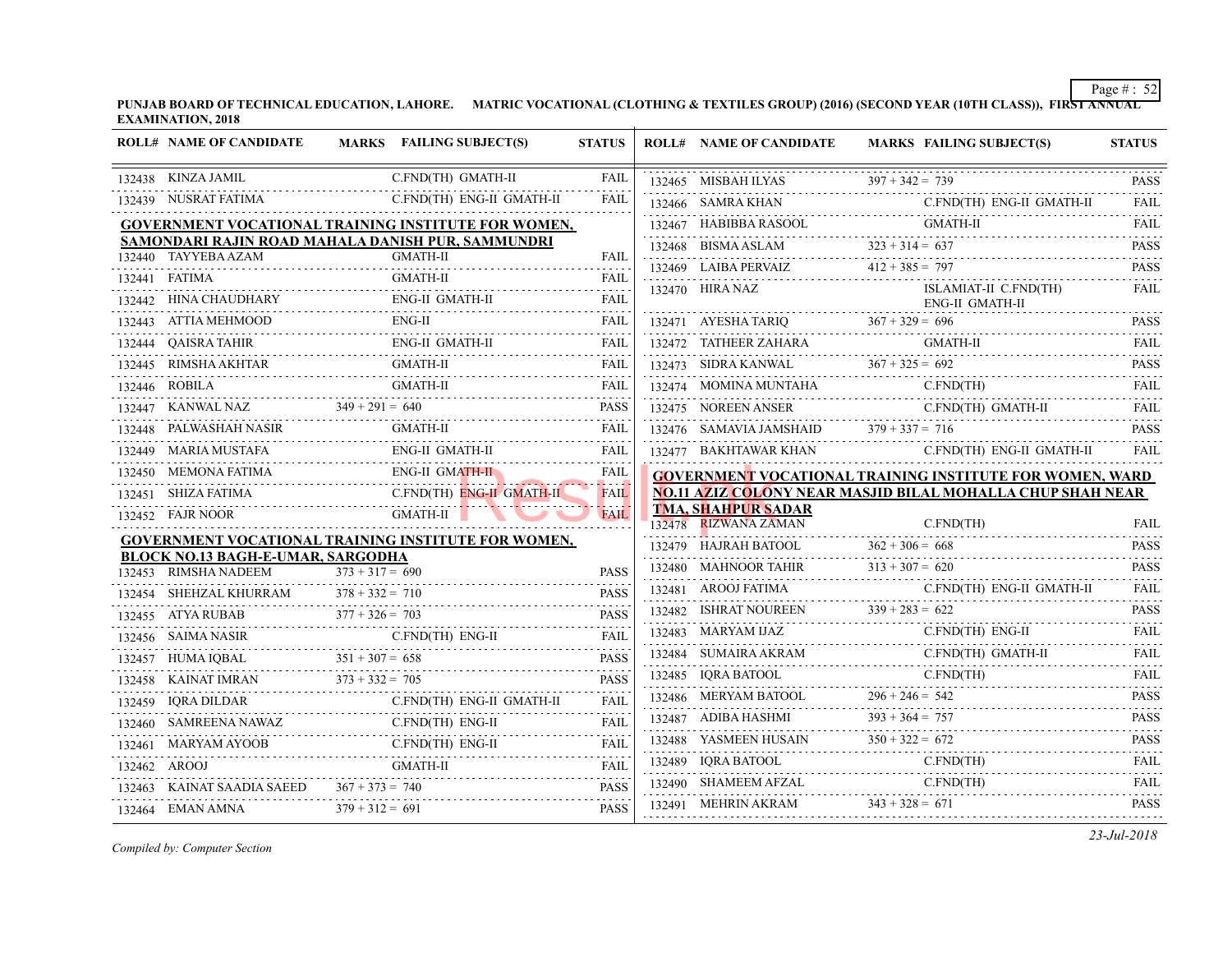|               | <b>ROLL# NAME OF CANDIDATE</b>                                | MARKS FAILING SUBJECT(S)                                                    | <b>STATUS</b> | <b>ROLL# NAME OF CANDIDATE</b>                | <b>MARKS FAIL</b>   |
|---------------|---------------------------------------------------------------|-----------------------------------------------------------------------------|---------------|-----------------------------------------------|---------------------|
|               | 132492 ANAM MUMTAZ                                            | C.FND(TH)                                                                   | FAIL          | 132516 MUQADAS MAZOOR                         | ENG-                |
|               | 132493 MARYAM FATIMA                                          | ISLAMIAT-II C.FND(TH)                                                       | <b>FAIL</b>   | 132517 SAIMA YASMIN                           | ENG-                |
|               |                                                               | ENG-II                                                                      |               | 132518 AYESHA HAYAT                           | ENG-                |
|               |                                                               | GOVERNMENT VOCATIONAL TRAINING INSTITUTE FOR WOMEN,                         |               | 132519 AQSA BIBI                              | <b>GMA</b>          |
|               | <b>AKBER BAZAR, SHEIKHUPURA</b><br>132494 ALIYA ZAFFER        | C.FND(TH) ENG-II GMATH-II                                                   | FAIL          | 132520 GUL-E-LALA NADEEM $324 + 295 = 619$    |                     |
|               | 132495 AQSA MOBEEN<br>N C                                     | C.FND(TH)                                                                   | FAIL          | $132521$ IQRA NOOR 33                         | $334 + 296 = 630$   |
|               | $132496$ ASMA IJAZ                                            | C.FND(TH) GMATH-II                                                          | FAIL          | 132522 FIZA NOOR 327 + 297 = 624              |                     |
| 132497 ATTIA  |                                                               | C.FND(TH) ENG-II GMATH-II                                                   | FAIL          | 132523 SAMMAN MUSHTAQ $350 + 338 = 688$       |                     |
|               | 132498 AYESHA BIBI                                            | C.FND(TH) GMATH-II                                                          | FAIL          | 132524 SADAF SULTAN $317 + 298 = 615$         |                     |
|               | 132499 SAMIA LIAQAT                                           | $T$ C.FND(TH)                                                               | FAIL          | 132525 HAFSA SHOUKAT $332 + 300 = 632$        |                     |
|               | AHZADI<br>---------------------------<br>132500 IRAM SHAHZADI | C.FND(TH) ENG-II GMATH-II                                                   | FAIL          | 132526 ABIDA ABBASI<br>132526 ABIDA ABBASI GM | GMA                 |
|               | 132501 MUQDAS                                                 | C.FND(TH) ENG-II GMATH-II                                                   | <b>FAIL</b>   | 132527 SAIRA YASEEN                           | <b>GMA</b>          |
|               | 132502 BUSHRA NAWAZ                                           | ISLAMIAT-II C.FND(TH)                                                       | <b>FAIL</b>   | 132528 TEHREEM ANAM                           | ENG-                |
|               |                                                               | ENG-II GMATH-II                                                             |               | <b>GOVERNMENT VOCATIONAL TRAINING INS</b>     |                     |
|               | 132503 KAINAT BUKHARI                                         | C.FND(TH)                                                                   | FAIL<br>.     | <b>BLOUCH GHALA#2 CIRCULAR ROAD, WAZI</b>     |                     |
|               | 132504 ZAMURAD ZAHEER                                         | C.FND(TH) GMATH-II<br>$\frac{1}{2}$                                         | <b>FAIL</b>   | 132529 RABIA ALI                              | C.FN                |
|               | 132505 NABEELA RAFIQUE                                        | C.FND(TH) ENG-II GMATH-II                                                   | FAIL          | 132530 FAJAR                                  | C.FN.               |
|               | 132506 MARYAM SHAUKAT                                         | C.FND(TH) ENG-II GMATH-II                                                   | FAIL          | 132531 KOMAL RASHEED<br>L RASHEED ISL.        | <b>ISLA</b>         |
| 132507        | SANIA ZULFIQAR                                                | $R$ C<br>C.FND(TH)                                                          | <b>FAIL</b>   | 132532 MARYAM                                 | C.FN                |
|               | D<br>-----------------------<br>132508 MAFIA ARSHAD           | C.FND(TH) ENG-II GMATH-II                                                   | FAIL          |                                               | C.FN                |
|               | 132509 SAMRA YOUSAF C.                                        | C.FND(TH)                                                                   | FAIL          | 132534 SANA YAMIN                             | C.FN                |
| 132510 SABA   |                                                               | C.FND(TH) ENG-II GMATH-II                                                   | FAIL          | 132535 ANEESA SHAHZADI                        | C.FN                |
|               | 132511 RABIA RAMZAN                                           | C.FND(TH) ENG-II GMATH-II                                                   | FAIL          | 132536 DEEBA<br>BA C.F                        | C.FN                |
|               |                                                               | GOVERNMENT VOCATIONAL TRAINING INSTITUTE FOR WOMEN, NEAR                    |               | $348 + 326 = 674$<br>132537 AQSA              |                     |
|               | 132512 DUAA NADEEM                                            | BUS STAND, BEHIND KHUSHALI BANK, JALALPUR ROAD, SHUJABAD<br>ENG-II GMATH-II | <b>FAIL</b>   | 132538 AYESHA                                 | <b>ISLA</b><br>ENG- |
|               | 132513 MARYAM HANEEF                                          | $314 + 281 = 595$                                                           | <b>PASS</b>   | 132539 SAMAN NADEEM                           | C.FN                |
|               |                                                               | $325 + 308 = 633$                                                           |               | 132540 RUKHSAR                                | C.FN                |
|               | 132514 AQSA NADEEM $325 + 308 =$<br>132515 ZUBARIA IRUM       | $354 + 324 = 678$                                                           | <b>PASS</b>   | 132541 AMINA RASHEED                          | <b>ISLA</b>         |
|               |                                                               |                                                                             |               | <b>GOVERNMENT VOCATIONAL TRAINING INS</b>     |                     |
| <b>VEHARI</b> |                                                               | <b>GOVERNMENT VOCATIONAL TRAINING INSTITUTE FOR WOMEN,,</b>                 |               | KHURSHEED COLONY, YAZMAN                      |                     |
|               |                                                               |                                                                             |               |                                               |                     |